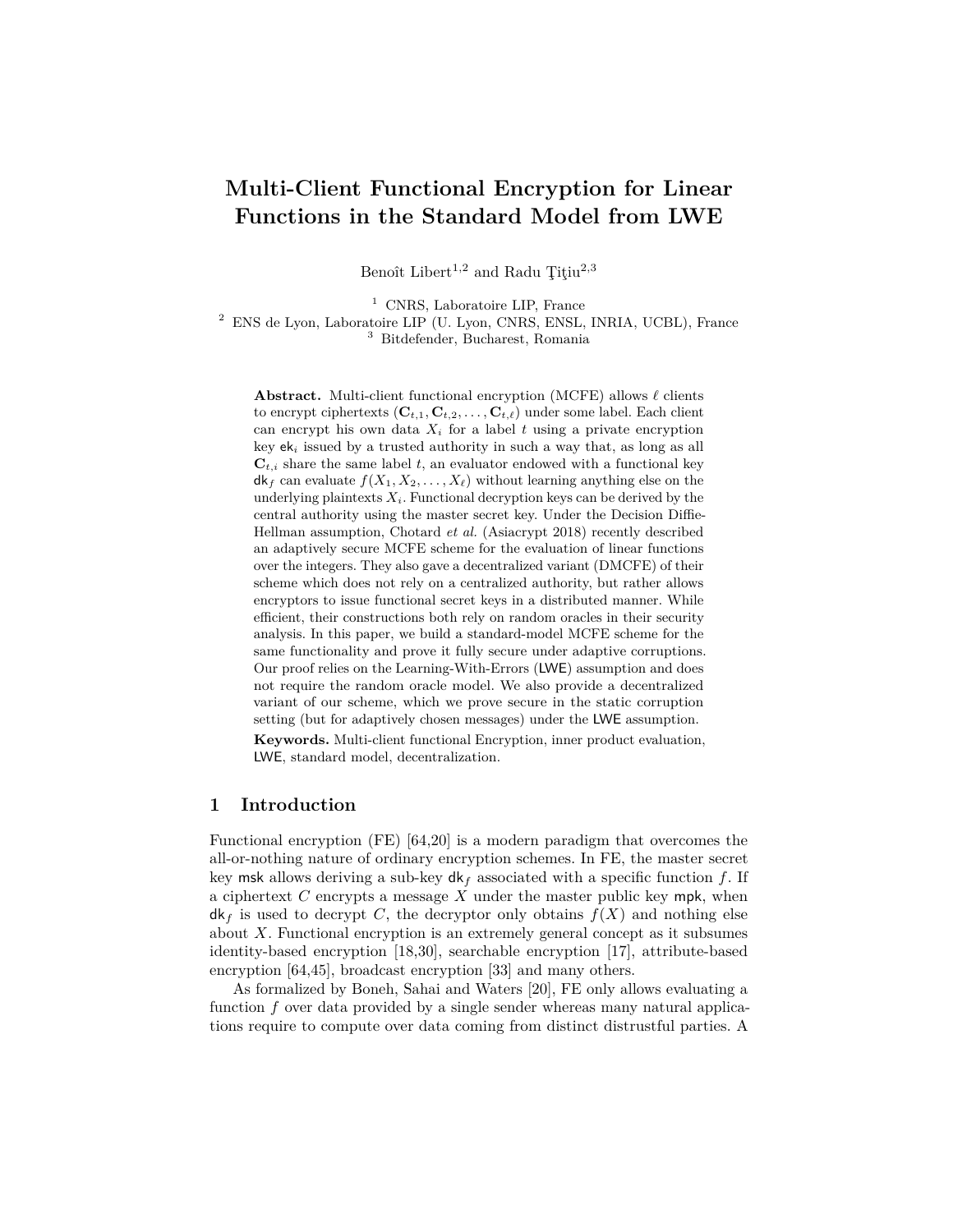straightforward solution to handle multiple senders is to distribute the generation of ciphertexts by means of a multi-party computation (MPC) protocol. Unfortunately, jointly generating a ciphertext incurs potentially costly interactions between the senders who should be online at the same time and have their data ready to be submitted. Ideally, the participants should be able to supply their input without interacting with one another and go off-line immediately after having sent their contribution. This motivates the concepts of multi-input [39,38] and multi-client [44,38] functional encryption, which support the evaluation of multivariate functions over data coming from distinct sources.

### **1.1 (Decentralized) Multi-Client FE**

Multi-client functional encryption. As defined in [44,38], multi-client functional encryption (MCFE) allows computing over input vectors  $(X_1, \ldots, X_\ell)$ of which each coordinate  $X_i$  may be sent by a different client. Each ciphertext  $C_i$  is associated with a client index *i* and a tag *t* (also called "label"): on input of a vector of ciphertexts  $(C_1 = \text{Encrypt}(1, X_1, t), \ldots, C_\ell = \text{Encrypt}(\ell, X_\ell, t)$ , where  $C_i$  is generated by client *i* using a secret encryption key ek<sub>*i*</sub> for each  $i \in [\ell],$ anyone holding a functional decryption key  $d\mathbf{k}_f$  for an  $\ell$ -ary function can compute  $f(X_1, \ldots, X_\ell)$  as long as all  $C_i$  are labeled with the same tag *t* (which may be a time-specific information or a dataset name). No further information than  $f(X_1, \ldots, X_\ell)$  is revealed about individual inputs  $X_i$  and nothing can be inferred by combining ciphertexts generated for different tags. MCFE can thus be seen as a multi-party computation (MPC) where each ciphertext  $C_i$  can be generated independently of others and no communication is needed between data providers.

Decentralized multi-client functional encryption. Most FE flavors involve a single central authority that should not only be trusted by all users, but also receives the burden of generating all functional secret keys. In decentralized FE systems [53,25], multiple authorities can operate independently without even being aware of one another.

Like its single-client counterpart, multi-client FE requires a trusted entity, which is assigned the task of generating a master key msk as well as handing out encryption keys  $ek_i$  to all clients and functional decryption keys  $dk_f$  to all decryptors. In some applications, clients may be reluctant to rely on a single point of trust. This motivates the design of a decentralized version of MCFE, as introduced by Chotard *et al.* [28]. Decentralized multi-client functional encryption (DMCFE) obviates the need for a centralized authority by shifting the task of generating functional secret keys to the clients themselves. In a setup phase, the clients  $S_1, \ldots, S_\ell$  first generate public parameters by running an interactive protocol but no further interaction is needed among clients when it comes to generating functional secret keys later on. When a decryptor wishes to obtain a functional secret key for an  $\ell$ -ary function *f*, it interacts with each client *i* independently so as to obtain partial functional decryption keys  $dk_{f,i}$ . The decryptor can then fold  $\{dk_{f,i}\}_{i=1}^{\ell}$  into a functional decryption key  $dk_f$  for  $f$ . By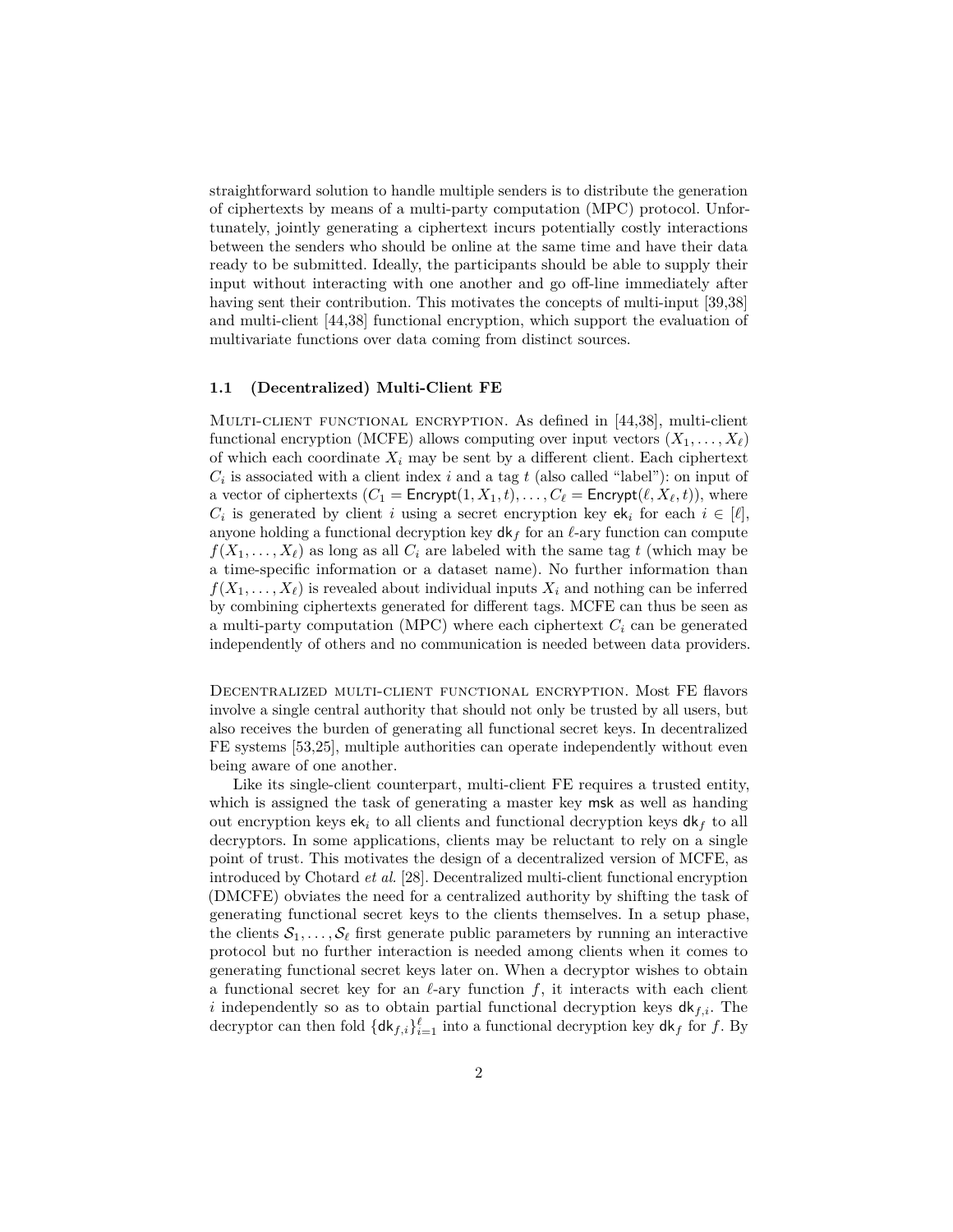doing so, each client has full control over his individual data and the functions for which secret keys are given out. Importantly, no interaction among senders is required beyond the setup phase, where public parameters are generated.

As a motivating example, Chotard *et al.* [28] consider the use-case of a financial analyst that is interested in mining several companies' private data so as to better understand the dynamics of an economical sector. These companies have some incentives to collaborate, but they do not want their clients' data to be abused (in which case, they would risk heavy fines owing to the EU General Data Protection Regulation). After having interactively set up DMCFE parameters, each company can encrypt its own data with respect to a time-stamp. Then, the analyst can contact each company to obtain partial functional keys and reconstruct a key that only reveals a weighted aggregate of companies' private inputs provided they are labeled with the same time-stamp.

Chotard *et al.* [28] described a DMCFE scheme that allows evaluating linear functions over encrypted data: namely, if  $(X_1, \ldots, X_\ell) \in \mathbb{Z}^\ell$  are the individual contributions sent by  $\ell$  senders, a functional secret key  $dk_f$  for the integer vector  $y = (y_1, \ldots, y_\ell) \in \mathbb{Z}^\ell$  allows computing  $\sum_{i=1}^\ell y_i \cdot X_i$  from  ${C_i = \text{Encrypt}(i, X_i, t)}_{i=1}^{\ell},$  where  $C_i$  is generated by the *i*-th sender. In the decentralized setting, each sender can also generate a partial functional secret key  $\mathsf{d}\mathsf{k}_{f,i}$  for  $\mathbf{y} = (y_1, \dots, y_\ell) \in \mathbb{Z}^\ell$  using their secret encryption key  $\mathsf{e}\mathsf{k}_i$ .

# **1.2 Our Contributions**

The MCFE scheme of Chotard *et al.* [28] was proved fully secure (as opposed to selectively secure) in the random oracle model under the standard Decision Diffie-Hellman assumption in groups without a bilinear maps. Its decentralized variant was proved secure under the Symmetric eXternal Diffie-Hellman (SXDH) assumption in groups endowed with an asymmetric bilinear map. While efficient, the schemes of [28] both require the random oracle model. Chotard *et al.* thus left open the problem of designing a (D)MCFE system under well-studied hardness assumptions without using random oracles: even in the centralized setting, the only known MCFE candidates in the standard model [44,38] rely on indistinguishability obfuscation. They also left open the problem of instantiating their schemes under the LWE assumption or any other assumption than DDH.

In this paper, we address both problems. For linear functions over the integers (i.e., the same functionality as [28]), we construct the first MCFE scheme in the standard model and prove it fully secure under the Learning-With-Errors assumption [62] in the adaptive corruption setting (note that only static corruptions were considered in [44, Section 2.3]). This construction turns out to be the first standard-model realization of an MCFE system with labels – albeit for a restricted functionality – that does not require obfuscation. Next, we extend our centralized system to obtain the first labeled DMCFE scheme without random oracles. Like [28], our decentralized solution is only proved secure in the static corruption setting although we can handle adaptive corruptions in its centralized version. Both constructions are proved secure under the LWE assumption with sub-exponential approximation factors. Our security proofs stand in the standard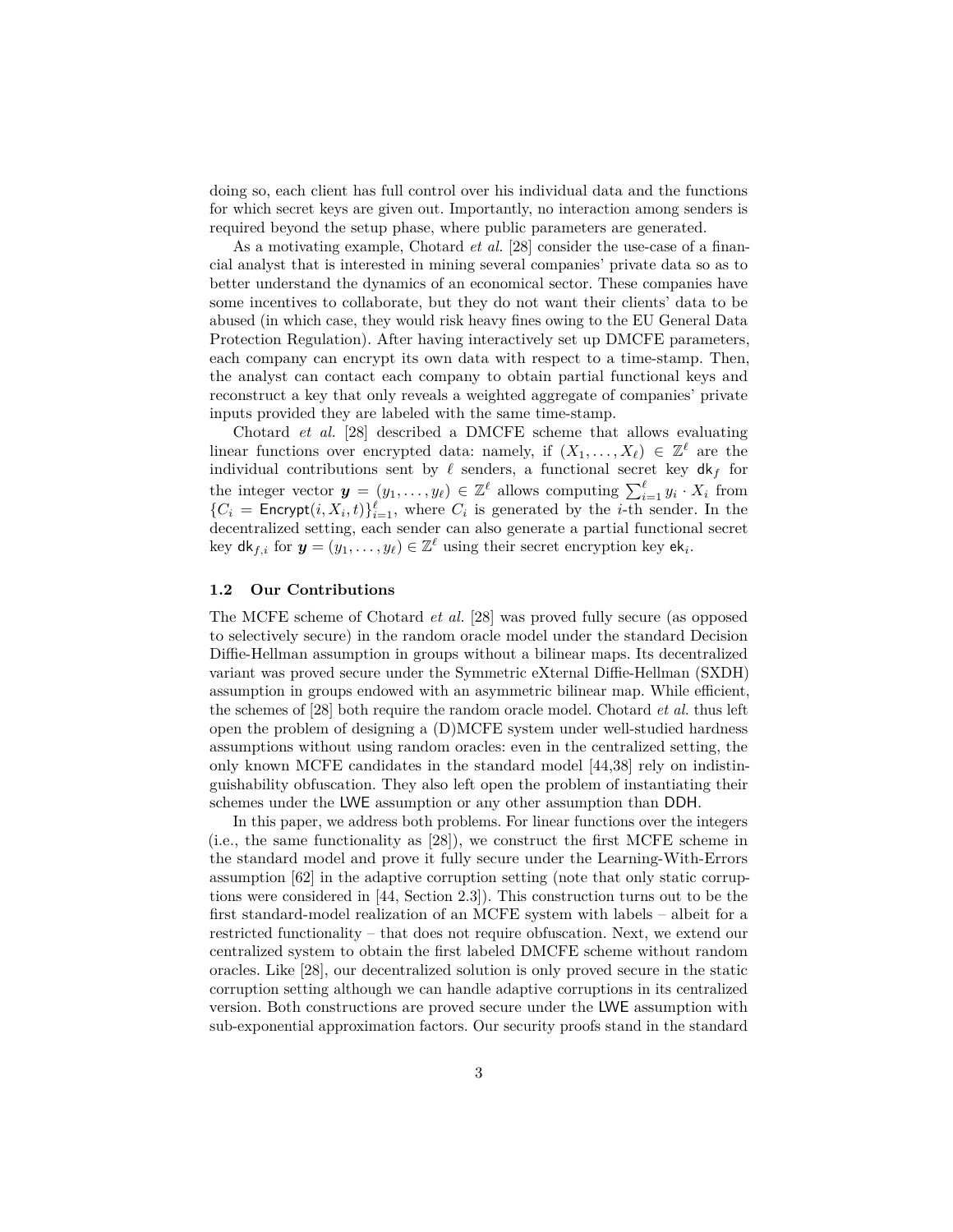model in the sense of the same security definitions as those considered in [28].

We leave it as an open problem to achieve security under an LWE assumption with polynomial approximation factor. Another natural open question is the feasibility of (D)MCFE beyond linear functions under standard assumptions.

#### **1.3 Challenges and Techniques**

We start from the observation that the DDH-based MCFE scheme of Chotard *et al.* [28] can be interpreted as relying on (a variant of) the key-homomorphic pseudorandom function [19] of Naor, Pinkas and Reingold [60]. Namely, the scheme of [28] encrypts  $x_i \in \mathbb{Z}_q$  for the tag *t* by computing  $C_i = g^{x_i} \cdot H^{s_i}_{t,1} \cdot H^{t_i}_{t,2}$ , where  $(s_i, t_i) \in \mathbb{Z}_q^2$  is the *i*-th sender's secret key and  $(H_{t,1}, H_{t,2}) = H(t) \in \mathbb{G}^2$  is derived from a random oracle in a DDH-hard group  $\mathbb{G} = \langle q \rangle$ .

The security proof of  $[28]$  crucially exploits the entropy of the secret key  $(s_i, t_i)$ in a hybrid argument over all encryption queries. To preserve this entropy, they need to prevent the encryption oracle from leaking too much about uncorrupted users' secret keys  $\{(s_i, t_i)\}_i$ . For this purpose, they rely on the DDH assumption to modify the random oracle  $H: \{0,1\}^* \to \mathbb{G}^2$  in such a way that, in all encryption queries but one, the hash value  $H(t) \in \mathbb{G}^2$  lives in a one-dimensional subspace. In order to transpose this technique in the standard model, we would need a programmable hash function [47] that ranges over a one-dimensional subspace of  $\mathbb{G}^2$  on polynomially-many inputs while mapping an extra input outside this subspace with noticeable probability. The results of Hanaoka *et al.* [46] hint that such programmable hash functions are hardly instantiable in prime-order DDH groups. While the multi-linear setting [34] allows bypassing the impossibility results of [46], it is not known to enable standard assumptions.

A natural idea is to replace the random-oracle-based key-homomorphic PRF of [60] by an LWE-based key-homomorphic PRF [19,12]. However, analogously to Chotard *et al.*  $[28]$ <sup>4</sup>, we aim at an MCFE system that can be proved secure in a game where the adversary is allowed to corrupt senders adaptively. In order to deal with the adaptive corruption of senders, we thus turn to the adaptively secure distributed PRF proposed by Libert, Stehlé and Titiu [56]. The latter can be seen as instantiating the programmable hash function of Freire *et al.* [34] in the context of homomorphic encryption (FHE). Their PRF maps an input *x* to  $[\mathbf{A}(x)]^{\top} \cdot \mathbf{s}]_p$ , where<sup>5</sup>  $\mathbf{s} \in \mathbb{Z}^n$  is the secret key and  $\mathbf{A}(x) \in \mathbb{Z}_q^{n \times m}$  is derived from public matrices using the Gentry-Sahai-Waters FHE [37]. More precisely, the matrix  $\mathbf{A}(x)$  is obtained as the product of GSW ciphertexts dictated by the output of an admissible hash function [16] applied to the PRF input. The security proof of [56] uses the property that, with noticeable probability, the input-dependent matrix  $\mathbf{A}(x)$  is a GSW encryption of 1 for the challenge input  $x^*$ : namely,  $\mathbf{A}(x^*)$  is a matrix of of the form  $\mathbf{A}(x^*) = \mathbf{A} \cdot \mathbf{R}^* + \mathbf{G}$ , where  $\mathbf{G} \in \mathbb{Z}_q^{n \times m}$  is

<sup>4</sup> While their decentralized scheme is only proved secure under static corruptions, its centralized version is proved secure under adaptive corruptions.

<sup>&</sup>lt;sup>5</sup> Introduced in [13], the notation  $|x|_p$  stands for the rounded value  $|(p/q) \cdot x| \in \mathbb{Z}_p$ , where  $x \in \mathbb{Z}_q$ , and  $p < q$ .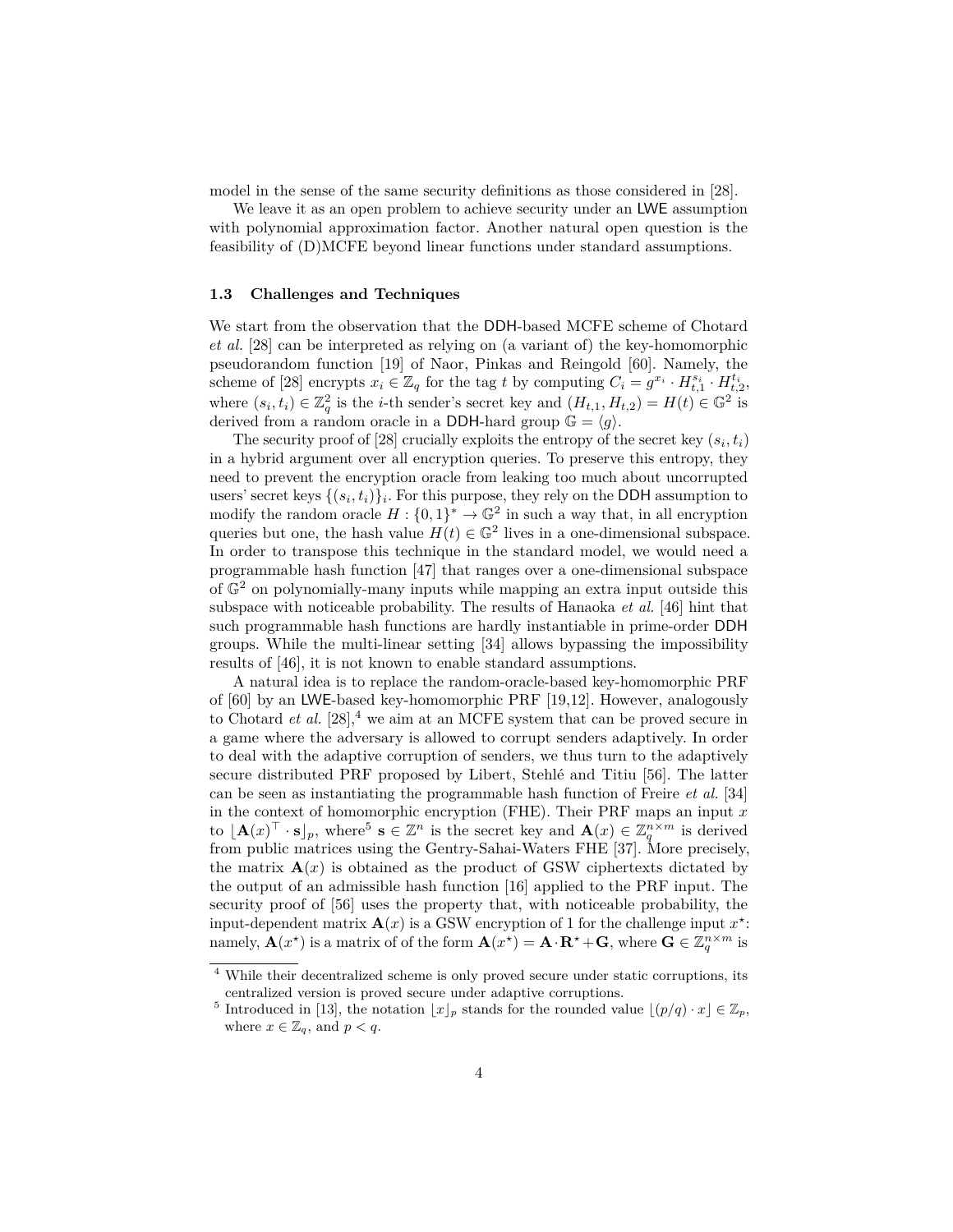the gadget matrix of Micciancio and Peikert [58] and  $\mathbf{R}^* \in \mathbb{Z}^{m \times m}$  is a small-norm matrix. At the same time, all evaluation queries are associated with a matrix  $\mathbf{A}(x)$  consisting of a GSW encryption of 0 (i.e., a matrix  $\mathbf{A}(x) = \mathbf{A} \cdot \mathbf{R}$ , for a small-norm  $\mathbf{R} \in \mathbb{Z}^{m \times m}$ ). Then, the proof of [56] appeals to the lossy mode of LWE [40] and replaces the uniform matrix  $\mathbf{A}^{\top} \in \mathbb{Z}_q^{m \times n}$  by a lossy matrix of the form  $\hat{\mathbf{A}}^{\top} \cdot \mathbf{C} + \mathbf{E}$ , where  $\mathbf{E} \in \mathbb{Z}^{m \times n}$  is a short integer matrix with Gaussian entries,  $\mathbf{C} \in \mathbb{Z}_q^{n_1 \times n}$  is random, and  $\hat{\mathbf{A}} \in \mathbb{Z}_q^{n_1 \times m}$  has rank  $n_1 \ll n$ . In all evaluation queries, the smallness of  $\mathbf{s} \in \mathbb{Z}^n$  then ensures that the values  $[\mathbf{A}(x)^\top \cdot \mathbf{s}]_p$  always reveal the same information about **s**, which amounts to the product  $\mathbf{C} \cdot \mathbf{s} \in \mathbb{Z}_q^{n_1}$ . Since  $\mathbf{A}(x^*)$  depends on **G** for the challenge input  $x^*$ , the function  $[\mathbf{A}(x^*)^\top \cdot \mathbf{s}]_p$ is in fact an injective function of **s**, meaning that it has high min-entropy.

Our MCFE scheme relies on the lossy mode of LWE in a similar way to [56], except that we add a Gaussian noise instead of using the Learning-With-Rounding technique [13]. The *i*-th sender uses his secret key  $\mathbf{s}_i \in \mathbb{Z}^n$  to encrypt a short integer vector as  $\boldsymbol{x}_i \in \mathbb{Z}^{n_0}$  as  $\mathbf{C}_i = \mathbf{G}_0^\top \cdot \boldsymbol{x}_i + \mathbf{A}(t)^\top \cdot \mathbf{s}_i + \mathsf{noise} \in \mathbb{Z}_q^m,$ where  $\mathbf{A}(t) \in \mathbb{Z}_q^{n \times m}$  is a tag-dependent matrix derived as a product of GSW ciphertexts indexed by the bits of *t* and  $\mathbf{G}_0 \in \mathbb{Z}_q^{n_0 \times m}$  is a gadget matrix for which the lattice  $\Lambda^{\perp}(\mathbf{G}_0)$  has a short public basis. A functional secret key for the vector  $\mathbf{y} = (y_1, \dots, y_\ell)^\top$  consists of  $\mathsf{d}\mathsf{k}_{\mathbf{y}} = \sum_{i=1}^\ell y_i \cdot \mathbf{s}_i \in \mathbb{Z}^n$  and allows computing  $\mathbf{G}_{0}^{\top}\cdot(\sum_{i=1}y_{i}\cdot\boldsymbol{x}_{i})+$ small  $\in\mathbb{Z}_{q}^{m}$  from  $\sum_{i=1}^{\ell}y_{i}\cdot\mathbf{C}_{i}\in\mathbb{Z}_{q}^{m}$  and eventually recovering the linear function  $\sum_{i=1} y_i \cdot \mathbf{x}_i \in \mathbb{Z}^{n_0}$  of  $\mathbf{X} = [\mathbf{x}_1 | \dots | \mathbf{x}_\ell] \in \mathbb{Z}_q^{n_0 \times \ell}$ .

At this point, adapting the security proof of [56] is non-trivial. We cannot rely on the DPRF of [56] in a modular way as it would require a DPRF where partial evaluations are themselves pseudorandom so long as the adversary does not obtain the underlying secret key shares: in our setting, a challenge ciphertext contains a bunch of partial evaluations (one for each message slot) rather than a threshold recombination of such evaluations. We emphasize that, in the LWE-based DPRF of [56], partial evaluations are not proven pseudorandom: [56] only proves – via a deterministic randomness extraction argument – the pseudorandomness of the final PRF value obtained by combining partial evaluations. They cannot apply (and neither can we) a randomness extractor to individual partial DPRF evaluations as it would destroy their key homomorphic property. Instead of relying on the pseudorandomness of partial evaluations, we actually prove a milder indistinguishability property which suffices for our purposes.

The first step is to make sure that all encryption queries will involve a lossy  $\text{matrix } \mathbf{A}(t)^\top = \mathbf{R}_t \cdot \hat{\mathbf{A}}^\top \cdot \mathbf{C} + \mathbf{E}_t$ , for small-norm  $\mathbf{R}_t \in \mathbb{Z}^{m \times m}$  and  $\mathbf{E}_t \in \mathbb{Z}^{m \times n}$ , so that honest senders' ciphertexts are of the form  $\mathbf{C}_i = \mathbf{G}_0^\top \cdot x_i + \mathbf{R}_t \cdot \hat{\mathbf{A}}^\top \cdot \mathbf{C} \cdot \mathbf{s}_i + \mathsf{noise}$ and thus leak nothing about  $\mathbf{s}_i \in \mathbb{Z}^n$  beyond  $\mathbf{C} \cdot \mathbf{s}_i \in \mathbb{Z}_q^{n_1}$ . The difficulty arises in the challenge queries  $(i, t^*, \mathbf{x}_{0,i}^*, \mathbf{x}_{1,i}^*)$ , where  $\mathbf{A}(t^*) \in \mathbb{Z}_q^{n \times m}$  is not a lossy matrix and we must find a way to replace  $\mathbf{C}^\star_i = \mathbf{G}_0^\top \cdot \boldsymbol{x}_{0,i}^\star + \mathbf{A}(t^\star)^\top \cdot \mathbf{s}_i + \mathsf{noise}$ by  $\mathbf{C}_i^{\star} = \mathbf{G}_0^{\top} \cdot \mathbf{x}_{1,i}^{\star} + \mathbf{A}(t^{\star})^{\top} \cdot \mathbf{s}_i + \text{noise without the adversary noticing. In [56],}$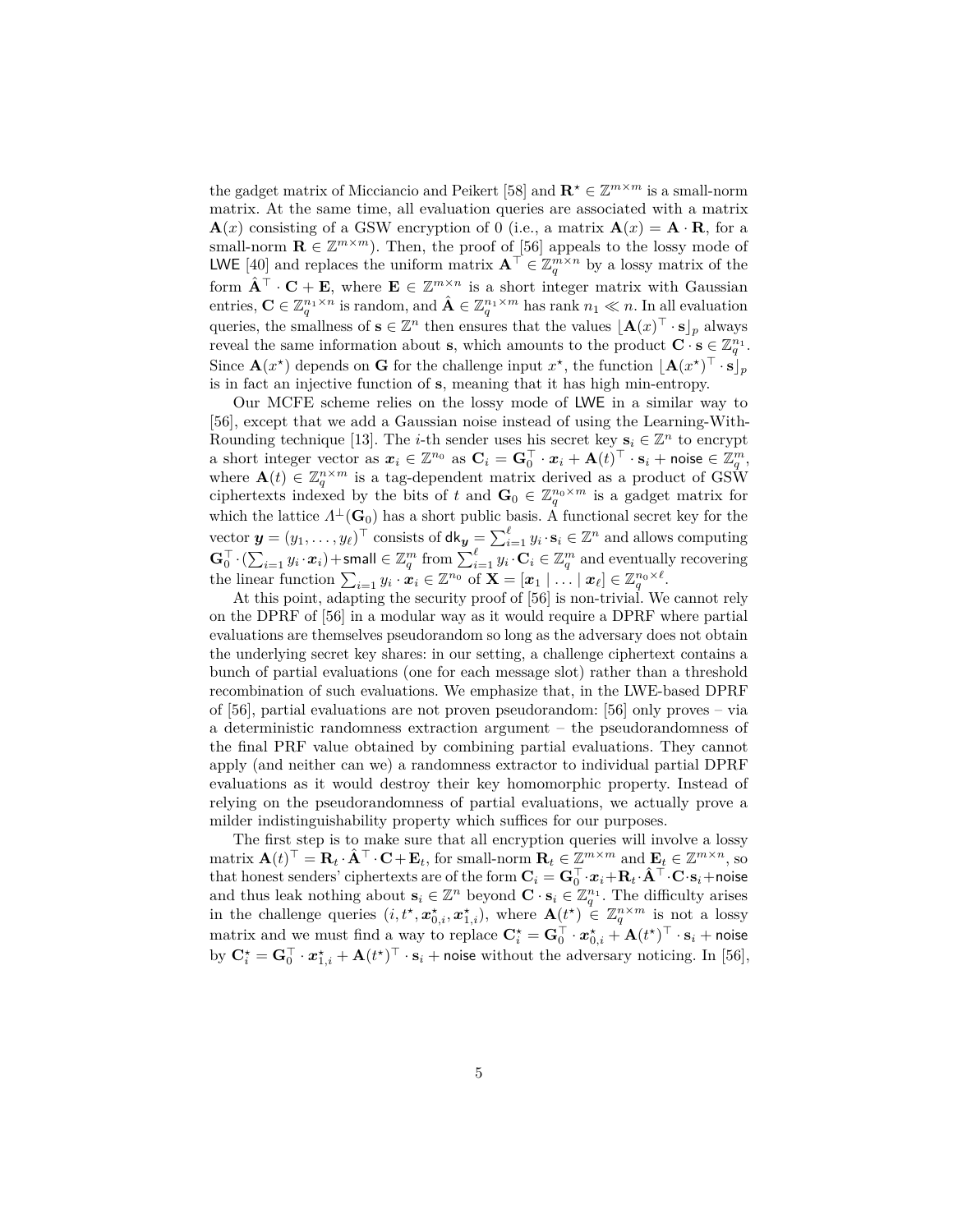the proof relies on a deterministic randomness extraction<sup>6</sup> argument to extract statistically uniform bits from  $[\mathbf{A}(x^{\star})^{\top} \cdot \mathbf{s}]_p$ , which has high min-entropy when  $\mathbf{A}(x^{\star})$  is of the form  $\mathbf{A} \cdot \mathbf{R}^{\star} + \mathbf{G}$ . Here, we do not see how to apply deterministic extractors in the proof while preserving the functionality of the MCFE scheme.

Our solution is to program the public parameters in such a way that, with noticeable probability, the challenge ciphertexts are generated for a matrix  $\mathbf{A}(t^{\star}) \in \mathbb{Z}_q^{n \times m}$  of the form

$$
\mathbf{A}(t^{\star})^{\top} = \mathbf{R}^{\star} \cdot \mathbf{A}^{\top} + \mathbf{G}_0^{\top} \cdot \mathbf{V} = \mathbf{R}^{\star} \cdot \hat{\mathbf{A}}^{\top} \cdot \mathbf{C} + \mathbf{G}_0^{\top} \cdot \mathbf{V} + \text{noise},
$$
 (1)

for a statistically random matrix  $\mathbf{V} \in \mathbb{Z}_q^{n_0 \times n}$  included in the public parameters. In the proof, the simulator generates a statistically uniform matrix  $\mathbf{U} = [\mathbf{V}_{\mathbf{C}}]$ , where  $\mathbf{C} \in \mathbb{Z}_q^{n_1 \times n}$  is used to build the lossy matrix  $\mathbf{A}^\top = \hat{\mathbf{A}}^\top \cdot \mathbf{C} + \mathbf{E}$ , together with a trapdoor  $T_U$  for  $\Lambda^{\perp}(U)$ . (The idea of embedding a trapdoor in the LWE secret of a lossy matrix is borrowed from [55]). Using  $T_U$ , the simulator can sample a short matrix  $\mathbf{T} \in \mathbb{Z}^{n \times n_0}$  satisfying  $\mathbf{U} \cdot \mathbf{T} = \begin{bmatrix} \mathbf{I}_{n_0} \\ \mathbf{0} \end{bmatrix}$  mod *q*, allowing it to define an alternative secret key  $\mathbf{s}'_i = \mathbf{s}_i + \mathbf{T} \cdot (\boldsymbol{x}^*_{0,i} - \boldsymbol{x}^*_{1,i}) \in \mathbb{Z}^n$ . As long as  $\mathbf{s}_i$  is sampled from a Gaussian distribution with sufficiently large standard deviation,  $\mathbf{s}'_i$  and  $\mathbf{s}_i$  are negligibly far apart in terms of statistical distance (note that, as in [69,14], the simulator can guess  $x_{0,i}^{\star} - x_{1,i}^{\star}$  upfront without affecting the polynomial running time of the reduction since we are in the middle of a purely statistical argument). The alternative secret keys  $\{s'_i\}_{i=1}^{\ell}$  further satisfy  $\sum_{i=1}^{\ell} y_i \cdot s'_i = \sum_{i=1}^{\ell} y_i \cdot s_i$ for all legal functional key queries  $y = (y_1, \ldots, y_\ell)$  made by the adversary. The definition of  $\mathbf{s}'_i$  finally ensures that  $\mathbf{C} \cdot \mathbf{s}'_i = \mathbf{C} \cdot \mathbf{s}_i \mod q$ , meaning that  $\mathbf{s}'_i$  is compatible with all encryption queries for which  $A(t)$  is lossy. From (1), the condition  $\mathbf{V} \cdot \mathbf{T} = \mathbf{I}_{n_0}$  mod *q* then implies that the challenge ciphertext can be interpreted as an encryption of  $x^*_{1,i}$  since  $\mathbf{C}^*_i = \mathbf{G}_0^\top \cdot x^*_{1,i} + \mathbf{A}(t^*)^\top \cdot \mathbf{s}'_i + \text{noise}$  is statistically close to  $\mathbf{C}_i^{\star} = \mathbf{G}_0^{\top} \cdot \boldsymbol{x}_{0,i}^{\star} + \mathbf{A}(t^{\star})^{\top} \cdot \mathbf{s}_i + \mathsf{noise}.$ 

We insist that our construction and proof are not merely obtained by plugging the DPRF of [56] into the high-level design principle of [28]. In particular, we do not rely on the pseudorandomness of partial PRF evaluations, but rather prove a milder indistinguishability property in some transition in our sequence of games. To do this, we need to modify the proof of [56], by introducing a matrix **V** and embedding a trapdoor in the matrix **U** obtained by stacking up **V** and the secret matrix **C** of the lossy mode of LWE.

In order to build a DMCFE system, we proceed analogously to [28] and combine two instances of our centralized MCFE scheme. The first one is only used to generate partial functional secret keys whereas the second one is used exactly as in the centralized system. As in [28], we first have the senders run an interactive protocol allowing them to jointly generate public parameters for the two MCFE instances. At the end of this protocol (which may involve costly MPC operations, but is only executed once), each sender holds an encryption key

<sup>&</sup>lt;sup>6</sup> The standard Leftover Hash Lemma cannot be applied since the source  $\mathbf{A}(x^*)^\top \cdot \mathbf{s} \rfloor_p$ is not guaranteed to be independent of the seed. A deterministic extractor based on *k*-wise independent functions [32] is thus needed in [56].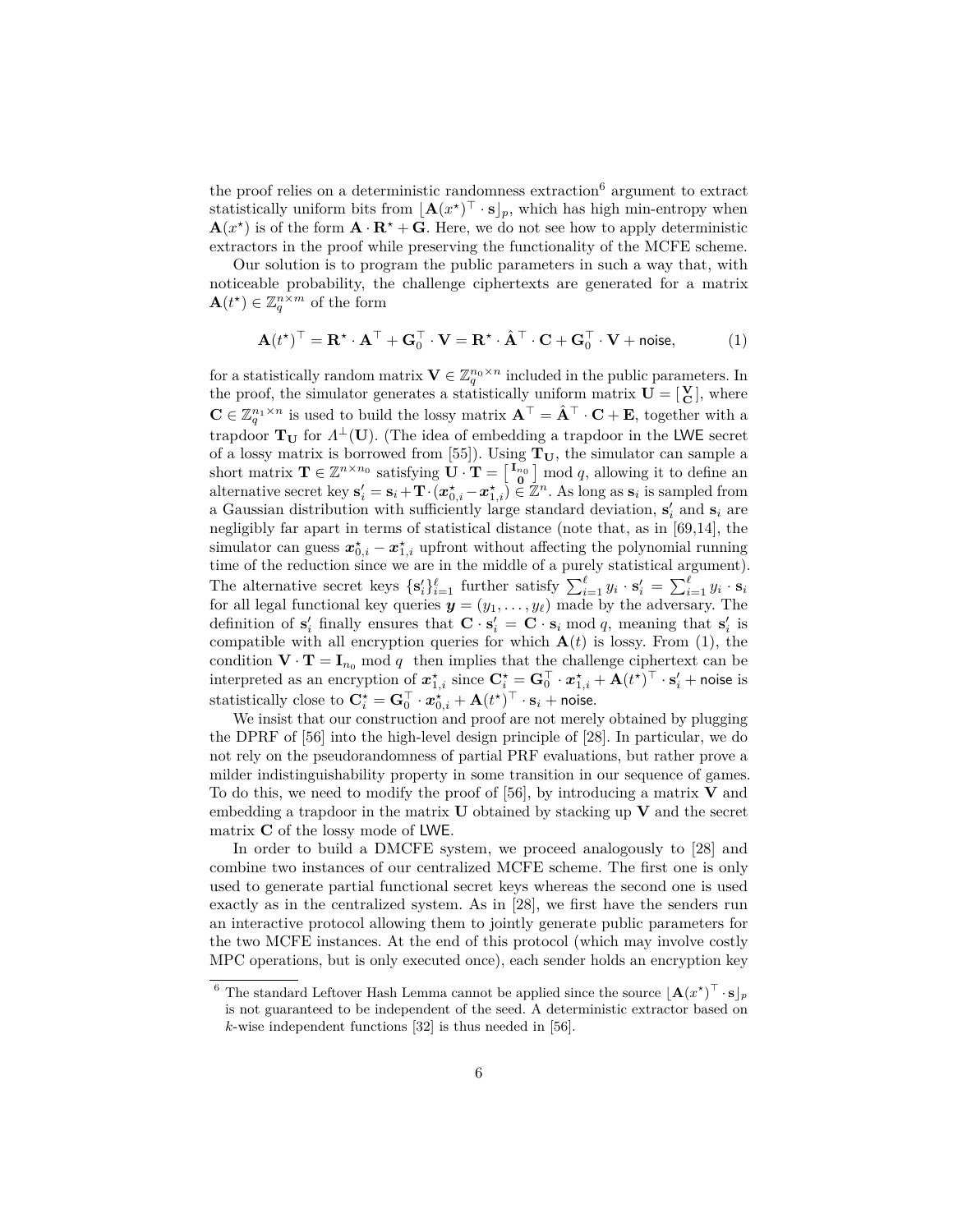$ek_i = (\mathbf{s}_i, \mathbf{t}_i)$  consisting of encryption keys for the two underlying instances. In order to have the *i*-th sender  $S_i$  generate a partial functional secret key  $dk_{f,i}$  for a vector  $\mathbf{y} = (y_1, \ldots, y_\ell)^\top$ , we exploit the fact that our centralized scheme allows encrypting vectors. Namely, the decryptor obtains from  $S_i$  an MCFE encryption of the vector  $y_i \cdot s_i \in \mathbb{Z}^n$  under the encryption key  $\mathbf{t}_i$  of the first instance.

### **1.4 Related Work**

Functional encryption was implicitly introduced by Sahai and Waters in [64], where they also constructed a scheme for threshold functions. Constructions of FE for point functions (known as identity-based encryption) [18,30] existed already, but were not viewed through the lens of FE until later. Subsequent works saw constructions for several more advanced functionalities such as inner product functions [51,7], Boolean formulas [45,52,61,67,54], membership checking [21] and even finite state automaton [68]. Recently, the landscape of functional encryption improved considerably. Gorbunov *et al.* [43] and Garg *et al.* [35] provided the first constructions of attribute-based encryption for all circuits; Goldwasser *et al.* [42] constructed succinct simulation-secure single-key FE scheme for all circuits and also obtained FE for Turing machines [41]. In a breakthrough result, Garg *et al.* [35] designed indistinguishability-secure multi-key FE schemes for all circuits. However, while the constructions of [43,42] rely on standard assumptions, the assumptions underlying the other constructions [35,41] are still ill-understood and have not undergone much cryptanalytic effort.

FE FOR SIMPLE CIRCUITS. Abdalla, Bourse, De Caro and Pointcheval [3] considered the question of building FE for linear functions (a functionality dubbed IPFE for "inner product functional encryption"). Here, a ciphertext *C* encrypts a vector  $y \in \mathcal{D}^{\ell}$  over some ring  $\mathcal{D}$ , a secret key for the vector  $x \in \mathcal{D}^{\ell}$  allows computing  $\langle x, y \rangle$  and nothing else about *y*. Abdalla *et al.* [3] described two constructions under the Decision Diffie-Hellman (DDH) and Learning-With-Errors (LWE) assumptions, respectively. On the downside, Abdalla *et al.* [3] only proved their schemes to be secure against selective adversaries. Namely, in the security game, the adversary chooses two vectors  $x_0, x_1 \in \mathcal{D}^{\ell}$  and expects to receive an encryption of one of these in the challenge phase. Selective security forces the adversary to declare  $x_0, x_1$  before seeing the public key and before obtaining any private key. Agrawal, Libert and Stehlé subsequently upgraded the constructions of [3] so as to prove security against adaptive adversaries, which may choose  $x_0, x_1$  after having seen the public key and obtained a number of private keys. Agrawal *et al.* [8] described several IPFE schemes under well-established assumptions which include the standard Decision Diffie-Hellman (DDH) assumption, the Decision Composite Residuosity (DCR) assumption and the LWE assumption. Under the DCR and LWE assumptions, the schemes of  $[8]$  can evaluate both inner products over the integers and modulo a prime or composite number. The IPFE constructions of [3,8] served as building blocks for FE schemes handling general functionalities [9] in the bounded collusion setting [63,43]. Quite recently, the IPFE functionality [3,8] was extended into FE schemes supporting the evaluation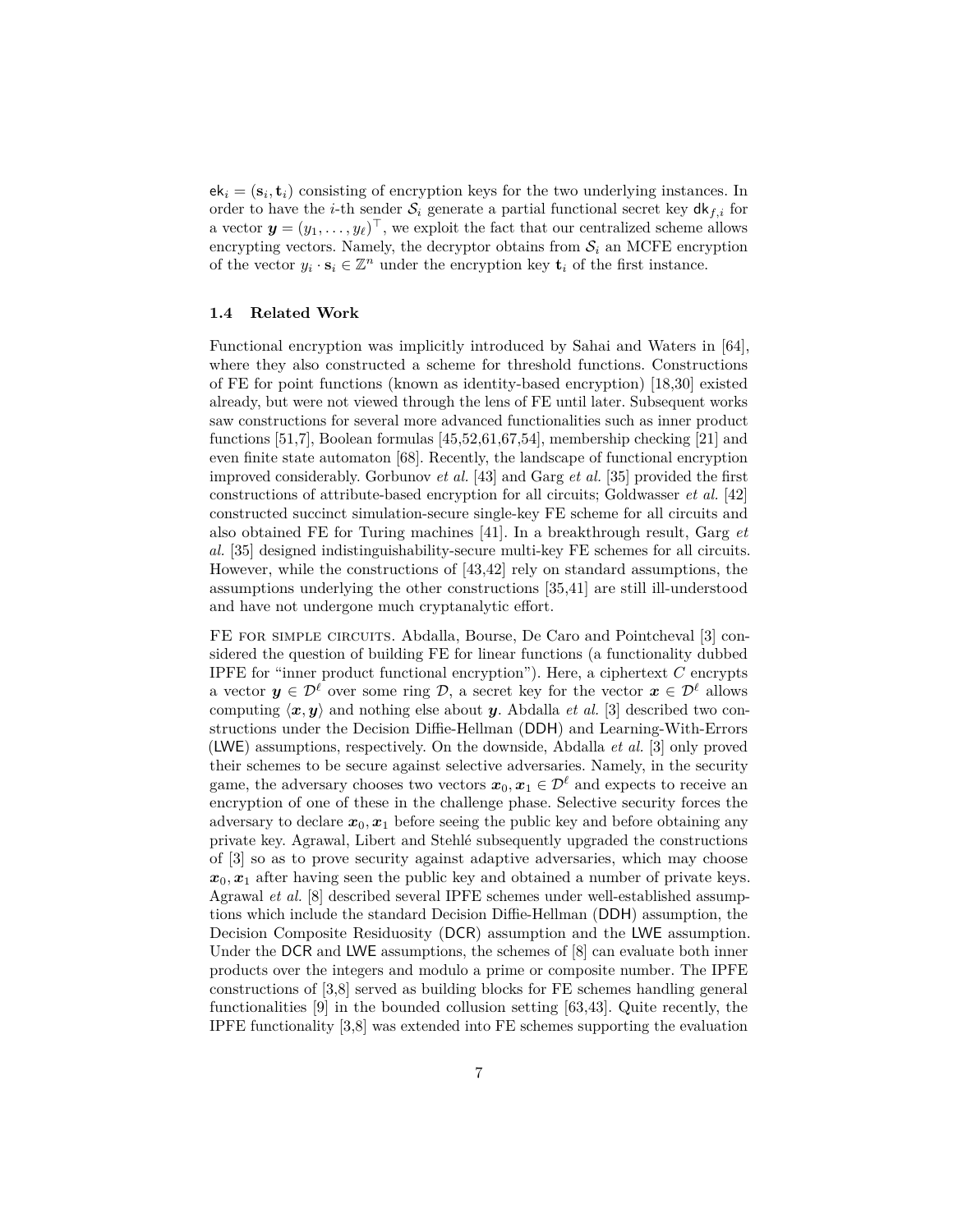of quadratic functions over encrypted data [57,11]. The schemes of [57,11] are only proved secure against selective adversaries and they can only compute functions which have their output confined in a small interval. For the time being, the only known FE schemes that support the evaluation of more general functions than quadratic polynomials either require fancy tools like obfuscation [35] , or are restricted to bounded collusions [43,9].

Multi-Input and Multi-Client Functional Encryption. Goldwasser *et al.* [39,38] introduced the concept of multi-input functional encryption (MIFE). MIFE and MCFE are both more interesting in the secret-key setting than in the public-key setting, where much more information inevitably leaks about the data (see, e.g., [39,5,28]). Similarly to MCFE, MIFE operates over input vectors  $(X_1, \ldots, X_\ell)$  comprised of messages sent by distinct parties, but without assigning a tag to ciphertexts: each user *i* can encrypt  $X_i$  as  $C_i =$  Encrypt $(X_i)$  in such a way that anyone equipped with a functional secret key  $dk_f$  for an  $\ell$ -argument function *f* can compute  $f(X_1, \ldots, X_n)$  given multiple ciphertexts  $\{C_i = \mathsf{Encrypt}(X_i)\}_{i=1}^{\ell}$ . Brakerski *et al.* [23] gave a transformation for constructing adaptively secure general-purpose MIFE schemes for a constant *n* from any general-purpose privatekey single-input scheme. Like MCFE, MIFE for general functionalities necessarily rely on indistinguishability obfuscation or multilinear maps, so that instantiations under standard assumptions are currently lacking. Under the SXDH assumption, Abdalla *et al.* [5] managed to construct a MIFE scheme for the inner product functionality. In their scheme, each input slot encrypts a vector  $x_i \in \mathbb{Z}_p^m$  while each functional secret key  $\mathsf{sk}_y$  corresponds to a vector  $y \in \mathbb{Z}_p^{\ell \cdot m}$ , where  $\ell$  is the total number of slots. On input of encrypted data  $\mathbf{X} = (\mathbf{x}_1, \dots, \mathbf{x}_\ell)$  such that  $x_i$  is encrypted by sender  $i$  in the  $i$ -th slot, their multi-input inner product functionality computes  $\langle X, y \rangle$  using  $\mathsf{sk}_y$ . Function-hiding MIFE schemes were described in [31,4]. Abdalla *et al.* [4] notably gave a generic single-input to multiinput transformation, which yields MIFE constructions for the inner product functionality under the DDH, LWE and DCR assumptions.

Besides syntactical differences, MCFE departs from MIFE in the amount of information leaked about plaintexts. The MIFE model [39,38] allows any slot of any ciphertext to be combined with any other slot of any other ciphertext. As soon as senders encrypt more than one ciphertext per slot, a given functional secret key can thus compute a much larger number of values. As discussed in [28], this feature incurs a much more important information leakage, especially when many functional secret keys are given out. In contrast, the multi-client setting only allows functional secret keys to operate over ciphertexts that share the same tag. As long as tags are single-use (e.g., a timestamp), this allows clients to retain a more accurate control over the information leaked about their data.

The first MCFE realization was proposed in [44,38] and relies on the DDH assumption and on indistinguishability obfuscation to handle general circuits. The notion of aggregator-oblivious encryption (AOE) [66,24,49,15] allows an untrusted aggregator to compute sums of encrypted values without learning anything else about individual inputs. As such, AOE can be seen as a form of MCFE with single-key security (namely, the only key revealed to the aggregator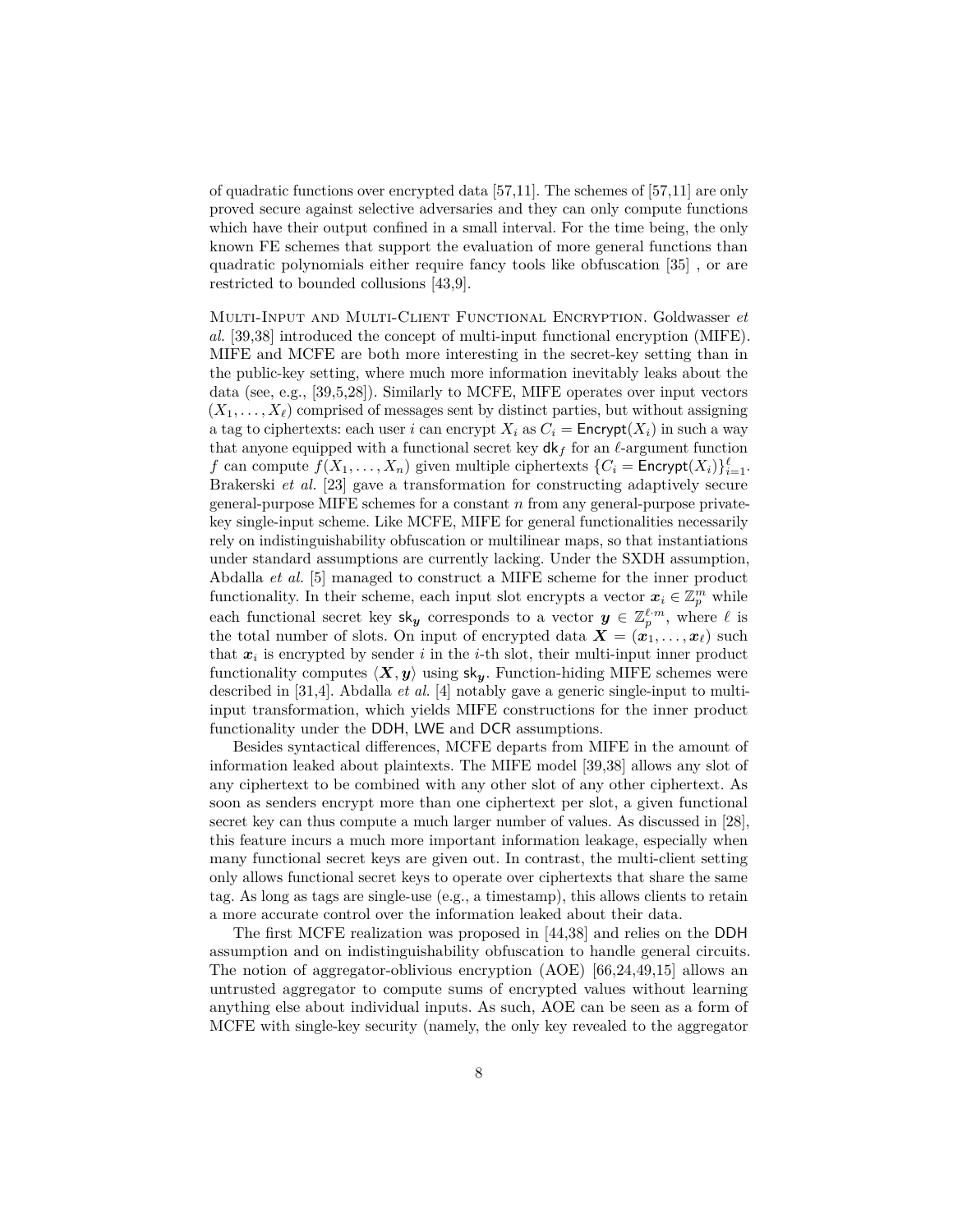is for the vector  $(1, 1, \ldots, 1)^{\top}$  for the evaluation of inner products. So far, all non-interactive AOE constructions [66,49,15] rely on the random oracle model.

The first efficient MCFE scheme with multi-key security was described by Chotard *et al.* [28] who also introduced the concept of decentralized MCFE. Their schemes both rely on DDH-like assumptions in the random oracle model. At the time of writing, we are not aware of any (D)MCFE construction based on a well-studied assumption in the standard model.

Decentralized Functional Encryption. The first examples of decentralized FE schemes were given in the context of attribute-based encryption (ABE) [26,27]. Lewko and Waters [53] gave the first ciphertext-policy ABE where users' attributes may be certified by completely independent authorities. Boneh and Zhandry [22] suggested distributed broadcast encryption systems, which dispense with the need for an authority handing out keys to registered users. Chandran *et al.* [25] considered decentralized general-purpose FE using obfuscation. The decentralization of multi-client FE was first considered by Chotard *et al.* [28] in a model where all clients run an interactive protocol to generate public parameters, but eliminate any interaction beyond the setup phase.

Abdalla *et al.* [2] described generic transformations providing DMCFE schemes from any MCFE system satisfying extra properties. While applying their compilers to [4] yields DMCFE schemes in the standard model, the resulting ciphertexts are not labeled. Without labels, the functionality leaks much more information about encrypted messages for a given functional key since there is no restriction on the way slots from different ciphertexts can be combined together (any slot from any ciphertext can be combined with any other slot from any other ciphertext). In this paper, our goal is to support labels, which is significantly more challenging and was only achieved in the random oracle model so far.

Chotard *et al.* [29] gave a technique to remove the restriction that forces the adversary to make challenge queries for all uncorrupted ciphertext slots. Their technique upgrades any MCFE scheme satisfying our definition (which is the definition introduced in [28] and called "pos-IND" security in [2]) so as to prove security under a stronger definition where the adversary can obtain incomplete ciphertexts. Their technique builds on a "secret-sharing layer" (SSL) primitive which is only known to exist assuming pairings and random oracles as their SSL scheme [29, Section 4.2] is implicitly based on the Boneh-Franklin IBE [18]. Abdalla *et al.* [2] suggested a different technique to handle incomplete ciphertexts without using pairings, but they either require random oracles or they do not support labels (except in a model with static corruptions and selective security).

Chotard *et al.* [29] also showed how to transform the ROM-based scheme from [28] in such a way that users are allowed multiple encryption queries for each slot-label pair. Their technique is not generic and only works for their DDH-based construction (as they mention in Section 6.2). Finally, [2,29] both give generic compilers from MCFE to DMCFE. Abdalla *et al.* [2] obtain DMCFE under adaptive corruptions, but they need to start from an MCFE which computes inner products modulo an integer  $L$  (instead of inner products over  $\mathbb{Z}$ ). Hence, their compiler does not imply DMCFE from LWE in the standard model. As it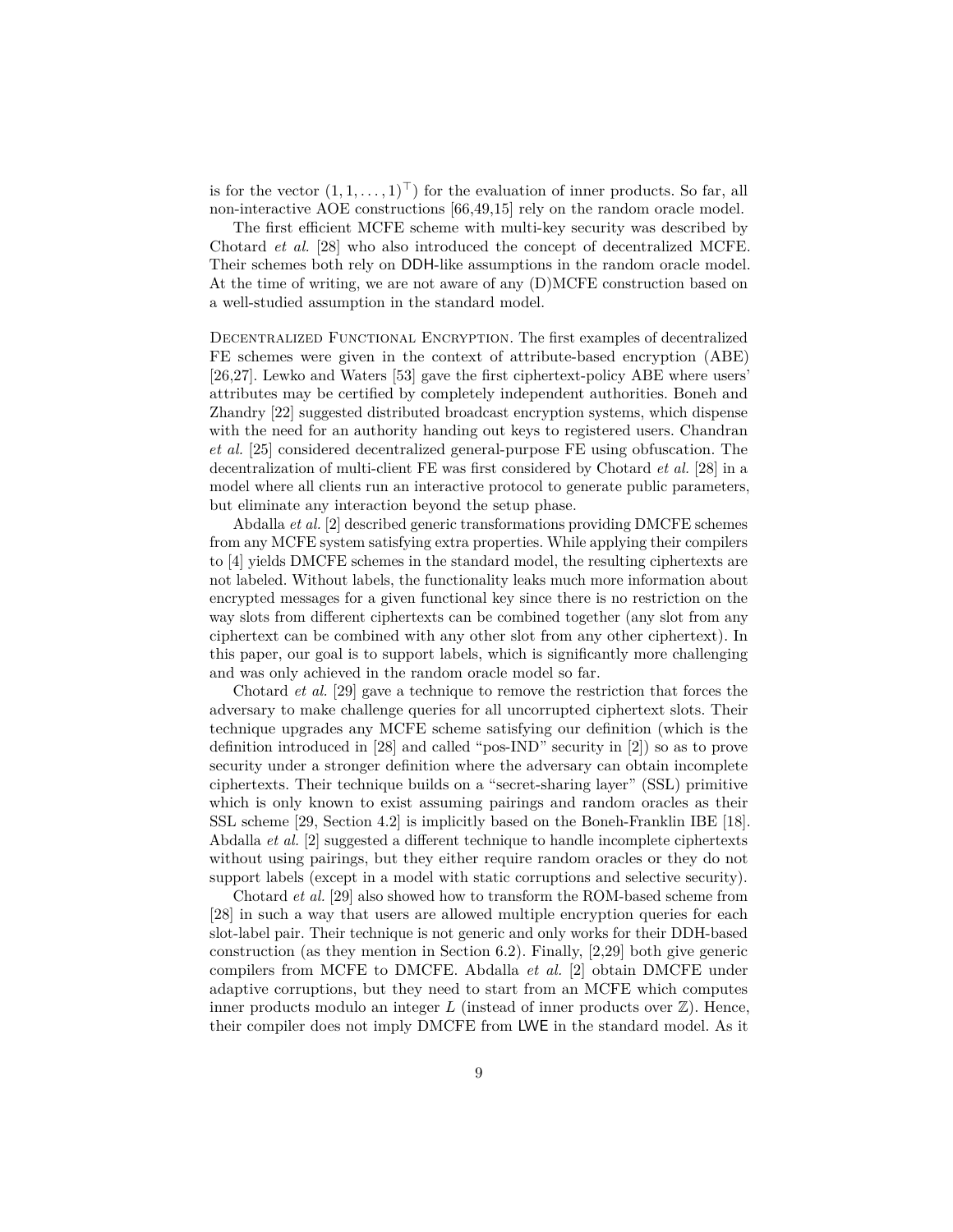turns out, neither [2,29] implies MCFE with labels in the standard model from LWE (nor any standard assumption), even for the security definition of [28]. In a concurrent and independent work [1], Abdalla *et al.* provide a solution to this problem via a generic construction of labeled MCFE from single-input IPFE schemes evaluating modular inner products. While their construction satisfies a stronger security notion than ours (which allows multiple encryption queries for the same slot-label pair), their scheme of [1, Section 3] requires longer ciphertext than ours as each slot takes a full IPFE ciphertext of linear size in  $\ell$  if  $\ell$  is the number of slots.

In their construction and in ours, handling incomplete ciphertexts expands partial ciphertexts by a factor  $O(\ell)$ . In our most efficient schemes, we still need to assume that the adversary obtains challenge ciphertexts for all clients as in [28]. In Appendix A, we show that a variant of the compiler of Abdalla *et al.* [2] allows proving security in the standard model, even when the adversary is allowed to obtain incomplete challenge ciphertexts. Our compiler relies on pseudorandom functions satisfying a specific security definition in the multi-instance setting. The concurrent work of Abdalla *et al.* [1] achieves a similar result using any PRF satisfying a standard security definition.

# **2 Background**

#### **2.1 Lattices**

For any  $q \geq 2$ , we let  $\mathbb{Z}_q$  denote the ring of integers modulo q. For a vector  $\mathbf{x} \in \mathbb{R}^n$ denote  $\|\mathbf{x}\| = \sqrt{x_1^2 + x_2^2 + \cdots x_n^2}$  and  $\|\mathbf{x}\|_{\infty} = \max_i |x_i|$ . If **M** is a matrix over R,  $\text{then } \|\mathbf{M}\| := \sup_{\mathbf{x}\neq 0} \frac{\|\mathbf{Mx}\|}{\|\mathbf{x}\|}$  $\frac{\mathbf{M} \mathbf{x} \parallel}{\|\mathbf{x}\|}$  and  $\|\mathbf{M}\|_{\infty} := \sup_{\mathbf{x} \neq 0} \frac{\|\mathbf{M} \mathbf{x}\|_{\infty}}{\|\mathbf{x}\|_{\infty}}$  $\frac{\mathbf{M} \mathbf{x} \parallel_{\infty}}{\|\mathbf{x}\|_{\infty}}$ . For a finite set *S*, we let *U*(*S*) denote the uniform distribution over *S*. If *X* and *Y* are distributions over the same domain, then  $\Delta(X, Y)$  denotes their statistical distance. Let  $\Sigma \in \mathbb{R}^{n \times n}$ be a symmetric positive-definite matrix, and  $\mathbf{c} \in \mathbb{R}^n$ . We define the Gaussian function on  $\mathbb{R}^n$  by  $\rho_{\mathbf{\Sigma,c}}(\mathbf{x}) = \exp(-\pi(\mathbf{x}-\mathbf{c})^\top \mathbf{\Sigma}^{-1}(\mathbf{x}-\mathbf{c}))$  and if  $\mathbf{\Sigma} = \sigma^2 \cdot \mathbf{I}_n$ and **c** = **0** we denote it by  $\rho_{\sigma}$ . For an *n* dimensional lattice  $\Lambda \subset \mathbb{R}^n$  and for any lattice vector  $\mathbf{x} \in \Lambda$  the discrete gaussian is defined  $\rho_{\Lambda, \Sigma, c}(\mathbf{x}) = \frac{\rho_{\Sigma, c}}{\rho_{\Sigma, c}(\Lambda)}$ . For an *n*-dimensional lattice *Λ*, we define  $\eta_{\varepsilon}(A)$  as the smallest  $r > 0$  such that  $\rho_{1/r}(\widehat{A} \setminus \mathbf{0}) \leq \varepsilon$  with  $\widehat{A}$  denoting the dual of *Λ*, for any  $\varepsilon \in (0,1)$ . For a matrix  $\mathbf{A} \in \mathbb{Z}_q^{n \times m}$ , we define  $\Lambda^{\perp}(\mathbf{A}) = {\mathbf{x} \in \mathbb{Z}^m : \mathbf{A} \cdot \mathbf{x} = \mathbf{0} \bmod q}$  and  $\Lambda(\mathbf{A}) = \mathbf{A}^{\top} \cdot \mathbb{Z}^n + q\mathbb{Z}^m$ . For an arbitrary vector  $\mathbf{u} \in \mathbb{Z}_q^n$ , we also define the shifted lattice  $\Lambda^{\mathbf{u}}(\mathbf{A}) = {\mathbf{x} \in \mathbb{Z}^m : \mathbf{A} \cdot \mathbf{x} = \mathbf{u} \bmod q}.$ 

**Definition 2.1** (LWE). Let  $m \geq n \geq 1$ ,  $q \geq 2$  and  $\alpha \in (0,1)$  be functions of a *security parameter λ. The* LWE *problem consists in distinguishing between the* distributions  $(\mathbf{A}, \mathbf{A}\mathbf{s} + \mathbf{e})$  and  $U(\mathbb{Z}_q^{m \times n} \times \mathbb{Z}_q^m)$ , where  $\mathbf{A} \sim U(\mathbb{Z}_q^{m \times n})$ ,  $\mathbf{s} \sim U(\mathbb{Z}_q^n)$ *and*  $\mathbf{e} \sim D_{\mathbb{Z}^m, \alpha q}$ *. For an algorithm*  $\mathcal{A}: \mathbb{Z}_q^{m \times n} \times \mathbb{Z}_q^m \to \{0, 1\}$ *, we define:* 

$$
\mathbf{Adv}_{q,m,n,\alpha}^{\mathsf{LWE}}(\mathcal{A}) = |\mathrm{Pr}[\mathcal{A}(\mathbf{A}, \mathbf{As} + \mathbf{e}) = 1] - \mathrm{Pr}[\mathcal{A}(\mathbf{A}, \mathbf{u}) = 1],
$$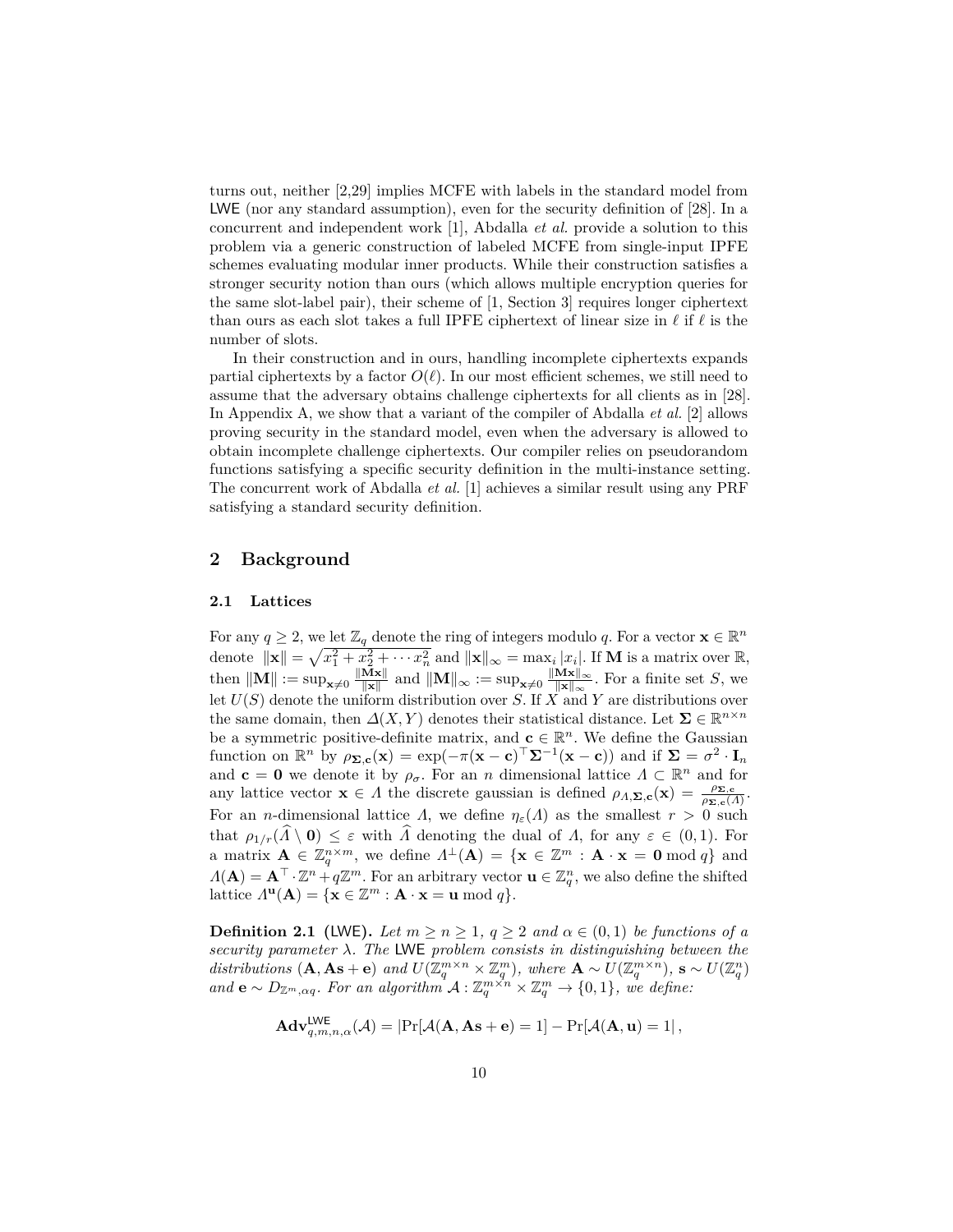*where the probabilities are over*  $\mathbf{A} \sim U(\mathbb{Z}_q^{m \times n})$ ,  $\mathbf{s} \sim U(\mathbb{Z}_q^n)$ ,  $\mathbf{u} \sim U(\mathbb{Z}_q^m)$  and **e** ∼ *D*Z*m,αq and the internal randomness of* A*. We say that* LWE*q,m,n,α is hard if, for any* ppt *algorithm* A, the advantage  $\text{Adv}_{q,m,n,\alpha}^{\text{LWE}}(\mathcal{A})$  *is negligible.* 

Micciancio and Peikert [58] described a trapdoor mechanism for LWE. Their technique uses a "gadget" matrix  $\mathbf{G} \in \mathbb{Z}_q^{n \times w}$ , with  $w = n \log q$ , for which anyone can publicly sample short vectors  $\mathbf{x} \in \mathbb{Z}^{\omega}$  such that  $\mathbf{G} \cdot \mathbf{x} = \mathbf{0}$ .

**Lemma 2.2** ([58, Section 5]). Let  $m \geq 3n \log q$ . There exists a ppt algorithm GenTrap *that outputs a statistically uniform matrix*  $\mathbf{A} \in \mathbb{Z}_q^{n \times m}$ , together with a *trapdoor*  $\mathbf{T_A} \in \mathbb{Z}^{m \times m}$  *for*  $\Lambda^{\perp}(A)$ *, such that*  $\max_j ||\tilde{\mathbf{t}}_j|| \leq O(\sqrt{n \log q})$ *, where*  $\tilde{\mathbf{t}}_j$ *are the corresponding Gram-Schmidt vectors.*

It is known [58] that, for any  $\mathbf{u} \in \mathbb{Z}_q^n$ , a trapdoor for  $\mathbf{A} \in \mathbb{Z}_q^{n \times m}$  allows sampling from  $D_{\Lambda^u(\mathbf{A}),s\cdot\omega(\sqrt{\log m})}$  for  $s = O(\sqrt{n \log q})$ . Since

$$
\eta_{2^{-m}}\left(\varLambda^{\perp}(\mathbf{A})\right) \leq \max_{j} \|\tilde{\boldsymbol{t}}_j\| \cdot \omega(\sqrt{\log m}) \leq s \cdot \omega(\sqrt{\log m})
$$

for large enough  $s = O(\sqrt{n \log q})$ , the magnitude of a vector **x** sampled from *D*<sub>*Λ*<sup>*u*</sup>(**A**)*,s*·*ω*( $\sqrt{\log m}$ ), is bounded by  $\|\mathbf{x}\| \leq s\sqrt{m} \cdot \omega(\sqrt{\log m})$ .</sub>

*Remark 2.3.* For  $m \geq 3n \log q$ , we can thus sample a statistically uniform matrix **A** from  $\mathbb{Z}_q^{n \times m}$  together with a trapdoor, which allows finding small solutions of  $\mathbf{A} \cdot \mathbf{x} = \mathbf{u} \bmod q$ , with  $\|\mathbf{x}\| \leq s\sqrt{m} \cdot \omega(\sqrt{\log m}) = O(\sqrt{mn \log q}) \cdot \omega(\sqrt{\log m})$ .

We sometimes rely on the so-called "noise flooding" technique via the next lemma.

**Lemma 2.4** ([40, Lemma 3]). Let  $y \in \mathbb{Z}^m$ . The statistical distance between  $D_{\mathbb{Z}^m, \sigma}$  and  $y + D_{\mathbb{Z}^m, \sigma}$  is at most  $\Delta(D_{\mathbb{Z}^m, \sigma}, y + D_{\mathbb{Z}^m, \sigma}) \leq m \cdot \frac{\|y\|_{\infty}}{\sigma}$ .

**Lemma 2.5** ([36, Theorem 4.1]). *There is a* ppt *algorithm that, given a basis* **B** *of an n-dimensional lattice*  $\Lambda = \mathcal{L}(\mathbf{B})$ *, a parameter*  $s > ||\mathbf{\tilde{B}}|| \cdot \omega(\sqrt{\log n})$ *, and a center*  $\mathbf{c} \in \mathbb{R}^n$ *, outputs a sample from a distribution statistically close to*  $D_{A,s,\mathbf{c}}$ *.* 

### **2.2 Admissible Hash Functions**

Admissible hash functions were introduced by Boneh and Boyen [16] as a combinatorial tool for partitioning-based security proofs for which Freire *et al.* [34] gave a simplified definition. Jager [48] considered the following generalization in order to simplify the analysis of reductions under decisional assumption.

**Definition 2.6** ([48]). Let  $\ell(\lambda), L(\lambda) \in \mathbb{N}$  be functions of a security parameter  $\lambda \in \mathbb{N}$ . Let AHF :  $\{0,1\}^{\ell} \to \{0,1\}^{\ell}$  be an efficiently computable function. For  $every K \in \{0, 1, \perp\}^L$ , let the partitioning function  $P_K: \{0, 1\}^{\ell} \to \{0, 1\}$  such that

$$
P_K(X) := \begin{cases} 0 & \text{if } \forall i \in [L] \\ 1 & \text{otherwise} \end{cases} \quad (\mathsf{AHF}(X)_i = K_i) \ \lor \ (K_i = \perp)
$$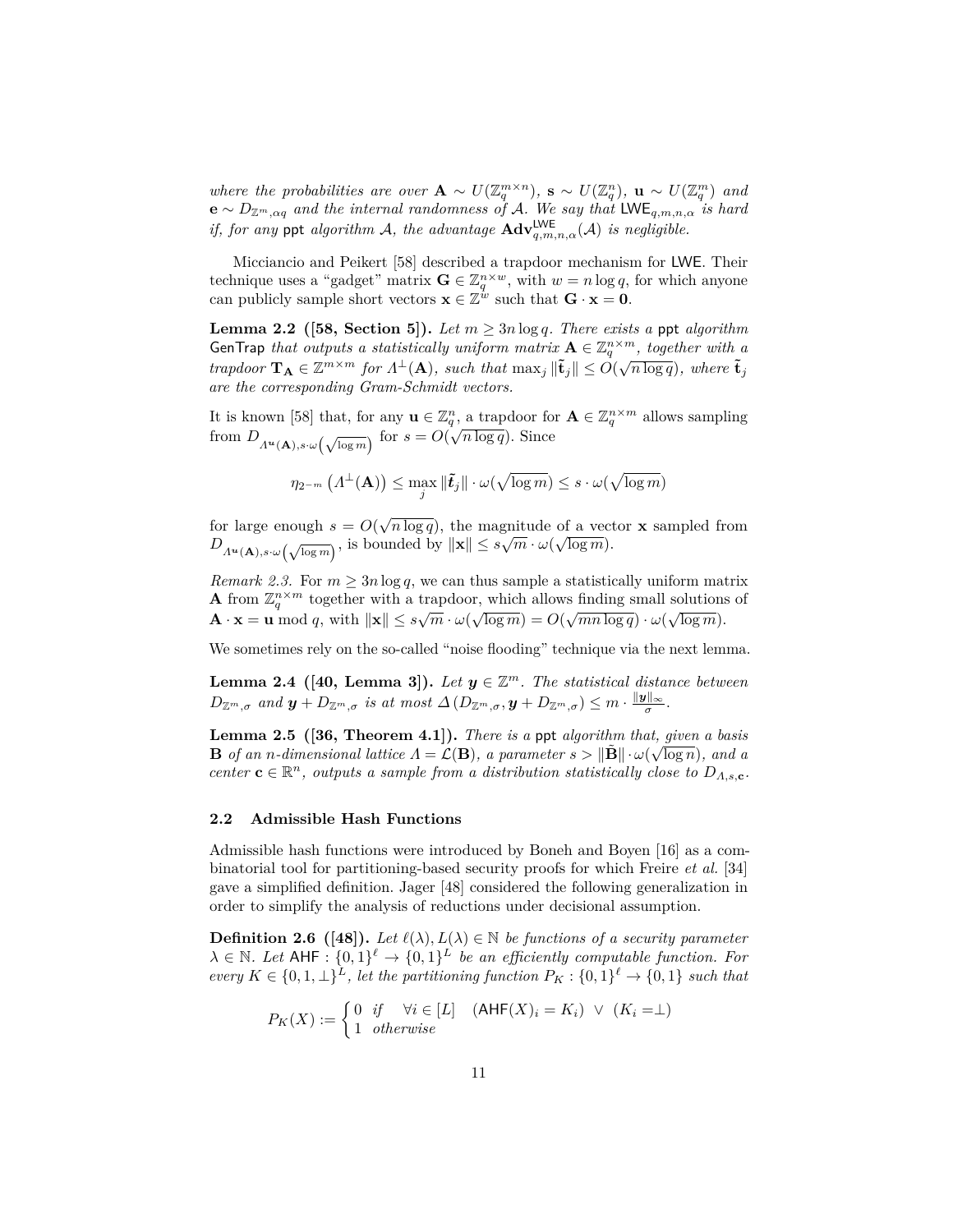*We say that* AHF *is a* **balanced admissible hash function** *if there exists an efficient algorithm* AdmSmp $(1^{\lambda}, Q, \delta)$  *that takes as input*  $Q \in \text{poly}(\lambda)$  *and a non-negligible*  $\delta(\lambda) \in (0,1]$  *and outputs a key*  $K \in \{0,1,\perp\}^L$  *such that, for all*  $X^{(1)}, \ldots, X^{(Q)}, X^* \in \{0,1\}^{\ell}$  such that  $X^* \notin \{X^{(1)}, \ldots, X^{(Q)}\}$ , we have

$$
\gamma_{\max}(\lambda) \ge \Pr_{K} \left[ P_{K}(X^{(1)}) = \dots = P_{K}(X^{(Q)}) = 1 \ \wedge \ P_{K}(X^{\star}) = 0 \right] \ge \gamma_{\min}(\lambda),
$$

*where*  $\gamma_{\text{max}}(\lambda)$  *and*  $\gamma_{\text{min}}(\lambda)$  *are functions such that* 

$$
\tau(\lambda) = \gamma_{\min}(\lambda) \cdot \delta(\lambda) - \frac{\gamma_{\max}(\lambda) - \gamma_{\min}(\lambda)}{2}
$$

*is a non-negligible function of*  $\lambda$ *.* 

Intuitively, the condition that  $\tau(\lambda)$  be non-negligible requires  $\gamma_{\min}(\lambda)$  to be noticeable and the difference of  $\gamma_{\text{max}}(\lambda) - \gamma_{\text{min}}(\lambda)$  to be small.

It is known [48] that balanced admissible hash functions exist for  $\ell, L = \Theta(\lambda)$ .

**Theorem 2.7** ([48, Theorem 1]). Let  $(C_{\ell})_{\ell \in \mathbb{N}}$  be a family of codes  $C_{\ell}$  :  $\{0,1\}^{\ell} \rightarrow \{0,1\}^L$  with minimal distance  $c \cdot L$  for some constant  $c \in (0,1/2)$ . *Then,*  $(C_{\ell})_{\ell \in \mathbb{N}}$  *is a family of balanced admissible hash functions. Furthermore,*  $\mathsf{AdmSmp}(1^\lambda,Q,\delta)$  *outputs a key*  $K \in \{0,1,\perp\}^L$  *for which*  $\eta = \lfloor \frac{\ln(2Q+Q/\delta)}{-\ln((1-c))} \rfloor$ *components are not*  $\perp$  *and*  $\gamma_{\text{max}} = 2^{-\eta}$ ,  $\gamma_{\text{min}} = (1 - Q(1 - c))^{\eta} \cdot 2^{-\eta}$ , so that  $\tau = (2\delta - (2\delta + 1) \cdot Q \cdot (1 - c)^{\eta})/2^{\eta+1}$  *is a non-negligible function of*  $\lambda$ *.* 

**Lemma 2.8 ([50, Lemma 8],[6, Lemma 28]).** *Let K* ← AdmSmp(1*<sup>λ</sup> , Q, δ*)*, an input space*  $X$  *and the mapping*  $\gamma$  *that maps a*  $(Q + 1)$ *-uple*  $(X^*, X_1, \ldots, X_Q)$ *in*  $\mathcal{X}^{Q+1}$  *to a probability value in* [0, 1]*, given by:* 

$$
\gamma(X^*, X_1, \dots, X_Q) := \Pr_{K} \left[ P_K(X^{(1)}) = \dots = P_K(X^{(Q)}) = 1 \ \wedge \ P_K(X^*) = 0 \right].
$$

*We consider the following experiment where we first execute the PRF security game, in which the adversary eventually outputs a quess*  $\ddot{b} \in \{0,1\}$  *of the challenger's bit*  $b \in \{0, 1\}$  *and wins with advantage*  $\varepsilon$ *. We denote by*  $X^* \in \mathcal{X}$ *the challenge input and*  $X_1, \ldots, X_Q \in \mathcal{X}$  *the evaluation queries. At the end of the game, we flip a fair random coin*  $b'' \leftarrow U({0,1})$ *. If the condition*  $P_K(X^{(1)}) = \cdots = P_K(X^{(Q)}) = 1 \wedge P_K(X^*) = 0$  *is satisfied we define*  $b' = \hat{b}$ *. Otherwise, we define*  $b' = b''$ . Then, we have  $|\Pr[b' = b] - 1/2| \ge \gamma_{\min} \cdot \varepsilon - \frac{\gamma_{\max} - \gamma_{\min}}{2}$ *where*  $\gamma_{\min}$  *and*  $\gamma_{\max}$  *are the maximum and minimum of*  $\gamma(\mathbb{X})$  *for any*  $\mathbb{X} \in \mathcal{X}^{Q+1}$ *.* 

### **2.3 Randomness Extraction**

The Leftover Hash Lemma was used by Agrawal *et al.* [6] to re-randomize matrices over  $\mathbb{Z}_q$  by multiplying them with small-norm matrices.

**Lemma 2.9** ([6]). Let integers  $m, n$  such that  $m > 2n \cdot \log q$ , for some prime  $q > 2$ *. Let*  $\mathbf{A}, \mathbf{U} \leftrightarrow U(\mathbb{Z}_q^{n \times m})$  and  $\mathbf{R} \leftrightarrow U(\{-1,1\}^{m \times m})$ *. The distributions*  $(A, AR)$  *and*  $(A, U)$  *are within*  $2^{-\Omega(n)}$  *statistical distance.*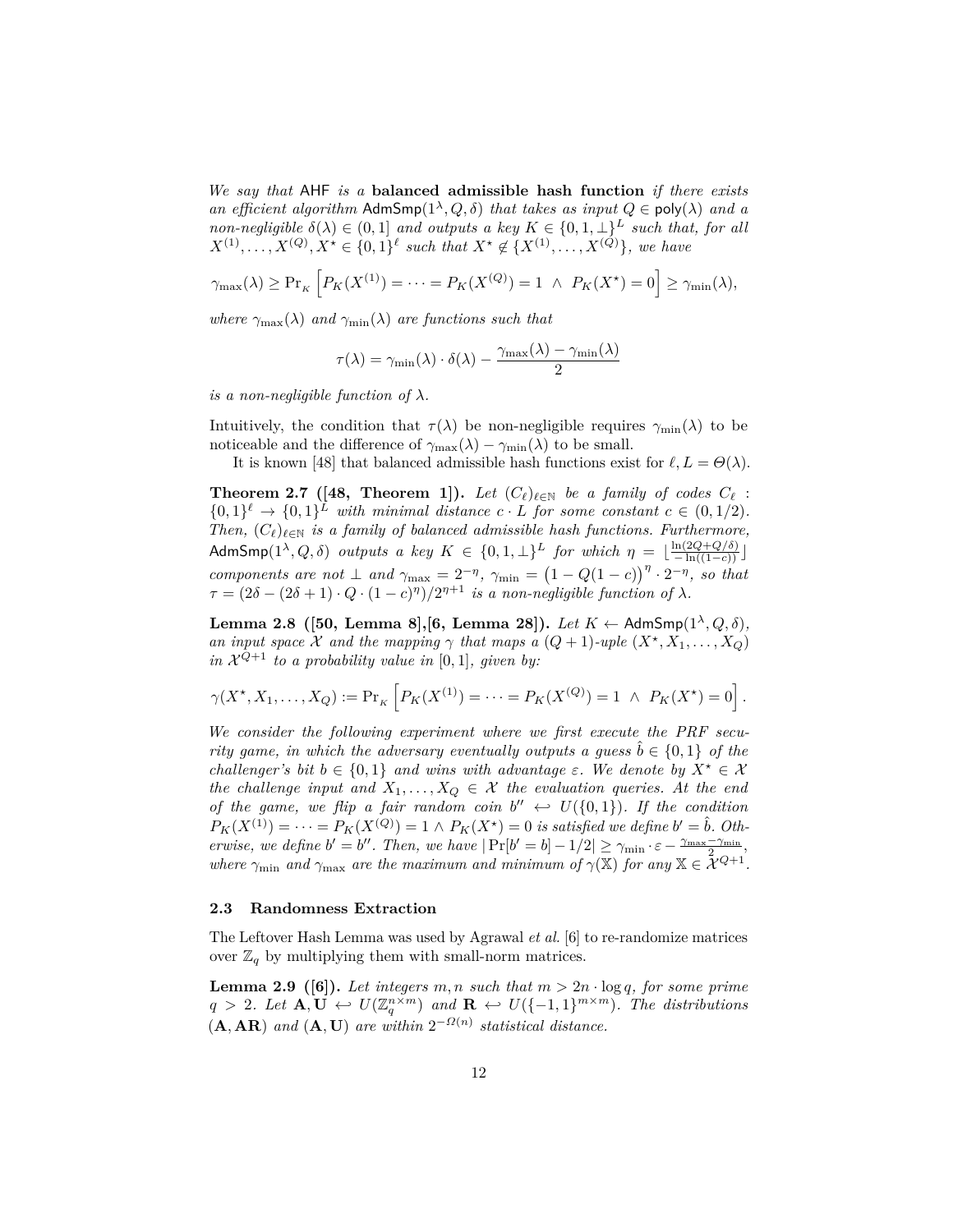#### **2.4 Multi-Client Functional Encryption**

We recall the syntax of multi-client functional encryption as introduced in [44].

**Definition 2.10.** *A* **multi-client functional encryption** *(MCFE) scheme for a message space* M *and tag space* T *is a tuple* (Setup*,* Encrypt*,* DKeygen*,* Decrypt) *of efficient algorithm with the following specifications:*

- **Setup**(cp*,* 1 *`* ) : *Takes in global parameters* cp *and a pre-determined number of users*  $1^{\ell}$ , where cp *specifies a security parameter*  $1^{\lambda}$ *. It outputs a set of public parameters* mpk*, a master secret key* msk*, and a set of encryption keys*  $\{\mathsf{ek}_i\}_{i=1}^{\ell}$ . We assume that mpk *is included in all encryption keys*  $\mathsf{ek}_i$ *.*
- **Encrypt**( $ek_i, x_i, t$ ) : *Takes as input the encryption key*  $ek_i$  *of user*  $i \in [\ell], a$ *message*  $x_i$  *and a tag*  $t \in \mathcal{T}$ *. It output a ciphertext*  $C_{t,i}$ *.*
- **DKeygen**(msk,  $f$ ) : *Takes as input the master secret key* msk *and an*  $l$ *-argument function*  $f: \mathcal{M}^{\ell} \to \mathcal{R}$ *. It outputs a functional decryption key*  $d\mathbf{k}_f$ *.*
- **Decrypt**( $dk_f, t, C$ ) : *Takes as input a functional decryption key*  $dk_f$ *, a tag t, and an*  $\ell$ -vector of ciphertexts  $\mathbf{C} = (C_{t,1}, \ldots, C_{t,\ell})$ . It outputs a function *evaluation*  $f(x) \in \mathcal{R}$  *or an error message*  $\perp$ *.*

*Correctness.* For any set of public parameters  $\mathsf{cp}$ , any  $(\mathsf{mpk}, \mathsf{msk}, \{\mathsf{ek}_i\}_{i=1}^{\ell}) \leftarrow$ Setup(cp,  $1^{\ell}$ ), any vector  $x \in \mathcal{M}^n$  any tag  $t \in \mathcal{T}$  and any function  $f : \mathcal{M}^{\ell} \to \mathcal{R}$ , if  $C_{t,i} \leftarrow$  Encrypt $(\mathsf{ek}_i, x_i, t)$  for all  $i \in [\ell]$  and  $\mathsf{dk}_f \leftarrow \mathsf{DKeygen}(\mathsf{msk}, f)$ , we have Decrypt  $(dk_f, t, C_t = (C_{t,1}, \ldots, C_{t,\ell})) = f(x)$  with overwhelming probability.

We now recall the security definition given in [44] for an adaptively secure MCFE, and then we will give the definition that we use in this work. These two definitions are in fact equivalent.

**Definition 2.11 (**IND**-**sec**).** *For an MCFE scheme with ` senders, consider the following game between an adversary* A *and a challenger* C*. The game involves a set* HS *of honest senders (initialized to* HS := [*`*]*) and a set* CS *(initialized to*  $CS := \emptyset$ *)* of corrupted senders.

- $\textbf{Initialization:} \ \ \textit{The challenge C chooses cp and runs (mpk, msk, \{ek_i\}_{i=1}^{\ell}) \leftarrow \textbf{R}(\textit{The image})$ Setup(cp,  $1^{\ell}$ ). Then, it chooses a random bit  $b \leftarrow \{0, 1\}$  and gives the master *public key* mpk *to the adversary*
- **Encryption queries:** *The adversary* A *can adaptively make encryption queries*  $\mathsf{QProperty}(i, x^0, x^1, t)$ , to which the challenger replies with  $\mathsf{Encrypt}(\mathsf{ek}_i, x^b, t)$ . *For any given pair* (*i, t*)*, only one query is allowed and subsequent queries involving the same* (*i, t*) *are ignored.*
- **Functional decryption key queries:** *The adversary can adaptively obtain functional decryption keys by making queries of the form* QDKeygen(*f*)*. The challenger returns*  $dk_f \leftarrow DKeygen(msk, f)$ *.*
- **Corruption queries:** For any user  $i \in \mathcal{HS}$ , the adversary can adaptively make *queries* QCorrupt(*i*)*, to which the challenger replies with*  $ek_i$  *and updates*  $\mathcal{H}\mathcal{S}$ *and*  $\mathcal{CS}$  *by setting*  $\mathcal{CS} := \mathcal{CS} \cup \{i\}$  *and*  $\mathcal{HS} := \mathcal{HS} \setminus \{i\}.$
- **Finalize:** *The adversary makes its guess*  $b' \in \{0, 1\}$ ; *A wins the game if*  $\beta = b$ , where  $\beta$  *is defined to be*  $\beta := b'$  *except in the following situations.*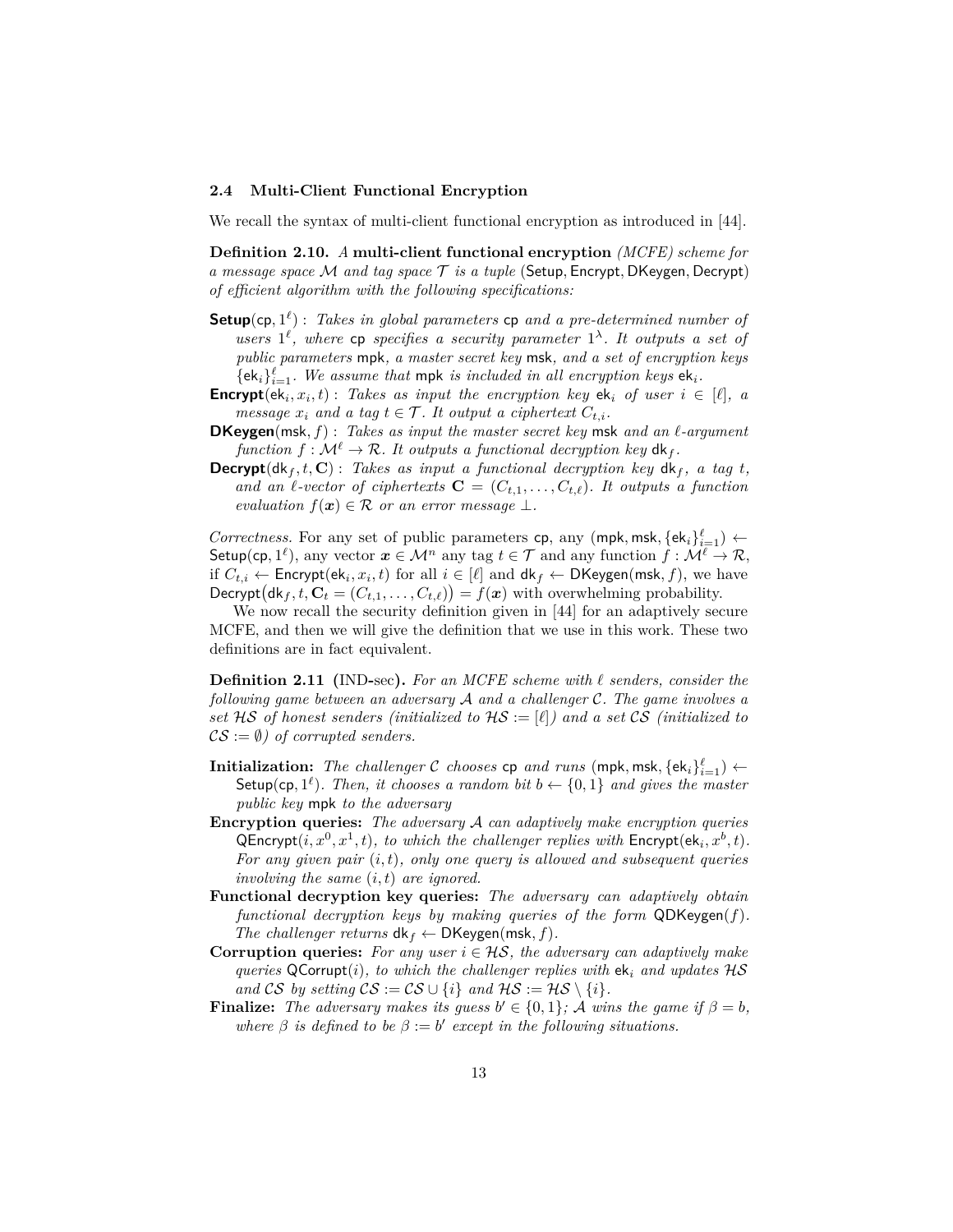- 1. An encryption query  $\mathsf{QProperty}(i, x^0, x^1, t)$  has been made for an index  $i \in \mathcal{CS}$  *with*  $x^0 \neq x^1$ *.*
- 2. For some label *t*, an encryption query  $\mathsf{QProperty}(i, x_i^0, x_i^1, t)$  has been asked *for*  $i \in \mathcal{HS}$ , but encryption queries  $\mathsf{QProperty}(j, x_j^0, x_j^1, t)$  have not been *asked for all*  $j \in \mathcal{HS}$ .
- *3. For a label t and some function f queried to* QDKeygen*, there exists a* pair of vectors  $(x^0, x^1)$  such that  $f(x^0) \neq f(x^1)$ , where

*-*  $x_i^0 = x_i^1$  for all  $i \in \mathcal{CS}$ ;

*-* QEncrypt $(i, x_i^0, x_i^1, t)$  *have been asked for all*  $i \in \mathcal{HS}$ *.* 

*In any of the above cases,*  $\mathcal{A}$ 's *output is replaced by a random*  $\beta \leftarrow U(\{0,1\})$ *.* 

*An MCFE scheme provides* IND *security if, for any efficient adversary* A*, we*  $have \text{ Adv}^{\text{IND}}(\mathcal{A}) := |\Pr[\beta = 1 | b = 1] - \Pr[\beta = 1 | b = 0]| \in \text{negl}(\lambda).$ 

In the following, it will be convenient to work with the following security definition, which is equivalent to Definition 2.11.

**Definition 2.12 (**1**-challenge** IND**-**sec**).** *For an MCFE scheme with ` senders, we consider the following game between an adversary* A *and a challenger* C*. The game involves a set*  $HS$  *(initialized to*  $HS := [\ell]$ *), of honest senders and a set* CS (initialized to  $CS := \emptyset$ ), of corrupted senders.

- $\textbf{Initialization:} \ \ \textit{The challenge C generates \textbf{cp} \ \textit{and} \ \textit{runs} \ (\textsf{mpk}, \textsf{msk}, \{\textsf{ek}_i\}_{i=1}^\ell) \leftarrow$ Setup(cp,  $1^{\ell}$ ). Then, it chooses a random bit  $b \leftarrow \{0, 1\}$  and gives the master *public key* mpk *to the adversary* A*.*
- **Encryption queries:** *The adversary can adaptively make encryption queries*  $\mathsf{QProperty}(i, x, t)$ *, to which the challenger replies with*  $\mathsf{Encrypt}(\mathsf{ek}_i, x, t)$ *. Any further query involving the same pair* (*i, t*) *is ignored.*
- **Challenge queries:** *The adversary adaptively makes challenge queries of the form* CQEncrypt $(i, x_i^{*0}, x_i^{*1}, t^{\star})$ *. The challenger replies with* Encrypt $(\mathsf{ek}_i, x_i^{*b}, t^{\star})$ *.* Only one tag  $t^*$  can be involved in a challenge query. If  $t^*$  denotes the tag of *the first query, the challenger only replies to subsequent challenge queries for the same label*  $t^*$ *. Moreover, only one query*  $(i, t^*)$  *is allowed for each*  $i \in [\ell]$ *and subsequent queries involving the same*  $i \in [\ell]$  *are ignored.*
- **Functional decryption key queries:** *The adversary can adaptively obtain functional decryption keys via queries* QDKeygen(*f*)*. At each query, the challenger returns*  $dk_f \leftarrow \text{DKeygen}(\text{msk}, f)$ *.*
- **Corruption queries:** *For any user*  $i \in \mathcal{HS}$ *, the adversary can adaptively make queries*  $Q$ Corrupt(*i*)*, to which the challenger replies with*  $ek_i$  *and updates*  $HS$ *and* CS *by setting*  $CS := CS \cup \{i\}$  *and*  $HS := HS \setminus \{i\}$ *.*
- **Finalize:** *The adversary outputs a bit*  $b' \in \{0, 1\}$ *. The adversary A wins* if  $\beta = b$ *, where*  $\beta$  *is defined as*  $\beta := b'$ , *unless of the situations below occurred.* 
	- 1. *A challenge query* CQEncrypt $(i, x_i^{\star 0}, x_i^{\star 1}, t^{\star})$  *has been made for an index*  $i \in \mathcal{CS}$  *with*  $x_i^{\star 0} \neq x_i^{\star 1}$ .
	- *2. An encryption query* QEncrypt(*i, x, t?* ) *has been made for the challenge tag*  $t^*$  *for some index*  $i \in [\ell]$ *.*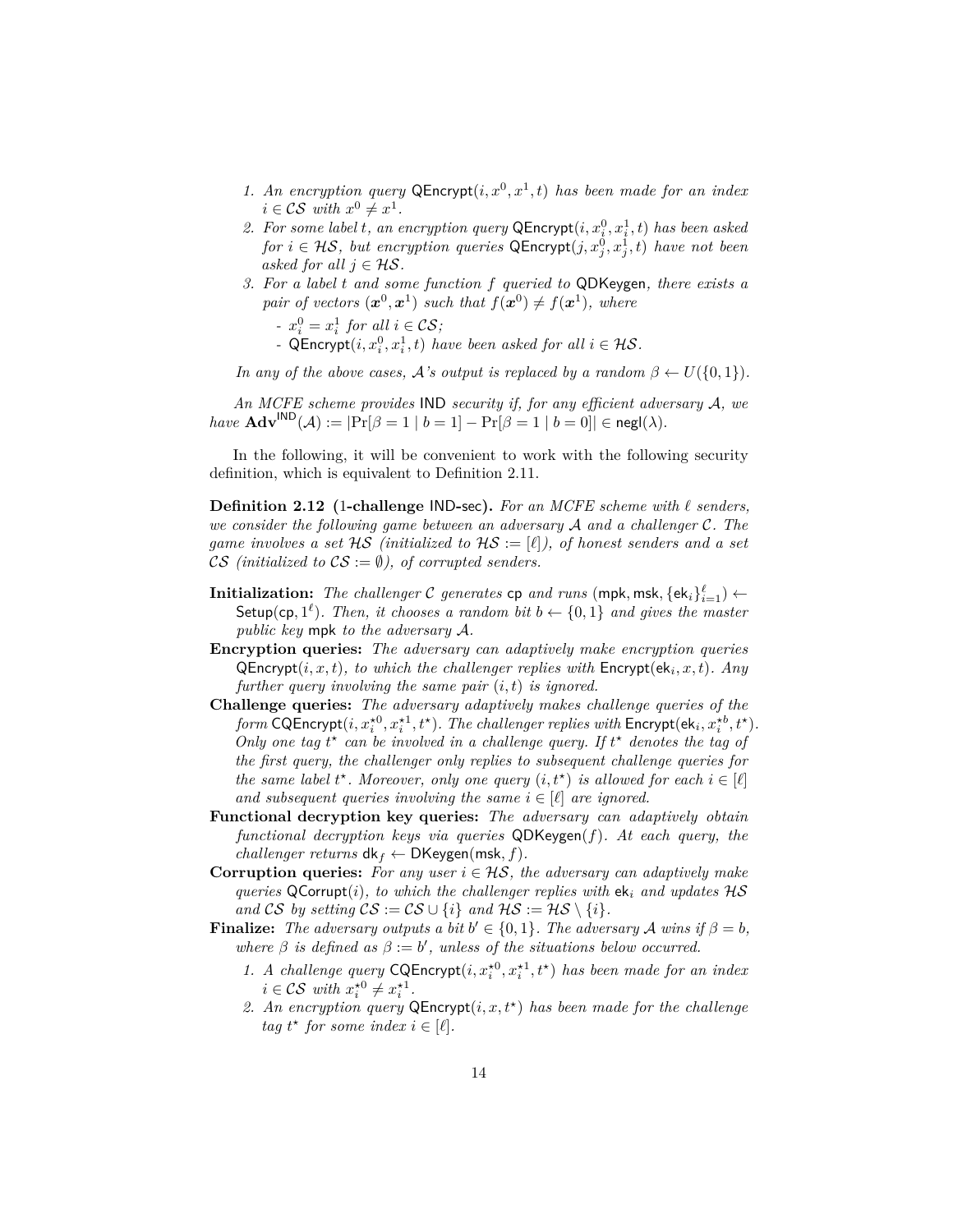- 3. For the challenge tag  $t^*$ , a challenge query  $\text{CQProperty}(i, x_i^{*0}, x_i^{*1}, t^*)$  has *been asked for some*  $i \in \mathcal{HS}$ , *but challenge queries*  $\mathsf{CQEncrypt}(j, x_j^{*0}, x_j^{*1}, t^*)$ *have not been asked for all*  $j \in \mathcal{HS}$ .
- *4. For the challenge tag t ? and some function f queried to* QDKeygen*, there exists a pair of vectors*  $(x^{*0}, x^{*1})$  *such that*  $f(x^{*0}) \neq f(x^{*1})$ *, where*

*-*  $x_i^{\star 0} = x_i^{\star 1}$  for all  $i \in \mathcal{CS}$ ;

*-* CQEncrypt $(i, x_i^{*0}, x_i^{*1}, t^*)$  *have been asked for all*  $i \in \mathcal{HS}$ *.* 

*If any of these events occurred,*  $\mathcal{A}$ *'s output is overwritten by*  $\beta \leftarrow U(\{0,1\})$ *.* 

*We say that an MCFE scheme provides* 1Ch*-*IND *security if, for any efficient*  $adversary \mathcal{A}$ , we have  $\mathbf{Adv}^{\mathsf{1Ch-IND}}(\mathcal{A}) := |\Pr[\beta = b] - \frac{1}{2}| \in \mathsf{negl}(\lambda)$ .

In Appendix B, we show that  $1$ Ch-IND security implies IND security. We also note that condition 2 of "Finalize" could be:

2'. Both QEncrypt $(i, x, t^*)$  and CQEncrypt $(i, x_i^{*0}, x_i^{*1}, t^*)$  have been made for an index *i* and the challenge label  $t^*$ , such that  $x_i^{0*} \neq x_i^{1*}$ 

This allows the adversary to make both an encryption query  $\mathsf{QProperty}(i, x, t^*)$ and a challenge query  $\text{CQProperty}(i, x_i^{\star 0}, x_i^{\star 1}, t^{\star})$  where  $x_i^{\star 0} = x_i^{\star 1}$ . In Proposition B.2 in Appendix, we show that replacing condition 2 by condition 2' does not make the adversary any stronger.

Our first construction is proven secure under Definition 2.12. Abdalla *et al.* [2] and Chotard *et al.* [29] independently showed constructions that can be proven secure in the sense of a stronger definition which eliminates restriction 3 from the "Finalize" stage. In Appendix A, we show that a variant of the compiler of [2, Section 4.2] is secure in the standard model. Recently, Abdalla *et al.* [1] independently obtained a similar result. While their PRF-based compiler [1] can rely on any PRF, we obtain a tighter reduction using a specific PRF described in [56]. Chotard *et al.* [29] additionally show how to enable repetitions by allowing multiple encryption queries for the same pair  $(i, t)$ . However, they need random oracles for this purpose.

#### **2.5 Decentralized Multi-Client Functional Encryption**

We use the same syntax as Chotard *et al.* [28] with the difference that we explicitly assume common public parameters cp. As in [28], we assume that each function *f* can be injectively encoded as a tag *t<sup>f</sup>* (called "label" in [28]) taken as input by the partial functional key generation algorithm.

**Definition 2.13.** For a message space  $M$  and tag space  $T$ , a decentralized **multi-client functional encryption**  $(DMCFE)$  scheme between  $\ell$  senders  $\{S_i\}_{i=1}^{\ell}$  and a functional decryptor  $\mathcal{FD}$  is specified by the following components.

**Setup**(cp,  $1^{\ell}$ ): *This is an interactive protocol between the senders*  $\{S_i\}_{i=1}^{\ell}$ *, which allows them to generate their own secret keys* sk*<sup>i</sup> and encryption keys* ek*i, for*  $i \in [\ell]$ *, as well as a set of public parameters* mpk.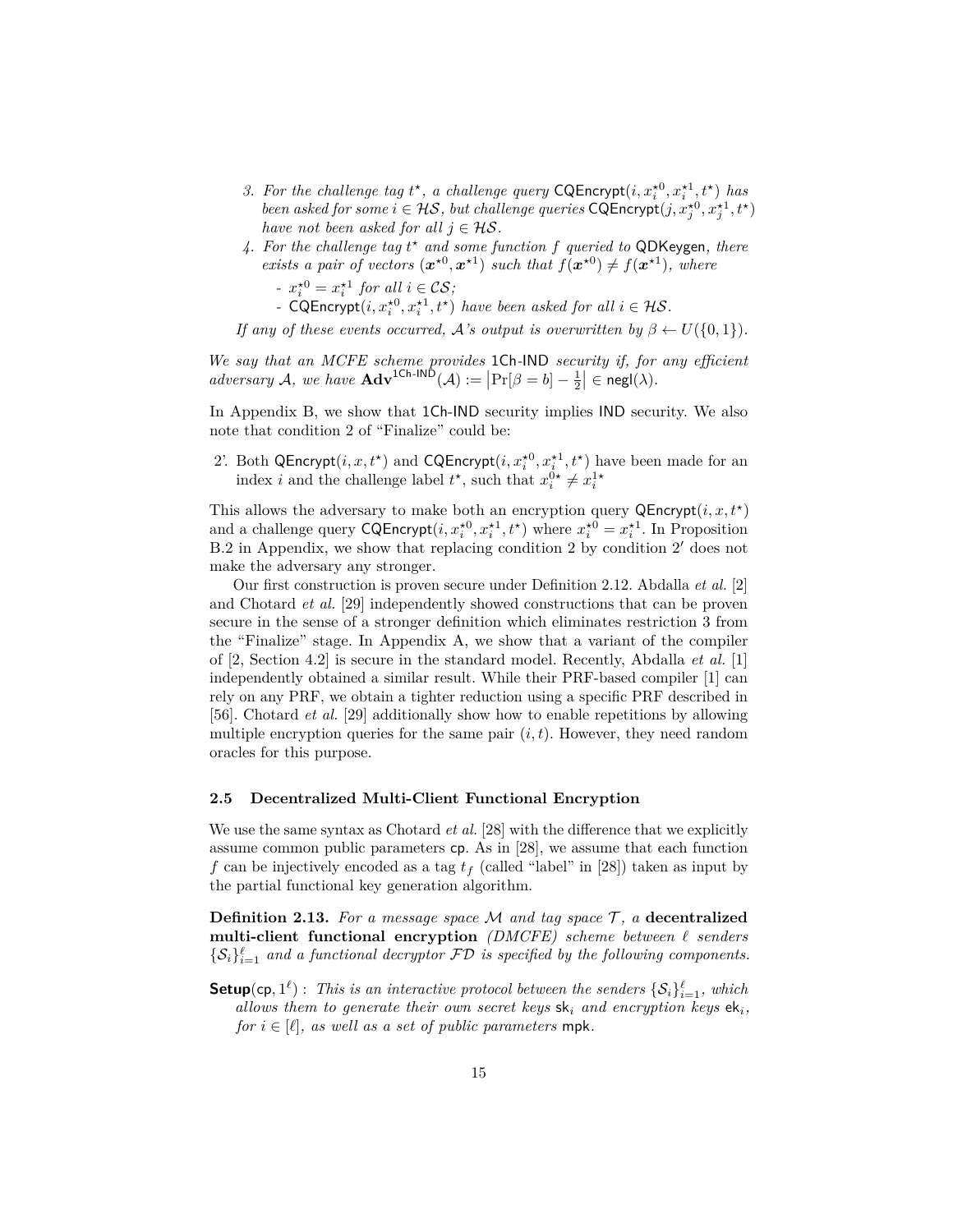- **Encrypt**( $ek_i, x_i, t$ ) : *Takes as input the encryption key*  $ek_i$  *of user*  $i \in [\ell], a$ *message*  $x_i$  *and a tag*  $t \in \mathcal{T}$ *. It output a ciphertext*  $C_{t,i}$ *.*
- **DKeygenShare**(sk*<sup>i</sup> , t<sup>f</sup>* ) : *Takes as input a user's secret key* sk*<sup>i</sup> and the label t<sup>f</sup> of a function*  $f : \mathcal{M}^{\ell} \to \mathcal{R}$ *. It outputs a partial functional decryption key*  $dk_{f,i}$  *for the function described by*  $t_f$ *.*
- **DKeygenComb**( $\{dk_{f,i}\}_i, t_f$ ): Takes as input a set of partial functional decryp*tion keys*  $\{dk_{f,i}\}_i$  *and the label*  $t_f$  *of a function*  $f : \mathcal{M}^{\ell} \to \mathcal{R}$ *. It outputs a full functional decryption key*  $d$ **k**<sub>*f*</sub> *for the function f described by*  $t_f$
- **Decrypt**( $d$ k<sub>f</sub>, *t*, **C**) : *Takes as input a functional decryption key*  $d$ k<sub>f</sub>, *a tag t*, *and an l-vector of ciphertexts*  $\mathbf{C} = (C_{t,1}, \ldots, C_{t,\ell})$ *. It outputs a function evaluation*  $f(x) \in \mathcal{R}$  *or a message*  $\perp$  *indicating a decryption failure.*

For simplicity, we assume that mpk is included in all secret keys and encryption keys, as well as in (partial) functional decryption keys. We also assume that a description of *f* is included in (partial) functional decryption keys.

 $Correctness$ . For any  $\lambda \in \mathbb{N}$ , any  $(\textsf{mpk}, \{\textsf{sk}_i\}_{i=1}^{\ell}, \{\textsf{ek}_i\}_{i=1}^{\ell}) \leftarrow \textsf{Setup}(\textsf{cp}, 1^{\ell})$ , any  $\bm{x} \in \mathcal{M}^n,$  any tag  $t \in \mathcal{T}$  and any function  $f: \mathcal{M}^\ell \to \mathcal{R},$  if  $C_{t,i} \leftarrow \mathsf{Encrypt}(\mathsf{ek}_i, x_i, t)$ for all  $i \in [\ell]$  and  $dk_f \leftarrow \mathsf{DKeyComb}(\{\mathsf{DKeyGenShare}(sk_i, t_f)\}_i, t_f)$ , with overwhelming probability, we have  $\textsf{Decrypt}(\textsf{dk}_f, t, \mathbf{C}_t = (C_{t,1}, \ldots, C_{t,\ell})) = f(\boldsymbol{x}).$ 

**Definition 2.14 (**IND**-**sec **for DMCFE).** *For a DMCFE scheme with ` senders, we consider the following game between an adversary and a challenger. It involves a set* HS *of honest senders (initialized to* HS := [*`*]*) and a set* CS *(initialized to*  $CS := \emptyset$ *)* of the corrupted senders.

- **Initialization:** The challenger  $C$  generates  $\mathsf{cp}$  and  $\mathsf{runs}$  (mpk,  $\{\mathsf{sk}_i\}_{i=1}^\ell, \{\mathsf{ek}_i\}_{i=1}^\ell)$  $\leftarrow$  Setup(cp, 1<sup> $\ell$ </sup>). Then, it flips a fair coin  $b \leftarrow \{0, 1\}$  and gives the master *public key* mpk *to the adversary* A*.*
- **Encryption queries:** *The adversary* A *can adaptively make encryption queries*  $\mathsf{QProperty}(i, x^0, x^1, t)$ , to which the challenger replies with  $\mathsf{Encrypt}(\mathsf{ek}_i, x^b, t)$ . *For any given pair* (*i, t*)*, only one query is allowed and subsequent queries involving the same* (*i, t*) *are ignored.*
- **Functional decryption key queries:** *Via queries* QDKeygen(*i, f*)*,* A *can adaptively obtain partial functional decryption keys on behalf of uncorrupted senders. At each query, the challenger returns*  $dk_f \leftarrow \text{DKeygenShare}(sk_i, t_f)$ *if*  $i \in \mathcal{HS}$  (*if*  $i \in \mathcal{CS}$ , the oracle returns  $\perp$ ).
- **Corruption queries:** *For any user*  $i \in \mathcal{HS}$ , *the adversary can adaptively make queries* QCorrupt(*i*) *and the challenger replies by returning* (sk*<sup>i</sup> ,* ek*i*)*. It also updates the sets* HS *and* CS *by setting*  $CS := CS \cup \{i\}$  *and*  $HS := HS \setminus \{i\}$ *.*
- **Finalize:** *The adversary outputs a bit*  $b' \in \{0, 1\}$ *. The adversary A wins* if  $\beta = b$ *, where*  $\beta$  *is defined as*  $\beta := b'$ , *unless of the situations below occurred.* 
	- *1. An encryption query*  $\mathsf{QProperty}(i, x_i^0, x_i^1, t)$  *has been made for an index*  $i \in \mathcal{CS}$  *with*  $x_i^0 \neq x_i^1$ .
	- 2. For some label *t*, an encryption query  $\mathsf{QProperty}(i, x_i^0, x_i^1, t)$  has been asked *for*  $i \in \mathcal{HS}$ , but encryption queries  $\mathsf{QProperty}(j, x_j^0, x_j^1, t)$  have not been *asked for all*  $j \in \mathcal{HS}$ .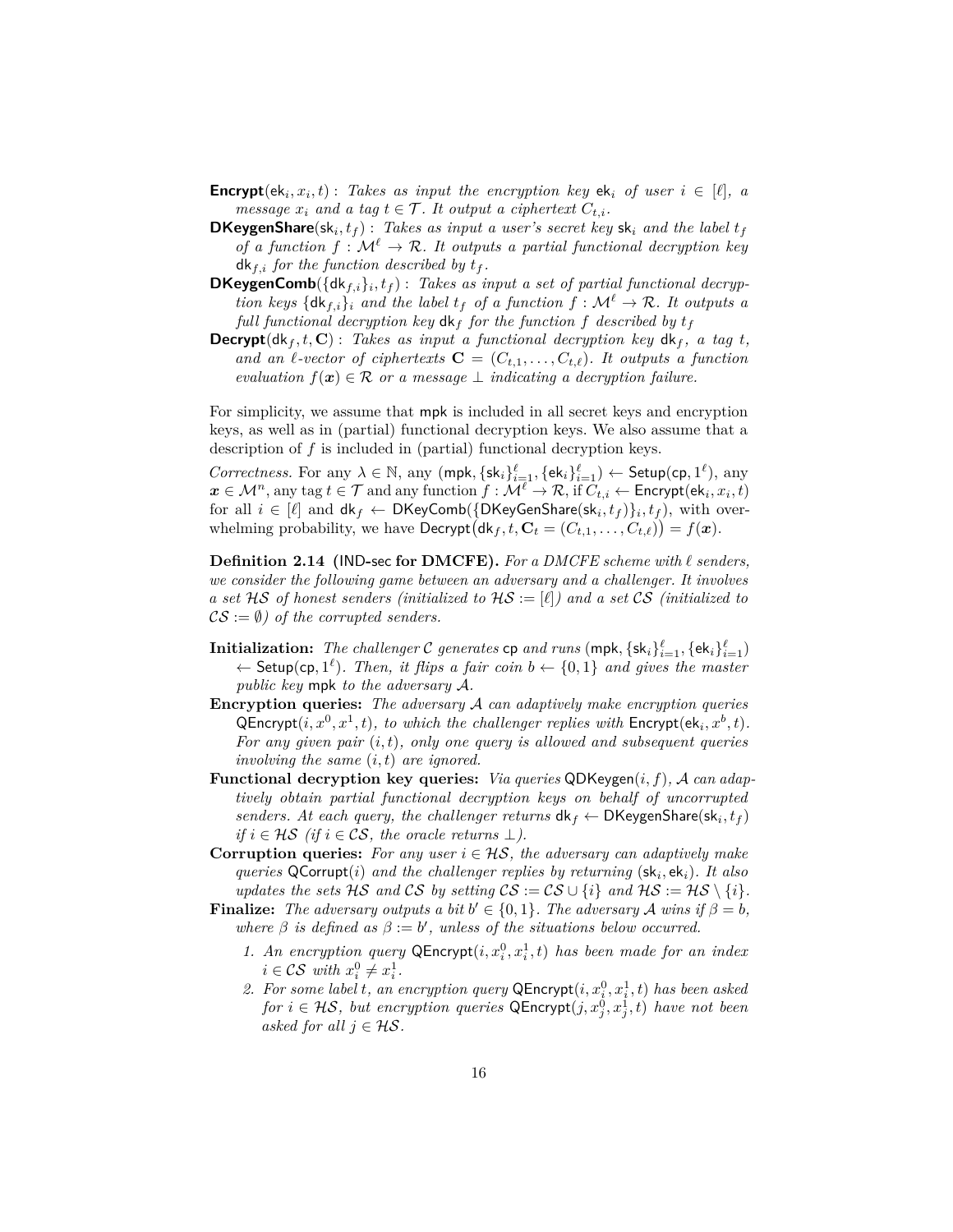*3. For a tag t and some function*  $f$  *queried to*  $QDKeygen(i,.)$  *for all*  $i \in \mathcal{HS}$ *, there exists a pair of vectors*  $(x^0, x^1)$  *such that*  $f(x^0) \neq f(x^1)$ *, where* 

*-*  $x_i^0 = x_i^1$  for all  $i \in \mathcal{CS}$ ; *-*  $\mathsf{QProperty}(i, x_i^0, x_i^1, t)$  *have been asked for all*  $i \in \mathcal{HS}$ *.* 

*If any of these events occurred,* A's *output is overwritten by*  $\beta \leftarrow U(\{0,1\})$ *.* 

*We say that a DMCFE scheme provides* IND *security if, for any efficient adversary* A, we have  $\mathbf{Adv}^{\mathsf{IND}}(\mathcal{A}) := |\Pr[\beta = 1 \mid b = 1] - \Pr[\beta = 1 \mid b = 0]| \in \mathsf{negl}(\lambda).$ 

The above definition captures adaptive corruptions in that the  $\mathsf{QCorrupt}(\cdot)$ oracle may be invoked at any time during the game. In the static corruption setting, all queries to  $QCorrupt(\cdot)$  should be made at once before the initialization phase. In this case, the sets  $H\mathcal{S}$  and  $\mathcal{CS}$  are thus determined before the generation of  $(\textsf{mpk}, \{ \textsf{sk}_i \}_{i=1}^\ell, \{ \textsf{ek}_i \}_{i=1}^\ell)$ . We denote by sta-IND-sec the latter security game.

Our scheme of Section 4 will be proven secure under static corruptions. We insist that only corruptions are static: the encryption oracle can be queried on adaptively chosen messages  $(x^0, x^1)$ , which is stronger than the selective security game, where the challenge messages have to be declared upfront.

# **3 Our MCFE Scheme for Linear Functions**

The scheme encrypts  $x_i \in \mathbb{Z}^{n_0}$  as a vector  $\mathbf{C}_{t,i} = \mathbf{G}_0^\top \cdot x_i + \mathbf{A}(\tau)^\top \cdot \mathbf{s}_i + \mathbf{e}_i$ , where  $\mathbf{G}_0$  is a gadget matrix;  $\tau = \mathsf{AHF}(t) \in \{0,1\}^L$  is an admissible hash of the tag *t*; and  $e_i$  is a Gaussian noise. This is done in a way that a functional secret key  $\mathbf{s}_y = \sum_{i=1}^{\ell} y_i \cdot \mathbf{s}_i \in \mathbb{Z}^n$  allows computing  $\sum_{i=1}^{\ell} y_i \cdot x_i$  from  $\{\mathbf{C}_{t,i}\}_{i=1}^{\ell}$  by using the public trapdoor of the lattice  $\Lambda^{\perp}(\mathbf{G}_0)$ .

We derive  $\mathbf{A}(\tau)$  from a set of 2*L* public matrices  $\{\mathbf{A}_{i,0}, \mathbf{A}_{i,1}\}_{i=1}^L$  and an additional matrix  $\mathbf{V} \in \mathbb{Z}_q^{n_0 \times n}$ . Like [56], our proof interprets each  $\mathbf{A}_{i,b} \in \mathbb{Z}_q^{n \times m}$  as a GSW ciphertext  $\mathbf{A}_{i,b} = \mathbf{A} \cdot \mathbf{R}_{i,b} + \mu_{i,b} \cdot \mathbf{G}$ , where  $\mathbf{R}_{i,b} \in \{-1,1\}^{m \times m}, \mu_{i,b} \in \{0,1\}$ and  $\mathbf{G} \in \mathbb{Z}_q^{n \times m}$  is the gadget matrix of [58]. Then, we homomorphically compute  $\mathbf{A}(\tau)$  as an FHE ciphertext  $\mathbf{A} \cdot \mathbf{R}'_{\tau} + (\prod_{i=1}^{L} \mu_{i,\tau[i]}) \cdot \mathbf{G}$ , for some small-norm  $\mathbf{R}'_7 \in \mathbb{Z}^{m \times m}$ , which is in turn multiplied by  $\mathbf{G}^{-1}(\mathbf{V}^{\top} \cdot \mathbf{G}_0)$  in such a way that  $\mathbf{A}(\tau) = \mathbf{A} \cdot \mathbf{R}_{\tau} + (\prod_{i=1}^{L} \mu_{i,\tau[i]}) \cdot (\mathbf{V}^{\top} \cdot \mathbf{G}_{0}).$  Via a careful choice of  $\{\mu_{i,b}\}_{i \in [L], b \in \{0,1\}},$ the properties of admissible hash functions imply that  $\prod_{i=1}^{L} \mu_{i,x[i]}$  vanishes in all encryption queries but evaluates to 1 on the challenge tag  $\tau^*$ . In order to prevent the encryption oracle from leaking too much about  $\mathbf{s}_i \in \mathbb{Z}^n$ , we proceed as in [56] and replace the random  $\mathbf{A} \in \mathbb{Z}_q^{n \times m}$  by a lossy matrix  $\mathbf{A}^\top = \hat{\mathbf{A}}^\top \cdot \mathbf{C} + \mathbf{E}$ , where  $\hat{\mathbf{A}} \leftarrow U(\mathbb{Z}_q^{n_1 \times m}), \mathbf{C} \leftarrow U(\mathbb{Z}_q^{n_1 \times n})$  and for a small-norm  $\mathbf{E} \in \mathbb{Z}^{m \times n}$ .

Our construction and proof depart from [56] in that we use an additional multiplication by  $G^{-1}(V^{\top} \cdot G_0)$  in order to introduce a matrix  $V \in \mathbb{Z}_q^{n_0 \times n}$  in the expression of  $\mathbf{A}(\tau^*)$ . In addition, unlike [56], we do not rely on a randomness extraction argument to exploit the entropy of  $\mathbf{A}(\tau^*)^\top \cdot \mathbf{s}_i + \mathbf{e}_i$  in the challenge phase. Instead, we use a trapdoor for the matrix  $\mathbf{U} = \begin{bmatrix} \mathbf{V} \\ \mathbf{C} \end{bmatrix}$  to "equivocate" the challenge ciphertexts and explain them as an encryption of  $x^*_{1,i}$  instead of  $x^*_{0,i}$ .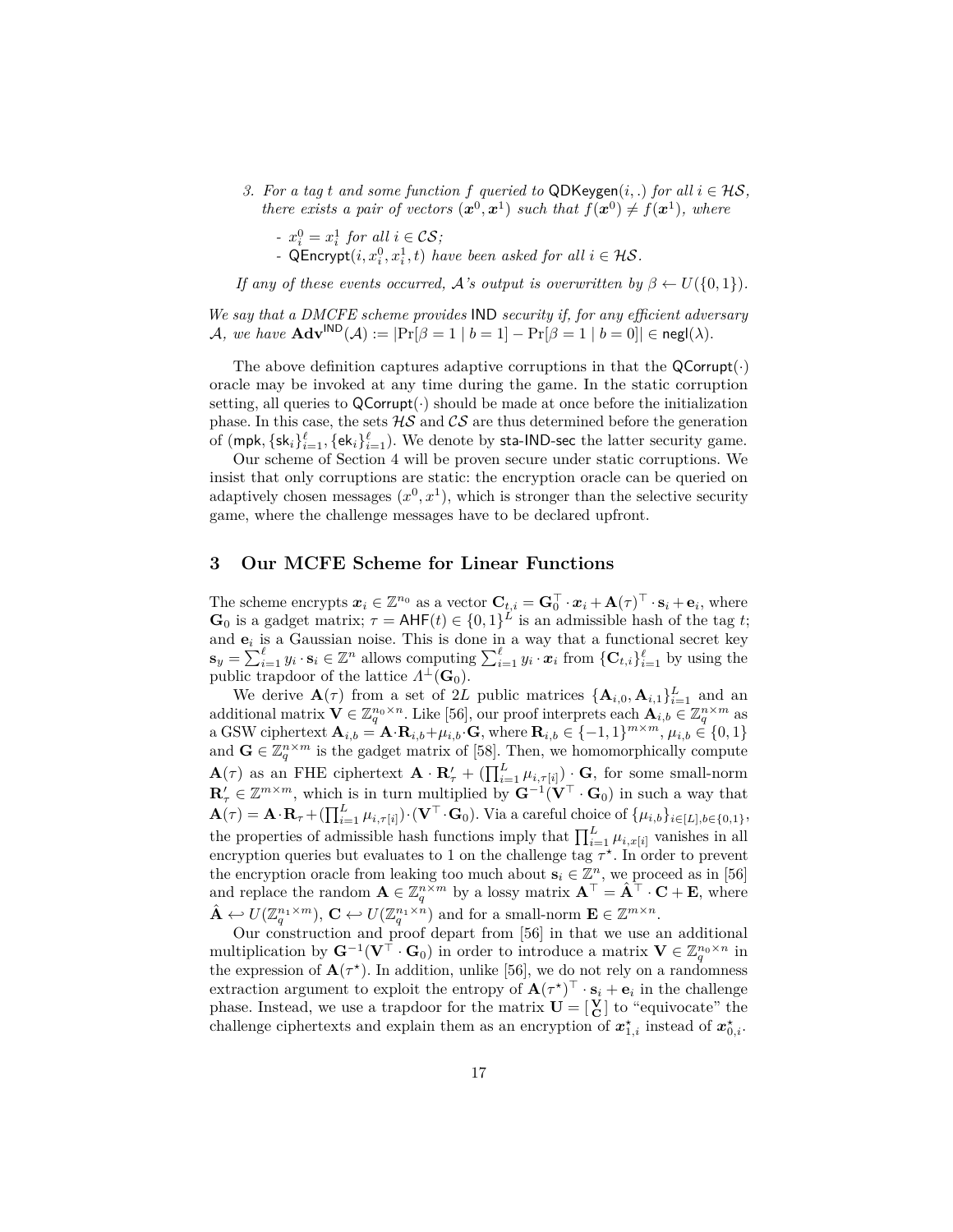Another difference with [56] is that the product  $\mathbf{A}(\tau)$  of GSW ciphertexts  ${\mathbf A}_{i,\tau[i]}_{i=1}^L$  is evaluated in a sequential manner<sup>7</sup> (as in the "right-spine" PRF construction of [12]) in order for the noise matrix  $\mathbf{R}_{\tau}$  to retain small entries.

We note that, as was suggested by [56, Section 4.3] in the context of distributed PRFs, a technique due to Yamada [70] can be used to compute  $\mathbf{A}(\tau)$  as a function of  $\Theta(\log^2 \lambda)$  (instead of  $\Theta(\lambda)$ )) public matrices. For simplicity, we chose to describe the scheme using public parameters containing a linear number of matrices here.

### **3.1 Description**

In the following description, we assume public parameters

$$
cp := \Big(\ \lambda, \ \ell_{\max}, \ X, \ Y, \ n_0, \ n_1, \ n, \ m, \ \alpha, \ \alpha_1, \ \sigma, \ \ell_t, \ L, \ q, \ \mathsf{AHF}\Big),
$$

consisting of a security parameter  $\lambda$  and the following quantities:

- $(X, Y, \ell_{\max}, n_0, n_1, n, m)$ , which are all in  $\text{poly}(\lambda)$
- $X = 1, n_1 = \lambda^d, q = 2^{\lambda^{d-1}}, \alpha = 2^{-\sqrt{\lambda}}, \alpha_1 = 2^{-\lambda^{d-1}+d\log\lambda}, n_0 = o(\lambda^{d-2}),$  $n = O(\lambda^{2d-1}), \sigma = 2^{\lambda^{d-1}-2\lambda}$  and  $n_0 \cdot \ell_{max} = O(\lambda^{d-2})$  where *d* is a constant; for instance  $d = 3$  works asymptotically.
- The description of a tag space  $\mathcal{T} = \{0,1\}^{\ell_t}$ , for some  $\ell_t \in \text{poly}(\lambda)$ , such that tags may be arbitrary strings (e.g., time period numbers or dataset names). - The description of a balanced admissible hash function  $\text{AHF}: \{0,1\}^{\ell_t} \rightarrow$  $\{0,1\}^L$ , for a suitable  $L \in \Theta(\lambda)$ .
- The message space will be  $\mathcal{M} = [-X, X]^{n_0}$ , for some  $n_0 \in \text{poly}(\lambda)$ .
- Integers  $n, n_0, n_1, m \in \text{poly}(\lambda)$  satisfying the conditions  $m > 2n \cdot \lceil \log q \rceil$  and  $n > 3 \cdot (n_0 + n_1) \cdot \lfloor \log q \rfloor$ .
- A real *α >* 0 and a Gaussian parameter *σ >* 0, which specifies an interval √  $[-\beta, \beta] = [-\sigma\sqrt{n}, \sigma\sqrt{n}]$  where the coordinates of users' secret keys will live (with probability exponentially close to 1).

Letting  $\ell \in \text{poly}(\lambda)$ , with  $\ell \leq \ell_{max}$ , be the number of users, our function space is the set of all functions  $f_y : \mathbb{Z}^{n_0 \times \ell} \to \mathbb{Z}^{n_0}$  indexed by an integer vector  $y \in \mathbb{Z}^{\ell}$  of infinity norm  $||y||_{\infty} < Y$ .

We define  $\mathbf{G}_0 \in \mathbb{Z}_q^{n_0 \times m}$  to be the gadget matrix

$$
\mathbf{G}_0 = [\mathbf{I}_{n_0} \otimes (1, 2, 4, \dots, 2^{\lceil \log q \rceil}) \mid \mathbf{0}^{n_0} \mid \dots \mid \mathbf{0}^{n_0} \rceil \in \mathbb{Z}_q^{n_0 \times m}
$$

where the product  $\mathbf{I}_{n_0} \otimes (1, 2, 4, \ldots, 2^{\lceil \log q \rceil})$  is padded with  $m - n_0 \cdot \lceil \log q \rceil$  zero columns. We similarly denote by  $\mathbf{G} \in \mathbb{Z}_q^{n \times m}$  the gadget matrix of rank *n*:

$$
\mathbf{G} = [\mathbf{I}_n \otimes (1, 2, 4, \dots, 2^{\lceil \log q \rceil}) \mid \mathbf{0}^n \mid \dots \mid \mathbf{0}^n] \in \mathbb{Z}_q^{n \times m}.
$$

Our MCFE construction goes as follows.

<sup>&</sup>lt;sup>7</sup> In [56], the multiplication of ciphertexts  $\{\mathbf{A}_{i,\tau[i]}\}_{i=1}^L$  was computed in a parallel fashion  $\mathbf{A}_0 \cdot \prod_{i=1}^L \mathbf{G}^{-1}(\mathbf{A}_{i,\tau[i]})$  because their initial proof required the matrices  ${\bf\{A}_{i,b}\}_i$  to be generated in such a way that  ${\bf G}^{-1}({\bf A}_{i,b})$  was invertible over  $\mathbb{Z}_q$ .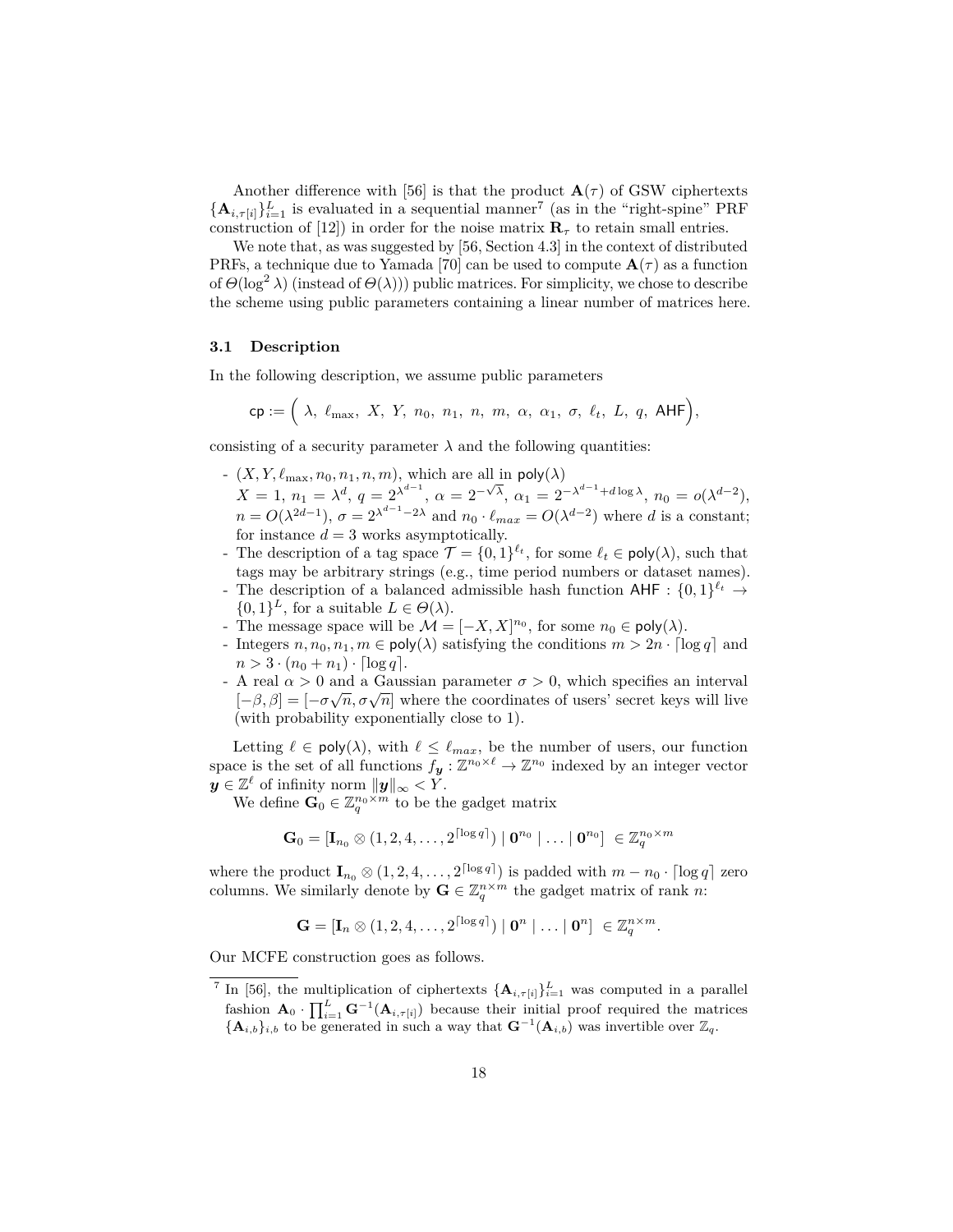**Setup**(cp,  $1^{\ell}$ ): On input of cp and a number of users  $\ell$ , do the following.

- 1. Choose random matrices  $\mathbf{A}_{i,b} \leftarrow U(\mathbb{Z}_q^{n \times m})$ , for each  $i \in [L], b \in \{0,1\}$ .
- 2. Choose a uniformly random matrix  $\mathbf{V} \leftrightarrow U(\mathbb{Z}_q^{n_0 \times n})$ .
- 3. For each  $i \in [\ell]$ , sample  $\mathbf{s}_i \leftarrow D_{\mathbb{Z}^n, \sigma}$  and define  $\mathbf{e} \mathbf{k}_i = \mathbf{s}_i \in \mathbb{Z}^n$ .

Output the master secret key  $msk := \{ek_i\}_{i=1}^{\ell}$  and the public parameters

$$
\mathsf{mpk} := \Big(\mathsf{cp}, \ \mathbf{V}, \ \{\mathbf{A}_{i,0}, \mathbf{A}_{i,1} \ \in \mathbb{Z}_q^{n \times m} \ \}_{i=1}^L\Big).
$$

**DKeygen**(msk,  $f_y$ ): Given the master secret key msk := { $ek_i$ } ${}_{i=1}^{\ell}$  and a linear  $\text{function } f_{\boldsymbol{y}} : \mathbb{Z}^{n_0 \times \ell} \to \mathbb{Z}^{n_0} \text{ defined by an integer vector } \boldsymbol{y} = (y_1, \ldots, y_\ell)^\top \in \mathbb{Z}^\ell$ which maps an input  $\mathbf{X} = [\mathbf{x}_1 | \dots | \mathbf{x}_\ell] \in \mathbb{Z}^{n_0 \times \ell}$  to  $f_{\mathbf{y}}(\mathbf{X}) = \mathbf{X} \cdot \mathbf{y} \in \mathbb{Z}^{n_0}$ , parse each  $ek_i$  as a vector  $s_i \in \mathbb{Z}^n$ . Then, compute and output the functional secret key  $d\mathbf{k}_y := (\mathbf{y}, \mathbf{s}_y)$ , where  $\mathbf{s}_y = \sum_{i=1}^{\ell} \mathbf{s}_i \cdot y_i \in \mathbb{Z}^n$ .

**Encrypt** $(e^{k_i}, x_i, t)$ : Given  $e^{k_i} = s_i \in \mathbb{Z}^n$ ,  $x_i \in [-X, X]^{n_0}$ , and  $t \in \{0, 1\}^{\ell_t}$ ,

- 1. Compute  $\tau = \text{AHF}(t) \in \{0,1\}^L$  and parse it as  $\tau = \tau[1] \dots \tau[L]$ .
- 2. Define  $\mathbf{W} = \mathbf{G}_0^{\top} \cdot \mathbf{V} \in \mathbb{Z}_q^{m \times n}$  and compute

$$
\mathbf{A}(\tau) = \mathbf{A}_{L,\tau[L]} \cdot \mathbf{G}^{-1} \Big( \mathbf{A}_{L-1,\tau[L-1]} \cdot \mathbf{G}^{-1} \big( \dots \mathbf{A}_{2,\tau[2]} \cdot \mathbf{G}^{-1} \big( \mathbf{A}_{1,\tau[1]} \big) \big) \Big) \cdot \mathbf{G}^{-1} \big( \mathbf{W}^{\top} \big) \in \mathbb{Z}_q^{n \times m}.
$$
 (2)

3. Sample a noise vector  $\mathbf{e}_i \leftrightarrow D_{\mathbb{Z}^m, \alpha q}$ . Then, compute and output

$$
\mathbf{C}_{t,i} = \mathbf{G}_0^{\top} \cdot \boldsymbol{x}_i + \mathbf{A}(\tau)^{\top} \cdot \mathbf{s}_i + \mathbf{e}_i \ \in \mathbb{Z}_q^m
$$

*.*

**Decrypt**( $dk_y, t, C_t$ ): On input of a functional secret key  $dk_y = (y, s_y)$  for a vector  $\mathbf{y} = (y_1, \ldots, y_\ell)^\top \in [-Y, Y]^\ell$ , a tag  $t \in \{0, 1\}^{\ell_t}$ , and an  $\ell$ -vector of ciphertexts  $\mathbf{C}_t = (\mathbf{C}_{t,1}, \dots, \mathbf{C}_{t,\ell}) \in (\mathbb{Z}_q^m)^{\ell}$ , conduct the following steps.

- 1. Compute  $\tau = \text{AHF}(t) \in \{0,1\}^L$  and parse it as  $\tau = \tau[1] \dots \tau[L]$ .
- 2. Compute  $\mathbf{A}(\tau) \in \mathbb{Z}_q^{n \times m}$  as per (2).
- 3. Compute  $\mathbf{f}_{t,y} = \sum_{i=1}^{\ell} y_i \cdot \mathbf{C}_{t,i} \mathbf{A}(\tau)^{\top} \cdot \mathbf{s}_y \mod q.$
- 4. Interpret  $\mathbf{f}_{t,y} \in \mathbb{Z}_q^m$  as a vector of the form  $\mathbf{f}_{t,y} = \mathbf{G}_0^\top \cdot \mathbf{z} + \tilde{\mathbf{e}} \mod q$ , for some error vector  $\tilde{\mathbf{e}} \in [-B, B]^m$ . Using the public trapdoor of  $\Lambda^{\perp}(\mathbf{G}_0)$ , compute and output the underlying vector  $z \in [-\ell \cdot X \cdot Y, \ell \cdot X \cdot Y]^{n_0}$ .

The following lemma is proved in Appendix C.1.

**Lemma 3.1 (Correctness).** *Assume that*  $\alpha q = \omega(\sqrt{\log \ell})$ ,  $Y \cdot \ell \cdot \alpha q \cdot \log q < q/2$  $and \ell \cdot X \cdot Y \le q/2$ . Then, for any  $(\text{mpk}, \text{msk}, \{\text{ek}_i\}_{i=1}^{\ell}) \leftarrow \text{Setup}(\text{cp}, 1^{\lambda})$ , any  $message \ \mathbf{X} = [\mathbf{x}_1 | \cdots | \mathbf{x}_\ell] \in [-X, X]^{n_0 \times \ell}, \ any \ \mathbf{y} \in [-Y, Y]^\ell, \ any \ tag \ t \in \{0, 1\}^{\ell_t},$ *algorithm* Decrypt( $d$ k<sub>y</sub>, t,  $C$ <sub>t</sub>) *outputs*  $X \cdot y \in \mathbb{Z}^{n_0}$  *with probability exponentially close to* 1*, where*  $\mathbf{C}_{t,i} \leftarrow$  Encrypt(ek<sub>i</sub>,  $x_i$ , t) *and*  $dk_y \leftarrow$  DKeygen(msk,  $f_y$ )*.*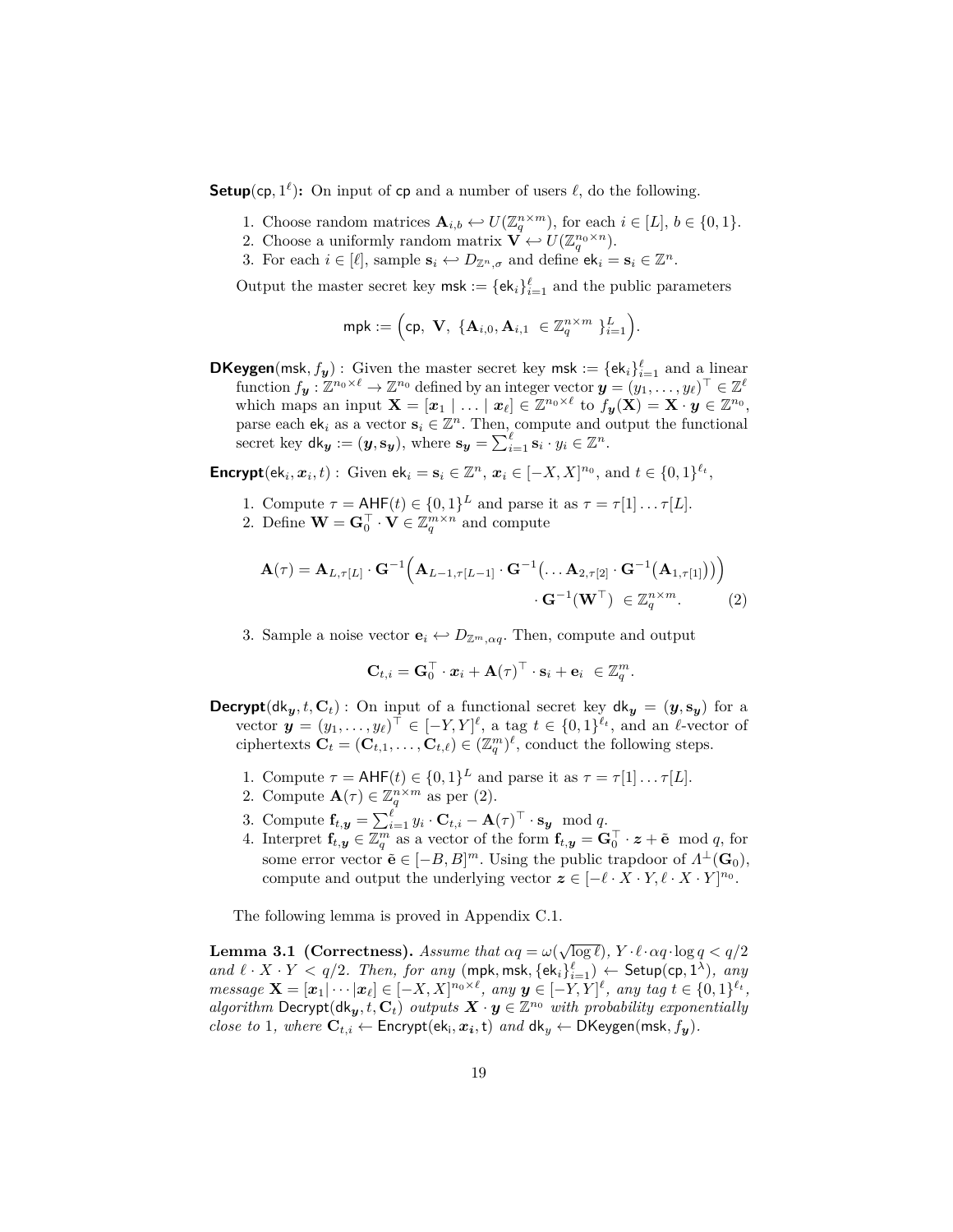#### **3.2 Security**

We now prove the security of the scheme in the sense of Definition 2.12 (and thus Definition 2.11 modulo some loss of tightness in the reduction).

For the current parameters  $n_1 = \lambda^d$ ,  $q = 2^{\lambda^{d-1}}$ , and  $\alpha_1 = 2^{-\lambda^{d-1} + d \log \lambda}$ ,  $\alpha_1 q = \Omega(\sqrt{n_1})$ , we know from [62] that LWE<sub>*q,n*1*,α*<sub>1</sub></sub> is at least as hard as GapSVP<sub>γ</sub>, with  $\gamma = \tilde{O}(n_1/\alpha_1) = \tilde{O}(2^{\lambda^{d-1}})$ . The best known algorithms [65] for solving GapSVP<sub> $\gamma$ </sub> run in  $2^{\tilde{O}(\frac{n_1}{\log \gamma})}$ , which for our parameters is  $2^{\tilde{O}(\lambda)}$ .

**Theorem 3.2.** *The above MCFE schemes provides adaptive security under the* LWE*q,m,n*1*,α*<sup>1</sup> *assumption.*

*Proof.* The proof considers a sequence of games. In each game, we denote by *W<sup>i</sup>* the event that  $b' = b$ . For each *i*, the adversary's advantage function in  $\text{Game}_i$  is  $\mathbf{Adv}_i(\mathcal{A}) := |\Pr[b' = b] - 1/2| = \frac{1}{2} \cdot |\Pr[b' = 1 | b = 1] - \Pr[b' = 1 | b = 0]|.$ 

**Game**<sub>0</sub>: This is the real security game. We denote by  $t^*$  the tag of the challenge phase while  $t^{(1)}, \ldots, t^{(Q)}$  are the tags involved in encryption queries. Namely, for each  $j \in [Q], t^{(j)}$  stands for the *j*-th distinct tag involved in an encryption query. Since up to  $\ell$  encryption queries  $(i, x_i, t)$  are allowed for each tag  $t$ , the adversary can make a total of  $\ell \cdot Q$  encryption queries. The game begins with the challenger initially choosing encryption keys  $\{ek_i\}_{i=1}^{\ell}$  by sampling  $ek_i = s_i \leftrightarrow D_{\mathbb{Z}^n, \sigma}$  for each  $i \in [\ell]$ . In addition, the challenger flips a fair coin  $b \leftrightarrow U(\{0,1\})$  which will determine the response to challenge queries. At each corruption query  $i \in [\ell]$ , the adversary obtains  $ek_i$  and the challenger updates a set  $\mathcal{CS} := \mathcal{CS} \cup \{i\}$ , which is initially empty. At each encryption query  $(i, \mathbf{x}_i^{(j)}, t^{(j)})$ , the challenger samples  $\mathbf{e}_i^{(j)} \leftarrow D_{\mathbb{Z}^m, \alpha q}$  and returns

$$
\mathbf{C}_{t,i} = \mathbf{G}_0^{\top} \cdot \mathbf{x}_i^{(j)} + \mathbf{A}(\tau^{(j)})^{\top} \cdot \mathbf{s}_i + \mathbf{e}_i^{(j)} \in \mathbb{Z}_q^m,
$$

where  $\tau^{(j)} = AHF(t^{(j)})$ . In the challenge phase, the adversary A chooses a fresh tag  $t^*$  and two vectors of messages  $\mathbf{X}_0^* = [\mathbf{x}_{0,1}^* \mid \ldots \mid \mathbf{x}_{0,\ell}^*] \in [-X, X]^{n_0 \times \ell}$ and  $\mathbf{X}_1^* = [\mathbf{x}_{1,1}^* \mid \dots \mid \mathbf{x}_{1,\ell}^*] \in [-X, X]^{n_0 \times \ell}$  subject to the constraint that, for any private key query  $y \in [-Y, Y]^{\ell}$  made by A, we must have  $\mathbf{X}_0^{\star} \cdot y = \mathbf{X}_1^{\star} \cdot y$ over  $\mathbb{Z}$ . In addition, the invariant that  $x_{0,i}^{\star} = x_{1,i}^{\star}$  for any  $i \in \mathcal{CS}$  must be satisfied at any time during the game. In response to a challenge query  $(i, x_{0,i}^{\star}, x_{1,i}^{\star}, t^{\star})$ , the challenger generates a challenge ciphertext  $\mathbf{C}_{t^{\star},i}$ , where

$$
\mathbf{C}_{t^{\star},i} = \mathbf{G}_{0}^{\top} \cdot \mathbf{x}_{b,i}^{\star} + \mathbf{A}(\tau^{\star})^{\top} \cdot \mathbf{s}_{i} + \mathbf{e}_{i}^{\star}, \tag{3}
$$

where  $\tau^* = \text{AHF}(t^*)$  and  $\mathbf{e}_i^* \leftrightarrow D_{\mathbb{Z}^m, \alpha q}$  for all  $i \in [\ell].$ 

When A halts, it outputs  $\hat{b} \in \{0, 1\}$  and the challenger defines  $b' := \hat{b}$ . We have  $\mathbf{Adv}(\mathcal{A}) := |\Pr[W_0] - 1/2|$ , where  $W_0$  is event that  $b' = b$ .

**Game**<sub>1</sub>: This game is identical to Game<sub>0</sub> except for the following changes. First, the challenger runs  $K \leftarrow$  AdmSmp( $1^{\lambda}, Q, \delta$ ) to generate a key  $K \in \{0, 1, \perp\}^L$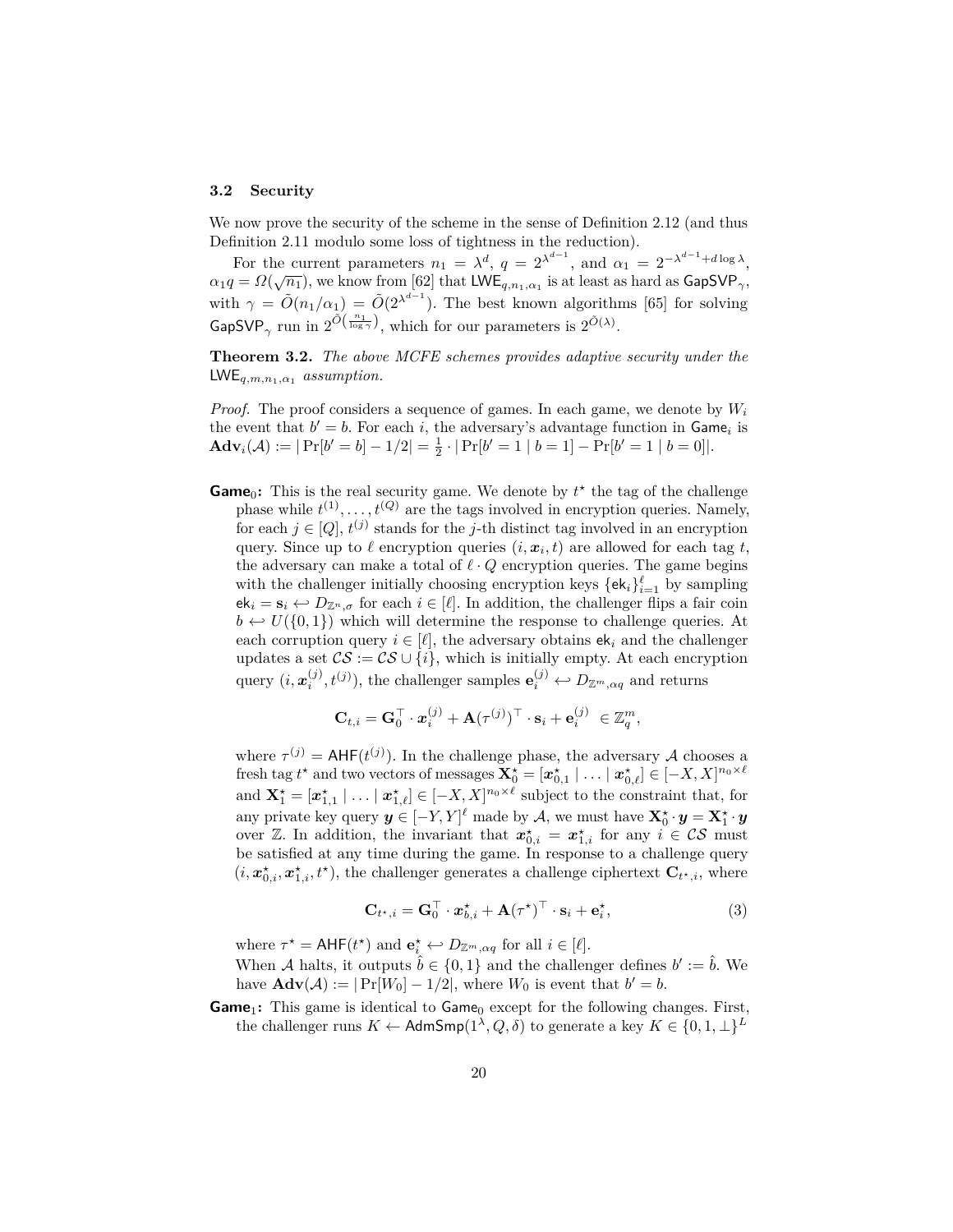for a balanced admissible hash function  $\mathsf{AHF}:\{0,1\}^{\ell_t} \to \{0,1\}^L$ . When the adversary halts and outputs  $\hat{b} \in \{0, 1\}$ , the challenger checks if the conditions

$$
P_K(t^{(1)}) = \dots = P_K(t^{(Q)}) = 1 \ \wedge \ P_K(t^*) = 0 \tag{4}
$$

are satisfied. If conditions  $(4)$  do not hold, the challenger ignores  $\mathcal{A}$ 's output  $\hat{b} \in \{0, 1\}$  and overwrites it with a random bit  $b'' \leftarrow \{0, 1\}$  to define  $b' = b''$ . If conditions (4) are satisfied, the challenger sets  $b' = \hat{b}$ . By Lemma 2.8,

$$
|\Pr[W_1] - 1/2| \ge \gamma_{\min} \cdot \mathbf{Adv}(\mathcal{A}) - \frac{1}{2} \cdot (\gamma_{\max} - \gamma_{\min}) = \tau,
$$

where  $\tau(\lambda)$  is a noticeable function.

**Game**<sub>2</sub>: In this game, we modify the generation of mpk in the following way. Initially, the challenger samples a uniformly random matrix  $\mathbf{A} \leftarrow U(\mathbb{Z}_q^{n \times m})$ . Next, for each  $i \in [L]$ , it samples  $\mathbf{R}_{i,0}, \mathbf{R}_{i,1} \leftrightarrow U({-1,1})^{m \times m}$  and defines  ${ {\bf A}_{i,0}, {\bf A}_{i,1} }_{i=1}^L$  as follows for all  $i \in [L]$  and  $j \in \{0,1\}$ :

$$
\mathbf{A}_{i,j} := \begin{cases} \mathbf{A} \cdot \mathbf{R}_{i,j} & \text{if } \quad (j \neq K_i) \land (K_i \neq \perp) \\ \mathbf{A} \cdot \mathbf{R}_{i,j} + \mathbf{G} & \text{if } \quad (j = K_i) \lor (K_i = \perp) \end{cases} \tag{5}
$$

Since  $\mathbf{A} \in \mathbb{Z}_q^{n \times m}$  was chosen uniformly, the Leftover Hash Lemma ensures that  ${\mathbf\{A}_{i,0}, \mathbf{A}_{i,1}\}_{i=1}^L$  are statistically independent and uniformly distributed over  $\mathbb{Z}_q^{n \times m}$ . It follows that  $|\Pr[W_2] - \Pr[W_1]| \leq L \cdot 2^{-\lambda}$ .

We note that, at each encryption query  $(i, x_i^{(j)}, t^{(j)})$ , the admissible hash function maps  $t^{(j)}$  to  $\tau^{(j)} = AHF(t^{(j)})$ , which is itself mapped to a GSW encryption

$$
\mathbf{A}(\tau^{(j)}) = \mathbf{A} \cdot \mathbf{R}_{\tau^{(j)}} + (\prod_{i=1}^{L} \mu_i) \cdot \mathbf{W}^{\top},
$$
\n(6)

of a product  $\prod_{i=1}^{L} \mu_i$ , for some small norm matrix  $\mathbf{R}_{\tau^{(j)}} \in \mathbb{Z}^{m \times m}$ , where

$$
\mu_i := \begin{cases} 0 & \text{if } (\text{AHF}(t^{(j)})_i \neq K_i) \land (K_i \neq \perp) \\ 1 & \text{if } (\text{AHF}(t^{(j)})_i = K_i) \lor (K_i = \perp) \end{cases}
$$

If conditions (4) are satisfied, at each encryption query  $(i, x_i^{(j)}, t^{(j)})$ , the admissible hash function ensures that  $\tau^{(j)} = \text{AHF}(t^{(j)})$  satisfies

$$
\mathbf{A}(\tau^{(j)}) = \mathbf{A} \cdot \mathbf{R}_{\tau^{(j)}} \qquad \forall j \in [Q], \tag{7}
$$

for some small norm  $\mathbf{R}_{\tau^{(j)}} \in \mathbb{Z}^{m \times m}$ . Moreover, the challenge tag  $t^*$  is mapped to an *L*-bit string  $\tau^* = AHF(t^*)$  such that

$$
\mathbf{A}(\tau^*) = \mathbf{A} \cdot \mathbf{R}_{\tau^*} + \mathbf{W}^\top = \mathbf{A} \cdot \mathbf{R}_{\tau^*} + \mathbf{V}^\top \cdot \mathbf{G}_0 \tag{8}
$$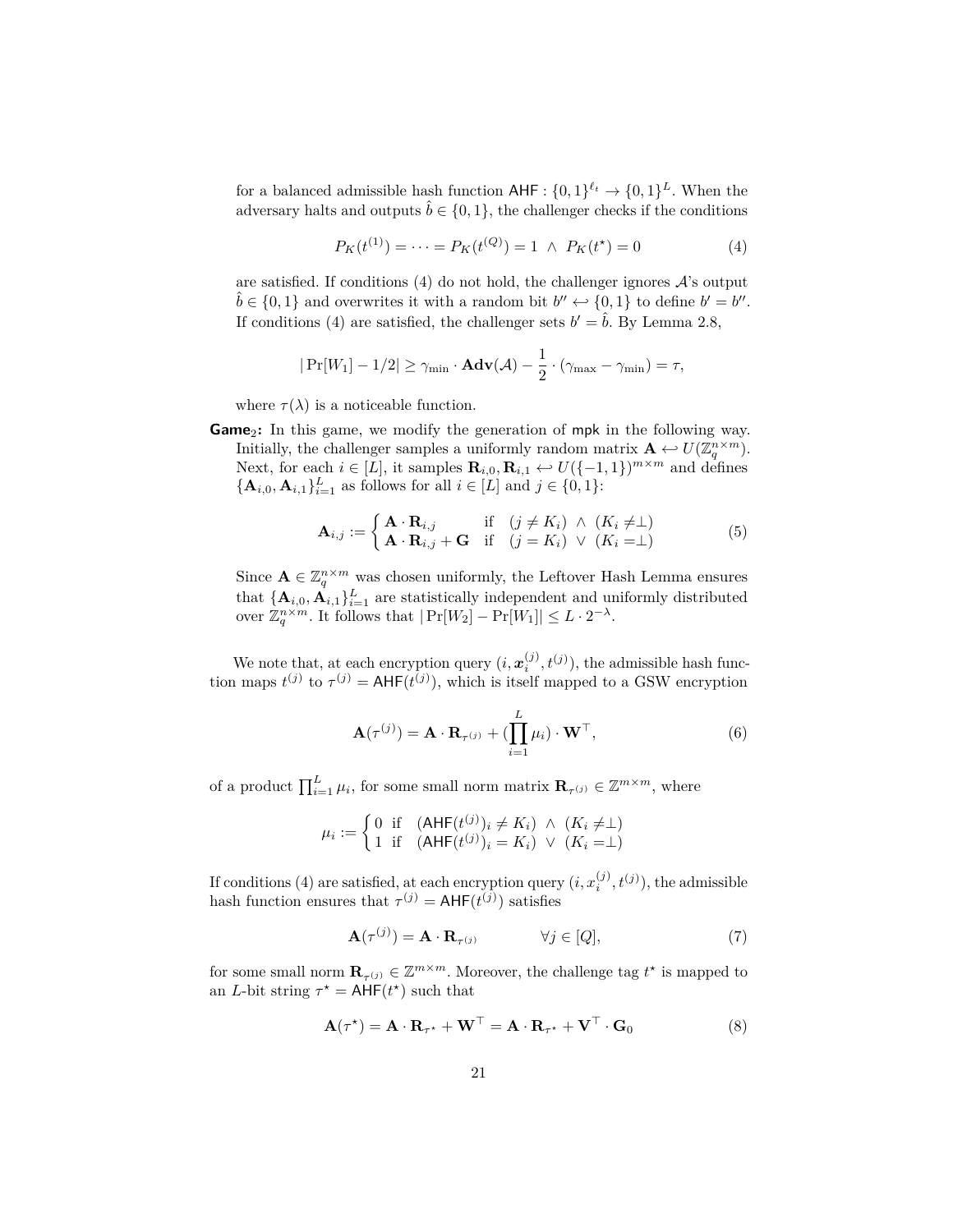**Game**3**:** In this game, we modify the distribution of mpk and replace the uniform matrix  $\mathbf{A} \in \mathbb{Z}_q^{n \times m}$  by a lossy matrix such that

$$
\mathbf{A}^{\top} = \hat{\mathbf{A}}^{\top} \cdot \mathbf{C} + \mathbf{E} \in \mathbb{Z}_q^{m \times n},\tag{9}
$$

where  $\hat{\mathbf{A}} \leftarrow U(\mathbb{Z}_q^{n_1 \times m})$ ,  $\mathbf{C} \leftarrow U(\mathbb{Z}_q^{n_1 \times n})$  and  $\mathbf{E} \leftarrow D_{\mathbb{Z}^{m \times n}, \alpha_1 q}$ , for  $n_1 \ll n$ . The matrix (9) is thus "close" to a matrix  $\hat{\mathbf{A}}^{\top} \cdot \mathbf{C}$  of much lower rank than *n*. Under the LWE assumption in dimension  $n_1$  with error rate  $\alpha_1$ , this change should not significantly affect  $A$ 's behavior and a straightforward reduction B shows that  $|\Pr[W_3] - \Pr[W_2]| \le n \cdot \text{Adv}_{\mathcal{B}}^{\text{LWE}_{q,m,n_1,\alpha_1}}(\lambda)$ , where the factor *n* comes from the use of an LWE assumption with *n* secrets.

**Game**<sub>4</sub>: In this game, we modify the encryption oracle. At each encryption query  $(i, x_i^{(j)}, t^{(j)})$ , the challenger generates the ciphertext by computing:

$$
\mathbf{C}_{t,i} = \mathbf{G}_0^{\top} \cdot \mathbf{x}_i^{(j)} + \mathbf{R}_{\tau^{(j)}}^{\top} \cdot \hat{\mathbf{A}}^{\top} \cdot \mathbf{C} \cdot \mathbf{s}_i + \mathbf{e}_i^{(j)} \in \mathbb{Z}_q^m,
$$
(10)

and for each challenge query  $(i, x_{0,i}^{\star}, x_{1,i}^{\star}, t^{\star})$  the challenger replies with:

$$
\mathbf{C}_{t^*,i} = \mathbf{G}_0^\top \cdot \mathbf{x}_{b,i}^* + \left(\mathbf{R}_{\tau^*}^\top \cdot \hat{\mathbf{A}}^\top \cdot \mathbf{C} + \mathbf{G}_0^\top \cdot \mathbf{V}\right) \cdot \mathbf{s}_i + \mathbf{e}_i^* \in \mathbb{Z}_q^m \qquad (11)
$$

where  $\mathbf{e}^{(j)}_i \hookleftarrow D_{\mathbb{Z}^m, \alpha q}$  and  $\mathbf{e}^{\star}_i \hookleftarrow D_{\mathbb{Z}^m, \alpha q}.$  The only difference between <code>Game</code>3 and  $\mathbf{Game}_4$  is thus that the terms  $\mathbf{R}_{\tau^{(j)}}^\top \cdot \mathbf{E} \cdot \mathbf{s}_i + \mathbf{e}_i^{(j)}$  and  $\mathbf{R}_{\tau^\star}^\top \cdot \mathbf{E} \cdot \mathbf{s}_i + \mathbf{e}_i^\star$  are replaced by  $\mathbf{e}_i^{(j)}$  and  $\mathbf{e}_i^*$  respectively, at each encryption or challenge query. However, the smudging lemma (Lemma 2.4) ensures that the two distributions are statistically close as long as  $\alpha$  is sufficiently large with respect to  $\alpha_1$  and *σ*. Concretely, Lemma 3.3 implies  $|\Pr[W_4] - \Pr[W_3]| \le \ell \cdot (Q+1) \cdot 2^{-\Omega(\lambda)}$ .

**Game**<sub>5</sub>: This game is like Game<sub>4</sub> but we modify the challenge oracle. Instead of encrypting  $\mathbf{X}_{b}^{\star} = [\mathbf{x}_{b,1}^{\star} | \dots | \mathbf{x}_{b,\ell}^{\star}]$  as in (11), the challenger encrypts a linear combination of  $\mathbf{X}_0^{\star}$  and  $\mathbf{X}_1^{\star}$ . It initially chooses a uniformly random  $\gamma \leftrightarrow U(\mathbb{Z}_q)$  and, at each challenge query  $(i, \mathbf{x}_{0,i}^{\star}, \mathbf{x}_{1,i}^{\star}, t^{\star})$ , computes  $\mathbf{C}_{t^{\star},i}$  as

$$
\mathbf{C}_{t^{\star},i} = \mathbf{G}_0^{\top} \cdot \left( (1 - \gamma) \cdot \boldsymbol{x}_{b,i}^{\star} + \gamma \cdot \boldsymbol{x}_{1-b,i}^{\star} \right) + \left( \mathbf{R}_{\tau^{\star}}^{\top} \cdot \hat{\mathbf{A}}^{\top} \cdot \mathbf{C} + \mathbf{G}_0^{\top} \cdot \mathbf{V} \right) \cdot \mathbf{s}_i + \mathbf{e}_i^{\star},
$$

with  $\mathbf{e}_i^* \leftarrow D_{\mathbb{Z}^m, \alpha q}$ , for all  $i \in [\ell]$ . Lemma 3.4 shows that  $\mathsf{Game}_4$  and  $\mathsf{Game}_5$ are negligibly far part as  $|\Pr[W_5] - \Pr[W_4]| \leq 2^{-\Omega(\lambda)}$ .

In Game<sub>5</sub>, we clearly have  $Pr[W_5] = 1/2$  since the challenge ciphertexts  $(\mathbf{C}^{\star}_{t,1}, \ldots, \mathbf{C}^{\star}_{t,\ell})$  reveal no information about  $b \in \{0,1\}.$ 

**Lemma 3.3.** Let  $\mathbf{R}_{\tau} \in \mathbb{Z}^{m \times m}$  be as in equation (6). Let  $\mathbf{E} \leftarrow D_{\mathbb{Z}^{m \times n}, \alpha_1 q}$  and  $\mathbf{s} \leftarrow D_{\mathbb{Z}^n, \sigma}.$  If  $\alpha_1 q = \omega(\sqrt{\log n}), \sigma = \omega(\sqrt{\log n})$  and  $\alpha \geq 2^{\lambda} \cdot L \cdot m^4 \cdot n^{3/2} \cdot \alpha_1 \cdot \sigma$ , we  $h$ ave the statistical distance upper bound  $\Delta \left( D_{\mathbb{Z}^m, \alpha q}, \ \mathbf{R}_{\tau}^{\top} \cdot \mathbf{E} \cdot \mathbf{s} + D_{\mathbb{Z}^m, \alpha q} \right) \leq 2^{-\lambda}.$ (The proof is given in Appendix C.2.)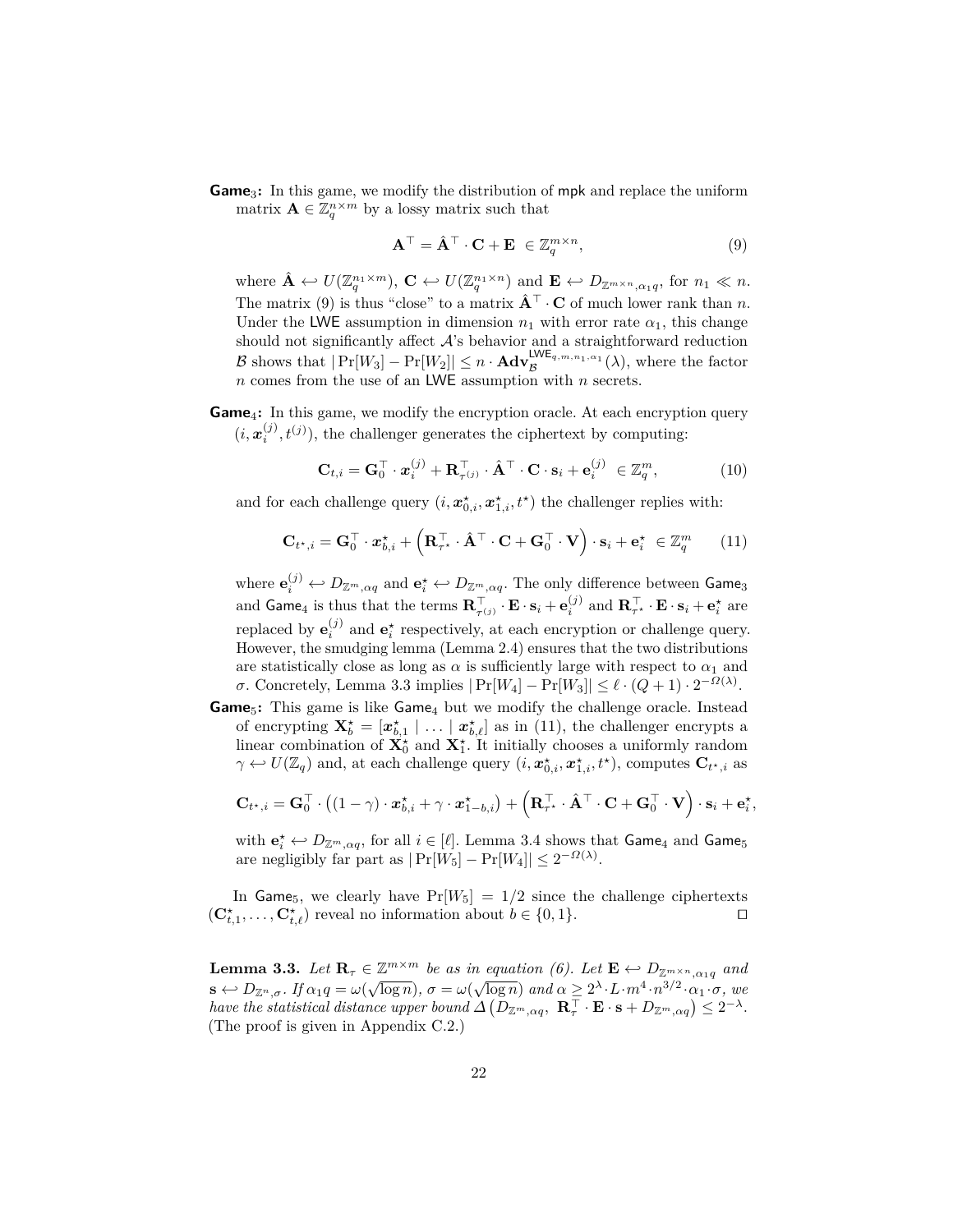**Lemma 3.4.** *We have*  $|\Pr[W_5] - \Pr[W_4]| \leq 2^{-\Omega(\lambda)}$ *.* 

*Proof.* To prove the result, we resort to a technique of guessing in advance the difference  $\mathbf{X}^{\star}_{1-b} - \mathbf{X}^{\star}_b$ , which was previously used in [69,14] and can be seen as complexity leveraging with respect to a statistical argument. We consider the following variants of  $Game_4$  and  $Game_5$ , respectively.

We define  $\textsf{Game}_4'$  and  $\textsf{Game}_5'$  simultaneously by using an index  $k \in \{4,5\}$ :

 $Game'_k$ : This game is like  $Game_k$  with one difference in the setup phase. To generate mpk, the challenger  $\mathcal{B}$  generates a statistically uniform  $\mathbf{U} \in \mathbb{Z}_q^{(n_0+n_1)\times n}$ with a trapdoor  $\mathbf{T}_U$  for the lattice  $\Lambda^{\perp}(\mathbf{U})$ . Then,  $\mathcal{B}$  parses **U** as

$$
\mathbf{U} = \begin{bmatrix} \mathbf{V} \\ \hline \mathbf{C} \end{bmatrix} \in \mathbb{Z}_q^{(n_0+n_1)\times n},
$$

where  $\mathbf{V} \in \mathbb{Z}_q^{n_0 \times n}$  and  $\mathbf{C} \in \mathbb{Z}_q^{n_1 \times n}$  are statistically independent and uniform over  $\mathbb{Z}_q$ . Next, it computes

$$
\mathbf{A}^{\top} = \hat{\mathbf{A}}^{\top} \cdot \mathbf{C} + \mathbf{E} \ \in \mathbb{Z}_q^{m \times n},
$$

where  $\hat{\mathbf{A}} \leftarrow U(\mathbb{Z}_q^{n_1 \times m})$  and  $\mathbf{E} \leftarrow D_{\mathbb{Z}^{m \times n}, \alpha_1 q}$ . The obtained matrix  $\mathbf{A} \in \mathbb{Z}_q^{n \times m}$ is then used to generate  $\{A_{i,j}\}_{i\in[L],j\in\{0,1\}}$  as per (20). The upper part  $\mathbf{V} \in \mathbb{Z}_q^{n_0 \times n}$  of **U** is included in mpk, the distribution of which is statistically close to that of  $\textsf{Game}_k$ : we indeed have  $|\Pr[W_k'] - \Pr[W_k]| \leq 2^{-\Omega(\lambda)}$ .

We do the same as above and define  $\mathrm{Game}^\prime_4$  and  $\mathrm{Game}^{\prime\prime}_5$  simultaneously by using an index  $k \in \{4, 5\}$ :

**Game**<sup> $\mu$ </sup>: This game is identical to Game<sup> $\mu$ </sup> with the following difference. At the outset of the game, the challenger randomly chooses  $\Delta X \leftrightarrow U([-2X, 2X]^{n_0 \times \ell})$ as a guess for the difference  $\mathbf{X}^{\star}_{1-b} - \mathbf{X}^{\star}_b$  between the challenge messages **X**<sup> $>$ </sup>, **X**<sup> $>$ </sup><sub>1</sub>. In the challenge phase, the challenger checks if  $\Delta$ **X** = **X**<sup> $>$ </sup><sub>*A*</sub><sup>*b*</sup> − **X**<sup> $>$ *t*</sup><sub>*b*</sub>. If not, it aborts and replaces  $\mathcal{A}$ 's output  $\hat{b}$  with a random bit  $b'' \leftarrow U(\{0, 1\})$ . If the guess for  $X^*_{1-b} - X^*_{b}$  was successful (we call Guess this event), the challenger proceeds exactly as it did in  $\mathsf{Game}_k'.$ 

Since the choice of  $\Delta X \leftrightarrow U([-2X, 2X]^{n_0 \times \ell})$  is completely independent of  $\mathcal{A}$ 's view, we clearly have  $\Pr[\mathsf{Guess}] = 1/(4X)^{n_0\ell}$ . Since  $\mathsf{Game}''_4$  is identical to **Game**'<sub>4</sub> when **Guess** occurs, this implies  $\mathbf{Adv}_{4'}(\mathcal{A}) = (4X)^{n_0\ell} \cdot \mathbf{Adv}_{4''}(\mathcal{A})$ . Indeed,

$$
\mathbf{Adv}_{4''}(\mathcal{A}) := \frac{1}{2} \cdot |\Pr[b' = 1 \mid b = 1, \text{Guess}] \cdot \Pr[\text{Guess}] + \frac{1}{2} \cdot \Pr[\neg \text{Guess}]
$$

$$
-\Pr[b' = 1 \mid b = 0, \text{Guess}] \cdot \Pr[\text{Guess}] - \frac{1}{2} \cdot \Pr[\neg \text{Guess}]|
$$

$$
= \frac{1}{2} \cdot \Pr[\text{Guess}] \cdot |\Pr[b' = 1 \mid b = 1, \text{Guess}] - \Pr[b' = 1 \mid b = 0, \text{Guess}]|
$$

$$
= \Pr[\text{Guess}] \cdot \mathbf{Adv}_{4'}(\mathcal{A}) = \frac{1}{(4X)^{n_0 \ell}} \cdot \mathbf{Adv}_{4'}(\mathcal{A})
$$

and we can similarly show that  $\mathbf{Adv}_{5'}(\mathcal{A}) = (4X)^{n_0\ell} \cdot \mathbf{Adv}_{5''}(\mathcal{A})$ .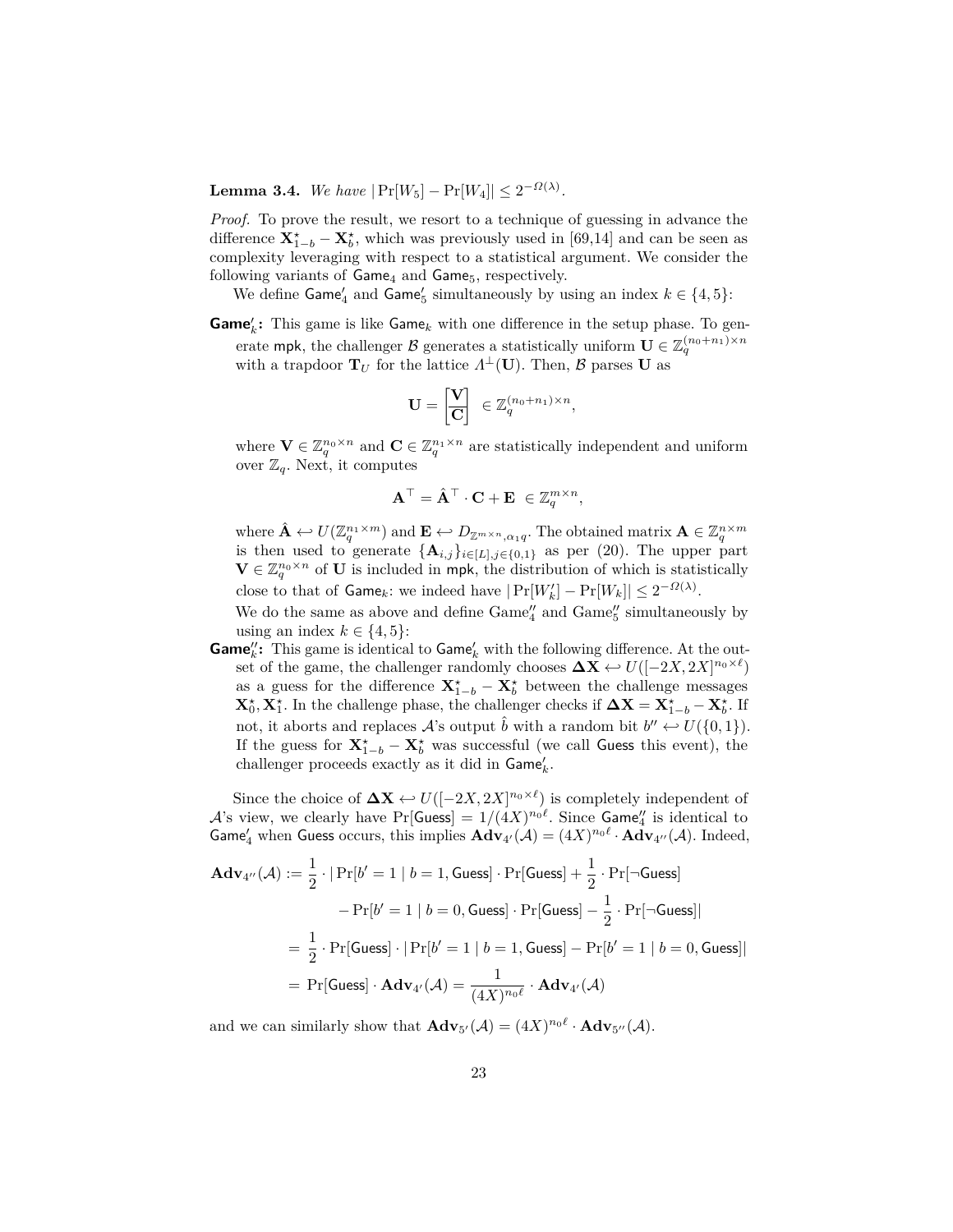**Game**<sup>"</sup>: This game is identical to **Game**<sup>"</sup> except that encryption keys  $\{ek_i\}_{i=1}^{\ell}$ are replaced by alternative encryption keys  $\{\mathsf{ek}'_i\}_{i=1}^{\ell}$ , which are generated as follows. After having sampled  $ek_i = s_i \leftrightarrow D_{\mathbb{Z}^n, \sigma}$  for all  $i \in [\ell]$ , the challenger B chooses  $\gamma \leftrightarrow U(\mathbb{Z}_q)$  and uses the trapdoor  $T_U$  for  $\Lambda^{\perp}(U)$  to sample a small-norm matrix  $\mathbf{T} \in \mathbb{Z}^{n \times n_0}$  satisfying

$$
\mathbf{U} \cdot \mathbf{T} = \begin{bmatrix} \gamma \cdot \mathbf{I}_{n_0} \\ \mathbf{0}^{n_1 \times n_0} \end{bmatrix} \mod q, \tag{12}
$$

so that  $\mathbf{V} \cdot \mathbf{T} = \gamma \cdot \mathbf{I}_{n_0} \text{ mod } q$  and  $\mathbf{C} \cdot \mathbf{T} = \mathbf{0}^{n_1 \times n_0} \text{ mod } q$ . For each  $i \in [\ell], \mathcal{B}$ then defines the alternative key  $ek'_i = s'_i$  of user *i* to be

$$
\mathbf{s}'_i = \mathbf{s}_i + \mathbf{T} \cdot \mathbf{\Delta} \mathbf{x}_i \in \mathbb{Z}^n \qquad \forall i \in [\ell], \tag{13}
$$

where  $\Delta x_i$  is the *i*-th column of  $\Delta X$  (i.e., the guess for  $x_{1-b,i}^{\star} - x_{b,i}^{\star}$ ). These modified encryption keys  $\{ek'_i = s'_i\}_{i=1}^{\ell}$  are used to answer all encryption queries and to generate the challenge ciphertext. At each corruption query *i*, the adversary is also given  $ek'_i$  instead of  $ek_i$ .

We first claim that, conditionally on Guess, Game" is statistically close to  $\mathsf{Game}_4''$ . To see this, we first argue that trading  $\{\mathsf{ek}_i\}_{i=1}^{\ell}$  for  $\{\mathsf{ek}'_i\}_{i=1}^{\ell}$  has no incidence on queries made by a legitimate adversary:

- We have  $\mathbf{C} \cdot \mathbf{s}'_i = \mathbf{C} \cdot \mathbf{s}_i \mod q$ , so that encryption queries obtain the same responses no matter which key set is used among  $\{ek_i\}_{i=1}^{\ell}$  and  $\{ek'_i\}_{i=1}^{\ell}$ .
- We have  $\sum_{i=1}^{\ell} s'_i \cdot y_i = \sum_{i=1}^{\ell} s_i \cdot y_i$  so long as the adversary only obtains private keys for vectors  $y \in \mathbb{Z}^{\ell}$  such that  $(\mathbf{X}_0^{\star} - \mathbf{X}_1^{\star}) \cdot y = 0$  (over  $\mathbb{Z}$ ).
- For any corrupted user  $i \in \mathcal{CS}$ , it should be the case that  $x_{0,i}^{\star} = x_{1,i}^{\star}$ , meaning that  $\mathbf{s}'_i = \mathbf{s}_i$  as long as Guess occurs.

This implies that  $\mathsf{Game}_5'''$  is identical to  $\mathsf{Game}_4'',$  except that users' secret keys are defined via (13) and thus have a slightly different distribution. Lemma 3.5 shows that the statistical distance between the distributions of  $\{s_i'\}_{i=1}^{\ell}$  and  $\{s_i\}_{i=1}^{\ell}$  is at most  $2^{-\lambda} \cdot (4X)^{-n_0\ell}$ . This implies that  $\mathsf{Game}''_4$  and  $\mathsf{Game}'''_5$  are statistically close assuming that Guess occurs. When Guess does not occur, both games output a  $r \text{ and } b' \leftarrow U(\{0, 1\}), \text{ so that } |\Pr[W_5'''] - \Pr[W_4'']| \leq 2^{-\lambda} \cdot (4X)^{-n_0\ell}.$ 

We finally claim that, from the adversary's view  $\mathsf{Game}_5'''$  is identical to  $\mathsf{Game}_5''$ . Indeed, our choice of **T** ensures that  $\mathbf{V} \cdot \mathbf{T} = \gamma \cdot \mathbf{I}_{n_0} \text{ mod } q$ , so that we have  $\mathbf{V} \cdot \mathbf{s}'_i = \mathbf{V} \cdot \mathbf{s}_i + \gamma \cdot (\boldsymbol{x}^{\star}_{1-b,i} - \boldsymbol{x}^{\star}_{b,i}) \mod q$ . This implies

$$
\mathbf{C}_{t^{\star},i} = \mathbf{G}_{0}^{\top} \cdot \mathbf{x}_{b,i}^{\star} + (\mathbf{R}_{\tau^{\star}}^{\top} \cdot \hat{\mathbf{A}}^{\top} \cdot \mathbf{C} + \mathbf{G}_{0}^{\top} \cdot \mathbf{V}) \cdot \mathbf{s}_{i}' + \mathbf{e}_{i}^{\star} = \mathbf{G}_{0}^{\top} \cdot ((1 - \gamma) \cdot \mathbf{x}_{b,i}^{\star} + \gamma \cdot \mathbf{x}_{1-b,i}^{\star}) + (\mathbf{R}_{\tau^{\star}}^{\top} \cdot \hat{\mathbf{A}}^{\top} \cdot \mathbf{C} + \mathbf{G}_{0}^{\top} \cdot \mathbf{V}) \cdot \mathbf{s}_{i} + \mathbf{e}_{i}^{\star}
$$

which is exactly the distribution from  $\text{Game}_5''$ .

Putting the above altogether, we find  $|\Pr[W''_4] - \Pr[W''_5]| \leq 2^{-\Omega(\lambda)} \cdot (4X)^{-n_0\ell}$ , which in turn implies  $|\Pr[W_4] - \Pr[W_5]| \leq 2^{-\Omega(\lambda)}$ , as claimed.

 $\Box$ 

**Lemma 3.5.** *If*  $\sigma \geq 2^{\lambda} \cdot n_0 \cdot (4X)^{n_0\ell+1} \cdot \omega(n^2 \sqrt{\log n})$ , then we have the inequality  $\Delta(D_{\mathbb{Z}^n}, \sigma, \mathbf{T} \cdot \Delta x_i + D_{\mathbb{Z}^n}, \sigma) \leq 2^{-\lambda} \cdot (4X)^{-n_0 \ell}$ . (The proof is in Appendix C.3.)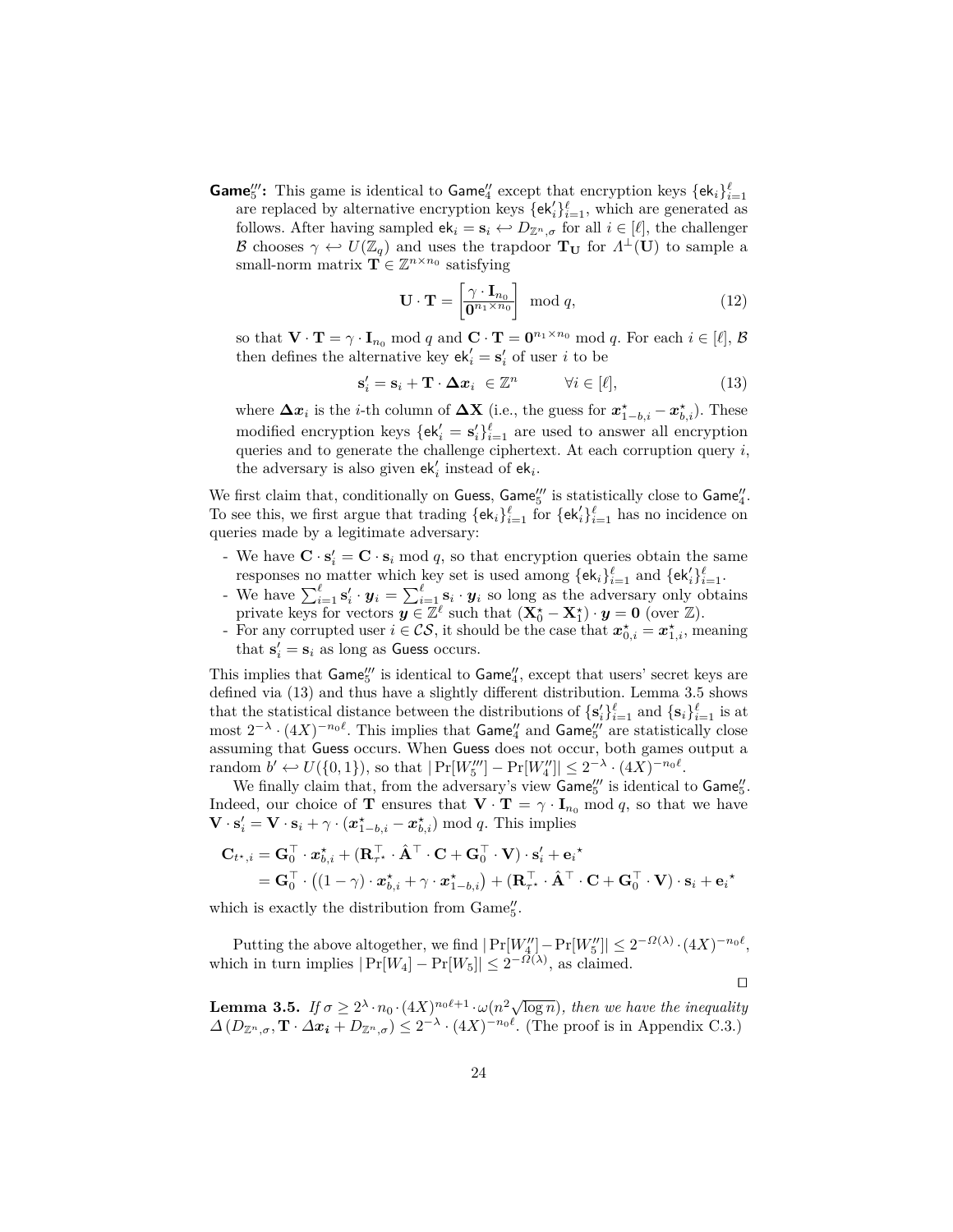# **4 A DMCFE Scheme for Linear Functions**

As in [28], our DMCFE scheme combines two instances of the underlying centralized scheme of Section 3. While the second instance is used exactly in the same way as in the centralized construction, the first instance is used for the sole purpose of generating partial functional secret keys without having the senders communicate with one another. As in [28], the senders have to initially run an interactive protocol in order to jointly generate public parameters for the two schemes. Note that this protocol is the only step that requires interaction among senders and it is only executed once. This interactive step ends with each sender holding an encryption key  $ek_i = (s_i, t_i)$  comprised of encryption keys for the two MCFE instances. The distributed protocol also ensures that a functional secret key  $\mathbf{t} = \sum_{i=1}^{\ell} \mathbf{t}_i$  for the all-one vector  $(1, 1, \dots, 1)^\top \in \mathbb{Z}^{\ell}$  be made publicly available for the first MCFE instance. Later on, when a decryptor wishes to obtain a partial functional secret key  $d\mathsf{k}_{f,i}$  for a vector  $\mathbf{y} = (y_1, \ldots, y_\ell)^\top$  from the *i*-th sender  $S_i$ , the latter can generate an MCFE encryption of the vector  $y_i \cdot s_i \in \mathbb{Z}^n$  under his secret key  $\mathbf{t}_i$ . Having obtained partial functional secret keys  $\mathsf{d}\mathsf{k}_{f,i}$  from all senders  $\{\mathcal{S}_i\}_{i=1}^{\ell}$ , the decryptor can then use the functional secret key  $\mathbf{t} = \sum_{i=1}^{\ell} \mathbf{t}_i$  to compute  $\mathbf{s}_y = \sum_{i=1}^{\ell} y_i \cdot \mathbf{s}_i \in \mathbb{Z}^n$ .

#### **4.1 Description**

We assume global public parameters

$$
\mathsf{cp} := \Big( \; \lambda, \; \ell_{\max}, \; X, \; \bar{X}, \; Y, \; \bar{Y}, \; n_0, \; n_1, \; \bar{n}_1, \; n, \; \bar{n}, \; m, \; \bar{m}, \; \alpha, \\[.5em] \quad \alpha_1, \; \bar{\alpha}_1, \; \sigma, \; \bar{\sigma}, \; \ell_t, \; \ell_f, \; L, \; q, \; \bar{q}, \; \mathsf{AHF}_t, \; \mathsf{AHF}_f \Big),
$$

which specify a security parameter  $\lambda$  and the following quantities

- Let  $\ell_{max} = \lambda^k$ ,  $n_1 = \lambda^d$ ,  $\bar{d} = 3d + k 1$ ,  $q = 2^{\lambda^{d-1} + \lambda}$ ,  $\bar{q} = 2^{\lambda^{\bar{d}-1} + \lambda}$ ,  $\bar{n}_1 = \lambda^{\bar{d}}$ ,  $\alpha_1 = 2^{-\lambda^{d-1}+d\log\lambda}, \ \bar{\alpha}_1 = 2^{-\lambda^{d-1}+d\log\lambda}, \ \alpha = 2^{-\sqrt{\lambda}}, \ n_0 \cdot \ell_{max} = O(\lambda^{d-2}),$  $n_0 = O(\lambda^{d-2}), n = O(\lambda^{2d-1}), \bar{n} = O(\lambda^{4d+k-2}), X = 1, \bar{Y} = 1, \sigma = 2^{\lambda^{d-1}-2\lambda},$  $\bar{\sigma} = 2^{\lambda^{\bar{d}-1}-2\lambda}, \ \bar{X} = 2\ell \cdot Y \cdot \sigma \sqrt{n}$  and the rest of the parameters *Y, m, m*̄ are all in  $\mathsf{poly}(\lambda)$
- A tag length  $\ell_t \in \Theta(\lambda)$  and a length  $\ell_f \in \Theta(\lambda)$  of function labels.
- Dimensions  $n, m, n_0, n_1, \overline{n}, \overline{m} \in \text{poly}(\lambda)$  such that  $n > 3 \cdot (n_0 + n_1) \cdot \lceil \log q \rceil$ ,  $m > 2 \cdot n \cdot \lceil \log q \rceil$ ,  $\bar{n} > 3 \cdot (n + \bar{n}_1) \cdot \lceil \log \bar{q} \rceil$  and  $\bar{m} > 2 \cdot \bar{n} \cdot \lceil \log \bar{q} \rceil$ .
- The description of balanced admissible hash functions  $\text{AHF}_t: \{0,1\}^{\ell_t} \to$  $\{0,1\}^L$  and  $\mathsf{AHF}_f: \{0,1\}^{\ell_f} \to \{0,1\}^L$ , for a suitable  $L \in \Theta(\lambda)$ .
- A real  $\alpha > 0$  and a Gaussian parameter  $\sigma > 0$ , which will specify an interval  $[-\beta, \beta] = [-\sigma\sqrt{n}, \sigma\sqrt{n}]$  where the coordinates of the secret will live (with probability exponentially close to 1).

We define  $\bar{\mathbf{G}} \in \mathbb{Z}_q^{n \times \bar{m}}$  to be the gadget matrix

$$
\bar{\mathbf{G}} = [\mathbf{I}_n \otimes (1,2,4,\ldots,2^{\lceil \log \bar{q} \rceil}) \mid \mathbf{0}^n \mid \ldots \mid \mathbf{0}^n] \; \in \mathbb{Z}^{n \times \bar{m}}_{\bar{q}}
$$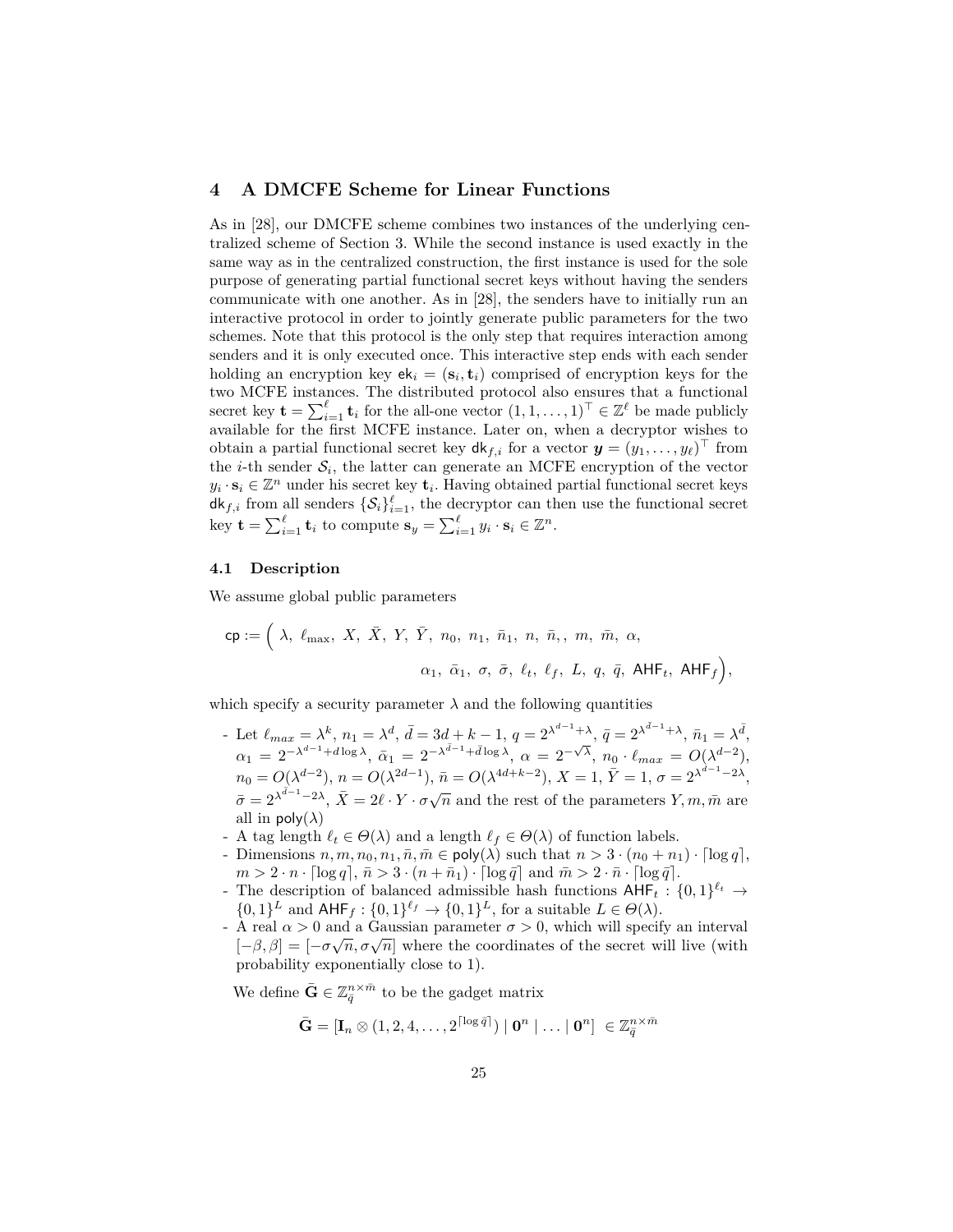where  $\mathbf{I}_n \otimes (1, 2, 4, \ldots, 2^{\lceil \log \bar{q} \rceil})$  is padded with  $\bar{m} - n \cdot \lceil \log \bar{q} \rceil$  zero columns.

- **Setup**(cp,  $1^{\ell}$ ): On input of a number of users  $\ell < \ell_{\max}$ , the senders  $\{S_i\}_{i=1}^{\ell}$  run an interactive protocol at the end of which the following quantities are made publicly available.
	- Random matrices  $\mathbf{A}_{i,b} \leftarrow U(\mathbb{Z}_q^{n \times m})$ , for each  $i \in [L], b \in \{0,1\}.$
	- Random matrices  $\mathbf{B}_{i,b} \leftarrow U(\mathbb{Z}_q^{\hat{n}\times\hat{m}})$ , for each  $i \in [L], b \in \{0,1\}.$
	- Random matrices  $\mathbf{V} \leftarrow U(\mathbb{Z}_q^{n_0 \times n}), \ \mathbf{V} \leftarrow U(\mathbb{Z}_\bar{q}^{n \times \bar{n}}).$
	- $\mathbf{t} = \sum_{i=1}^{\ell} \mathbf{t}_i \in \mathbb{Z}^{\bar{n}}$  of Gaussian vectors  $\mathbf{t}_i \leftarrow D_{\mathbb{Z}^{\bar{n}}, \bar{\sigma}}$  for  $i \in [\ell].$

In addition, for each  $i \in [\ell]$ , the *i*-th sender  $S_i$  privately obtains the following:

- The *i*-th term  $\mathbf{t}_i \in \mathbb{Z}^{\bar{n}}$  of the sum  $\mathbf{t} = \sum_{i=1}^{\ell} \mathbf{t}_i$ .
- A Gaussian vector  $\mathbf{s}_i \leftrightarrow D_{\mathbb{Z}^n,\sigma}$ , which is used to define  $\mathcal{S}_i$ 's encryption key  $\mathsf{ek}_i = \mathbf{s}_i \in \mathbb{Z}^n$  and the corresponding secret key  $\mathsf{sk}_i = (\mathbf{s}_i, \mathbf{t}_i) \in \mathbb{Z}^n \times \mathbb{Z}^{\bar{n}}$ .

The master public key is defined to be

$$
\mathsf{mpk} := \Big(\mathsf{cp}, \ \mathbf{V}, \ \bar{\mathbf{V}}, \{\mathbf{A}_{i,0}, \mathbf{A}_{i,1}\ \in \mathbb{Z}_q^{n \times m} \ \}_{i=1}^L, \\ \{ \mathbf{B}_{i,0}, \mathbf{B}_{i,1}\ \in \mathbb{Z}_{\bar{q}}^{\bar{n} \times \bar{m}} \ \}_{i=1}^L, \ \mathbf{t} \Big),
$$

while  $S_i$  obtains  $ek_i = s_i \in \mathbb{Z}^n$  and  $sk_i = (s_i, t_i) \in \mathbb{Z}^n \times \mathbb{Z}^{\bar{n}}$  for each  $i \in [\ell]$ .

**DKeygenShare**(sk<sub>*i*</sub>, *t*<sub>*f*</sub>): Given the secret key sk<sub>*i*</sub> = (s<sub>*i*</sub>, t<sub>*i*</sub>)  $\in \mathbb{Z}^n \times \mathbb{Z}^{\bar{n}}$  and the label  $t_f$  of a linear function  $f_y : \mathbb{Z}^{n_0 \times \ell} \to \mathbb{Z}^{n_0}$  described by a vector  $y = (y_1, \ldots, y_\ell)^\top \in [-Y, Y]^\ell$ , conduct the following steps.

1. Compute  $\tau_f = \tau_f[1] \dots \tau_f[L] = \mathsf{AHF}_f(t_f) \in \{0,1\}^L$  as well as

$$
\mathbf{B}(\tau_f) = \mathbf{B}_{L,\tau_f[L]}\cdot\bar{\mathbf{G}}^{-1}\Big(\mathbf{B}_{L-1,\tau_f[L-1]}\cdot\bar{\mathbf{G}}^{-1}\big(\dots\mathbf{B}_{2,\tau_f[2]}\cdot\bar{\mathbf{G}}^{-1}\big(\mathbf{B}_{1,\tau_f[1]}\big)\big)\Big) \cdot\bar{\mathbf{G}}^{-1}\big(\bar{\mathbf{W}}^{\top}\big) \in \mathbb{Z}_{\bar{q}}^{\bar{n}\times\bar{m}},
$$
(14)

where  $\bar{\mathbf{W}} = \bar{\mathbf{G}}^{\top} \cdot \bar{\mathbf{V}} \in \mathbb{Z}_{\bar{q}}^{\bar{m} \times \bar{n}}$ .

2. Sample a noise vector  $\mathbf{e}_{f,i} \leftrightarrow D_{\mathbb{Z}^{\bar{m}}, \alpha \bar{q}}$ . Then, compute

$$
\mathsf{dk}_{f,i} = \bar{\mathbf{G}}^{\top} \cdot (y_i \cdot s_i) + \mathbf{B}(\tau_f)^{\top} \cdot \mathbf{t}_i + \mathbf{e}_{f,i} \in \mathbb{Z}_q^{\bar{m}}.
$$
 (15)

Output the partial functional decryption key  $\mathsf{d}\mathsf{k}_{f,i} \in \mathbb{Z}_q^{\bar{m}}$ .

**DKeygenComb**( $\{dk_{f,i}\}_i, t_f$ ) : Given the label of a function described by a vector  $y = (y_1, \ldots, y_\ell) \in [-Y, Y]^\ell$  and  $\ell$  partial functional keys  $\{\mathsf{dk}_{f,i}\}_{i=1}^\ell$  where  $\mathsf{d}\mathsf{k}_{f,i} \in \mathbb{Z}_{\overline{q}}^{\overline{m}}$  for each  $i \in [\ell]$ , conduct the following steps.

- 1. Compute  $\tau_f = \text{AHF}_f(t_f) \in \{0,1\}^L$  and parse it as  $\tau_f = \tau_f[1] \dots \tau_f[L]$ .
- 2. Compute  $\mathbf{B}(\tau_f) \in \mathbb{Z}_q^{\bar{n}\times\tilde{m}}$  as per (14).
- 3. Compute  $\mathbf{d}_{t_f} = \sum_{i=1}^{\ell} \mathbf{d}_{f,i} \mathbf{B}(\tau_f)^{\top} \cdot \mathbf{t} \mod \bar{q}$ , where  $\mathbf{t} \in \mathbb{Z}^{\bar{n}}$  is taken from mpk.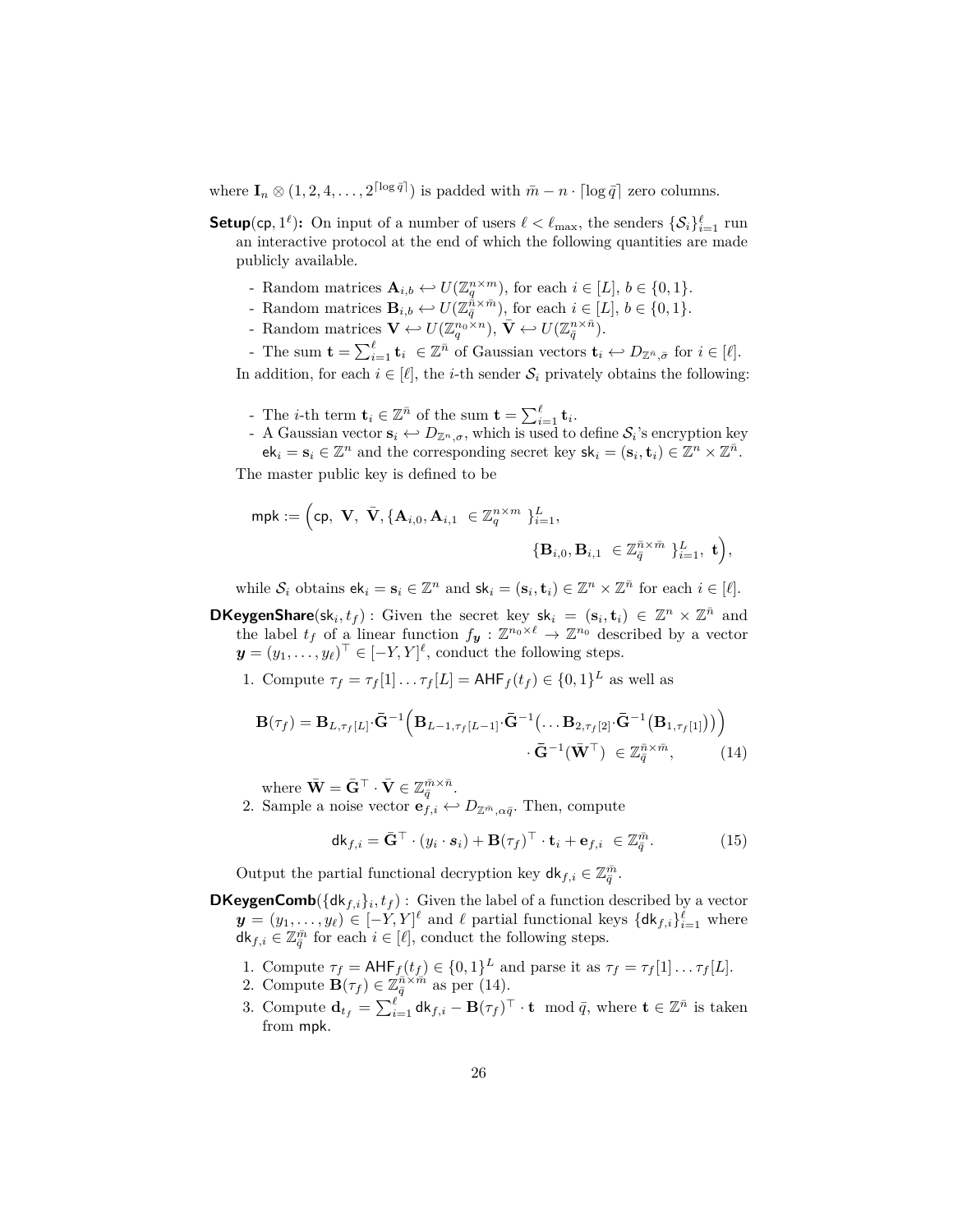4. Interpret  $\mathbf{d}_{t_f} \in \mathbb{Z}_{\overline{q}}^{\overline{m}}$  as a vector of the form  $\mathbf{d}_{t_f} = \bar{\mathbf{G}}^{\top} \cdot \mathbf{s_y} + \tilde{\mathbf{e}}_f \mod \overline{q}$ , for some error vector  $\tilde{\mathbf{e}}_f \in [-\bar{B}, \bar{B}]^{\bar{m}}$ . Using the public trapdoor of  $\Lambda^{\perp}(\bar{\mathbf{G}})$ , compute the underlying  $\mathbf{s_y} \in [-\ell \cdot \beta \cdot Y, \ell \cdot \beta \cdot Y]^n$ .

Output the functional secret key  $d\mathbf{k_y} = (\mathbf{y}, \mathbf{s_y}).$ 

**Encrypt**( $ek_i, x_i, t$ ) : Given  $ek_i = s_i \in \mathbb{Z}^n$ ,  $x_i \in [-X, X]^{n_0}$ , and  $t \in \{0, 1\}^{\ell_t}$ ,

- 1. Compute  $\tau = \text{AHF}(t) \in \{0,1\}^L$  and parse it as  $\tau = \tau[1] \dots \tau[L]$ .
- 2. Letting  $\mathbf{W} = \mathbf{G}_0^{\top} \cdot \mathbf{V} \in \mathbb{Z}_q^{m \times n}$ , compute

$$
\mathbf{A}(\tau) = \mathbf{A}_{L,\tau[L]} \cdot \mathbf{G}^{-1} \Big( \mathbf{A}_{L-1,\tau[L-1]} \cdot \mathbf{G}^{-1} \big( \dots \mathbf{A}_{2,\tau[2]} \cdot \mathbf{G}^{-1} \big( \mathbf{A}_{1,\tau[1]} \big) \big) \Big) \cdot \mathbf{G}^{-1} \big( \mathbf{W}^{\top} \big) \in \mathbb{Z}_q^{n \times m}.
$$
 (16)

3. Sample a noise vector  $\mathbf{e}_i \leftrightarrow D_{\mathbb{Z}^m, \alpha q}$ . Then, compute and output

$$
\mathbf{C}_{t,i} = \mathbf{G}_0^\top \cdot \boldsymbol{x}_i + \mathbf{A}(\tau)^\top \cdot \mathbf{s}_i + \mathbf{e}_i \ \in \mathbb{Z}_q^m
$$

*.*

- **Decrypt**( $dk_y, t, C_t$ ): On input of a functional secret key  $dk_y = (y, s_y)$  for a vector  $\mathbf{y} = (y_1, \ldots, y_\ell)^\top \in [-Y, Y]^\ell$ , a tag  $t \in \{0, 1\}^{\ell_t}$ , and an  $\ell$ -vector of ciphertexts  $\mathbf{C}_t = (\mathbf{C}_{t,1}, \dots, \mathbf{C}_{t,\ell}) \in (\mathbb{Z}_q^m)^{\ell}$ , conduct the following steps.
	- 1. Compute  $\tau = \mathsf{AHF}(t) \in \{0,1\}^L$  and parse it as  $\tau = \tau[1] \dots \tau[L]$ .
	- 2. Compute  $\mathbf{A}(\tau) \in \mathbb{Z}_q^{n \times m}$  as per (16).
	- 3. Compute  $\mathbf{f}_{t, y} = \sum_{i=1}^{\ell} y_i \cdot \mathbf{C}_{t, i} \mathbf{A}(\tau)^{\top} \cdot \mathbf{s}_y \mod q.$
	- 4. Interpret  $\mathbf{f}_{t,y} \in \mathbb{Z}_q^m$  as a vector of the form  $\mathbf{f}_{t,y} = \mathbf{G}_0^\top \cdot \mathbf{z} + \tilde{\mathbf{e}} \mod q$ , for some error vector  $\tilde{\mathbf{e}} \in [-B, B]^m$ . Using the public trapdoor of  $\Lambda^{\perp}(\mathbf{G}_0)$ , compute and output the underlying vector  $z \in [-\ell \cdot X \cdot Y, \ell \cdot X \cdot Y]^{n_0}$ .

The scheme's correctness is implied by that of the two underlying centralized schemes. In turn, these are correct by Lemma 3.1 and the choice of parameters.

#### **4.2 Security**

The proof of Theorem 4.1 is given in Appendix D. It proceeds with a sequence of games where the first (resp. last) game is the real experiment of Definition 2.14 where the challenger's bit is  $b = 0$  (resp.  $b = 1$ ).

In order to reduce the security of the centralized scheme to that of its decentralized variant, the proof first moves to a game where the partial functional key generation oracle of Definition 2.14 can be simulated using the functional key generation oracle of Definition 2.11. To this end, it relies on the security of the first MCFE instance. The reduction has the particularity that it has to send dummy encryption queries to its challenger in order to comply with Condition 2 of the "finalize" step in Definition 2.11. The next step is to move to a game where encryption queries  $(i, x_{i,0}, x_{i,1}, t)$  are answered by returning encryptions of  $x_{i,1}$  instead of  $x_{i,0}$ . For this purpose, we rely on the security of the second MCFE instance, which is possible since the partial key generation oracle can be simulated using the centralized key generation oracle. In order to make sure that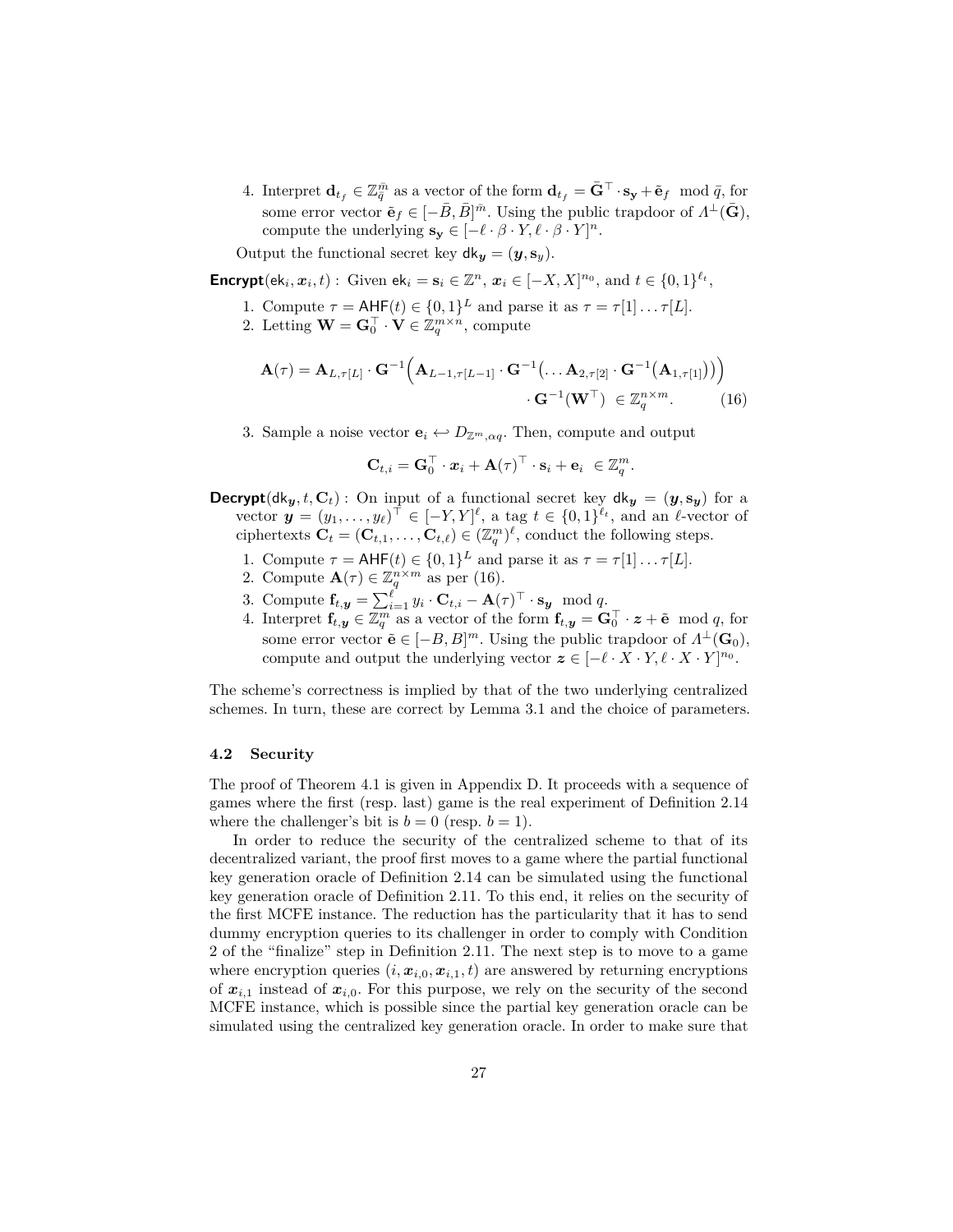the simulation does not break Condition 3 in the "finalize" step of Definition 2.11, the reduction only invokes its centralized key generation oracle in the very last partial key generation query involving an uncorrupted user. We note that a similar technique was used in [28], where keys were computed modulo a prime. Here, our reduction has to apply the same strategy over the integers. However, the technique still works as long as the message space of the first MCFE instance is large enough to contain functional secret keys  $\sum_{i=1} y_i \cdot \mathbf{s}_i$  in each coordinate. The final transition restores the partial key generation oracle of Definition 2.14 to its original output distribution. To this end, we invoke again the security of the first MCFE instance and reverse the transition of the first step.

**Theorem 4.1.** *The above DMCFE scheme provides* sta*-*IND*-*sec *security under the* LWE *assumption.*

# **Acknowledgements**

Part of this work was funded by the French ANR ALAMBIC project (ANR-16-CE39-0006) and by BPI-France in the context of the national project RISQ (P141580). This work was also supported by the European Union PROMETHEUS project (Horizon 2020 Research and Innovation Program, grant 780701).

# **References**

- 1. M. Abdalla, F. Benhamouda, and R. Gay. From single-input to multi-client inner product functional encryption. In *Asiacrypt*, 2019.
- 2. M. Abdalla, F. Benhamouda, M. Kolhweiss, and H. Waldner. Decentralizing inner-product functional encryption. In *PKC*, 2019.
- 3. M. Abdalla, F. Bourse, A. De Caro, and D. Pointcheval. Simple functional encryption schemes for inner products. In *PKC*, 2015.
- 4. M. Abdalla, D. Catalano, D. Fiore, R. Gay, and B. Ursu. Multi-input functional encryption for inner products: Function-hiding realizations and constructions without pairings. In *Crypto*, 2018.
- 5. M. Abdalla, R. Gay, M. Raykova, and H. Wee. Multi-input inner-product functional encryption from pairings. In *Eurocrypt*, 2017.
- 6. S. Agrawal, D. Boneh, and X. Boyen. Efficient lattice (H)IBE in the standard model. In *Eurocrypt*, 2010.
- 7. S. Agrawal, S. Freeman, and V. Vaikuntanathan. Functional encryption for inner product predicates from learning with errors. In *Asiacrypt*, 2011.
- 8. S. Agrawal, B. Libert, and D. Stehlé. Fully secure functional encryption for inner products from standard assumptions. In *Crypto*, 2016.
- 9. S. Agrawal and A. Rosen. Functional encryption for bounded collusions, revisited. In *TCC*, 2017.
- 10. J. Alwen, S. Krenn, K. Pietrzak, and D. Wichs. Learning with rounding, revisited new reduction, properties and applications. In *Crypto*, 2013.
- 11. C. Baltico, D. Catalano, D. Fiore, and R. Gay. Practical functional encryption for quadratic functions with applications to predicate encryption. In *Crypto*, 2017.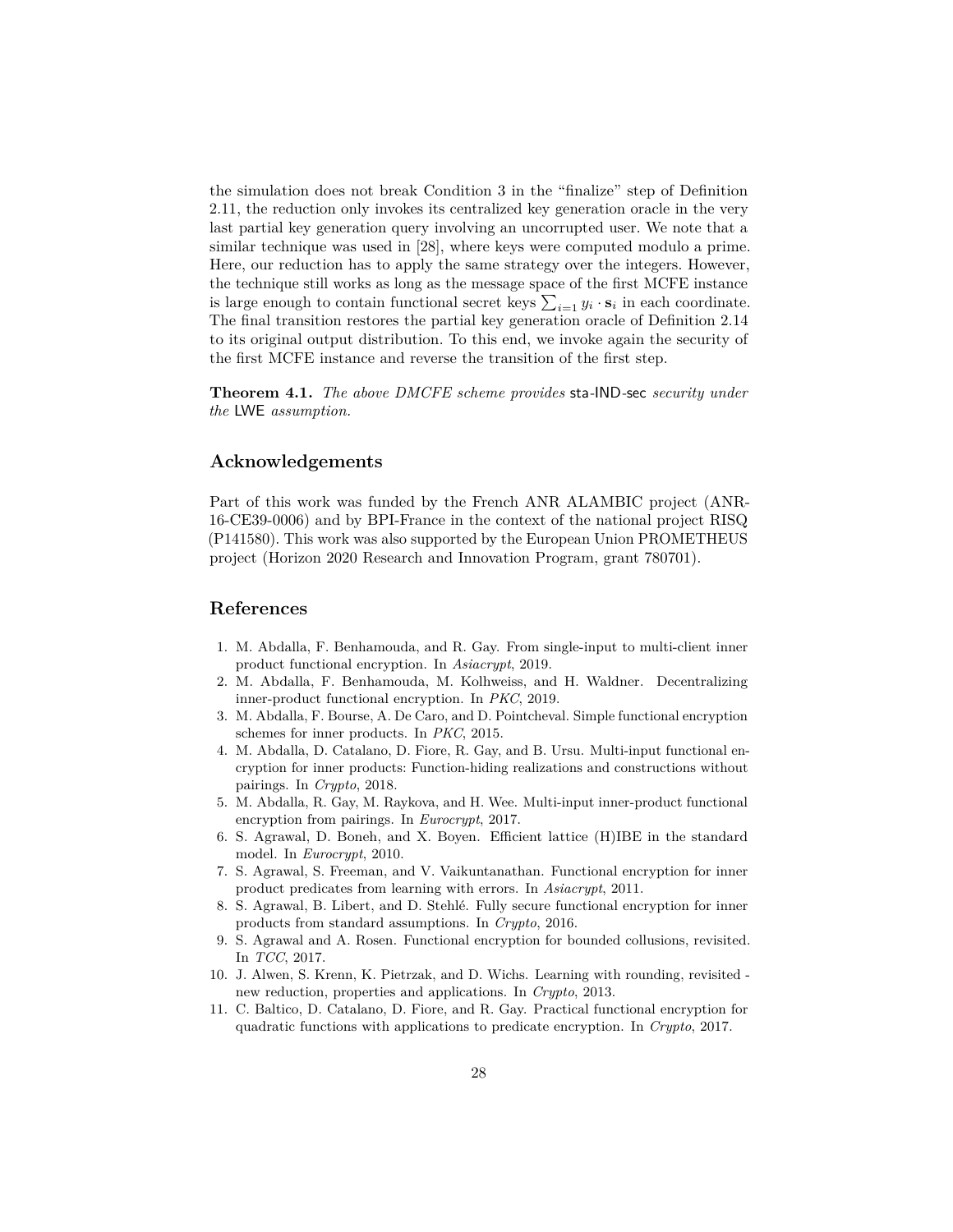- 12. A. Banerjee and C. Peikert. New and improved key-homomorphic pseudo-random functions. In *Crypto*, 2014.
- 13. A. Banerjee, C. Peikert, and A. Rosen. Pseudorandom functions and lattices. In *Eurocrypt*, 2012.
- 14. F. Benhamouda, F. Bourse, and H. Lipmaa. CCA-secure inner-product functional encryption from projective hash functions. In *PKC*, 2017.
- 15. F. Benhamouda, M. Joye, and B. Libert. A framework for privacy-preserving aggregation of time-series data. *ACM Transactions on Information and System Security (ACM-TISSEC)*, 18(3), 2016.
- 16. D. Boneh and X. Boyen. Secure identity based encryption without random oracles. In *Crypto*, 2004.
- 17. D. Boneh, G. Di Crescenzo, R. Ostrovsky, and G. Persiano. Public key encryption with keyword search. In *Eurocrypt*, 2004.
- 18. D. Boneh and M. K. Franklin. Identity-based encryption from the Weil pairing. In *Crypto*, 2001.
- 19. D. Boneh, K. Lewi, H. Montgomery, and A. Raghunathan. Key-homomorphic PRFs and their applications. In *Crypto*, 2013.
- 20. D. Boneh, A. Sahai, and B. Waters. Functional encryption: Definitions and challenges. In *TCC*, 2011.
- 21. D. Boneh and B. Waters. Conjunctive, subset, and range queries on encrypted data. In *TCC*, 2007.
- 22. D. Boneh and M. Zhandry. Multiparty key exchange, efficient traitor tracing, and more from indistinguishability obfuscation. In *Crypto*, 2014.
- 23. Z. Brakerski, I. Komargodski, and G. Segev. Multi-input functional encryption in the private-key setting: Stronger security from weaker assumptions. In *Eurocrypt*, 2016.
- 24. T. Chan, E. Shi, and D. Song. Privacy-preserving stream aggregation with fault tolerance. In *FC*, 2012.
- 25. N. Chandran, V. Goyal, A. Jain, and A. Sahai. Functional encryption: Decentralised and delegatable. Cryptology ePrint Archive: Report 2015/1017.
- 26. M. Chase. Multi-authority attribute based encryption. In *TCC*, 2007.
- 27. M. Chase and S. Chow. Improving privacy and security in multi-authority attributebased encryption. In *ACM-CCS*, 2009.
- 28. J. Chotard, E. Dufour Sans, R. Gay, D.-H. Phan, and D. Pointcheval. Decentralized multi-client functional encryption for inner product. In *Asiacrypt*, 2018.
- 29. J. Chotard, E. Dufour Sans, R. Gay, D.-H. Phan, and D. Pointcheval. Multi-client functional encryption with repetition for inner product. Cryptology ePrint Archive: Report 2018/1021, 2018.
- 30. C. Cocks. An identity based encryption scheme based on quadratic residues. In *IMA International Conference on Cryptography and Coding*, 2001.
- 31. P. Datta, T. Okamoto, and J. Tomida. Full-hiding (unbounded) multi-input inner product functional encryption from the k-linear assumption. In *PKC*, 2018.
- 32. Y. Dodis. *Exposure-resilient cryptography*. PhD thesis, MIT, 2000.
- 33. A. Fiat and M. Naor. Broadcast encryption. In *Crypto*, 1993.
- 34. E. Freire, D. Hofheinz, K. Paterson, and C. Striecks. Programmable hash functions in the multilinear setting. In *Crypto*, 2013.
- 35. S. Garg, C. Gentry, S. Halevi, M. Raykova, A. Sahai, and B. Waters. Candidate indistinguishability obfuscation and functional encryption for all circuits. In *FOCS*, 2013.
- 36. C. Gentry, C. Peikert, and V. Vaikuntanathan. Trapdoors for hard lattices and new cryptographic constructions. In *STOC*, 2008.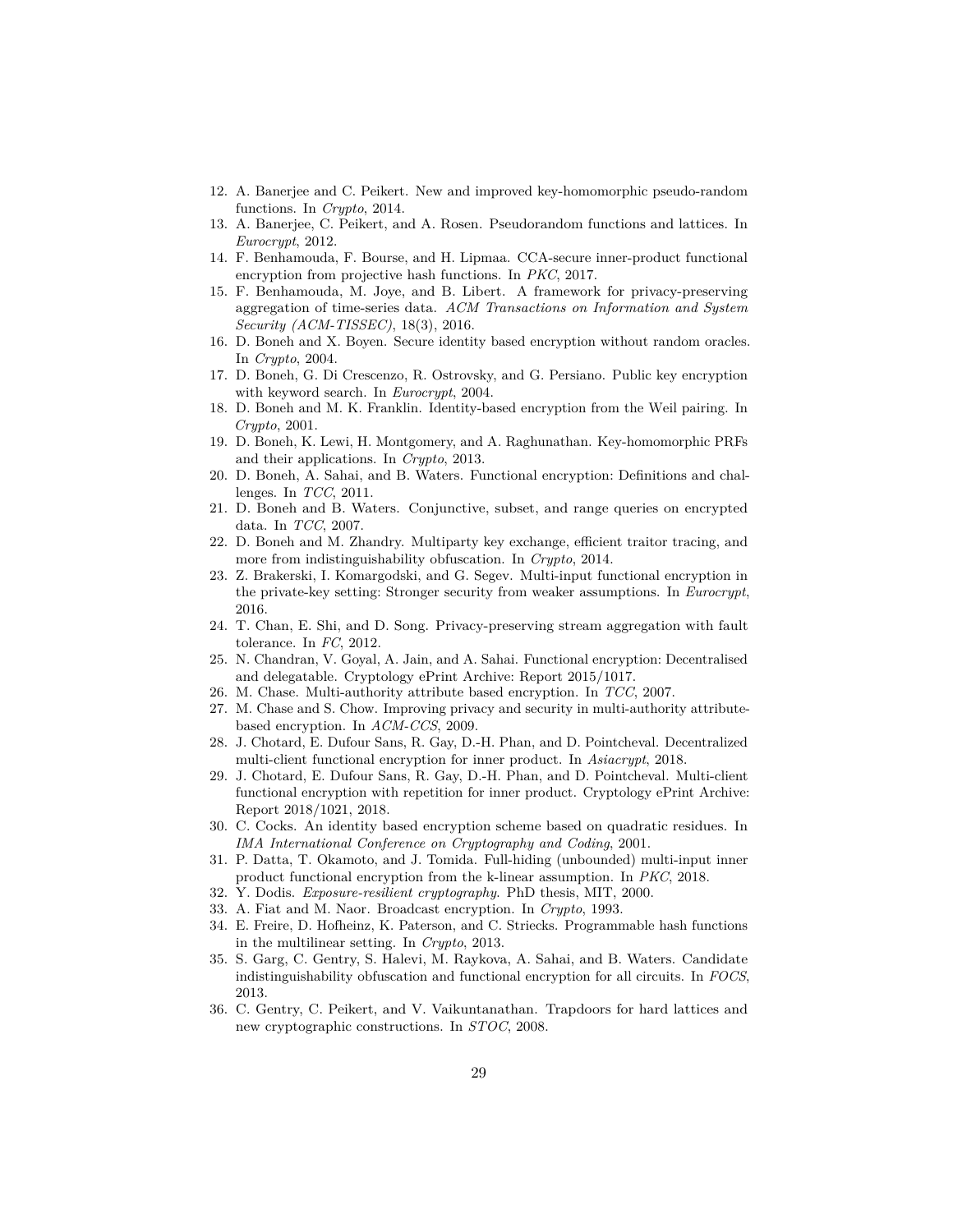- 37. C. Gentry, A. Sahai, and B. Waters. Homomorphic encryption from learning with errors: Conceptually-simpler, asymptotically-faster, attribute-based. In *Crypto*, 2013.
- 38. S. Goldwasser, S. Gordon, V. Goyal, A. Jain, J. Katz, F.-H. Liu, A. Sahai, E. Shi, and H.-S. Zhou. Multi-input functional encryption. In *Eurocrypt*, 2014.
- 39. S. Goldwasser, V. Goyal, A. Jain, and A. Sahai. Multi-input functional encryption. Cryptology ePrint Archive: Report 2013/727, 2013.
- 40. S. Goldwasser, Y. Kalai, C. Peikert, and V. Vaikuntanathan. Robustness of the Learning with Errors assumption. In *ICS*, 2010.
- 41. S. Goldwasser, Y. Tauman Kalai, R. Popa, V. Vaikuntanathan, and N. Zeldovich. How to run Turing machines on encrypted data. In *Crypto*, 2013.
- 42. S. Goldwasser, Y. Tauman Kalai, R. Popa, V. Vaikuntanathan, and N. Zeldovich. Reusable garbled circuits and succinct functional encryption. In *STOC*, 2013.
- 43. S. Gorbunov, V. Vaikuntanathan, and H. Wee. Functional encryption with bounded collusions via multi-party computation. In *Crypto*, 2012.
- 44. S. Gordon, J. Katz, F.-H. Liu, E. Shi, and H.-S. Zhou. Multi-input functional encryption. Cryptology ePrint Archive: Report 2013/774, 2014.
- 45. V. Goyal, O. Pandey, A. Sahai, and B. Waters. Attribute-based encryption for fine-grained access control of encrypted data. In *ACM-CCS*, 2006.
- 46. G. Hanaoka, T. Matsuda, and J. Schuldt. On the impossibility of constructing efficient key encapsulation and programmable hash functions in prime order groups. In *Crypto*, 2012.
- 47. D. Hofheinz and E. Kiltz. Programmable hash functions and their applications. In *Crypto*, 2008.
- 48. T. Jager. Verifiable random functions from weaker assumptions. In *TCC*, 2015.
- 49. M. Joye and B. Libert. A scalable scheme for privacy-preserving aggregation of time-series data. In *FC*, 2013.
- 50. S. Katsumata and S. Yamada. Partitioning via non-linear polynomial functions: More compact IBEs from ideal lattices and bilinear maps. In *Asiacrypt*, 2016.
- 51. J. Katz, A. Sahai, and B. Waters. Predicate encryption supporting disjunctions, polynomial equations, and inner products. In *Eurocrypt*, 2008.
- 52. A. Lewko, E. Okamoto, A. Sahai, K. Takashima, and B. Waters. Fully secure functional encryption: Attribute-based encryption and (hierarchical) inner product encryption. In *Eurocrypt*, 2010.
- 53. A. Lewko and B. Waters. Decentralizing attribute-based encryption. In *Eurocrypt*, 2011.
- 54. A. Lewko and B. Waters. New proof methods for attribute-based encryption: Achieving full security through selective techniques. In *Crypto*, 2012.
- 55. B. Libert, A. Sakzad, D. Stehlé, and R. Steinfeld. All-but-many lossy trapdoor functions and selective opening chosen-ciphertext security from LWE. In *Crypto*, 2017.
- 56. B. Libert, D. Stehlé, and R. Titiu. Adaptively secure distributed PRFs from LWE. In *TCC*, 2018.
- 57. H. Lin. Indistinguishability obfuscation from SXDH on 5-linear maps and locality-5 PRGs. In *Crypto*, 2017.
- 58. D. Micciancio and C. Peikert. Trapdoors for lattices: Simpler, tighter, faster, smaller. In *Eurocrypt*, 2012.
- 59. D. Micciancio and O. Regev. Worst-case to average-case reductions based on Gaussian measures. *SIAM J. Comput*, 37(1):267–302, 2007.
- 60. M. Naor, B. Pinkas, and O. Reingold. Distributed pseudo-random functions and KDCs. In *Eurocrypt*, 1999.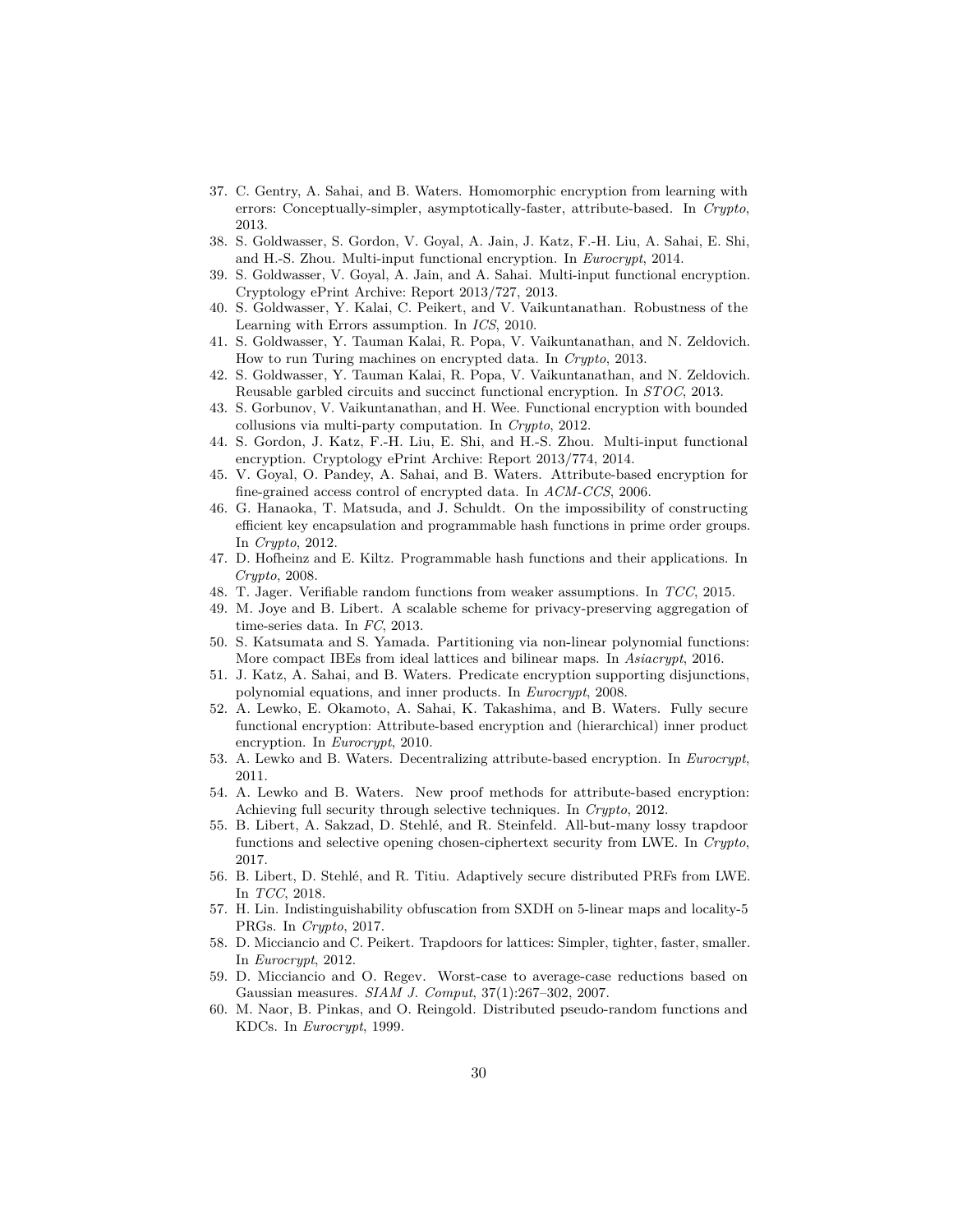- 61. T. Okamoto and K. Takashima. Fully secure functional encryption with general relations from the decisional linear assumption. In *Crypto*, 2010.
- 62. O. Regev. On lattices, learning with errors, random linear codes, and cryptography. In *STOC*, 2005.
- 63. A. Sahai and H. Seyalioglu. Worry-free encryption: Functional encryption with public keys. In *ACM-CCS*, 2010.
- 64. A. Sahai and B. Waters. Fuzzy identity-based encryption. In *Eurocrypt*, 2005.
- 65. C. P. Schnorr. A hierarchy of polynomial time lattice basis reduction algorithms. *Theor. Comput. Sci.*, 53(2-3):201–224, 1987.
- 66. E. Shi, T. Chan, E. Rieffel, R. Chow, and D. Song. Privacy-preserving aggregation of time-series data. In *NDSS*, 2011.
- 67. B. Waters. Ciphertext-policy attribute-based encryption: An expressive, efficient, and provably secure realization. In *PKC*, 2011.
- 68. B. Waters. Functional encryption for regular languages. In *Crypto*, 2012.
- 69. H. Wee. Dual system encryption via predicate encoding. In *TCC*, 2014.
- 70. S. Yamada. Asymptotically compact adaptively secure lattice IBEs and verifiable random functions via generalized partitioning techniques. In *Crypto*, 2017.

# **A One-or-less MCFE Compiler**

In the definition of 1-challenge IND-sec security, (i.e., Definition 2.12), the adversary has to make the challenge encryption queries  $\mathsf{CQProperty}t(j, x_j^{\star 0}, x_j^{\star 1}, t^{\star})$  for all uncorrupted slots  $j \in \mathcal{HS}$  as long as a query of the form  $\mathsf{CQProperty}(i, x_i^{*0}, x_i^{*1}, t^*)$ is made for some slot  $i \in \mathcal{HS}$ . Hence, it is not allowed to use the partial information that could be revealed by incomplete challenge queries.

It is desirable to strengthen the security definition and prove security even when the adversary is allowed to obtain partial ciphertexts by making challenge queries  $\{CQProperty(t, x_i^{*0}, x_i^{*1}, t^*)\}_{i \in I}$  for a *proper* subset  $I \subset \mathcal{HS}$ . In this section, we recall the definition of this security requirement and provide a compiler that takes a secure MCFE satysfying 1-challenge IND-sec security and upgrades it so as to achieve security in the sense of the stronger definition. The transformation relies on pseudorandom generators and *adaptively secure multi-instance PRFs*. A definition of the latter notion is given in this subsection.

**Definition A.1 (**1**-**or**-**less**-challenge** IND**-**sec**).** *For an MCFE scheme with ` senders, we consider the following game between an adversary* A *and a challenger C.* The game involves a set  $HS$  (initialized to  $HS := [\ell]$ ), of honest senders and *a set*  $\mathcal{CS}$  *(initialized to*  $\mathcal{CS} := \emptyset$ *), of corrupted senders.* 

- **Initialization:** The challenger C generates  $\mathsf{cp}$  and runs  $(\mathsf{mpk}, \mathsf{msk}, \{\mathsf{ek}_i\}_{i=1}^{\ell}) \leftarrow$ Setup(cp,  $1^{\ell}$ ). Then, it chooses a random bit  $b \leftarrow \{0, 1\}$  and gives the master *public key* mpk *to the adversary* A*.*
- **Encryption queries:** *The adversary can adaptively make encryption queries*  $\mathsf{QProperty}(i, x, t)$ *, to which the challenger replies with*  $\mathsf{Encrypt}(\mathsf{ek}_i, x, t)$ *. Any further query involving the same pair* (*i, t*) *is ignored.*
- **Challenge queries:** *The adversary adaptively makes challenge queries of the form* CQEncrypt $(i, x_i^{*0}, x_i^{*1}, t^{\star})$ *. The challenger replies with* Encrypt $(\mathsf{ek}_i, x_i^{*b}, t^{\star})$ *.*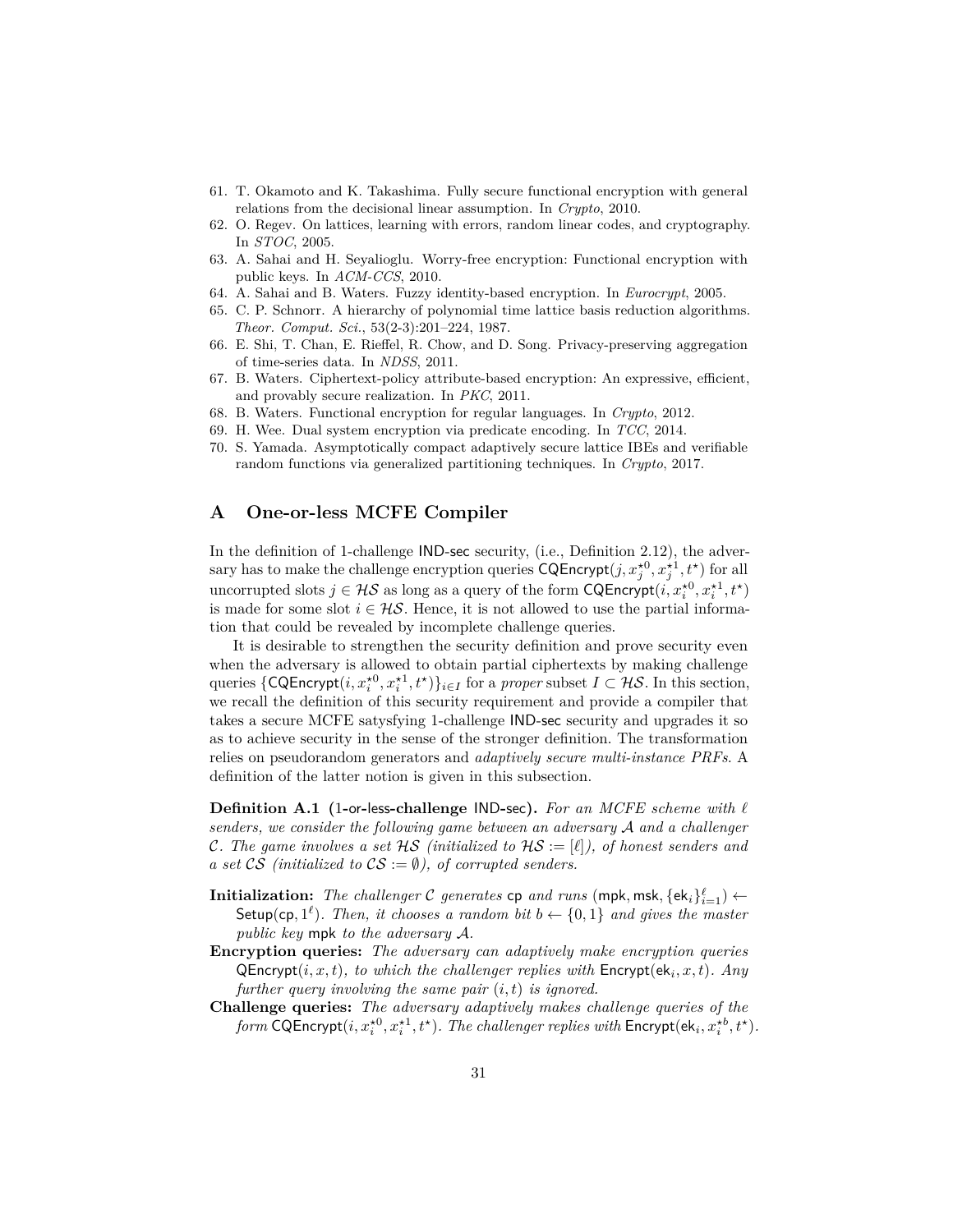Only one tag  $t^*$  can be involved in a challenge query. If  $t^*$  denotes the tag of *the first query, the challenger only answers subsequent challenge queries for the same*  $t^*$ *. Moreover, only one query*  $(i, t^*)$  *is allowed for each*  $i \in [\ell]$  *and subsequent queries involving the same*  $i \in [\ell]$  *are ignored.* 

- **Functional decryption key queries:** *The adversary can adaptively obtain functional decryption keys via queries* QDKeygen(*f*)*. At each query, the challenger returns*  $dk_f \leftarrow DK$ eygen(msk, f).
- **Corruption queries:** *For any user*  $i \in \mathcal{HS}$ , *the adversary can adaptively make queries* QCorrupt(*i*)*, to which the challenger replies with*  $ek_i$  *and updates*  $HS$ *and* CS *by setting*  $CS := CS \cup \{i\}$  *and*  $HS := HS \setminus \{i\}$ *.*
- **Finalize:** *The adversary outputs a bit*  $b' \in \{0, 1\}$ *. The adversary A wins* if  $\beta = b$ *, where*  $\beta$  *is defined as*  $\beta := b'$ , *unless one of the situations below occurred.* 
	- 1. *A challenge query* CQEncrypt $(i, x_i^{\star 0}, x_i^{\star 1}, t^{\star})$  *has been made for an index*  $i \in \mathcal{CS}$  *with*  $x_i^{\star 0} \neq x_i^{\star 1}$ *.*
	- *2. An encryption query* QEncrypt(*i, x, t?* ) *has been made for the challenge tag*  $t^*$  *and an index*  $i \in [\ell]$
	- *3. For the challenge tag t ? and some function f queried to* QDKeygen*, there exists a pair of vectors*  $(x^{*0}, x^{*1})$  *such that*  $f(x^{*0}) \neq f(x^{*1})$ *, where* 
		- *–*  $x_i^{\star 0} = x_i^{\star 1}$  for all  $i \in \mathcal{CS}$ ;
		- *-* CQEncrypt $(i, x_i^{*0}, x_i^{*1}, t^*)$  *have been asked for all*  $i \in \mathcal{HS}$ *.*

*If any of these events occurred,*  $\mathcal{A}$ 's *output is overwritten by*  $\beta \leftarrow U(\{0,1\})$ *.* 

*We say that an MCFE scheme provides*  $\leq$  1Ch-IND *security if, for any efficient*  $adversary \mathcal{A}$ , we have  $\mathbf{Adv}^{\leq 1Ch-IND}(\mathcal{A}) := \left| \Pr[\beta = b] - \frac{1}{2} \right| \in negl(\lambda)$ .

The definition of 1-or-less IND security is identical to the 1Ch-IND definition, except that we removed Condition 3 of the Finalize step in Definition 2*.*12. In Definition A.1, we insist that the last condition of the Finalize step does not impose any restriction on the functions queried to QDKeygen if there exists a single index  $i \in \mathcal{HS}$  for which no challenge query  $CQEncrypt(i, \cdot, \cdot, t^*)$  was made.

In order to achieve security in the sense of Definition A.1, our compiler uses as a building block a pseudorandom function family that satisfies a definition of *adaptive multi-instance PRF*. This notion is defined as follows.

**Definition A.2** (ad-mi-PRF). An efficiently computable function  $F : K \times X \rightarrow$ *Y is an adaptively secure N-instance PRF, for some*  $N \in \text{poly}(\lambda)$ *, if no PPT adversary* A *has non-negligible advantage in winning the following game.*

- **Initialization:** The challenger C samples N secret keys  $k_1, k_2, \ldots k_N \leftrightarrow K$  and *a* uniformly random bit  $d \leftarrow U(\{0, 1\})$ .
- **Queries.** *The adversary* A *adaptively interleaves the following kinds queries:*
	- **Evaluation:** *Upon receiving a query*  $\textsf{Eval}(i, X)$ *, where*  $i \in [N]$  *and*  $X \in \mathcal{X}$ *, the challenger returns* ⊥ *if it previously replied to a challenge query for the same pair*  $(i, X)$ *. Otherwise, it replies with*  $F_{k_i}(X) \in \mathcal{Y}$ *.*
	- **Corruption:** *When the adversary makes a query* Corrupt(*i*)*, the challenger returns*  $\perp$  *if it previously replied to a challenge query for <i>i. Otherwise, the challenger returns*  $k_i \in \mathcal{K}$ .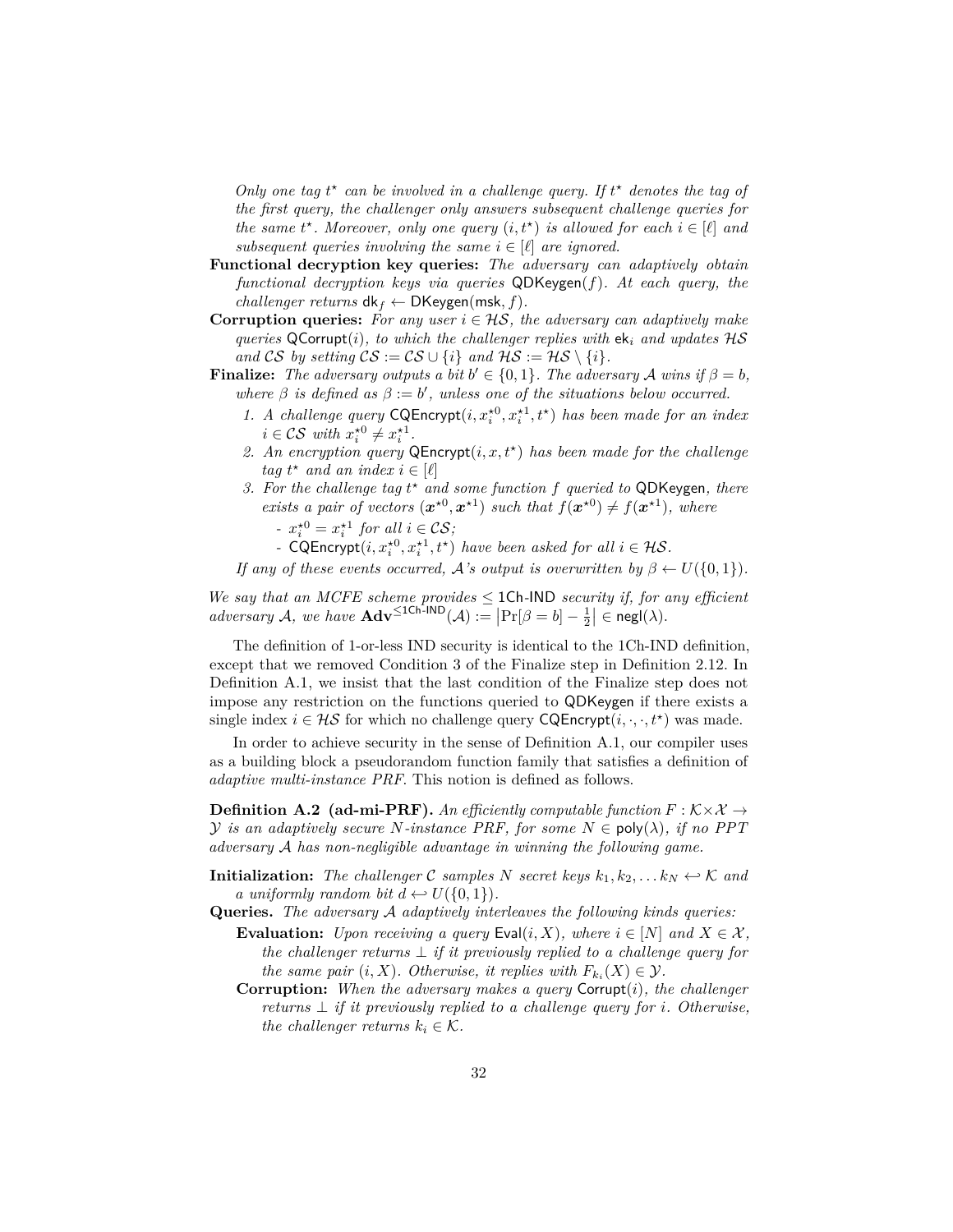**Challenge:** A makes challenge queries Challenge( $i^*$ ,  $X^*$ ) for a unique ar*bitrary input X? (any subsequent challenge query involving a different input*  $X \neq X^*$  *is ignored). If* Eval( $i^*, X^*$ ) *or* Corrupt( $i^*$ ) *was queried before, the challenger returns*  $\perp$ *. Else, it returns*  $F_{k_i}(X^*)$  *if*  $d = 1$  *and a uniformly random value from*  $\mathcal{Y}$  *if*  $d = 0$ *.* 

**Guess.** A *outputs* a guess  $d' \in \{0, 1\}$  and wins if  $d' = d$ .

The adversary's advantage is  $\mathbf{Adv}_{\mathcal{A}}^{\text{ad-min-PRF}}(\lambda) := \left| \Pr[d' = d] - \frac{1}{2} \right|$ .

It is possible to show that any PRF that provides single-instance security in the sense of a "find-then-guess" definition is also secure in the sense of Definition A.2. In short, the proof proceeds using a hybrid argument over the challenge queries and guesses the index of an uncorrupted index in each hybrid. However, this reduction incurs a quadratic security loss in *N*. Since Lemma A.4 uses a reduction with  $N = \ell^2$  PRF instances, this would translate into a degradation factor  $\ell^4$ , which would eventually become  $\ell^5$  because of the bound (17). In Appendix A.2, we show that a PRF construction described in [56] can be proven secure in the sense of Definition A.2 without a  $O(N^2)$  loss in the reduction, so that our security loss is only linear in the number of slots  $\ell$ . In comparison, the compiler of  $[1]$ loses a factor  $O(\ell^2)$  but relies on any PRF.

# **A.1 The Transformation**

The compiler is similar to the random-oracle-based transformation of Abdalla *et al.* [2, Section 4.2] – which is itself inspired by  $[4]$  – and its intuition is the following. The ciphertexts of individual slots contain partial MCFE ciphertexts  $\mathsf{Encrypt}'(\mathsf{ek}'_i, x_i, t)$  which are super-encrypted using a symmetric encryption scheme with secret key  $K_{t,i}$ . The partial ciphertexts of the compiled scheme also contain shares  $k_{ijt}$  of the secret key  $K_{i,t}$  in such a way that, once all the partial ciphertexts are gathered for a given tag *t*, the decryptor can recover the secret  $K_{t,i} = \bigoplus_{j=1}^{\ell} k_{ijt}$  and thus the encryption Encrypt<sup>'</sup>( $ek'_i, x_i, i$ ). If only one such ciphertext is missing, then the secret key  $K_{t,i}$  remains computationally hidden because the decryptor does not have all the shares. The symmetric encryption layer thus hides all the information that could leak when the adversary does not make encryption queries for all uncorrupted slots.

Given an MCFE scheme  $MCFE' = (Setup', Encryption', DKeygen', Decrypt'),$  and adaptively secure  $\ell^2$ -instances ad-mi-PRF  $F : \mathcal{K} \times \mathcal{T} \to \{0,1\}^{\lambda}$  and a PRG  $G: \{0,1\}^{\lambda} \to \{0,1\}^{|\mathsf{ct}^{\prime}|}$ , where  $|\mathsf{ct}^{\prime}|$  is the length of the output of the algorithm Encrypt', we obtain the following compiled scheme  $MCFE$ .

- $\mathsf{Setup}(\mathsf{cp}, 1^\ell): \ \mathsf{Runs}\;(\mathsf{mpk}', \mathsf{msk}', \{\mathsf{ek}'_i\}_{i=1}^\ell) \leftarrow \mathsf{Setup}'(\mathsf{cp}, 1^\lambda). \ \mathsf{Samples}\;\ell^2\;\mathrm{secret}$ keys  $k_{ij} \leftrightarrow \mathcal{K}$  for all  $i, j \in [\ell]$ . Then, set mpk := mpk' msk := msk' and  $\mathsf{ek}_i := \big(\mathsf{\acute{e}k}'_i, \{k_{ij},k_{ji}\}_{j \in [\ell]}\big)$
- **Encrypt** $(\mathsf{ek}_i, x_i, t)$ : Given  $\mathsf{ek}_i = (\mathsf{ek}'_i, \{k_{ij}, k'_{ji}\}_{j=1}^\ell)$  it computes  $k_{ijt} := F_{k_{ij}}(t)$ ,  $k_{jit} := F_{k_{ji}}(t)$  for all  $j \in [\ell],\, C_{t,i}' := \mathsf{Energy}'(\mathsf{ek}'_i,x_i,t)$  and  $K_{t,i} := \bigoplus_{j=1}^\ell k_{ijt}.$ Next, it computes  $C_{t,i} := C'_{t,i} \oplus G(K_{t,i})$ . It outputs  $\mathsf{ct}_{t,i} = (C_{t,i}, \{k_{jit}\}_{j=1}^{\ell})$ .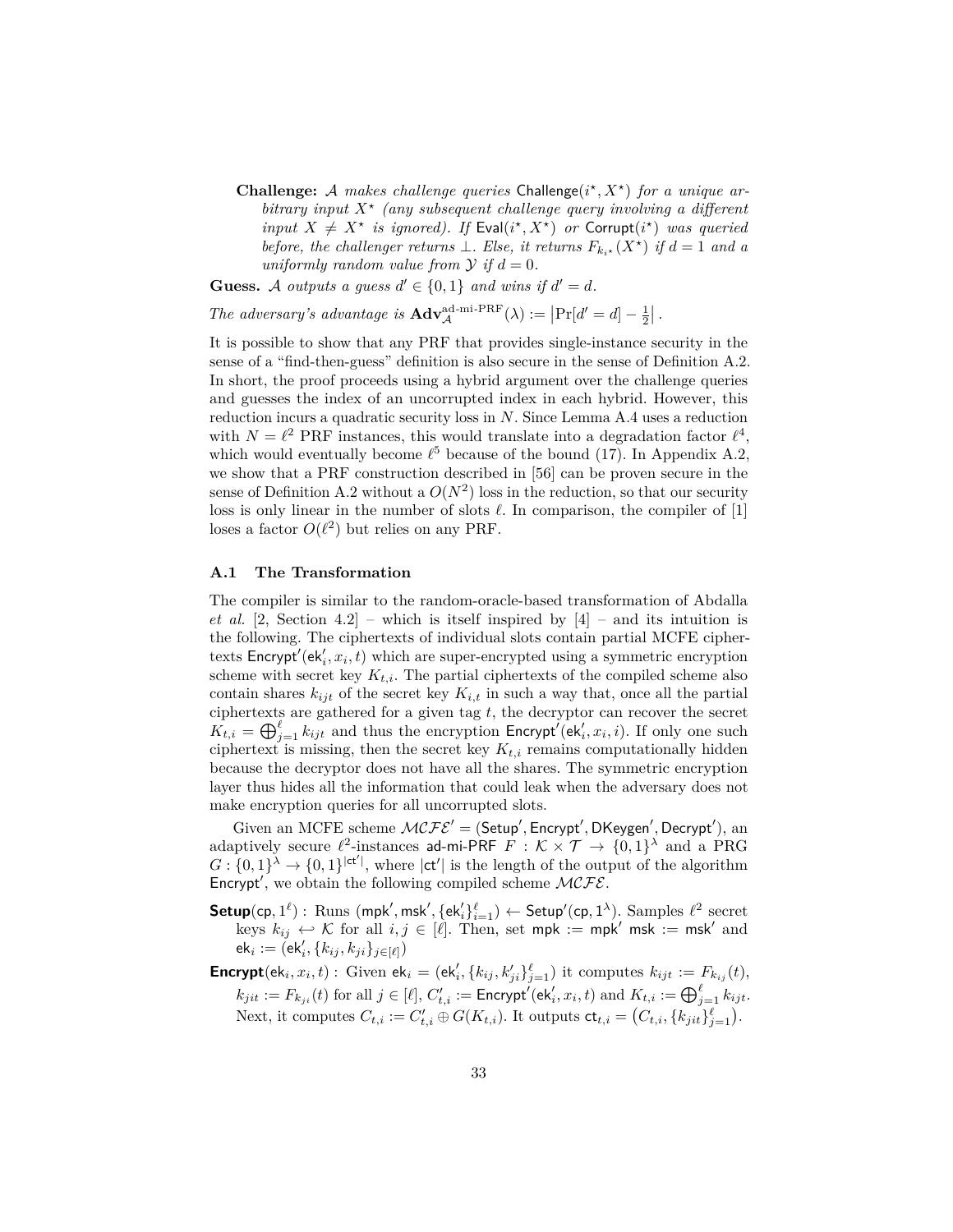- **DKeygen**(msk, f) : Given msk and an  $\ell$ -argument function  $f : \mathcal{M}^{\ell} \to \mathcal{R}$ . It outputs a functional decryption key  $dk_f := \mathsf{DKeygen}'(\mathsf{msk}', f)$ .
- **Decrypt**( $dk_f$ ,  $t$ , { $ct_{t,1}$ ,  $ct_{t,2}$ , . . . ,  $ct_{t,\ell}$ }) : Takes as input a functional decryption key  $dk_f$ , a tag  $t \in \mathcal{T}$ , and an  $\ell$ -vector of ciphertexts  $\mathbf{C} = (\mathsf{ct}_{t,1}, \ldots, \mathsf{ct}_{t,\ell})$ . For all  $i \in [\ell]$  it computes  $K_{t,i} = \bigoplus_{j=1}^{\ell} k_{ijt}$  and  $C'_{t,i} := C_{t,i} \oplus G(K_{t,i})$  and runs  $\mathsf{Decrypt}'(\mathsf{dk}_f, t, \{C'_{t,1}, C'_{t,2}, \ldots, C'_{t,\ell}\})$

The security proof relies on the idea that, if the adversary  $A$  does not make all the allowed challenge encryptions queries, there must exist an honest slot  $j_0 \in \mathcal{HS}$ such that  $CQProperty(f_0, x_{j_0}^{0*}, x_{j_0}^{1*}, t^*)$  is never asked. This ensures that none of the PRF values  ${k_{ij_0t}} \neq \tilde{F}_{k_{ij_0}}(\tilde{t}^*)\}_{i \in \mathcal{H}\mathcal{S}}$  is ever exposed to the adversary, which implies that  ${k_{ij_0t}}$ ,  ${k_{i\neq0}}$  are pseudorandom in the adversary's view since F is a PRF. This implies that secret keys  $K_{t^*,i} := \bigoplus_{j=1}^{\ell} k_{ij}t^*$  are also pseudorandom for all  $i \in \mathcal{HS}$ . Hence, the ciphertexts  $C_{t^*,i}$  = Encrypt'(ek'<sub>i</sub>, x<sub>i</sub>, i)  $\oplus$   $G(K_{t^*,i})$ computationally hide the *x<sup>i</sup>* 's for all uncorrupted slots *i*. To translate this intuition into a formal security proof, we need a PRF family that provides security in the sense of Definition A.2.

**Theorem A.3.** If  $MCFE'$  is 1Ch-IND secure then the compiled  $MCFE$  scheme  $is \leq 1$ Ch-IND *secure*.

*Proof.* Given an adversary A that breaks the  $MCFE$  scheme by winning the game of Definition A.1 with non-negligible probability, we give a construction of an adversary  $\beta$  that wins with the game of Definition 2.12 with noticeable advantage, thus breaking the  $MCFE'$  scheme. The adversary  $B$  works as follows.

- **Initialization:** The challenger  $\mathcal{C}$  gives  $\mathcal{B}$  the public parameters mpk<sup>'</sup> and keeps to itself the secret keys  $(msk', \{ek'_i\}_{i=1}^{\ell})$ . In order to initialize the game with A, the reduction B samples  $\ell^2$  secret keys  $k_{ij} \leftrightarrow \mathcal{K}$  for all  $i, j \in [\ell]$ . Then gives A the public parameters  $mpk := mpk'$ .
- **Encryption queries:** For each encryption query  $\mathsf{QProperty}(i, x, t)$  made by  $\mathcal{A}$ , B sends to same query to its challenger and obtains  $C'_{t,i} =$  Encrypt'( $ek'_i, x, t$ ).

Then, B computes  ${k_{ijt} := F_{k_{ij}}(t), k_{jit} := F_{k_{ji}}(t)}_{j=1}^{\ell}, K_{t,i} := \bigoplus_{j=1}^{\ell} k_{ijt}$  $C_{t,i} := C'_{t,i} \oplus G(K_{t,i})$  and gives  $\mathsf{ct}_{t,i} := (C_{t,i}, \{k_{jit}\}_{j=1}^{\ell})$  to A.

- **Challenge queries:** If A makes a query  $\text{CQProperty}(i, x_i^{*0}, x_i^{*1}, t^*)$ , B relays it to its challenger and obtains  $C'_{t^*,i} := \textsf{Encrypt}'(\textsf{ek}'_i, x_i^{*b}, t^*)$ . Then, B computes  ${k_{ijt}} := F_{k_{ij}}(t^{\star}), k_{jit^{\star}} := F_{k_{ji}}(t^{\star})\}_{j=1}^{\ell}, K_{t^{\star}i} := \bigoplus_{j=1}^{\ell} k_{ijt^{\star}},$  as well as  $C_{t^*,i} := C'_{t^*,i} \oplus G(K_{t^*i})$ . The adversary A is given  $\mathsf{ct}_{t^*i} := (C_{t^*i}, \{k_{jit^*}\}_{j=1}^{\ell})$ .
- **Functional decryption key queries:** Each query QDKeygen( $f$ ) made by  $A$ is relayed by  $\beta$  to its challenger, which replies with  $dk'_f$ . Then,  $\beta$  gives  $dk_f := dk'_f$  to  $\mathcal{A}.$
- **Corruption queries:** For each corruption query  $Q$ Corrupt $(i)$  that A makes, B replies with  $ek_i := (ek'_i, \{k_{ij}, k_{ji}\}_{j=1}^{\ell}),$  where  $ek'_i$  is the key given by its challenger in response to the same corruption query.
- **Finalize:** When  $A$  outputs a result  $b'$ ,  $B$  distinguishes two situations.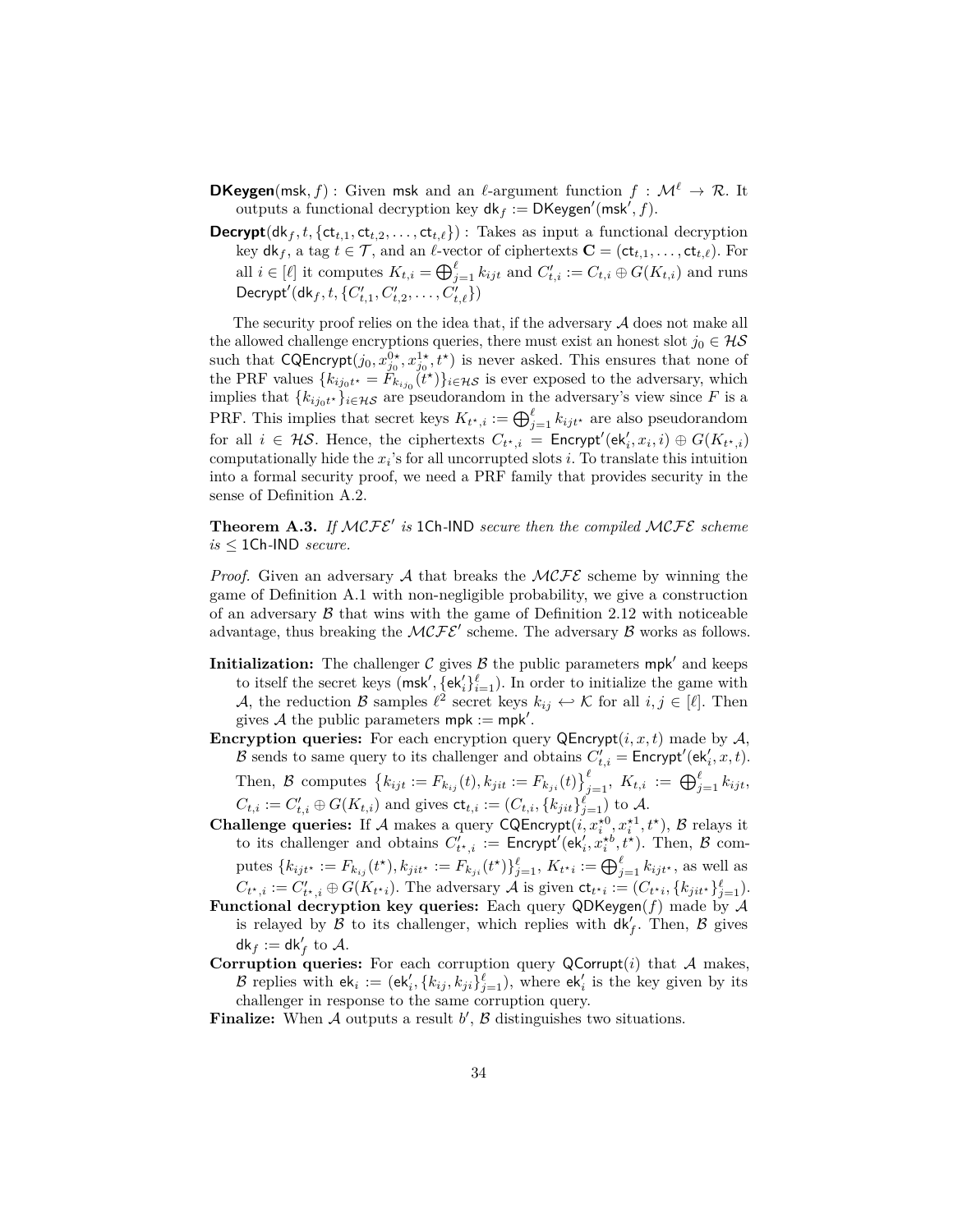- If A makes queries  $\text{CQEnc}(i, \star, \star, t^*)$  for all slots  $i \in \mathcal{HS}$  and the conditions of the Finalize step in Definition A.1 are all satisfied (i.e.,  $\mathcal{A}$ 's output is not overwritten by a random bit  $\beta$ ), B outputs the same bit  $\tilde{b} := b'$  as A.
- Otherwise,  $\beta$  outputs a random  $\tilde{b} \leftrightarrow U(\{0, 1\})$ . We call this event abort.

Next, we analyze the probability of  $\beta$  winning the game.

$$
\Pr[\tilde{b} = b] = \Pr[\tilde{b} = b | \text{abort}] \cdot \Pr[\text{abort}] + \Pr[\tilde{b} = b | \overline{\text{abort}}] \cdot \Pr[\overline{\text{abort}}]
$$
\n
$$
= \frac{1}{2} \cdot \Pr[\text{abort}] + \Pr[b' = b | \overline{\text{abort}}] \cdot \Pr[\overline{\text{abort}}]
$$
\n
$$
= \Pr[b' = b] + \left(\frac{1}{2} - \Pr[b' = b | \text{abort}]\right) \cdot \Pr[\text{abort}]
$$
\n
$$
= \Pr[b' = b] + \left(\frac{1}{2} - \Pr[b' = b | \text{Ab}]\right) \cdot \Pr[\text{Ab}]
$$

where  $\Delta b$  is the event that  $\mathcal A$  does not make encryption queries for all honest slots in the challenge phase and the conditions in the finalize step of Definition A.1 are all satisfied.

In order to finish the proof, we need to prove the following claim.

*Claim.* If *F* is a ad-mi-PRF and *G* a PRG, then  $|\Pr[b' = b | \text{Ab}] - \frac{1}{2}|$  is negligible.

*Proof.* We will prove this claim via a series of games. For each  $i \in \{0, 1, 2\}$ , we call  $W_i$  the event that the challenger outputs 1 in  $\mathsf{Game}_i$ .

- **Game**<sub>0</sub>: This is the original game in the one-or-less security experiment (cf. Definition A.1) for the compiled scheme. The challenger runs the setup algorithm of MCFE<sup>'</sup> to obtain (mpk, msk', {ek'<sub>i</sub>} ${}_{i=1}^{\ell}$ ), samples  $k_{ij} \leftarrow \mathcal{K}$ , for all  $i, j \in [\ell]$ and sets mpk := mpk', msk := msk' and ek<sub>i</sub> := (ek'<sub>i</sub>, { $k_{ij}$ ,  $k_{ji}$ } $_{j=1}^{\ell}$ ). It gives  $m$ pk to  $\mathcal A$  and handles queries  $\mathsf{QCorrupt}(i)$  using  $\mathsf{ek}_i := (\mathsf{ek}'_i, \{k_{ij}, k_{ji}\}_{j=1}^\ell)$ . To answer queries  $\mathsf{QEnc}(i, x_i, t)$ , it computes  $\left\{ k_{ijt} := F_{k_{ij}}(t), k_{jit} := F_{k_{ji}}(t) \right\}_{j=1}^{\ell}$  $\text{and } K_{t,i} := \bigoplus_{j=1}^{\ell} k_{ijt}. \text{ Then, it computes } C_{t,i} := \mathsf{Energy}'(\mathsf{ek}'_i, x_i, t) \oplus G(K_{t,i}).$ The adversary  $\mathcal A$  is given  $\mathsf{ct}_{t,i} := (C_{t,i}, \{k_{jit}\}_{j=1}^{\ell})$ . To answer challenge encryption queries  $\mathsf{CQProperty}(i, x_i^0, x_i^1, t^*)$ , it replies with the result of  $\mathsf{QEnc}(i, x_i^b, t^*)$ . As for functional decryption queries QDKeygen(*f,* msk), the challenger replies with  $dk_f \leftarrow \text{DKeygen}(\text{msk}', f)$ . When A halts, it outputs a bit *b'* and the challenger outputs 1 if and only if  $b' = b$ , so that  $Pr[W_0] = Pr[b' = b | Ab]$ .
- **Game**<sub>1</sub>: The challenger interacts with  $A$  exactly as in Game<sub>0</sub> except that, upon receiving a challenge query  $\mathsf{CQProperty}(i, x_i^0, x_i^1, t^*)$ , it does the following. If  $x_i^0 = x_i^1$ , it replies as in Game<sub>0</sub>. Otherwise, for each slot  $i \in [\ell]$  such that  $x_i^0 \neq x_i^1$ , it samples a uniform value for  $K_{t^*,i} \leftarrow U(\{0,1\}^{\lambda})$  which it uses as a seed for the pseudorandom generator *G* in order to compute  $C_{t^*,i}$ .

For any index *i* such that  $x_i^0 \neq x_i^1$ , corruption queries Corrupt(*i*) are disallowed by the conditions of the Finalize step which must be satisfied (recall that we are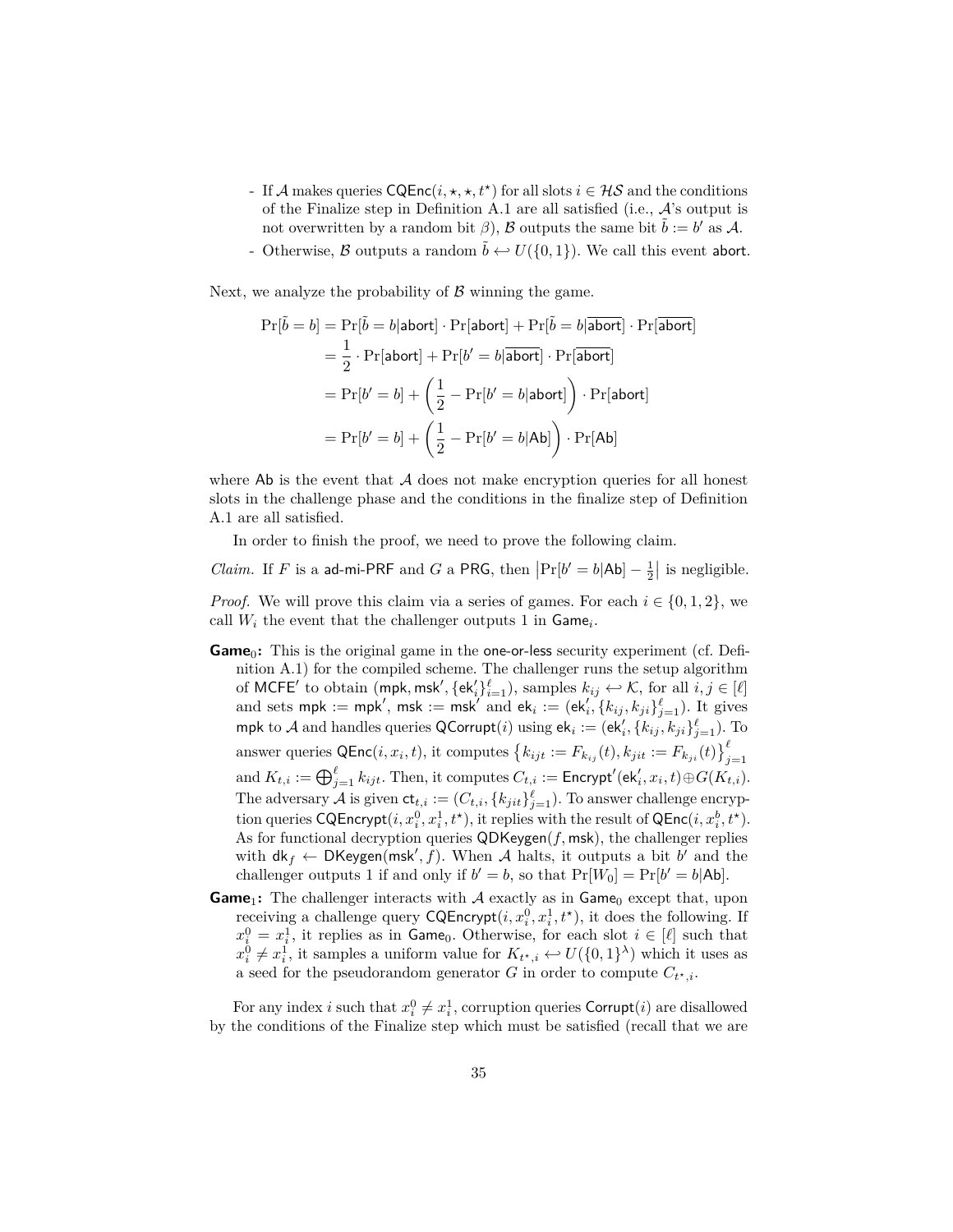conditioning on event Ab). The only information that A can gather about  $K_{t^*,i}$ is thus obtained from  $\mathsf{QEnc}(j, x_j, t)$  and  $\mathsf{CQEnc}(j, x_j^0, x_j^1, t^{\star})$  queries. By making these types of queries, A only learns the evaluations  ${k_{ijt} = F_{k_{ij}}(t)}_{j \in [\ell]}$ , for any  $t \in \mathcal{T} \setminus \{t^{\star}\}\text{, and }\{F_{k_{ij}}(t^{\star})\}_{j\in\mathcal{HS}\setminus\{j_0\}}\text{, respectively. Since we are conditioning on }$ Ab, there exists an index  $j_0 \in \mathcal{HS}$  which is never the input of a query of the form  $CQEnc(j_0, \cdot, \cdot, t^*)$ . In order to prove that  $Game_0$  and  $Game_1$  are computationally indistinguishable, we define  $\mathsf{Game}'_0$  and  $\mathsf{Game}'_1$  in the following way.

**Game**<sub>*b*</sub><sup> $\prime$ </sup> ( $b \in \{0,1\}$ ): This game is identical to Game<sub>*b*</sub> with the difference that the challenger initially chooses  $j_0 \leftrightarrow U([\ell])$  as a guess for the smallest index  $j_0 \in \mathcal{HS}$  such that no challenge query  $\mathsf{CQEnc}(j_0, \cdot, \cdot, t^*)$  is ever made. The challenger aborts and outputs 0 if the guess eventually turns out to be wrong. For each  $b \in \{0, 1\}$ , we have  $\Pr[W_b] = \ell \cdot \Pr[W'_b]$ .

Lemma A.4 shows that  $\mathsf{Game}'_0$  and  $\mathsf{Game}'_1$  are computationally indistinguishable if  $F$  is a secure PRF in the multi-instance setting. This implies  $|\Pr[W_0] - \Pr[W_1]| \leq \ell \cdot \mathbf{Adv}_{\mathcal{B}}^{\text{ad-min-PRF}}(\lambda).$ 

**Game**<sub>2</sub>: This game identical to Game<sub>1</sub> except that, at each challenge query CQEncrypt $(i, x_i^0, x_i^1, t^*)$  for which  $x_i^0 \neq x_i^1$ , it also sets  $C_{t^*, i}$  uniformly random. In this game, we have  $Pr[W_2] = Pr[b' = b | \mathsf{Ab}] = \frac{1}{2}$ .

To see that  $Game<sub>1</sub>$  and  $Game<sub>2</sub>$  are computationally indistinguishable, recall that  $C_{t^*,i} = C_{t^*,i} \oplus G(K_{t^*,i})$ . When the seed  $K_{t^*,i}$  is uniformly generated the value  $G(K_{t^*,i})$  is pseudorandom, thus  $Game_1$  and  $Game_2$  are computationally indistinguishable. We thus obtain  $|Pr[W_2] - Pr[W_1]| \leq \mathbf{Adv}^{PRG}(\lambda)$ .

When combining the above, we obtain

$$
|\Pr[W_0] - \Pr[W_2]| \le \ell \cdot \mathbf{Adv}^{\text{ad-mi-PRF}}(\lambda) + \mathbf{Adv}^{\text{PRG}}(\lambda),
$$
 (17)

which proves the result.  $\Box$ 

 $\bf{Lemma \,\,A.4.} \,\, If \, F \,\, is \,\, secure \,\, in \,\, the \,\,ad{\text{-}}\bf{m}i{\text{-}}\textsf{PRF} \,\, sense, \,\,then \,\, \bf{Game}^{\prime}_0 \,\, and \,\, \bf{Game}^{\prime}_1 \,\, are \,\,}$ *computationally indistinguishable. More precisely, there exists a PRF adversary*  $\mathcal{B}$  such that  $|\Pr[W_0'] - \Pr[W_1']| \leq \mathbf{Adv}_{\mathcal{B}}^{\text{ad-min-PRF}}(\lambda)$ *.* 

*Proof.* Suppose that  $\mathcal A$  is an adversary that is able to distinguish between the two games. We construct an adversary  $\mathcal B$  that breaks the ad-mi-PRF security of *F* when the challenger samples  $N = \ell^2$  secret keys  $k_{ij} \leftrightarrow \mathcal{K}$  for all  $i, j \in [\ell]$  in the game of Definition A.2. Algorithm  $\beta$  proceeds in the following way.

- **Initialization:** B starts by drawing  $j_0 \leftrightarrow U([\ell])$  as a guess that  $j_0$  is the smallest index such that no challenge query  $\mathsf{CQProperty}(j_0, \cdot, \cdot, t^{\star})$  is made. Then, it  $\text{runs } (\mathsf{mpk}', \mathsf{msk}', \{\mathsf{ek}'_i\}_{i=1}^{\ell}) \leftarrow \mathsf{Setup}(1^{\lambda}) \text{ and } \mathsf{mpk} := \mathsf{mpk}' \text{ is given to } \mathcal{A}.$
- **Corruption queries:** In order to answer a corruption query  $\text{Corrupt}(j)$ , the reduction B aborts if  $j = j_0$  since its guess for  $j_0$  was incorrect. Otherwise, it obtains the values  $\{k_{j\tau}, k_{\tau j}\}_{\tau=1}^{\ell}$  by making corruption queries to its PRF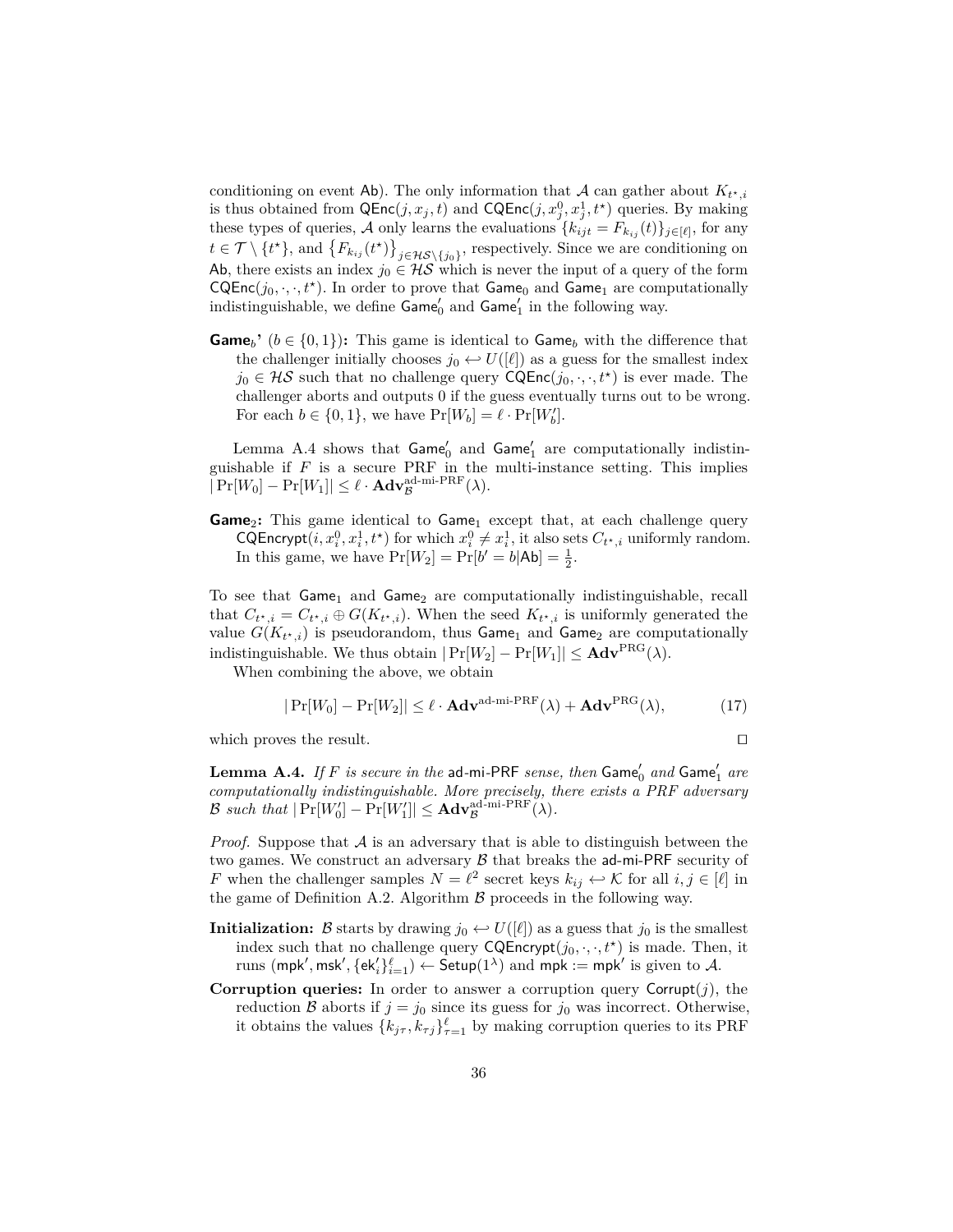challenger. Then, it replies with  $(\mathsf{ek}'_j, \{k_{j\tau}, k_{\tau j}\}_{\tau=1}^{\ell})$ . Notice that, if  $j_0$  is a correct guess, we have  $j_0 \in \mathcal{HS}$ , which implies that the adversary never learns  ${k_{j_0}}_i, k_{ij_0}$ <sub>*i*∈HS</sub> from corruption queries.

- **Encryption queries:** To answer  $\mathsf{QProperty}(i, x, t)$  queries,  $\mathcal{B}$  asks its PRF challenger for the evaluations  $\{k_{ijt} := F_{k_{ij}}(t), k_{jit} := F_{k_{ji}}(t)\}_{j=1}^{\ell}$  and computes  $K_{t,i} := \bigoplus_{j=1}^{\ell} k_{ijt}$ . Then, it computes  $C'_{t,i} = \mathsf{Encrypt}'(\mathsf{ek}'_i, x, t)$  as well as  $C_{t,i} := C'_{t,i} \oplus G(K_{t,i}).$  The ciphertext  $\mathsf{ct}_{t,i} := (C_{t,i}, \{k_{jit}\}_{j=1}^{\ell})$  is given to A.
- **Challenge queries:** When receiving a challenge query CQEncrypt $(i, x_i^{0*}, x_i^{1*}, t^*)$ , B aborts if  $i = j_0$ . Otherwise, it considers the following two cases.
	- If  $x_i^{0*} = x_i^{1*} = x_i^*$ , then B responds as it would answer the encryption query QEncrypt $(i, x_i^{\star}, t^{\star})$ .
	- <sup>2</sup> If  $x_i^{0*} \neq x_i^{1*}$  (which is only possible if *i* ∈ HS), the reduction B asks its challenger for the PRF evaluations  ${k_{ijt*} := F_{k_{ij}}(t*)}_{j \neq j_0}$ . It also makes a challenge query for the input  $t^*$  and the secret key  $k_{ij_0}$ . The challenger replies with a value  $y_{ij_0t}$ <sup>\*</sup>, which is either the evaluation  $F_{k_{ij_0}}(t^*)$  for the unknown secret key  $k_{ij_0}$  chosen by the PRF challenger or a random value. Then, B computes  $K_{t^*,i} := (\bigoplus_{j \neq j_0} k_{ijt^*}) \oplus y_{ij_0t^*}$  and uses  $K_{t^*,i}$  as a seed for the PRG, by computing  $C_{t^{\star},i}^{b} := C_{t^{\star},i}^{b\prime} \oplus G(K_{t^{\star},i})$ . The adversary A is given  $\mathsf{ct}_{t,i} := (C^b_{t,i}, \{k_{jit^*}\}_{j=1}^{\ell}).$
- **Guess:** When  $A$  halts, it outputs a bit  $b'$ . At this point,  $B$  aborts and outputs 0 if  $j_0$  is not the smallest  $i \in [\ell]$  such that no query CQEncrypt $(i, \cdot, \cdot, t^*)$  is made. Otherwise,  $\beta$  outputs 1 (meaning that its challenger always outputs pseudorandom values) if  $b' = b$  and 0 otherwise.

If  $j_0$  is not a correct guess,  $\mathsf{Game}'_0$  and  $\mathsf{Game}'_1$  have the same outcome since the challenger outputs 0 in both games. We thus assume that  $j_0$  is a correct guess, in which case we know that  $j_0 \in \mathcal{HS}$ . Moreover, if  $x_i^{0*} \neq x_i^{1*}$ , we necessarily have *i* ∈ *HS*. Therefore the reduction *B* never obtains the secret key  $k_{ij0}$  by making a Corrupt $(\cdot)$  query in the game of Definition A.2. In the same game, we also observe that the value  $F_{k_{ij_0}}(t^*)$  is never asked by  $\mathcal B$  to its PRF evaluation oracle. Indeed, encryption queries  $\mathsf{QPropertyt}(\cdot, \cdot, t^{\star})$  are not allowed on the challenge tag  $t^{\star}$  and the constraint Ab implies that no challenge query  $CQEncrypt(j_0, \cdot, \cdot, t^*)$  can be made for the index  $j_0$ .

We now observe that, if  $\mathcal{B}$ 's challenger always returns truly random values  $y_{ij_0t^*}$  at each challenge query, then  $\mathcal{A}$ 's view is identical to that of Game<sub>1</sub>. If  $\mathcal{B}$ 's challenger always returns pseudorandom values,  $A$ 's view is as in Game<sub>0</sub>. We thus conclude that  $\mathbf{Adv}_{\mathcal{B}}^{\mathrm{ad-min-PRF}}(\lambda) \geq |\Pr[W_0'] - \Pr[W_1']$ ]|*.* ut

# **A.2 A PRF Construction With Multi-Instance Security in the Adaptive Corruption Setting**

We show that the centralized version of the distributed PRF of Libert *et al.* [56] provides security in the sense of Definition A.2. We first recall the construction.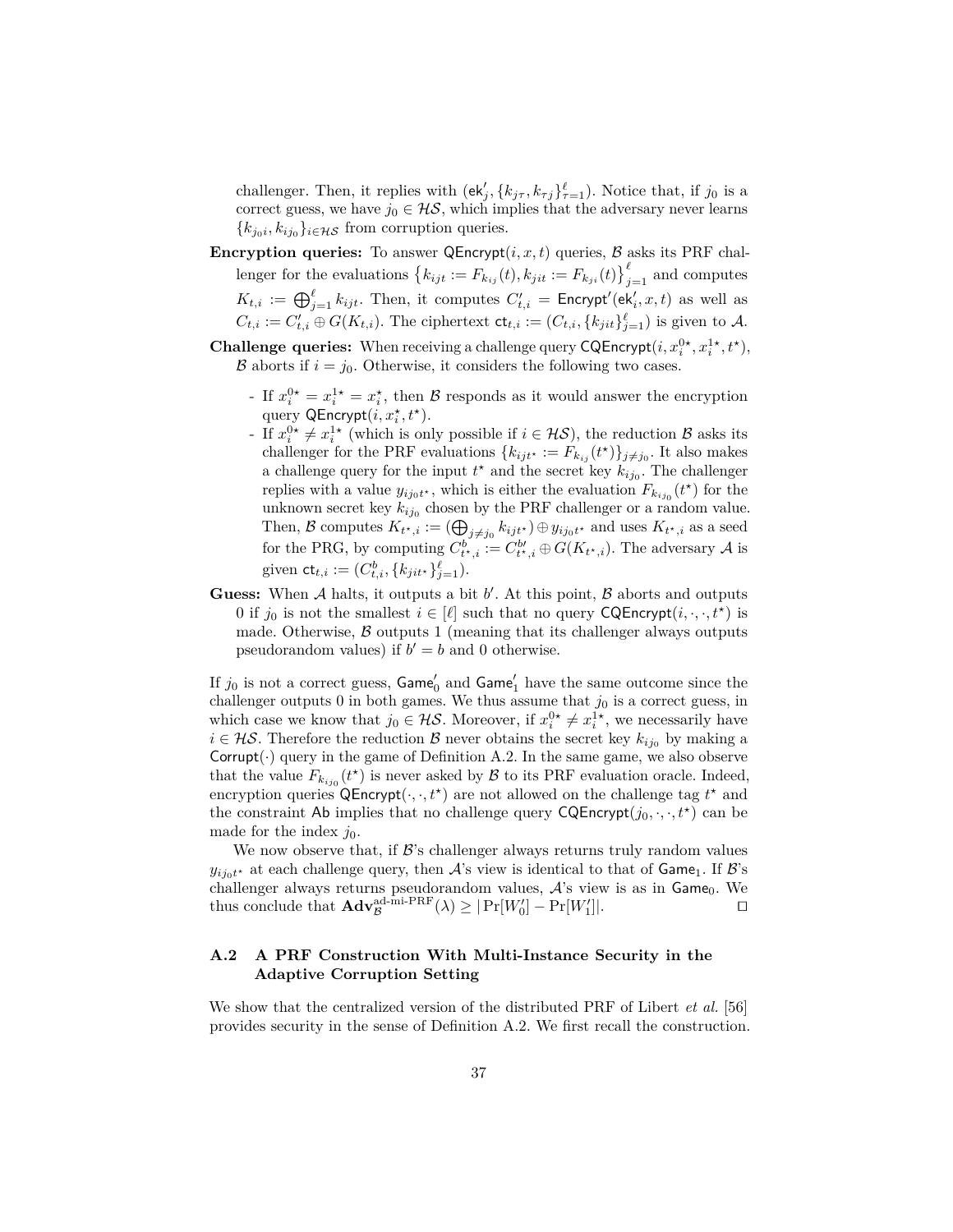Let  $\lambda$  be a security parameter and let  $\ell \in \Theta(\lambda)$ ,  $L \in \Theta(\lambda)$ . The scheme uses public parameters consisting of prime moduli *p* and *q* such that  $q/p > 2^{L+\lambda} \cdot N \cdot r$ , dimensions  $n, m, k \in \text{poly}(\lambda)$  such that  $m \geq 2n \cdot \lceil \log q \rceil$ , an integer  $\beta > 0$ , a real  $\alpha > 0$  and a rounding parameter  $r = m^{L+2} \cdot n \cdot \beta \cdot \alpha q$ . The PRF family relies on the following building blocks.

- A balanced admissible hash function  $\mathsf{AHF} : \{0,1\}^{\ell} \to \{0,1\}^L$ .
- A family  $\Pi_{\lambda}$  of  $\xi$ -wise independent hash functions  $\pi_i : \mathbb{Z}_p^m \to \mathbb{Z}_p^k$  for a suitable *ξ >* 0 that will be determined later on. Let a random member *π* of *Πλ*.

Let a Gaussian parameter  $\sigma > 0$  such that the interval  $[-\beta, \beta] = [-\sigma\sqrt{n}, \sigma\sqrt{n}]$ contains the coordinates of the secret key with overwhelming probability. The PRF family assumes the availability of public parameters

$$
\mathsf{pp} := \Big( q, \; \pi, \; \mathbf{A}_0, \; \{ \mathbf{A}_{i,0}, \mathbf{A}_{i,1} \; \in \mathbb{Z}_q^{n \times m} \; \}_{i=1}^L, \; \mathsf{AHF}, \; r, \; \sigma \Big),
$$

where  $\mathbf{A}_0 \sim U(\mathbb{Z}_q^{n \times m})$  and  $\mathbf{A}_{i,0}, \mathbf{A}_{i,1} \sim U(\mathbb{Z}_q^{n \times m})$  for each  $i \in [L]$ . Importantly,  ${ {\bf A}_{i,0}, {\bf A}_{i,1} }_{i=1}^L$  should be chosen in such a way that  ${{\bf G}}^{-1}({\bf A}_{i,b}) \in \mathbb{Z}^{m \times m}$  is  $\mathbb{Z}_q$ -invertible for all  $i \in [L]$  and  $b \in \{0,1\}$  (see [56, Section 3.1] for details).

**Keygen**(pp): Given pp, sample a vector  $\mathbf{s} \leftrightarrow D_{\mathbb{Z}^n, \sigma}$  so that  $\|\mathbf{s}\|_{\infty} < \beta = \sigma \sqrt{n}$ with overwhelming probability. The secret key is  $SK := \mathbf{s} \in [-\beta, \beta]^n$ .

**Eval**(pp, *SK, X*): Given *SK* =  $\mathbf{s} \in \mathbb{Z}^n$  and an input  $X \in \{0,1\}^{\ell}$ ,

1. Compute  $x = \mathsf{AHF}(X) \in \{0,1\}^L$  and parse it as  $x = x_1 \dots x_L$ .

2. Compute  $\mathbf{A}(x) = \mathbf{A}_0 \cdot \prod_{i=1}^L \mathbf{G}^{-1}(\mathbf{A}_{i,x_i})$  and

$$
\mathbf{z} = \left[ \left( \mathbf{A}(x) \right)^{\top} \cdot \mathbf{s} \right]_p \in \mathbb{Z}_p^m,
$$
 (18)

and output  $\mathbf{y} = \pi(\mathbf{z}) \in \mathbb{Z}_p^k$ .

We now prove that this construction is secure in the sense of Definition A.2 under the LWE assumption. The proof of Theorem A.5 is essentially identical to that of [56, Theorem 3.2]. Intuitively, it exploits the fact that the reduction knows the secret key at any time, which makes it easy to consistently answer adaptive corruption queries.

**Theorem A.5.** *The above construction provides adaptive multi-instance security under the* LWE *assumption.*

The proof relies on the following lemmas.

**Lemma A.6 (Adapted from [59, Lemma 4.4]).** *For any n-dimensional lattice*  $\Lambda$ ,  $\mathbf{x}'$ ,  $\mathbf{c} \in \mathbb{R}^n$  *and symmetric positive definite*  $\Sigma \in \mathbb{R}^{n \times n}$  *satisfying*  $\sigma_n(\sqrt{\Sigma}) \geq \eta_{2^{-n}}(A)$ , we have

$$
\rho_{\Sigma,c}(A + x') \in [1 - 2^{-n}, 1 + 2^{-n}] \cdot \det(\Sigma)^{1/2} / \det(A).
$$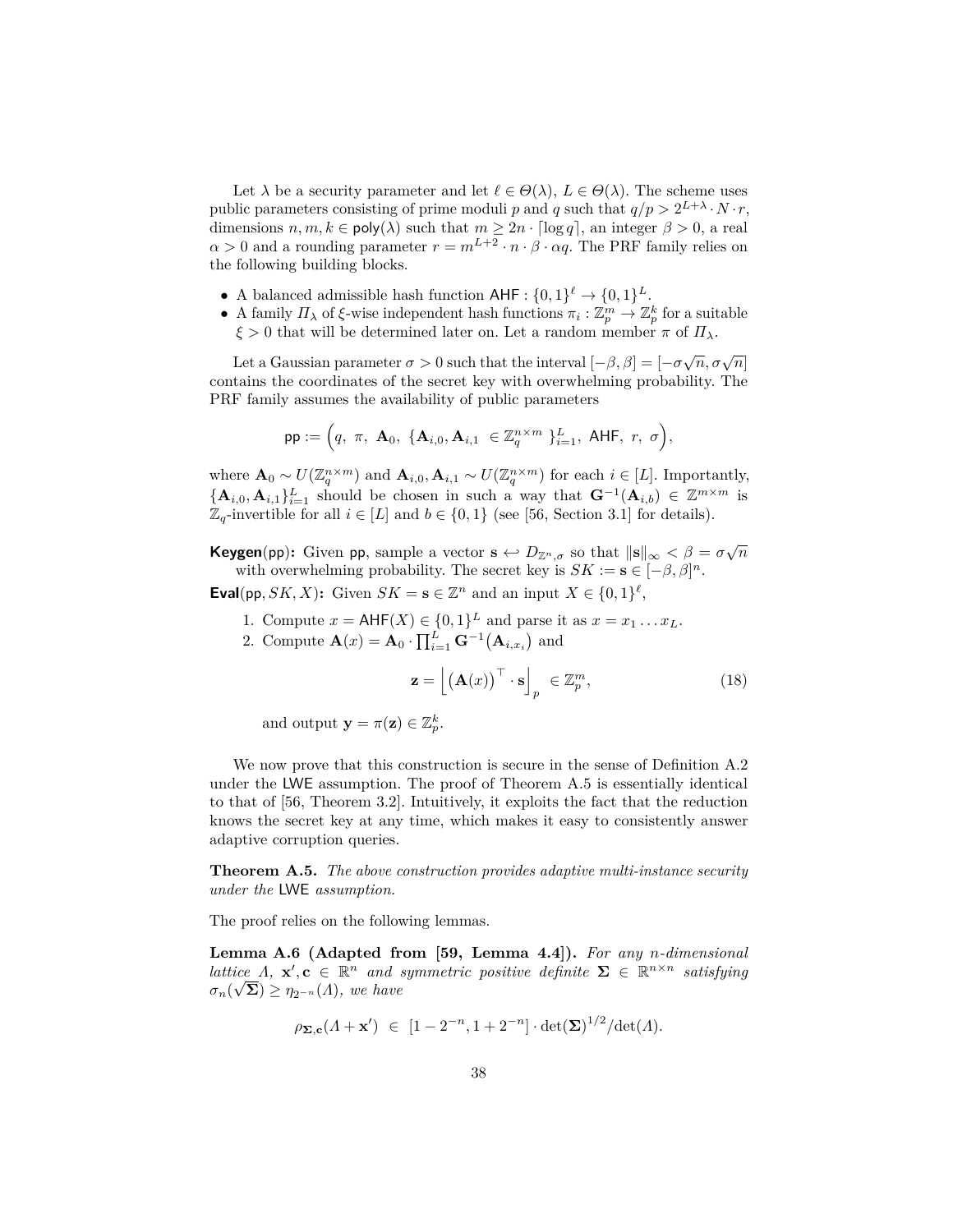**Lemma A.7** ([36, Lemma 5.3]). Let  $m \geq 2n \cdot \log q$  and  $q \geq 2$  prime and let  $\mathbf{A} \leftarrow U(\mathbb{Z}_q^{n \times m})$ . With probability  $\geq 1 - 2^{-\Omega(n)}$ , we have  $\lambda_1^{\infty}(\Lambda(\mathbf{A})) \geq q/4$ .

**Lemma A.8** ([32, Corollary 3]). *Fix any integers*  $\bar{n}$ *, m, M, any real*  $\varepsilon$  < 1 and any collection  $X$  of  $M$  distributions over  $\{0,1\}^{\bar{m}}$  of min-entropy  $\bar{n}$  each. *Define*

$$
\xi = \bar{n} + \log M, \qquad \bar{k} = \bar{n} - \left(2\log\frac{1}{\varepsilon} + \log\log M + \log\bar{n} + O(1)\right),
$$

*and let*  $\mathcal F$  *be any family of*  $\xi$ *-wise independent functions from*  $\bar{m}$  *bits to*  $\bar{k}$  *bits. With probability at least*  $(1 - 1/M)$ *, a random function*  $f \leftrightarrow U(F)$  *is a good deterministic extractor for the collection*  $\mathcal{X}$ *. Namely, the distribution*  $f(X)$  *is ε*-*close to*  $U({0,1})^{\overline{k}})$  *for any distribution*  $X \in \mathcal{X}$ *.* 

**Lemma A.9.** *Let*  $\mathcal F$  *be a family of*  $\delta$ *-sure*  $\epsilon$ *-extractor for the finite collection*  $\mathcal X$ *of distributions over the input space of* F*: namely,* F *satisfies*

$$
\Pr_{f \hookrightarrow F} [\forall X \in \mathcal{X} : \Delta(f(X), U) \le \epsilon] \ge 1 - \delta,
$$

*where F is the uniform distribution over* F *and U is the uniform distribution over the range of* F. For any independent distributions  $Z_1, Z_2, \ldots, Z_\ell \in \mathcal{X}$ , we  $have \Delta((F, F(Z_1), F(Z_2), \ldots, F(Z_{\ell})), (F, U_1, U_2, \ldots, U_{\ell})) \leq \ell \cdot \epsilon + \delta.$ 

*Proof.* For any function  $f \in \mathcal{F}$ , the distributions  $f(Z_1), f(Z_2), \ldots, f(Z_\ell)$  are independent since the initial distributions  $Z_1, Z_2, \ldots, Z_\ell$  are independent. This implies that for, any function  $f \in \mathcal{F}$ , we have

$$
\Delta(f(Z_1), f(Z_2), \ldots, f(Z_{\ell}), (U_1, U_2, \ldots, U_{\ell})) \leq \sum_{j=1}^{\ell} \Delta(f(Z_j), U_j).
$$

Let  $U_{1\ell} := (U_1, U_2, \ldots, U_{\ell})$ . For any  $f \in \mathcal{F}$ , we also define the distribution  $Z_f := (f(Z_1), f(Z_2), \ldots, f(Z_\ell))$ . Since F is a  $\delta$ -sure  $\epsilon$ -extractor for the collection  $\mathcal{X}$ , it follows that

$$
\Pr_{f \leftrightarrow \mathcal{F}} \left[ \Delta(Z_f, U_{1\ell}) \le \ell \cdot \epsilon \right] \ge 1 - \delta.
$$

By using the identity  $\Delta((F, Z_F), (F, U_{1\ell})) = \text{Exp}_{f \leftarrow F} [\Delta(Z_f, U_{1\ell})],$  we obtain that  $\Delta((F, Z_F), (F, U_{1\ell})) \leq \ell \epsilon \cdot (1 - \delta) + \delta < \ell \cdot \epsilon + \delta.$ 

**Lemma A.10** ([10, Lemma 2.7]). Let p, q be positive integers such that  $p < q$ . *Given*  $R > 0$  *an integer, the probability that there exists*  $e \in [-R, R]$  *such that*  $\lfloor y \rfloor_p \neq \lfloor y + e \rfloor_p$ , when  $y \leftrightarrow U(\mathbb{Z}_q)$ , is smaller than  $\frac{2Rp}{q}$ .

*Proof (of Theorem A.5).* The proof considers a sequence of hybrid games. In each game, we call  $W_i$  the event that  $b' = b$ .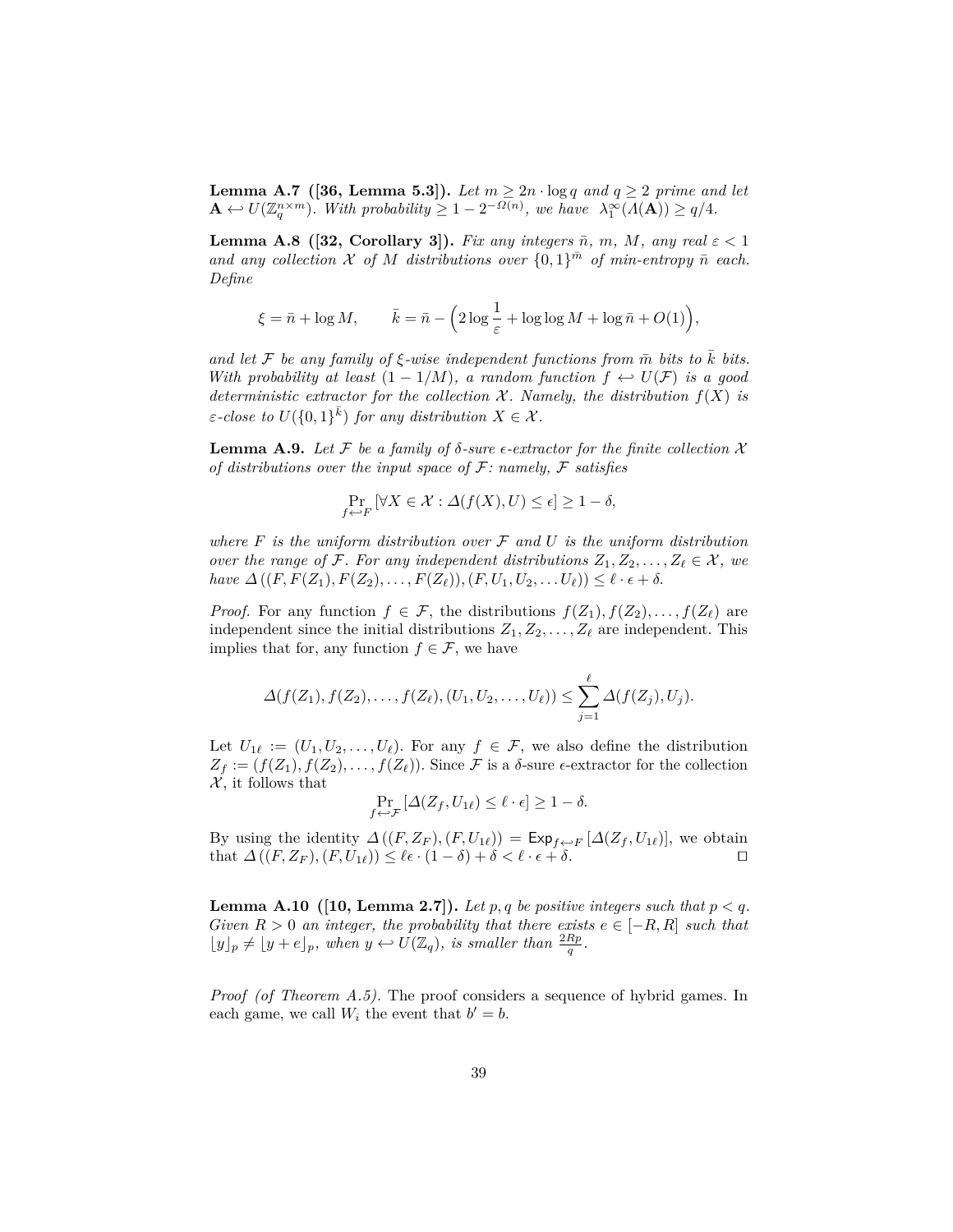**Game**<sub>0</sub>: This is the real experiment of Definition A.2, where the challenger initially samples *N* secret keys  $SK_j = s_j \leftrightarrow D_{\mathbb{Z}^n, \sigma}$  which are revealed to the adversary  $A$  in case of corruption queries. At each evaluation query  $(j, X)$ , the challenger replies by returning

$$
\mathbf{y}_j = \pi \Big( \big[ (\mathbf{A}(x))^\top \cdot \mathbf{s}_j \big]_p \Big) \ \in \mathbb{Z}_p^k,
$$

where  $\mathbf{A}(x) = \mathbf{A}_0 \cdot \prod_{i=1}^L \mathbf{G}^{-1}(\mathbf{A}_{i,x_i})$ . When A halts, it outputs  $\hat{d} \in \{0,1\}$ and the challenger defines  $d' := \hat{d}$ . By definition, the adversary's advantage is  $\mathbf{Adv}(\mathcal{A}) := |\Pr[W_0] - 1/2|$ , where  $W_0$  is event that  $d' = d$ .

**Game**<sub>1</sub>: This game is like Game<sub>0</sub> with some changes. First, the challenger runs  $K \leftarrow$  AdmSmp( $1^{\lambda}, Q, \delta$ ) to generate a key  $K \in \{0, 1, \perp\}^L$  for a balanced admissible hash function  $\mathsf{AHF} : \{0,1\}^{\ell} \to \{0,1\}^{L}$ . When the adversary eventually outputs  $\hat{d} \in \{0, 1\}$ , the challenger checks if the conditions

$$
P_K(X^{(1)}) = \dots = P_K(X^{(Q)}) = 1 \ \land \ P_K(X^*) = 0 \tag{19}
$$

are satisfied, where  $X^*$  is the challenge input and  $X^{(1)}, \ldots, X^{(Q)}$  are the evaluation queries. If these conditions do not hold, the challenger ignores *A*'s output  $\hat{d} \in \{0, 1\}$  and replaces it by a random bit  $d'' \leftarrow \{0, 1\}$  to define  $d' = d''$ . If the conditions of (19) are satisfied, the challenger sets  $d' = \hat{d}$ . By Lemma 2.8, we have

$$
|\Pr[W_1] - 1/2| = |\Pr[d' = d] - 1/2|
$$
  

$$
\ge \gamma_{\min} \cdot \mathbf{Adv}(\mathcal{A}) - \frac{1}{2} \cdot (\gamma_{\max} - \gamma_{\min}) = \tau,
$$

where  $\tau(\lambda)$  is a noticeable function.

**Game**<sub>2</sub>: In this game, we modify the generation of pp. Initially, the challenger samples a uniformly random matrix  $\mathbf{A} \leftarrow U(\mathbb{Z}_q^{n \times m})$ . For each  $i \in [L]$ , it samples  $\mathbf{R}_{i,0}, \mathbf{R}_{i,1} \leftrightarrow U(\{-1,1\})^{m \times m}$  and defines  $\{\mathbf{A}_{i,0}, \mathbf{A}_{i,1}\}_{i=1}^L$  as follows for all  $i \in [L]$  and  $b \in \{0, 1\}$ :

$$
\mathbf{A}_{i,b} := \begin{cases} \mathbf{A} \cdot \mathbf{R}_{i,b} & \text{if } \left( b \neq K_i \right) \land \left( K_i \neq \perp \right) \\ \mathbf{A} \cdot \mathbf{R}_{i,b} + \mathbf{G} & \text{if } \left( b = K_i \right) \lor \left( K_i = \perp \right) \end{cases} \tag{20}
$$

It also defines  $\mathbf{A}_0 = \mathbf{A} \cdot \mathbf{R}_0 + \mathbf{G}$  for a random  $\mathbf{R}_0 \leftrightarrow U([-1,1]^{m \times m})$ . Since  $\mathbf{A} \sim U(\mathbb{Z}_q^{n \times m})$ , the Leftover Hash Lemma implies that  $\{\mathbf{A}_{i,0}, \mathbf{A}_{i,1}\}_{i=1}^L$  are statistically independent and uniformly distributed over  $\mathbb{Z}_q^{n \times m}$ . The challenger keeps sampling  $\mathbf{R}_{ib}$  until  $\mathbf{G}^{-1}(\mathbf{A}_{ib})$  is  $\mathbb{Z}_q$ -invertible in such a way that the simulated  $\mathbf{A}_{ib}$  are statistically uniform under the constraint that  $\mathbf{G}^{-1}(\mathbf{A}_{ib})$ be invertible over  $\mathbb{Z}_q$ . The analysis of [56] shows that the probability that  $\mathbf{G}^{-1}(\mathbf{A}_{ib})$  is invertible in  $\mathbb{Z}_q$  is roughly  $\left(\exp(-3\sqrt{\exp(1)})\right)^2$ , so that the public parameters can be simulated in polynomial time. Since the distribution of pp is statistically unchanged, it follows that  $|\Pr[W_2] - \Pr[W_1]| \leq L \cdot 2^{-\lambda}$ .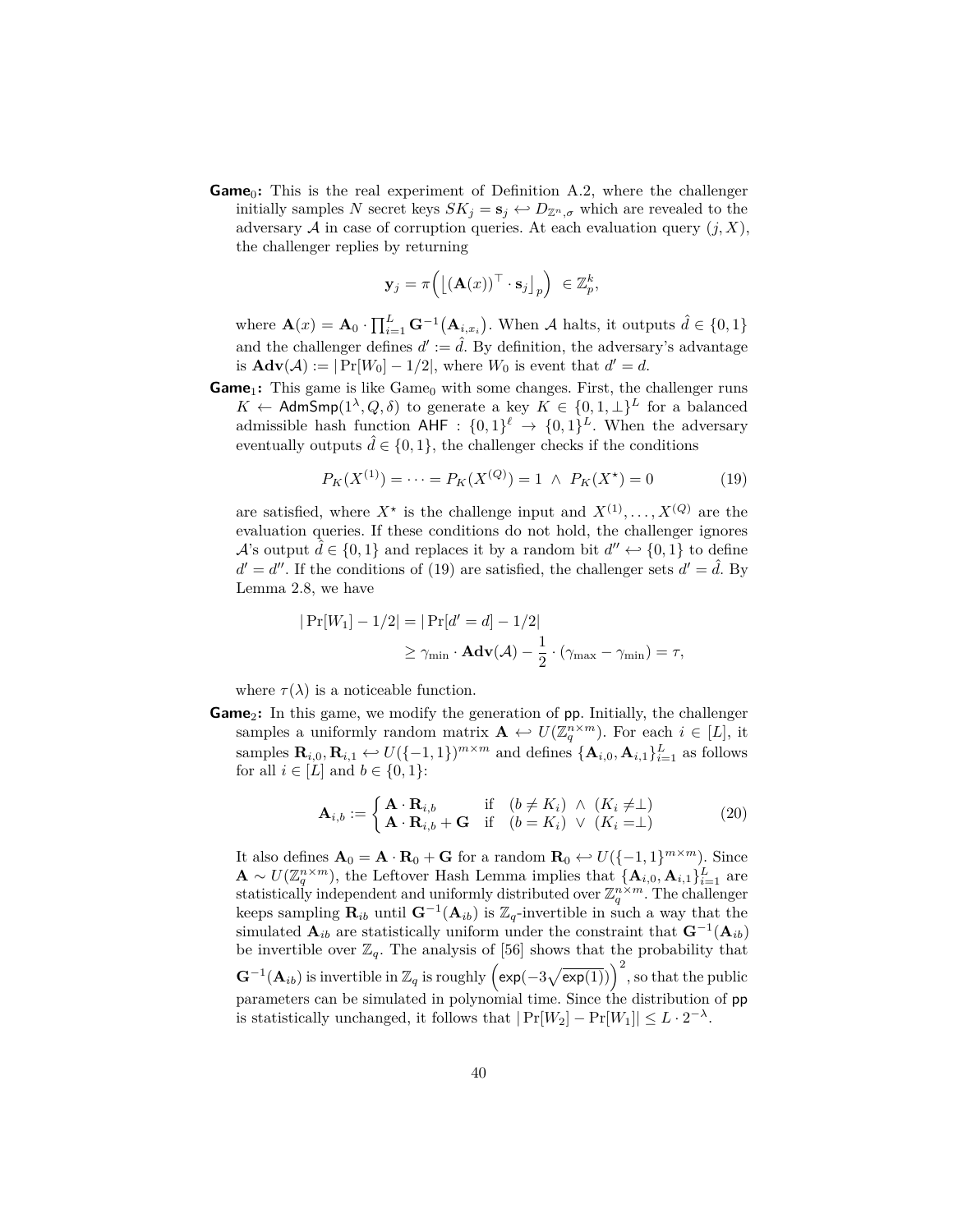At each query *X*, we can view  $\mathbf{A}(x)$  as a GSW encryption

$$
\mathbf{A}(x) = \mathbf{A} \cdot \mathbf{R}_x + \left( \prod_{i=1}^L \mu_i \right) \cdot \mathbf{G},
$$

for some small norm  $\mathbf{R}_x \in \mathbb{Z}^{m \times m}$ , where

$$
\mu_i := \begin{cases} 0 & \text{if } (\mathsf{AHF}(X)_i \neq K_i) \land (K_i \neq \perp) \\ 1 & \text{if } (\mathsf{AHF}(X)_i = K_i) \lor (K_i = \perp) \end{cases}
$$

If the conditions (19) are satisfied, at each evaluation query  $(j, X^{(i)})$ , the admissible hash function ensures that  $x^{(i)} = AHF(X^{(i)})$  satisfies

$$
\mathbf{A}(x^{(i)}) = \mathbf{A} \cdot \mathbf{R}_{x^{(i)}},\tag{21}
$$

for some small norm  $\mathbf{R}_{x^{(i)}} \in \mathbb{Z}^{m \times m}$ . Moreover, the unique challenge input  $X^*$  is mapped to an *L*-bit string  $x^* = \text{AHF}(X^*)$  such that

$$
\mathbf{A}(x^*) = \mathbf{A} \cdot \mathbf{R}_{x^*} + \mathbf{G}.\tag{22}
$$

**Game**<sub>3</sub>: We modify the distribution of pp and replace the uniform  $\mathbf{A} \in \mathbb{Z}_q^{n \times m}$ by a lossy matrix of the form

$$
\mathbf{A}^{\top} = \bar{\mathbf{A}}^{\top} \cdot \mathbf{C} + \mathbf{E} \in \mathbb{Z}_q^{m \times n},\tag{23}
$$

where  $\bar{\mathbf{A}} \leftrightarrow U(\mathbb{Z}_q^{n' \times m})$ ,  $\mathbf{C} \leftrightarrow U(\mathbb{Z}_q^{n' \times n})$  and  $\mathbf{E} \leftrightarrow D_{\mathbb{Z}^{m \times n},\alpha q}$ , for  $n' \ll n$ . Under the LWE assumption in dimension  $n'$ , this change should not affect  $\mathcal{A}$ 's output distribution and we can easily build an LWE distinguisher  $\beta$  shows that  $|\Pr[W_3] - \Pr[W_2]| \leq n \cdot \text{Adv}_{\mathcal{B}}^{\text{LWE}_{q,m,n',\alpha}}(\lambda)$ , where the factor *n* comes from the use of an LWE assumption with *n* secrets.

Due to the modification introduced in Game<sub>3</sub>, if the conditions (19) are satisfied, each evaluation query  $(j, X^{(i)})$  obtains a response of the form

$$
\left[ \left( \mathbf{A} \cdot \mathbf{R}_{x^{(i)}} \right)^{\top} \cdot \mathbf{s}_j \right]_p = \left[ \left( \mathbf{R}_{x^{(i)}}^{\top} \cdot \bar{\mathbf{A}}^{\top} \cdot \mathbf{C} + \mathbf{R}_{x^{(i)}}^{\top} \cdot \mathbf{E} \right) \cdot \mathbf{s}_j \right]_p. \tag{24}
$$

Note that the right-hand-side member of (24) uniquely determines  $\mathbf{C} \cdot \mathbf{s}_j$  with high probability: observe that  $\mathbf{R}_{x^{(i)}}^{\top} \cdot \bar{\mathbf{A}}^{\top}$  is statistically uniform over  $\mathbb{Z}_q^{m \times n'}$ , so by Lemma A.7, the quantity  $\left[\mathbf{R}_{x^{(i)}}^{\top} \cdot \bar{\mathbf{A}}^{\top} \cdot (\mathbf{C} \cdot \mathbf{s}_j)\right]_p$  is an injective function of  $C \cdot s \mod q$ . It comes that evaluation queries  $(j, X)$  information-theoretically reveal  $\mathbf{C} \cdot \mathbf{s}_j \mod q$ .

**Game**4**:** We modify the evaluation oracle and introduce a bad event. We define  $\mathbf{bad}_x$  to be the event that for the input  $x \in \{0,1\}^L$  such that  $\mathbf{A}(x) = \mathbf{A} \cdot \mathbf{R}_x$ , for some small-norm  $\mathbf{R}_x \in \mathbb{Z}^{m \times m}$ , we have

$$
\left[ \left( \mathbf{A} \cdot \mathbf{R}_x \right)^\top \cdot \mathbf{s}_j \right]_p \neq \left[ \left( \mathbf{R}_x^\top \cdot \bar{\mathbf{A}}^\top \cdot \mathbf{C} \right) \cdot \mathbf{s}_j \right]_p. \tag{25}
$$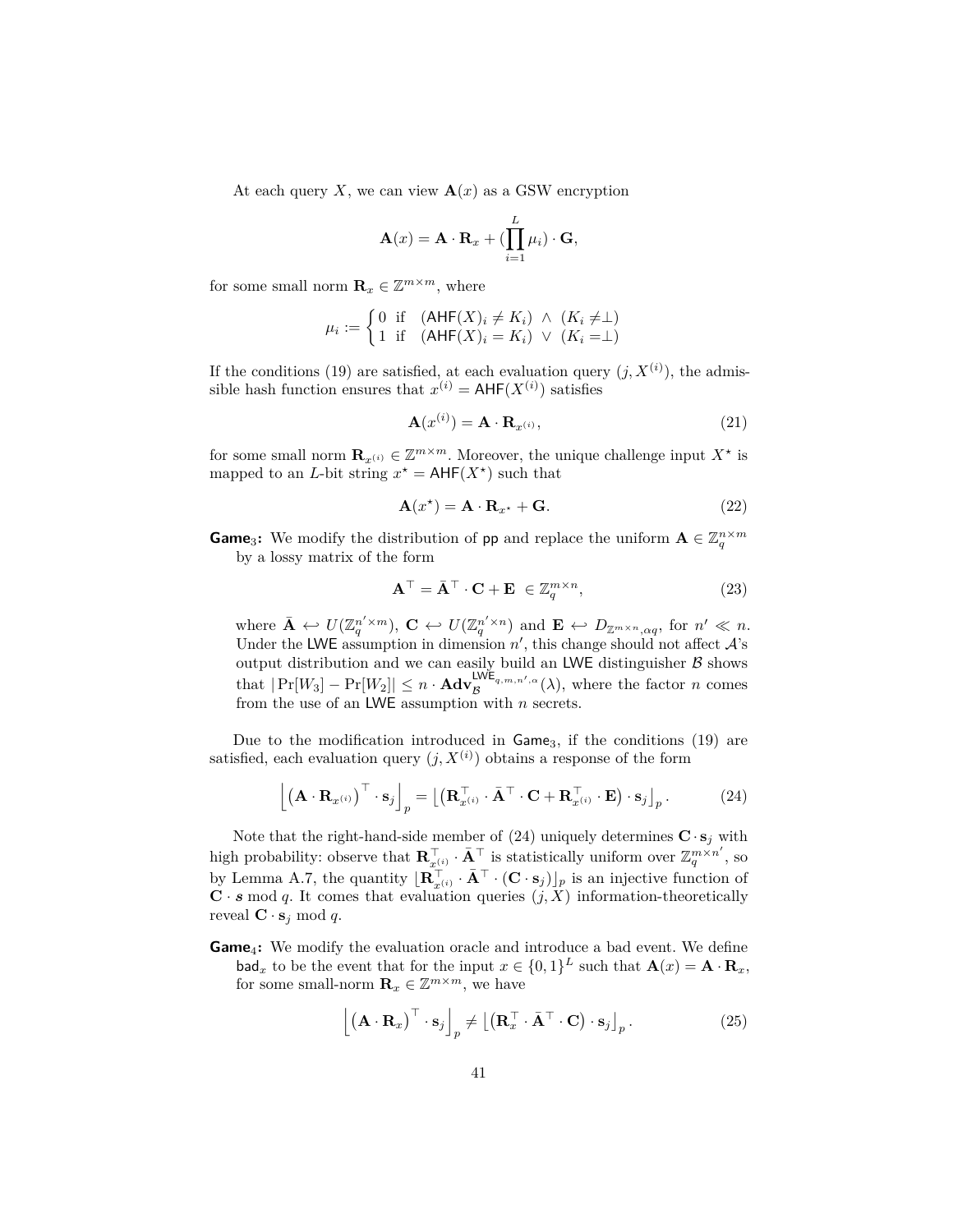for some  $j \in [N]$ . We also define **BAD** as the event that A makes an evaluation query  $(j, X)$  such that the event  $\mathsf{bad}_x$  occurs. Note that the challenger can detect  $\text{bad}_x$  since it knows  $\bar{\mathbf{A}} \in \mathbb{Z}_q^{n' \times m}$ ,  $\mathbf{C} \in \mathbb{Z}_q^{n' \times n}$  and  $\mathbf{E} \in \mathbb{Z}^{m \times n}$  satisfying (23). If  $\mathsf{bad}_x$  occurs, the challenger replaces  $\mathcal{A}$ 's output  $\hat{d}$  by a random  $d'' \leftarrow \{0, 1\}$  and sets  $d' = d''$ . Otherwise, it sets  $d' = \hat{d}$  as before.

The proof of the following claim is adapted from [56, Appendix D].

*Claim.* If  $q/p > 2^{L+\lambda} \cdot N \cdot r$ , where  $r = m^{L+2} \cdot n \cdot \beta \cdot \alpha q$ , we have the inequality

$$
|\Pr[W_4] - \Pr[W_3]| \le \Pr[\mathsf{BAD}] \le 2^{-\Omega(\lambda)}.
$$

*Proof.* We use the fact that, for each query  $x = x_1 \dots x_L$ , the matrix  $\mathbf{R}_x \in \mathbb{Z}^{m \times m}$ is of the form

$$
\mathbf{R}_{x} = \mathbf{R}_{0} \cdot \prod_{i=1}^{L} \mathbf{G}^{-1}(\mathbf{A}_{i,x_{i}})
$$
  
+
$$
\mathbf{R}_{1,x_{1}} \cdot \prod_{i=2}^{L} \mathbf{G}^{-1}(\mathbf{A}_{i,x_{i}})
$$
  
+
$$
\mu_{1,x_{1}} \cdot \mathbf{R}_{2,x_{2}} \cdot \prod_{i=3}^{L} \mathbf{G}^{-1}(\mathbf{A}_{i,x_{i}})
$$
  

$$
\vdots
$$
  
+
$$
\mu_{1,x_{1}} \mu_{2,x_{2}} \cdots \mu_{L-2,x_{L-2}} \cdot \mathbf{R}_{L-1,x_{L-1}} \cdot \mathbf{G}^{-1}(\mathbf{A}_{L,x_{L}})
$$
  
+
$$
\mu_{1,x_{1}} \mu_{2,x_{2}} \cdots \mu_{L-1,x_{L-1}} \cdot \mathbf{R}_{L,x_{L}}.
$$

In order to bound  $Pr[bad_x]$ , we note that, as argued in [10, Proof of Theorem 7.3],  $\mathbf{R}_{0}^{\top} \cdot \bar{\mathbf{A}}^{\top}$  is statistically uniform over  $\mathbb{Z}_{q}^{m \times n'}$ , conditionally on  $\mathbf{R}_{0}^{\top} \cdot \mathbf{E} \in \mathbb{Z}^{m \times n'}$ . Hence, for a fixed choice of  $j \in [N]$  and  $x \in \{0, 1\}^L$ , the product  $\mathbb{R}_x^{\top} \cdot \bar{\mathbf{A}}^{\top} \cdot (\mathbf{C} \cdot \mathbf{s}_j)$ contains a term

$$
\underbrace{\big(\prod_{i=1}^L \mathbf{G}^{-1}(\mathbf{A}_{i,x_i})\big)^{\top} \cdot \mathbf{R}_0^{\top} \cdot \bar{\mathbf{A}}^{\top} \cdot (\mathbf{C} \cdot \mathbf{s}_j)}_{\mathbf{G}_x^{\top},\mathbf{C}^{\top} \cdot \mathbf{A}^{\top} \cdot \mathbf{C}^{\top} \cdot \mathbf{A}^{\top} \cdot \mathbf{C}^{\top} \cdot \mathbf{A}^{\top} \cdot \mathbf{A}^{\top} \cdot \mathbf{A}^{\top} \cdot \mathbf{A}^{\top} \cdot \mathbf{A}^{\top} \cdot \mathbf{A}^{\top} \cdot \mathbf{A}^{\top} \cdot \mathbf{A}^{\top} \cdot \mathbf{A}^{\top} \cdot \mathbf{A}^{\top} \cdot \mathbf{A}^{\top} \cdot \mathbf{A}^{\top} \cdot \mathbf{A}^{\top} \cdot \mathbf{A}^{\top} \cdot \mathbf{A}^{\top} \cdot \mathbf{A}^{\top} \cdot \mathbf{A}^{\top} \cdot \mathbf{A}^{\top} \cdot \mathbf{A}^{\top} \cdot \mathbf{A}^{\top} \cdot \mathbf{A}^{\top} \cdot \mathbf{A}^{\top} \cdot \mathbf{A}^{\top} \cdot \mathbf{A}^{\top} \cdot \mathbf{A}^{\top} \cdot \mathbf{A}^{\top} \cdot \mathbf{A}^{\top} \cdot \mathbf{A}^{\top} \cdot \mathbf{A}^{\top} \cdot \mathbf{A}^{\top} \cdot \mathbf{A}^{\top} \cdot \mathbf{A}^{\top} \cdot \mathbf{A}^{\top} \cdot \mathbf{A}^{\top} \cdot \mathbf{A}^{\top} \cdot \mathbf{A}^{\top} \cdot \mathbf{A}^{\top} \cdot \mathbf{A}^{\top} \cdot \mathbf{A}^{\top} \cdot \mathbf{A}^{\top} \cdot \mathbf{A}^{\top} \cdot \mathbf{A}^{\top} \cdot \mathbf{A}^{\top} \cdot \mathbf{A}^{\top} \cdot \mathbf{A}^{\top} \cdot \mathbf{A}^{\top} \cdot \mathbf{A}^{\top} \cdot \mathbf{A}^{\top} \cdot \mathbf{A}^{\top} \cdot \mathbf{A}^{\top} \cdot \mathbf{A
$$

for which we know that  $G_x^{\top} \cdot \mathbf{R}_0^{\top} \cdot \bar{\mathbf{A}}^{\top}$  is statistically uniform over  $\mathbb{Z}_q^{m \times n'}$  since  $\mathbf{G}_x^{\top}$  is a  $\mathbb{Z}_q$ -invertible matrix by construction. We know that  $\mathbf{G}_x^{\top} \cdot \mathbf{R}_0^{\top} \cdot \mathbf{A}^{\top} \cdot (\mathbf{C} \cdot \mathbf{s}_j)$ is statistically close to the uniform distribution over  $\mathbb{Z}_q^m$ . We thus have

$$
\Pr[\mathsf{bad}_x] = \Pr\left[\left[\left(\mathbf{A} \cdot \mathbf{R}_x\right)^\top \cdot \mathbf{s}_j\right]_p \neq \left[\left(\mathbf{R}_x^\top \cdot \bar{\mathbf{A}}^\top \cdot \mathbf{C}\right) \cdot \mathbf{s}_j\right]_p\right] \leq m \cdot \frac{2rp}{q}. \quad (26)
$$

where  $r = m^{L+2} \cdot n \cdot \beta \cdot \alpha q$ . Indeed, we have  $\|\mathbf{R}_{x}^{\top}\|_{\infty} \leq \frac{m(m^{L+1}-1)}{m-1}$  $\frac{n^{2(1-1)}}{m-1}, \, \|S_j\|_{\infty} \leq \beta$ and

$$
\|\mathbf{E}\|_{\infty} = \max_{i \in [m]} \left( \sum_{j=1}^{n} |e_{i,j}| \right) \leq \sqrt{n} \max_{i \in [m]} \|\mathbf{e}_i\| \leq n \cdot \alpha q.
$$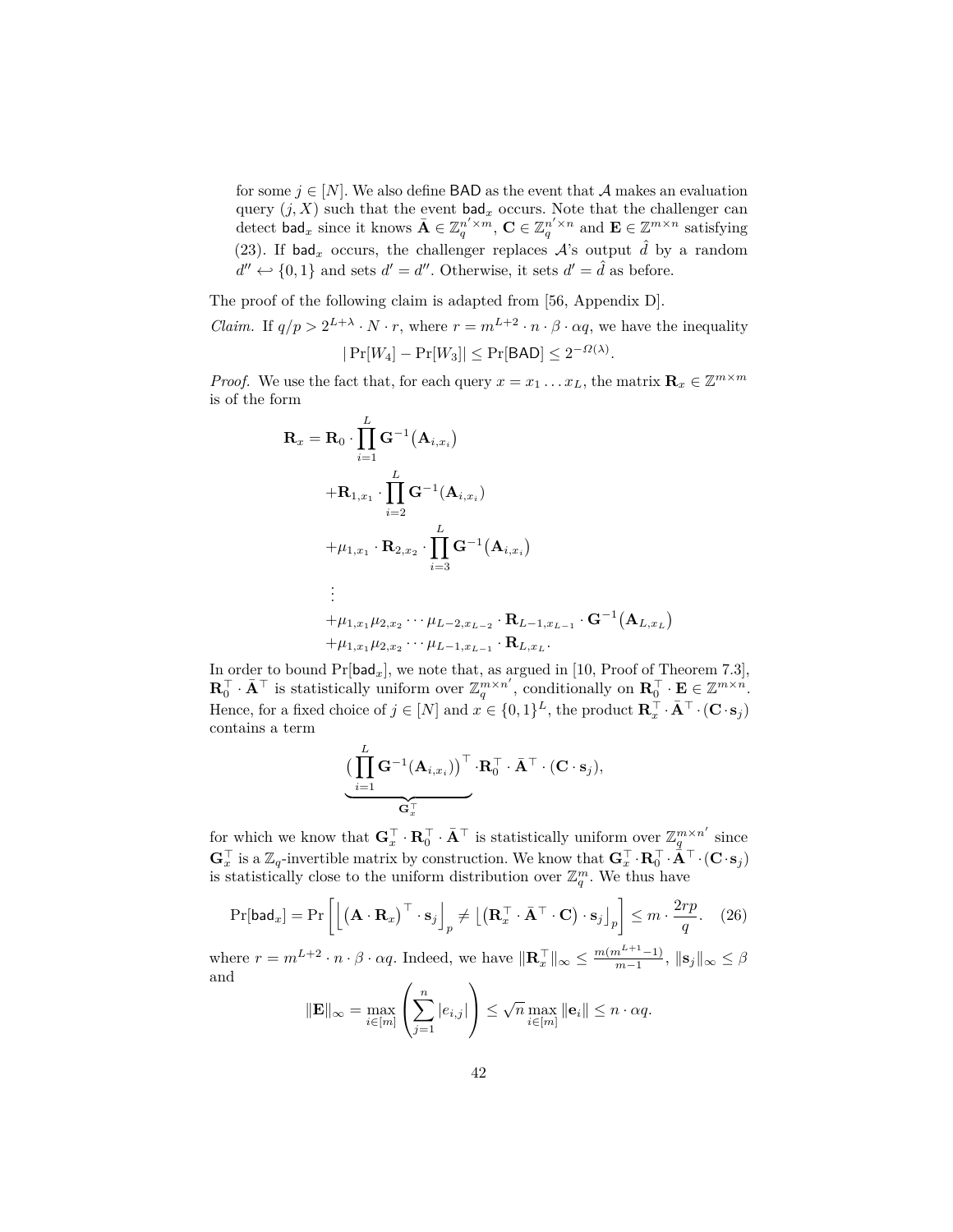The conditions of Lemma A.10 are satisfied since

$$
\|\mathbf{R}_x^{\top} \cdot \mathbf{E} \cdot \mathbf{s}_j\|_{\infty} \le \|\mathbf{R}_x^{\top}\|_{\infty} \cdot \|\mathbf{E}\|_{\infty} \cdot \|\mathbf{s}_j\|_{\infty} \le \frac{m(m^{L+1}-1)}{m-1} \cdot n \cdot \alpha q \cdot \beta \le r,
$$

which yields inequality (26).

By taking the union bound over all possible inputs  $x \in \{0,1\}^L$  and all indexes  $j \in [N]$ , we can bound the probability  $Pr[BAD] \leq N \cdot 2^L \cdot m \cdot \frac{2rp}{q}$ .

Since Game<sub>3</sub> and Game<sub>4</sub> are identical if BAD does not occur, we obtain the inequality

$$
|\Pr[W_4] - \Pr[W_3]| \le \Pr[\mathsf{BAD}] \le 2^L \cdot N \cdot m \cdot \frac{2rp}{q} = 2m \cdot 2^{-\lambda}
$$

which is negligible in  $\lambda$ .

Recall that, if BAD does not occur, we have

$$
\left[ \left( \mathbf{A} \cdot \mathbf{R}_{x^{(i)}} \right)^{\top} \cdot \mathbf{s}_j \right]_p = \left[ \left( \mathbf{R}_{x^{(i)}}^{\top} \cdot \bar{\mathbf{A}}^{\top} \cdot \mathbf{C} \right) \cdot \mathbf{s}_j \right]_p. \tag{27}
$$

at each query  $(j, X^{(i)})$ . We note that the right-hand-side member of (27) is completely determined by  $\mathbf{R}_{x^{(i)}}^{\top} \cdot \bar{\mathbf{A}}^{\top}$  and the product  $\mathbf{C} \cdot \mathbf{s}_j \in \mathbb{Z}_q^{n'}$ . This means that, for each uncorrupted index  $j \in [N]$ , A's evaluation queries  $(j, X)$  always reveal the same  $n' \cdot \log q$  bits of information about  $\mathbf{s}_j \in \mathbb{Z}^n$ . Consequently, each uncorrupted  $SK_j = s_j \in \mathbb{Z}_n$  retains a lot of entropy after all evaluation queries.

**Game**<sub>5</sub>: We modify the challenge oracle. If  $d = 1$ , at each challenge query  $(j, X)$ , the adversary obtains a fresh random  $\mathbf{y}_j^* \leftrightarrow U(\mathbb{Z}_p^k)$  instead of the real evaluations  $\mathbf{y} = \pi([\mathbf{A}(x))^{\top} \cdot \mathbf{s}_j]_p)$ . Clearly, we have  $Pr[W_5] = 1/2$  since the output distribution of the challenge oracle does not depend on  $d \in \{0, 1\}$ . In Game<sub>4</sub>, if  $d = 1$ , each challenge query  $(j, X^*)$  obtains a response

$$
\mathbf{y}_j^* = \pi \Big( \Big[ \big( \mathbf{A}(x^*) \big)^{\top} \cdot \mathbf{s}_j \Big]_p \Big) = \pi \Big( \Big[ \big( \mathbf{A} \cdot \mathbf{R}_{x^*} + \mathbf{G} \big)^{\top} \cdot \mathbf{s}_j \Big]_p \Big). \tag{28}
$$

The same arguments as in [56, Appendix D] show that the right-hand-side member of (28) is statistically close to  $U(\mathbb{Z}_p^k)$ . Indeed,  $\mathbf{z}_j^{\star} = \lfloor (\mathbf{A} \cdot \mathbf{R}_{x^{\star}} + \mathbf{G})^{\top} \cdot \mathbf{s}_j \rfloor_p$ depends on a term  $\mathbf{G}^{\top} \cdot \mathbf{s}_j \in \mathbb{Z}_q^m$ , which is an injective function of  $\mathbf{s}_j$ . More precisely, if BAD does not occur and  $SK_j = s_j$  has not been corrupted, A obtains at most  $n' \cdot \log q$  bits of information about  $\mathbf{s}_j$ .

We also note that  $\mathbf{z}_j^*$  can be written

$$
\mathbf{z}_{j}^{\star} = \left[ \left( \mathbf{A} \cdot \mathbf{R}_{x^{\star}} + \mathbf{G} \right)^{\top} \cdot \mathbf{s}_{j} \right]_{p} = \left[ \mathbf{R}_{x^{\star}}^{\top} \cdot \mathbf{A}^{\top} \cdot \mathbf{s}_{j} \right]_{p} + \left[ \mathbf{G}^{\top} \cdot \mathbf{s}_{j} \right]_{p} + \mathbf{e}_{s,j,x^{\star}}, \quad (29)
$$

for some  $\mathbf{e}_{s,j,x^*} \in \{0,1\}^m$ . Moreover, the proof of the claim implies that

$$
\left[\mathbf{R}_{x^{\star}}^{\top} \cdot \mathbf{A}^{\top} \cdot \mathbf{s}_{j}\right]_{p} = \left[\mathbf{R}_{x^{\star}}^{\top} \cdot \bar{\mathbf{A}}^{\top} \cdot \mathbf{C} \cdot \mathbf{s}_{j}\right]_{p}
$$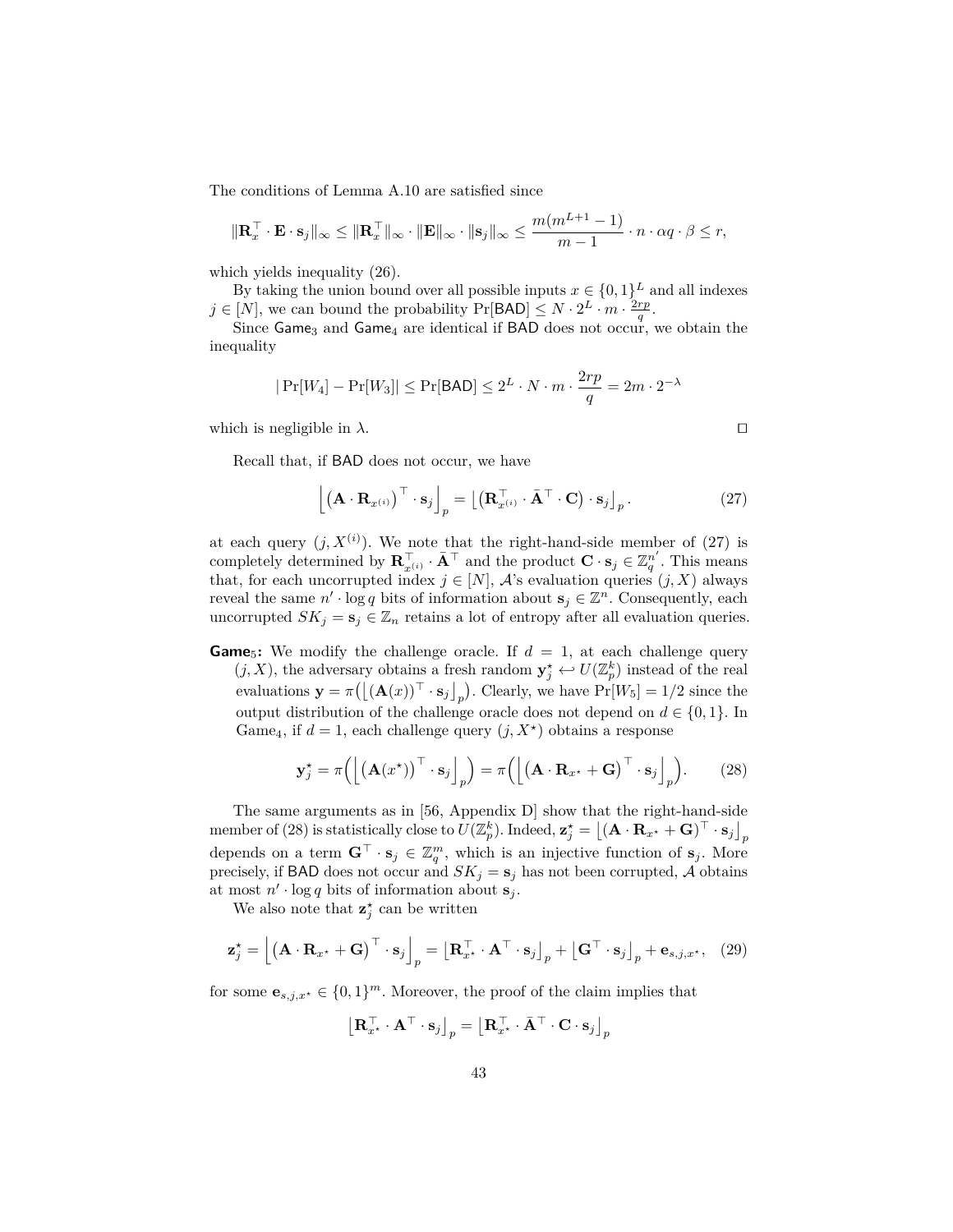since it considers a union bound to show that equality (25) holds for all  $x \in \{0,1\}^L$ and  $j \in [N]$  with overwhelming probability. This implies  $H_{\infty}([\mathbf{R}_{x^*}^{\top} \cdot \mathbf{A}^{\top} \cdot \mathbf{s}_j]_p$  $\mathbf{C} \cdot \mathbf{s}_j$  = 0 with high probability. In the right-hand-side member of (29), we also observe that  $[\mathbf{G}^{\top} \cdot \mathbf{s}_j]_p + \mathbf{e}_{s,j,x^*}$  is an injective function of  $\mathbf{s}_j$ . Indeed, we have

$$
\lfloor \mathbf{G}^{\top} \cdot \mathbf{s}_j \rfloor_p + \mathbf{e}_{s,j,x^*} = (p/q) \cdot \mathbf{G}^{\top} \cdot \mathbf{s}_j - \mathbf{t}_{s,j,x^*} + \mathbf{e}_{s,j,x^*}
$$

for some  $\mathbf{e}_{s,j,x^*} \in (0,1)^m$ , so that

$$
(q/p) \cdot (\lfloor \mathbf{G}^{\top} \cdot \mathbf{s}_j \rfloor_p + \mathbf{e}_{s,j,x^*}) = \mathbf{G}^{\top} \cdot \mathbf{s}_j + \mathbf{e}'_{s,j,x^*}
$$
(30)

for some  $\mathbf{e}_{s,j,x^*}' \in (-q/p, 2 \cdot q/p)^m$ .

When assessing the entropy of  $z_j^*$  conditionally on  $\mathcal{A}$ 's view, we thus obtain

$$
H_{\infty}(\mathbf{z}_{j}^{*} | \mathbf{C} \cdot \mathbf{s}_{j}) = H_{\infty}([\mathbf{R}_{x^{*}}^{\top} \cdot \mathbf{A}^{\top} \cdot \mathbf{s}_{j}]_{p} + [\mathbf{G}^{\top} \cdot \mathbf{s}_{j}]_{p} + \mathbf{e}_{s,x^{*}} | \mathbf{C} \cdot \mathbf{s})
$$
  
\n
$$
= H_{\infty}([\mathbf{G}^{\top} \cdot \mathbf{s}_{j}]_{p} + \mathbf{e}_{s,x^{*}} | \mathbf{C} \cdot \mathbf{s}_{j})
$$
  
\n
$$
= H_{\infty}(\mathbf{s}_{j} | \mathbf{C} \cdot \mathbf{s}_{j}) \ge n \cdot \log \sigma - n' \cdot \log q - 1.
$$
 (31)

Here, the second equality follows from the fact that, for any random variables *X, Y, Z* defined over an additive group, we have  $H_{\infty}(Y + Z | X) = H_{\infty}(Z|X)$  if  $H_{\infty}(Y|X) = 0$ . The last inequality follows from Lemma A.6: the distribution of  $\mathbf{s}_j \in \mathbb{Z}^n$  conditionally on  $\mathbf{C} \cdot \mathbf{s}_j$  is  $\mathbf{s}_{j,0} + D_{\Lambda^{\perp}(\mathbf{C}), \sigma, -\mathbf{s}_{j,0}}$ , where  $\mathbf{s}_{j,0} \in \mathbb{Z}_q^n$ <br>is an arbitrary solution of  $\mathbf{C} \cdot \mathbf{s}_{j,0} = \mathbf{C} \cdot \mathbf{s}_j$ . Then, Lemma A.6 implies that the point with highest probability in  $D_{\Lambda^{\perp}}(c)$ ,  $\sigma$ ,  $-\mathbf{s}$ <sub>*j*</sub>, $\sigma$ </sub> occurs with probability  $\leq 2 \det(A^{\perp}(\mathbf{C})) / \sigma^n$ . Since  $\det(A^{\perp}(\mathbf{C})) = q^{n'}$  with probability  $1 - 2^{\Omega(\lambda)}$ , we have  $H_{\infty}(\mathbf{s}_j \mid \mathbf{C} \cdot \mathbf{s}_j) \geq n \cdot \log \sigma - n' \cdot \log q - 1.$ 

To extract statistically uniform bits from each uncorrupted  $\mathbf{z}_j^*$ , we need to take into account the fact that  $x^*$  may depend on pp. Assuming that  $P_K(X^*)=0$ , for each uncorrupted  $j \in [N]$ , the source  $\mathbf{z}_j^*$  is taken from a distribution determined by  $X^*$  within a collection of less than  $2^{\ell}$  distributions (i.e., those for which  $P_K(X^*) = 0$ , which all have min-entropy  $\bar{n} = n \cdot \log \sigma - n' \cdot \log q - 1$ . Moreover, the  ${\mathbf{z}}^*_{j}$ <sub>*j* $\in$ [*N*] are independent since they are obtained by applying the same</sub> function to *N* independent variables. If we call  $\mathcal{C} \subset [N]$  the subset of corrupted indexes, by applying Lemma A.9 and Lemma A.8 with  $\varepsilon = 2^{-\lambda}$  for a collection X of at most  $M = 2^{\ell}$  distributions, we obtain that the joint distribution of  $\{\pi(\mathbf{z}^{\star}_{j})\}_{j\in[N]\setminus\mathcal{C}}$  is  $(\ell \cdot 2^{-\lambda} + 2^{-\ell})$ -close to the uniform distribution over  $(\mathbb{Z}_{p}^{k})^{|[N]\setminus\mathcal{C}|}$ .  $\Box$ 

### **B Relation Between Definitions 2.11 and 2.12**

**Proposition B.1.** *For any MCFE scheme,* 1Ch*-*IND *security implies* IND *security.*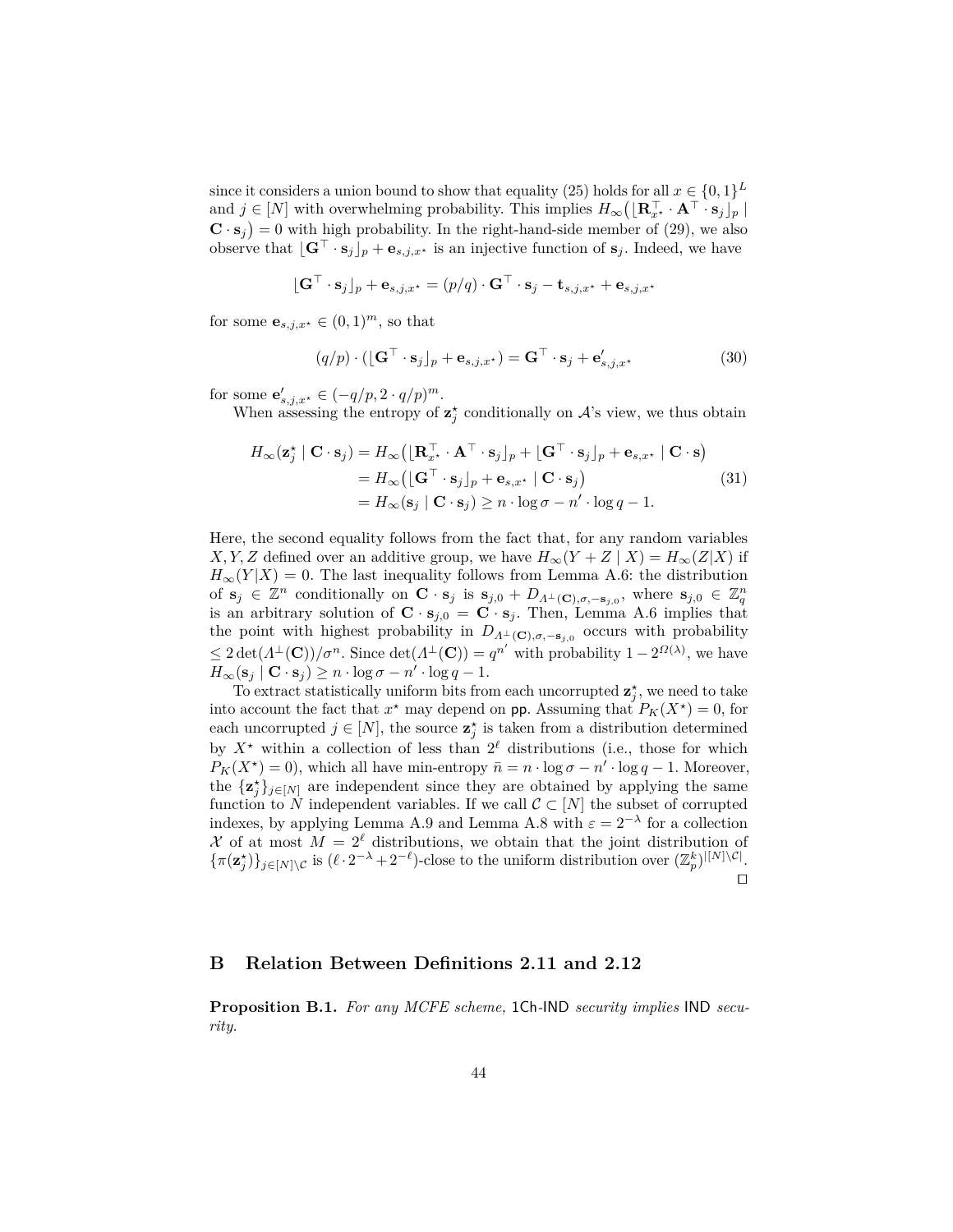*Proof.* Let us consider an efficient MCFE adversary A in the IND security game. We show that  $A$  implies an MCFE adversary in the 1Ch-IND game.

Suppose that A makes encryption queries for *Q* distinct tags during the game. The proof uses a standard hybrid argument over the distinct tags that  $A$  queries throughout the attack. Let  $H_k$  with  $k \in \{0, 1, \ldots, Q\}$  be the game in which the challenger replies to encryption queries  $\mathsf{QProperty}(i, x_i^0, x_i^1, t)$  in the following way.

- **–** If the tag *t* is one of the first *k* distinct tags appearing in A's encryption queries, it replies with  $\mathsf{Encrypt}(\mathsf{ek}_i, x_i^0, t)$ .
- $-$  Otherwise, it replies with  $\mathsf{Encrypt}(\mathsf{ek}_i, x_i^1, t)$ .

Note that an IND adversary  $A$  in the sense of Definition 2.11 implies a distinguisher between  $H_0$  and  $H_Q$ .

We claim that, for any  $k \in \{0, \ldots, Q-1\}$ , an efficient distinguisher  $\mathcal{A}_k$  between  $H_k$  and  $H_{k+1}$  implies the existence of an efficient adversary  $B_k$  in 1Ch-IND game and such that  $\mathbf{Adv}^{\text{1Ch-IND}}(\mathcal{B}_k) = \mathbf{Adv}^{k,k+1}(\mathcal{A}_k)$ . This adversary  $\mathcal{B}_k$  proceeds as follows.

**Initialization:** Having received mpk,  $\mathcal{B}_k$  runs  $\mathcal{A}_k$  by feeding it with the same public parameters mpk.

- **Encryption queries:** For each query  $\mathsf{QProperty}(i, x_i^0, x_i^1, t)$  sent by  $\mathcal{A}_k$ ,  $\mathcal{B}_k$  does the following.
	- If *t* is among the first *k* distinct tags queried by  $A_k$ ,  $B_k$  sends the query QEncrypt $(i, x_i^0, t)$  to its own challenger in the 1Ch-IND game and relays the answer back to  $A_k$ .
	- If *t* coincides with  $(k+1)$ -th distinct tag queried by  $A_k$ ,  $B_k$  makes the challenge query  $\mathsf{QCEncrypt}(i, x_i^0, x_i^1, t)$  and transmits the response to  $\mathcal{A}_k$ .
	- $-$  Otherwise,  $\mathcal{B}_k$  sends the encryption query  $\mathsf{QEncrypt}(i, x^1_i, t)$  to its 1Ch-IND challenger and forwards the answer to  $A_k$ .

**Functional decryption queries:** For each query QDKeygen( $f$ ) made by  $A_k$ ,  $\mathcal{B}_k$  sends the same query to its own challenger and passes the answer to  $\mathcal{A}_k$ .

**Corruption queries:** For each query  $\mathsf{QCorrupt}(i)$  made by  $\mathcal{A}_k$ ,  $\mathcal{B}_k$  makes the same query to its own challenger and forwards the answer to  $A_k$ .

**Finalize:** When  $A_k$  halts,  $B_k$  outputs the same bit  $b'$  as  $A_k$ .

We can conclude that, for any efficient  $\mathsf{IND}\n$  adversary  $\mathcal A$ , there exists an efficient 1Ch-IND adversary  $\beta$  such that

$$
\mathbf{Adv}^{\mathsf{IND}}(\mathcal{A}) \leq Q \cdot \mathbf{Adv}^{\mathsf{1Ch-IND}}(\mathcal{B}).
$$

 $\Box$ 

**Proposition B.2.** 1Ch-IND *security is equivalent to* 1Ch-IND<sup>'</sup> security.

Proof. Recall that 1Ch-IND<sup>'</sup> refers to the same security notion as described in Definition 2.12, except that Condition 2 in the Finalize step is replaced by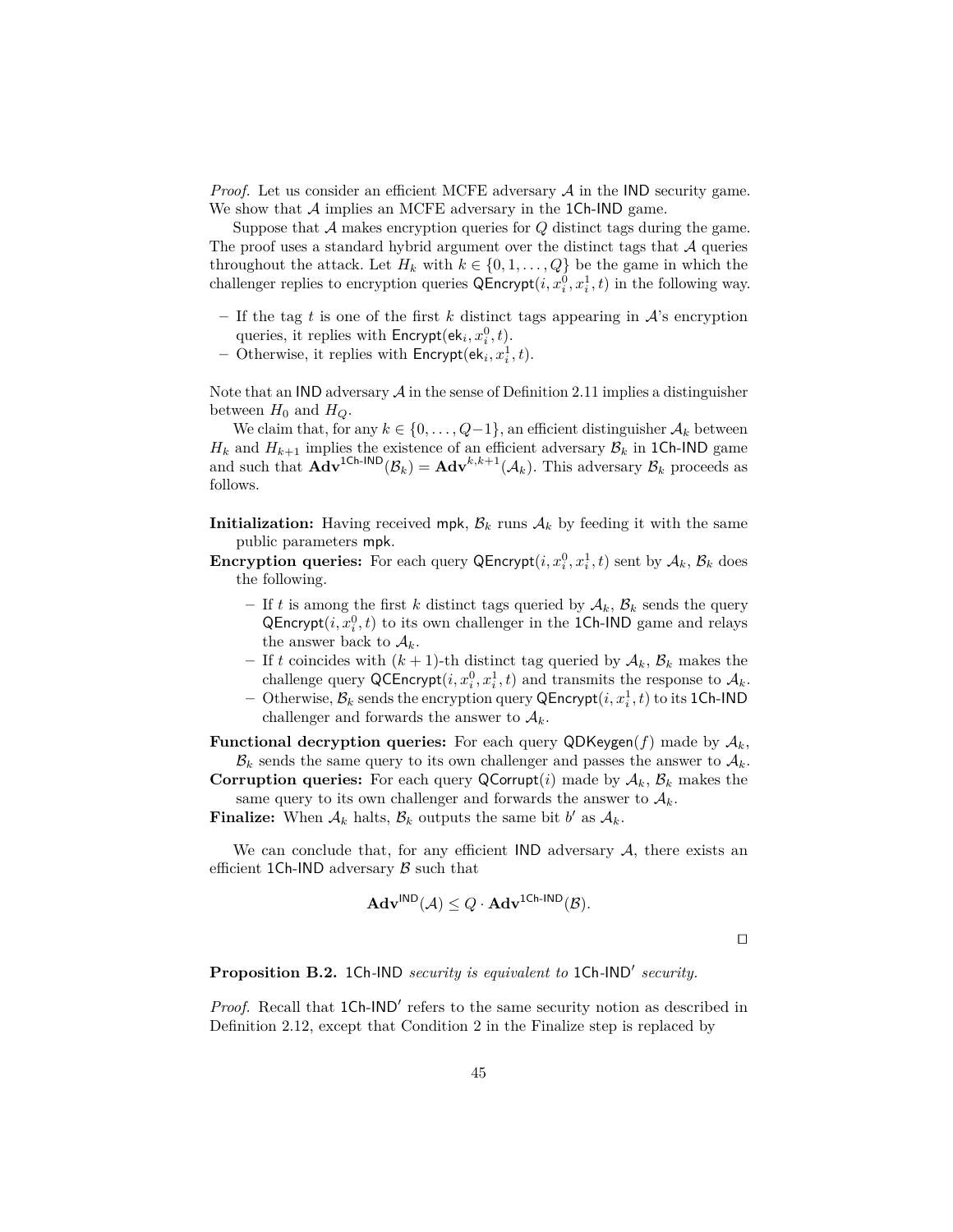2': Both QEncrypt $(i, x, t^{\star})$  and CQEncrypt $(i, x_i^{\star 0}, x_i^{\star 1}, t^{\star})$  have been made for an index *i* and the challenge label  $t^*$ , such that  $x_i^{0*} \neq x_i^{1*}$ .

The non-trivial implication to prove is that 1Ch-IND security implies  $1Ch-IND'$ security. Towards a contradiction, suppose that there exists an adversary  $A'$  that wins the  $1Ch-IND'$  game with noticeable advantage. We build an adversary  $A$  that breaks the 1Ch-IND security game. Our adversary  $A$  answers both corruption and functional decryption key queries made by  $\mathcal{A}'$  by relaying them to its challenger and forwarding the responses to  $\mathcal{A}'$ . For a query  $\mathsf{QProperty}(i, x, t)$  made by  $\mathcal{A}',$ A checks if a challenge query  $\text{CQEncrypt}(i, x_i^{*0}, x_i^{*1}, t)$  was made earlier. If no challenge query has been made so far for the pair  $(i, t)$ , the reduction sends the same  $\mathsf{QProperty}(i, x, t)$  query to its challenger and passes the the answer to  $\mathcal{A}'$ . Otherwise, it makes a  $Corrupt(i)$  query to its challenger and thereby obtains the encryption key  $ek_i$ . To answer any subsequent query for slot  $i$ , the reduction simply uses ek*<sup>i</sup>* .

To answer a challenge query  $\mathsf{QCEncrypt}(i, x_i^{*0}, x_i^{*1}, t^*)$ , the reduction A forwards the query to its challenger and transmits the answer to  $A'$  if it did not previously make an encryption  $\mathsf{QProperty}(i, x, t^*)$  for the pair  $(i, t^*)$ . If A previously made an encryption query for the pair  $(i, t<sup>*</sup>)$ , it also invokes its challenger and sends it the query  $\text{Corrupt}(i)$ . Upon receiving  $ek_i$ ,  $\mathcal A$  is able to answer any query concerning the *i*-th slot.

Notice that the adversary  $A'$  is only allowed to make both encryption and challenge queries on the same pair  $(i, t^*)$  if  $x_i^{*0} = x_i^{*1}$ . This implies that the reduction is allowed to make the query  $\text{Corrupt}(i)$  to its challenger, which allows it to answer all queries concerning the  $i$ -th slot.  $\Box$ 

# **C Deferred Proofs for the Scheme in Section 3**

# **C.1 Proof of Lemma 3.1 (Correctness)**

*Proof.* Suppose that  $\mathbf{C}_{t,i} = \mathbf{G}_0^{\top} \cdot \mathbf{x}_i + \mathbf{A}(\tau)^{\top} \cdot \mathbf{s}_i + \mathbf{e}_i \in \mathbb{Z}_q^m$ , with each error vector  $e_i \leftarrow D_{\mathbb{Z}^m, \alpha q}$  and  $\tau = \mathsf{AHF}(t)$ . Defining  $\mathbf{E} = [\mathbf{e}_1 | \cdots | \mathbf{e}_\ell] \in \mathbb{Z}^{m \times \ell}$ , we have

$$
\mathbf{f}_{t, \mathbf{y}} = \sum_{i=1}^{\ell} y_i \cdot \mathbf{C}_{t, i} - \mathbf{A}(\tau)^{\top} \cdot \mathbf{s}_{\mathbf{y}} = \mathbf{G}_0^{\top} \cdot \mathbf{X} \cdot \mathbf{y} + \mathbf{E} \cdot \mathbf{y} \mod q.
$$

We know that  $\Lambda^{\perp}(\mathbf{G}_0)$  has a public trapdoor  $\mathbf{T}_0 \in \mathbb{Z}^{m \times m}$  such that  $\mathbf{G}_0 \cdot \mathbf{T}_0 = \mathbf{0}$  $\text{mod } q$  and  $\|\mathbf{T}_0^\top\|_{\infty} \leq \log q$  where  $\|\mathbf{T}_0^\top\|_{\infty} := \sup_{\mathbf{x} \neq \mathbf{0}} \frac{\|\mathbf{T}_0^\top \cdot \mathbf{x}\|_{\infty}}{\|\mathbf{x}\|_{\infty}}$  $\frac{\mu_0 \cdot x_{\parallel \infty}}{\Vert x \Vert_{\infty}}$ . By using this short trapdoor, we are able to recover  $\mathbf{X} \cdot \mathbf{y} \in \mathbb{Z}^{n_0}$  in the following way: observe that  $\mathbf{T}_0^\top \cdot \mathbf{f}_{t, \bm{y}} = \mathbf{T}_0^\top \cdot \mathbf{E} \cdot \bm{y} \bmod q$ . By [59, Lemma 4.4], we can bound the Euclidean norm  $\mathbf{I}_0 \cdot \mathbf{I}_{t,y} = \mathbf{I}_0 \cdot \mathbf{E} \cdot \mathbf{y}$  mod *q*. By [59, Lemma 4.4], we can bound the Euchdean norm of a Gaussian vector  $\mathbf{e} \leftarrow D_{\mathbb{Z}^{\ell},\alpha q}$  by  $\|\mathbf{e}\| \leq \sqrt{\ell} \cdot \alpha q$  with probability exponentially close to 1. It comes that

$$
\|\mathbf{E}\|_{\infty} = \max_{i \in [m]} \sum_{j=1}^{\ell} |e_{i,j}| \leq \sqrt{\ell} \cdot \max_{i \in [m]} \sqrt{\sum_{j=1}^{\ell} e_{i,j}^2} \leq \ell \cdot \alpha q.
$$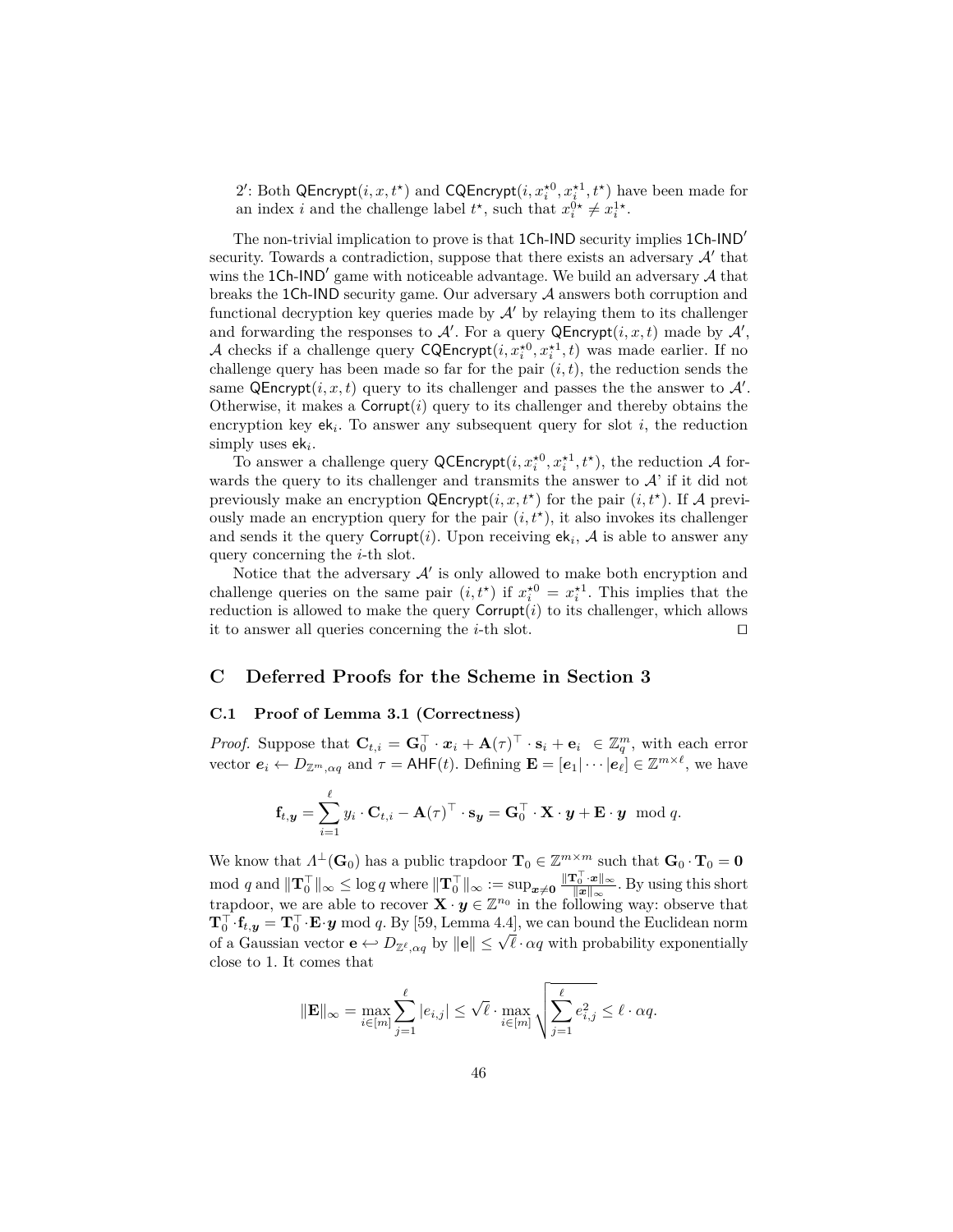Moreover, the hypotheses imply

$$
\|\mathbf{T}_0^{\top} \cdot \mathbf{E} \cdot \boldsymbol{y}\|_{\infty} \le \|\mathbf{T}_0^{\top}\|_{\infty} \cdot \|\mathbf{E}\|_{\infty} \cdot \|\boldsymbol{y}\|_{\infty} \le \log q \cdot \ell \cdot \alpha q \cdot Y < q/2.
$$

Hence,  $\mathbf{T}_0^{\top} \cdot \mathbf{f}_{t, y}$  mod *q* actually reveals  $\mathbf{T}_0^{\top} \cdot \mathbf{E} \cdot y$  over  $\mathbb{Z}^m$ . Since  $\mathbf{T}_0^{\top}$  is a  $\mathbb{Z}$ -basis, it comes that we can recover  $\mathbf{E} \cdot \mathbf{y} \in \mathbb{Z}^m$ , at which point we also get  $\mathbf{X} \cdot \mathbf{y} \mod q$ . Since  $\|\mathbf{X} \cdot \mathbf{y}\|_{\infty} \leq \ell \cdot X \cdot Y \leq q/2$  by hypothesis, the modular product  $\mathbf{X} \cdot \mathbf{y}$  mod *q* is nothing but  $\mathbf{X} \cdot \boldsymbol{y} \in \mathbb{Z}^{n_0}$ . The contract of the contract of the contract of the contract of the contract of the contract of the contract of the contract of the contract of the contract of the contract of the contract of the contract of the contract

### **C.2 Proof of Lemma 3.3**

*Proof.* If the matrices  $\mathbf{A}_{i,b} = \mathbf{A} \cdot \mathbf{R}_{i,b} + \mu_{i,b} \cdot \mathbf{G} \in \mathbb{Z}^{n \times m}$ , for  $i \in [L]$  and  $b \in \{0,1\}$ , with  $\mathbf{R}_{i,b} \leftarrow \{-1,1\}^{m \times m}$  and  $\mu_{i,b} \in \{0,1\}$ , defined as in equation (20), then  $\mathbf{R}_{\tau} = \mathbf{R}_{\tau}' \cdot \mathbf{G}^{-1}(\mathbf{W}^{\top}),$  where  $\mathbf{R}_{\tau}'$  is given below:

$$
\mathbf{R}'_{\tau} = \mathbf{R}_{L,\tau[L]} \cdot \mathbf{G}^{-1} \left( \mathbf{A}_{L-1,\tau[L-1]} \cdot \mathbf{G}^{-1} \left( \mathbf{A}_{L-2,\tau[L-2]} \cdot (\cdots \mathbf{G}^{-1} \left( \mathbf{A}_{1,\tau[1]} \right) \right) \right) \n+ \mu_{L,\tau[L]} \cdot \mathbf{R}_{L-1,\tau[L-1]} \cdot \mathbf{G}^{-1} \left( \mathbf{A}_{L-2,\tau[L-2]} \cdot (\cdots \mathbf{G}^{-1} \left( \mathbf{A}_{1,\tau[1]} \right) \right)) \n+ \mu_{L,\tau[L]} \cdot \mu_{L-1,\tau[L-1]} \cdot \mathbf{R}_{L-2,\tau[L-2]} \cdot \mathbf{G}^{-1} \left( \mathbf{A}_{L-3,\tau[L-3]} \cdot (\cdots \mathbf{G}^{-1} \left( \mathbf{A}_{1,\tau[1]} \right) \right)) \n\vdots \n+ \mu_{L,\tau[L]} \mu_{L-1,\tau[L-1]} \cdots \mu_{3,\tau[3]} \cdot \mathbf{R}_{2,\tau[2]} \cdot \mathbf{G}^{-1} \left( \mathbf{A}_{1,\tau[1]} \right) \n+ \mu_{L,\tau[L]} \mu_{L-1,\tau[L-1]} \cdots \mu_{2,\tau[2]} \cdot \mathbf{R}_{1,\tau[1]}
$$

 $\mathbf{R}_{\tau}^{\top}$  is thus a sum of *L* terms of products of at most 3 binary matrices. Since each binary matrix has infinity norm less than *m* we obtain the upper bound  $\|\mathbf{R}_{\tau}^{\top}\|_{\infty} \leq L \cdot m^3$ . By [59, Lemma 4.4], we can bound the Euclidean norm of a  $\|\mathbf{R}_{\tau}\|_{\infty} \leq L \cdot m$  · By [39, Lemma 4.4], we can bound the Euchdean norm of a<br>Gaussian vector  $\mathbf{e} \leftarrow D_{\mathbb{Z}^n, \alpha_1 q}$  by  $\|\mathbf{e}\| \leq \sqrt{n} \cdot \alpha_1 q$ , with probability exponentially close to 1. We thus obtain

$$
\|\mathbf{E}\|_{\infty} = \max_{i \in [m]} \sum_{j=1}^{n} |e_{i,j}| \leq \sqrt{n} \cdot \max_{i \in [m]} \sqrt{\sum_{j=1}^{n} e_{i,j}^2} \leq n \cdot \alpha_1 q,
$$

 $\int \text{d}\mathbf{R} \cdot d\mathbf{R} \cdot \mathbf{F} \cdot \mathbf{s} \cdot \mathbf{s} \cdot d\mathbf{R} \cdot \mathbf{R} \cdot \mathbf{s} \cdot \mathbf{R} \cdot \mathbf{s} \cdot \mathbf{s} \cdot \mathbf{s} \cdot \mathbf{s} \cdot \mathbf{s} \cdot \mathbf{s} \cdot \mathbf{s} \cdot \mathbf{s} \cdot \mathbf{s} \cdot \mathbf{s} \cdot \mathbf{s} \cdot \mathbf{s} \cdot \mathbf{s} \cdot \mathbf{s} \cdot \mathbf{s} \cdot \mathbf{s} \cdot \mathbf{s} \cdot \mathbf{s} \cdot \mathbf{s} \cdot \mathbf{s} \cdot \mathbf$ the statistical distance to be bounded is at most  $\leq m \cdot \frac{Lm^3 \cdot n\alpha_1 q \cdot \sigma \sqrt{n}}{\alpha q} = 2^{-\lambda}$ .

### **C.3 Proof of lemma 3.5**

*Proof.* By Remark 2.3, each column of **T** has norm smaller than

$$
\|\mathbf{t}_i\| \le O(\sqrt{n \cdot (n_0 + n_1) \log q}) \cdot \omega(\sqrt{\log n}) = \omega(n\sqrt{\log n}),
$$

so that  $\|\mathbf{T} \cdot \Delta x_i\|_{\infty} \leq \|\mathbf{T} \cdot \Delta x_i\| \leq 2Xn_0 \cdot \omega(n\sqrt{\log n})$ . By Lemma 2.4, the so that  $||\mathbf{I} \cdot \Delta \mathbf{x}_i||_{\infty} \le ||\mathbf{I} \cdot \Delta \mathbf{x}_i|| \le 2 \Lambda n_0 \cdot \omega(n\sqrt{\log n})$ . By Lemma considered distance is smaller than  $n \cdot \frac{2Xn_0 \cdot \omega(n\sqrt{\log n})}{\sigma} \le 2^{-\lambda} \cdot (4X)^{-n_0\ell}$  $\Box$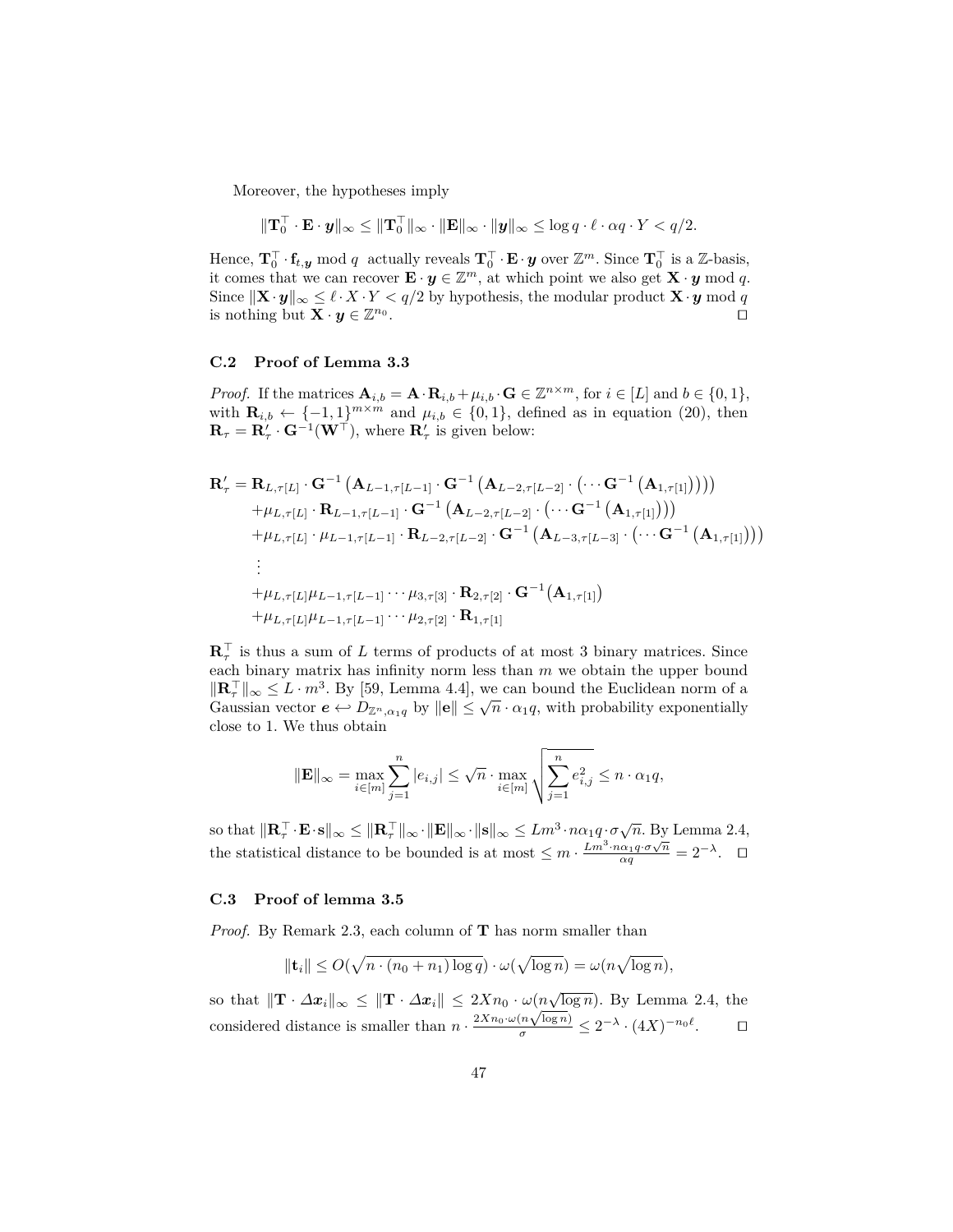# **D Proof of Theorem 4.1**

*Proof.* The proof considers a sequence of games. The first game corresponds to the real sta-IND-sec game where the challenger's bit is  $b = 0$ . The final game is the sta-IND-sec game where  $b = 1$ . We will prove that they are computationally indistinguishable assuming that the scheme of Section 3 provides IND-sec security in the sense of Definition 2.11. For each  $i$ , we denote by  $W_i$  the event that the adversary outputs  $\beta = 1$  in **Game**<sub>*i*</sub>.

- **Game**<sub>0</sub>: This is the real security sta-IND-sec security game, which corresponds to the game of Definition 2.14 with the sets  $\mathcal{CS}$  and  $\mathcal{HS}$  chosen before the initialization phase. Letting  $\ell_h = |\mathcal{HS}|$  and  $|\mathcal{CS}| = \ell - \ell_h$ , we assume w.l.o.g. that A chooses to corrupt the last  $\ell - \ell_h$  senders: i.e.,  $\mathcal{H}S = \{1, \ldots, \ell_h\}$ and  $\mathcal{CS} = \{\ell_h + 1, \ldots, \ell\}$ . By definition, the adversary outputs  $\beta = 1$  with probability  $Pr[W_0]$ .
- **Game**<sub>1</sub>: In this game, we modify the QDKeygen $(\cdot, \cdot)$  oracle, which generates partial functional decryption keys. At each partial functional decryption key query QDKeygen $(i, f)$  for an index  $i \in \mathcal{HS}$  and a function f described by a vector  $y = (y_1, \ldots, y_\ell) \in [-Y, Y]^\ell$ , the challenger  $\mathcal C$  responds as follows:
	- If the pair  $(i, f)$  is such that not all indexes  $j \in \mathcal{HS} \setminus \{i\}$  have been the input of a query  $QDKeygen(j, f)$  for the same function  $f, C$  samples a Gaussian vector  $\mathbf{s}'_i \leftarrow D_{\mathbb{Z}^n, \sigma}$  and encrypts  $y_i \cdot \mathbf{s}'_i \in \mathbb{Z}^n$  as

$$
\mathsf{d}\mathsf{k}_{f,i} = \bar{\mathbf{G}}^\top \cdot (y_i \cdot \mathbf{s}'_i) + \mathbf{B}(\tau_f)^\top \cdot \mathbf{t}_i + \mathbf{e}_{f,i} \ \in \mathbb{Z}_{{\bar{q}}}^{{\bar{m}}},
$$

where  $\mathbf{e}_{f,i} \leftarrow D_{\mathbb{Z}^{\bar{m}},\alpha q}$ .

- If the pair  $(i, f)$  is such that similar queries  $(j, f)$  have been made earlier for the same function *f* and for all indexes  $j \in \mathcal{HS} \setminus \{i\}, \mathcal{C}$  recalls the vectors  $\{s'_j\}_{j\in\mathcal{HS}\backslash\{i\}}$  that were chosen to answer earlier queries. It computes  $\mathbf{s_y} = \sum_{i=1}^{\ell} \mathbf{s}_i \cdot y_i \in \mathbb{Z}^n$  as in the centralized scheme of Section 3. Then, it defines

$$
\mathbf{s}'_{f,i} = \mathbf{s}_{\mathbf{y}} - \sum_{j \in \mathcal{H} \mathcal{S} \setminus \{i\}} y_j \cdot \mathbf{s}'_j - \sum_{i=\ell_h+1}^{\ell} \mathbf{s}_i \cdot y_i \qquad \text{over } \mathbb{Z}, \tag{32}
$$

The challenger  $C$  then responds the query  $QDKeygen(i, f)$  by encrypting  $\mathbf{s}'_{f,i} \in \mathbb{Z}^n$  and returning

$$
\mathsf{dk}_{f,i} = \bar{\mathbf{G}}^{\top} \cdot \mathbf{s}'_{f,i} + \mathbf{B}(\tau_f)^{\top} \cdot \mathbf{t}_i + \mathbf{e}_{f,i} \in \mathbb{Z}_q^{\bar{m}},\tag{33}
$$

where  $\mathbf{e}_{f,i} \leftarrow D_{\mathbb{Z}^{\bar{m}}, \alpha \bar{q}}$ .

We note that the vectors  $\mathbf{s}'_j$  sampled at each query do not have to be consistent across partial key generation queries for distinct functions (they just have to be consistent across queries  $QDKeygen(\cdot, f)$  involving the same function *f*). This will not be necessary since we are just seeking to simulate the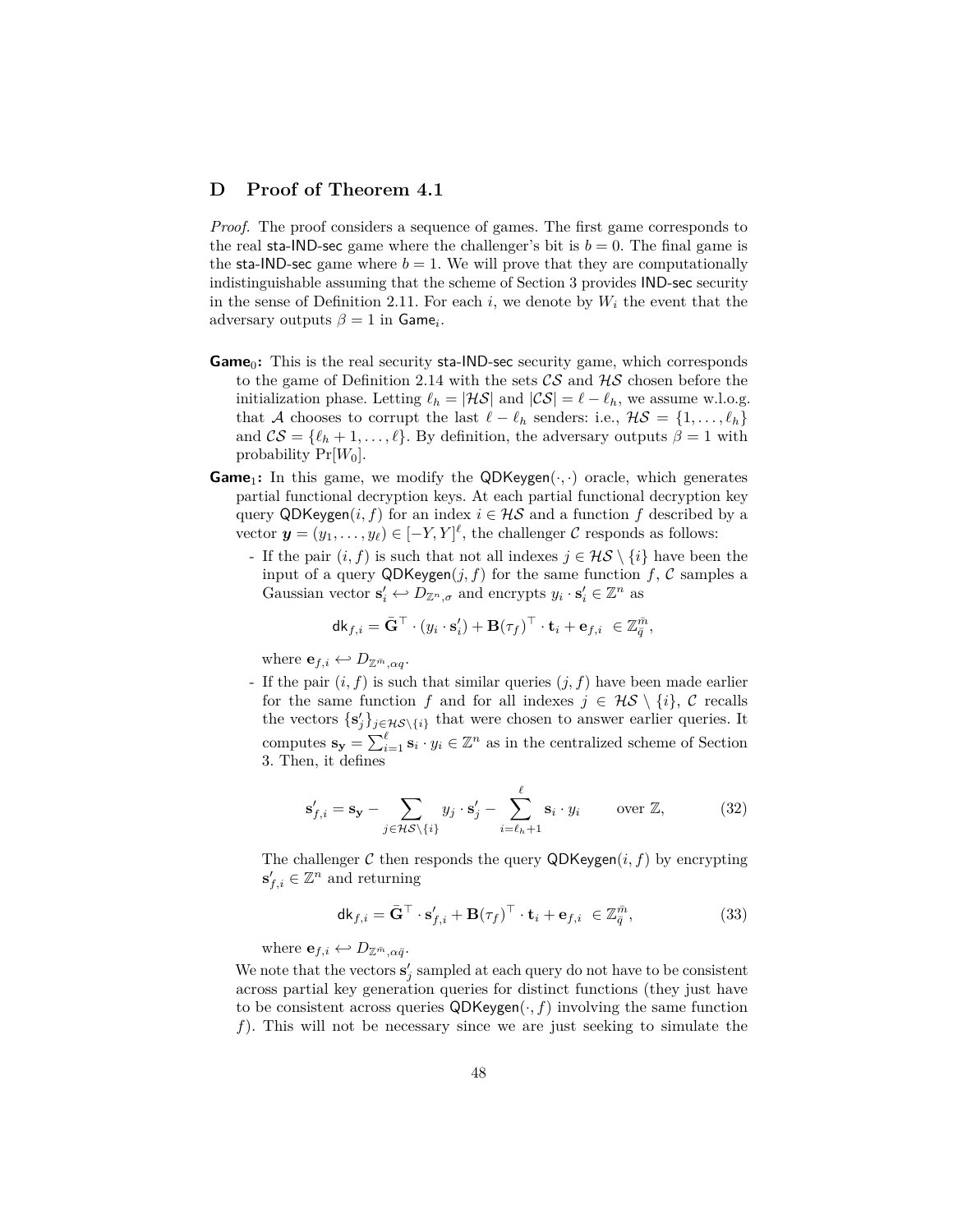partial key generation oracle  $QDKeygen(\cdot, \cdot)$  in a way that is computationally indistinguishable from the previous game. We also note that the vector  $\mathbf{s}'_{f,i}$  ∈  $\mathbb{Z}^n$  encrypted in (33) may not even be in the lattice  $y_i \cdot \mathbb{Z}^n$  (in contrast with a vector encrypted by the real DKeygenShare algorithm). However, this will not be a problem here. Indeed, our goal is solely to simulate the  $QDKeygen(\cdot, \cdot)$  oracle in such a way that  $Game_1$  remains computationally indistinguishable from  $Game_0$  and, in the next transition from  $Game_1$  to Game<sub>2</sub>, allows reducing the security of the scheme in Section 3 to that of our DMCFE scheme.

Lemma D.1 shows that  $Game_1$  is computationally indistinguishable from  $Game_0$ as long as the centralized MCFE scheme of Section 3 is secure in the sense of Definition 2.11. We note that a weaker security definition than Definition 2.11 would be sufficient: as a centralized MCFE adversary, the reduction only needs to: (i) send a single functional secret key query for the vector  $(1, 1, \ldots, 1)^\top \in \mathbb{Z}^{\ell}$ to its centralized MCFE challenger; (ii) make all its corruption queries at once after having received the master public key.

**Game**<sub>2</sub>: In this game, we modify the encryption oracle. At each encryption query QEncrypt $(i, x_{0,i}, x_{1,i}, t)$ , the challenger  $\mathcal{CH}$  encrypts  $\boldsymbol{x}_{1,i} \in [-X, X]^{n_0}$ instead of  $x_{0,i} \in [-X, X]^{n_0}$  (we assume that either  $x_{0,i} = x_{1,i}$  or  $i \in \mathcal{HS}$ since, otherwise,  $A$ 's output is eventually replaced by a random bit). Namely, it sample  $\mathbf{e}_i \leftrightarrow D_{\mathbb{Z}^m, \alpha q}$  and computes

$$
\mathbf{C}_{t,i} = \mathbf{G}_0^{\top} \cdot \boldsymbol{x}_{1,i} + \mathbf{A}(\tau)^{\top} \cdot \mathbf{s}_i + \mathbf{e}_i \ \in \mathbb{Z}_q^m.
$$

where

$$
\mathbf{A}(\tau) = \mathbf{A}_{L,\tau[L]} \cdot \mathbf{G}^{-1} \Big( \mathbf{A}_{L-1,\tau[L-1]} \cdot \mathbf{G}^{-1} \big( \dots \mathbf{A}_{2,\tau[2]} \cdot \mathbf{G}^{-1} \big( \mathbf{A}_{1,\tau[1]} \big) \big) \Big) \cdot \mathbf{G}^{-1} \big( \mathbf{W}^{\top} \big) \in \mathbb{Z}_q^{n \times m},
$$

with  $\tau = \mathsf{AHF}(t) \in \{0,1\}^L$ .

Lemma D.2 relies on the IND-sec security of the scheme in Section 3 to show that  $Game_2$  is computationally indistinguishable from  $Game_2$  under the  $LWE_{q,m,n_1,\alpha_1}$  assumption.

**Game**3**:** In this game, we modify again the QDKeygen(·*,* ·) oracle and restore it to its original behavior, which is that of the real scheme. This game transition is exactly identical to the one from  $Game_0$  to  $Game_1$ , but in the converse direction. Lemma D.3 states that, as long as the MCFE scheme of Section 3 provides IND-sec security in the sense of Definition 2.11,  $\mathsf{Game}_3$  and  $\mathsf{Game}_2$ are computationally indistinguishable.

In Game<sub>3</sub>, it is easy to see that C and A are playing the actual sta-IND-sec game where the challenge bit of  $C$  is  $b = 1$ .

Putting the above altogether, we find that  $\mathsf{Game}_0$  and  $\mathsf{Game}_3$  are computationally indistinguishable so long as the centralized MCFE scheme of Section 3 provides security in the sense of Definition 2.11.  $\Box$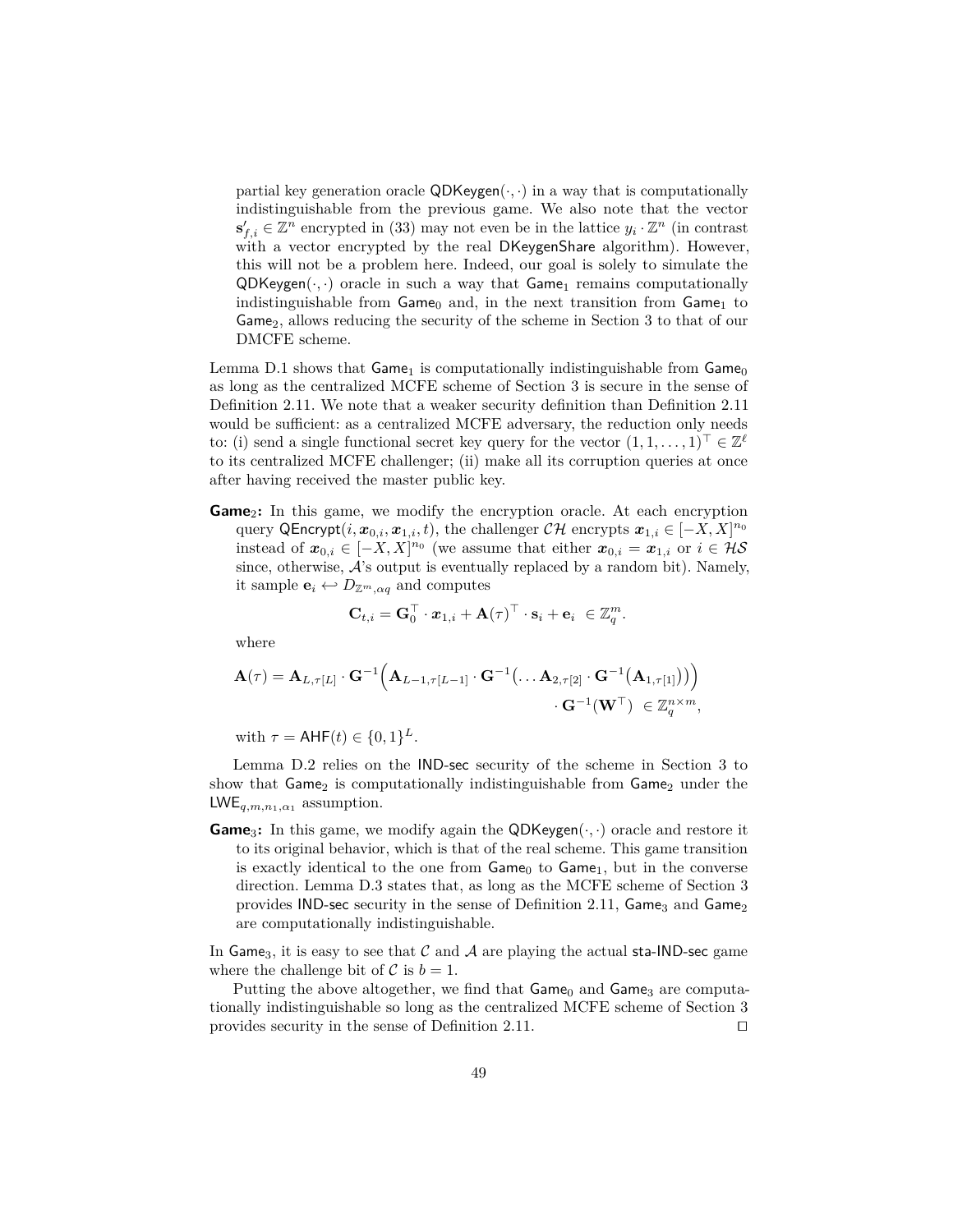**Lemma D.1.** Game<sub>0</sub> and Game<sub>1</sub> are computationally indistinguishable assum*ing that the MCFE scheme of Section 3 provides* IND*-*sec *security. Under the*  $LWE_{\bar{q}, \bar{m}, \bar{n}, \bar{\alpha}_1}$  *assumption, we have*  $|\Pr[W_1] - \Pr[W_0]| \in \mathsf{negl}(\lambda)$ *.* 

*Proof.* Let us assume that an adversary A can distinguish  $\mathsf{Game}_1$  from  $\mathsf{Game}_0$ with noticeable advantage  $\varepsilon$ . We construct a **IND-sec** adversary  $\beta$  against the centralized MCFE scheme with the same advantage *ε*.

Our MCFE adversary  $\beta$  obtains from its IND-sec challenger a master public key

$$
\widetilde{\mathsf{mpk}} := \Big(\mathrm{cp}, \ \bar{\mathbf{V}}, \ \{\mathbf{B}_{i,0}, \mathbf{B}_{i,1} \ \in \mathbb{Z}_q^{\bar{n} \times \bar{m}} \ \}_{i=1}^L \Big),
$$

where the common public parameters

$$
\mathsf{cp} := \Big( \; \lambda, \; \ell_{\max}, \; 2 \ell \cdot \beta \cdot Y, \; 1, \; n, \; \bar{n}_1, \; \bar{n}, \; \bar{m}, \; \alpha, \; \bar{\sigma}, \; \ell_t, \; L, \; \bar{q}, \; \mathsf{AHF}_f \Big).
$$

specify the message space  $\mathcal{M} = [-2\ell\beta Y, 2\ell\beta Y]^n$  and the functional secret key space  $[-1, 1]^{\ell}$ . Then, B first sends its challenger a unique functional secret key query for the vector  $(1, 1, \ldots, 1)^\top$  and obtains in return  $\mathbf{t} = \sum_{i=1}^{\ell} \mathbf{t}_i \in \mathbb{Z}^{\bar{n}}$ . Next, B chooses random matrices  $\mathbf{A}_{i,b} \leftarrow U(\mathbb{Z}_q^{n \times m})$ , for each  $i \in [L], b \in \{0,1\}$ . It also chooses random matrices  $\mathbf{V} \leftarrow U(\mathbb{Z}_q^{n_0 \times n})$ . For each  $i \in [\ell]$ , it chooses users' secret keys  $\mathbf{s}_i \leftrightarrow D_{\mathbb{Z}^n,\sigma}$  in the second MCFE instance. This allows  $\beta$  to create a master public key

$$
\mathsf{mpk} := \Big(\mathsf{cp}, \ \mathbf{V}, \ \bar{\mathbf{V}}, \{\mathbf{A}_{i,0}, \mathbf{A}_{i,1} \ \in \mathbb{Z}_q^{n \times m} \ \}_{i=1}^L, \ \{\mathbf{B}_{i,0}, \mathbf{B}_{i,1} \ \in \mathbb{Z}_q^{\bar{n} \times \bar{m}} \ \}_{i=1}^L, \ \mathbf{t} \Big),
$$

where

$$
\mathsf{cp}:=\Big(\begin{array}{c} \lambda,\;\ell_{\max},\;X,\;Y,\;n_0,\;n_1,\;n,\;m,\;\bar{n},\;\bar{m},\;\alpha,\;\sigma,\;\bar{\sigma},\vspace{1mm}\\ \ell_t,\;\ell_f,\;L,\;q,\;\bar{q},\;\mathsf{AHF}_t,\;\mathsf{AHF}_f\Big),\end{array}
$$

is augmented with a description of a second balanced admissible hash function  $\text{family } AHF_t: \{0,1\}^{\ell_t} \to \{0,1\}^L.$ 

Before handing mpk to  $A$ , our centralized MCFE adversary  $B$  waits until A chooses the set  $\mathcal{CS} \subset [\ell]$  of players it wants to corrupt. We assume w.l.o.g. that A chooses  $CS = \{\ell_h + 1, \ldots, \ell\}$ . At this point, B sends corruption queries QCorrupt(*i*) to its own challenger for all  $i \in \mathcal{CS}$ . The MCFE challenger replies by sending  ${\{\mathbf{t}_i\}}_{i \in \mathcal{CS}}$ , at which point  $\mathcal{B}$  gives  ${\{\mathsf{sk}_i = (\mathbf{s}_i, \mathbf{t}_i)\}}_{i \in \mathcal{CS}}$  and mpk to  $\mathcal{A}$ .

At any time, B can make a query QDKeygen $(i, f)$  for an index  $i \in \mathcal{HS}$  and a function *f* described by a vector  $y = (y_1, \ldots, y_\ell)^\top \in \mathbb{Z}^\ell$ . At each such query,  $\mathcal{B}$ proceeds as follows:

- If the pair  $(i, f)$  is such that not all indexes  $j \in \mathcal{HS} \setminus \{i\}$  have been the input of a query  $(j, f)$  for the same function  $f$ ,  $\mathcal{B}$  samples  $\mathbf{s}'_i \leftrightarrow D_{\mathbb{Z}^n, \sigma}$  and defines  $\mathbf{s}'_{f,i} = y_i \cdot \mathbf{s}'_i \in \mathbb{Z}^n.$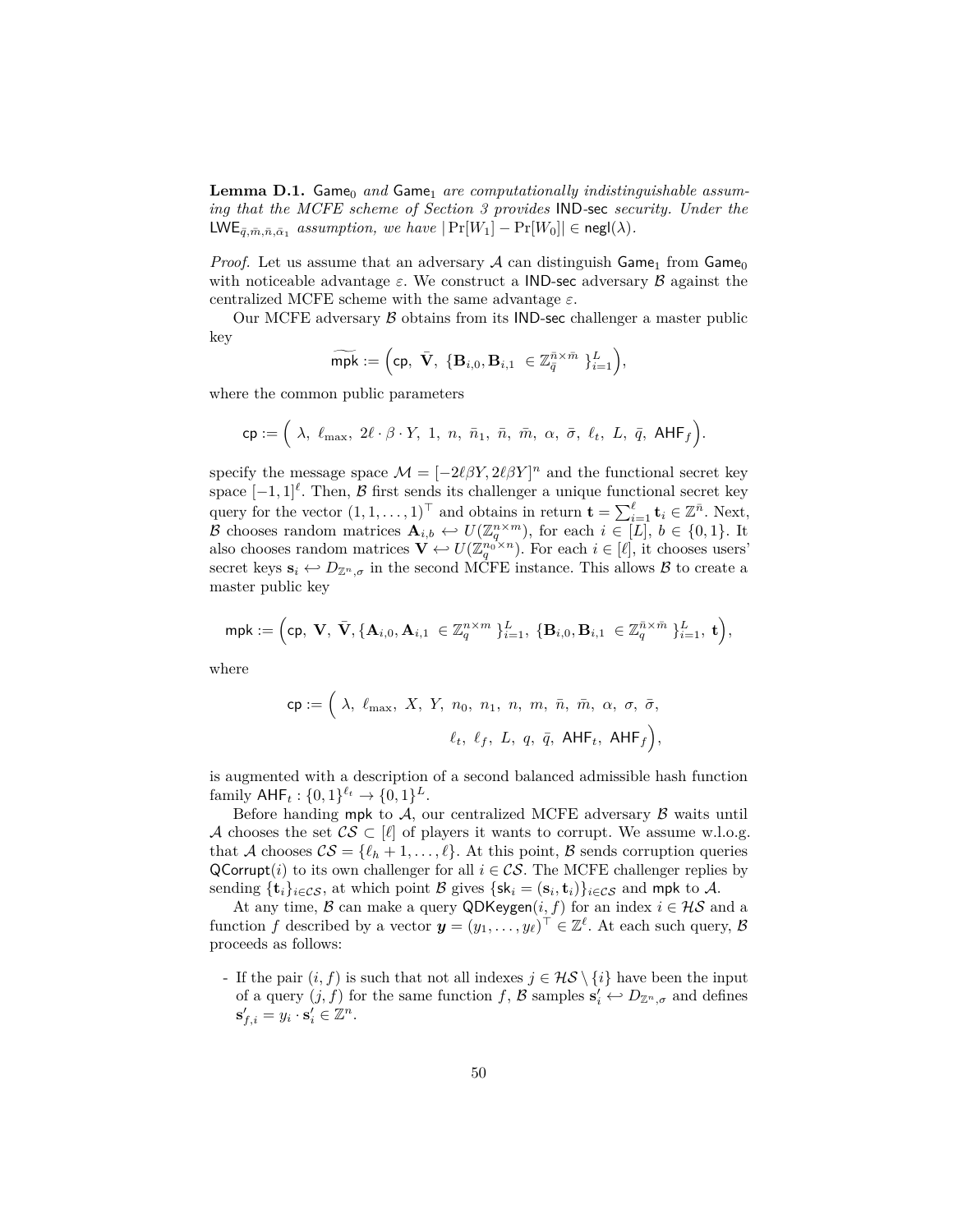- If the pair  $(i, f)$  is such that queries  $QDKeygen(j, f)$  have been made before for the same function *f* on all indexes  $j \in \mathcal{HS} \setminus \{i\}$ ,  $\mathcal{C}$  recalls the vectors  $\{s'_j\}_{j\in\mathcal{HS}\backslash\{i\}}$  and  $\{s'_{f,j}\}_{j\in\mathcal{HS}\backslash\{i\}}$  that were chosen to handle earlier queries for *f*. It then defines  $\mathbf{s_y} = \sum_{i=1}^{\ell} y_i \cdot \mathbf{s}_i \in \mathbb{Z}^n$  which is the secret key that would be computed for  $y \in [-Y, Y]^{\ell}$  using the real master secret key  $\{s_i\}_{i=1}^{\ell}$ in the centralized scheme of Section 3. It finally defines

$$
\mathbf{s}'_{f,i} = \mathbf{s}_{\mathbf{y}} - \sum_{j \in \mathcal{H} \mathcal{S} \setminus \{i\}} \mathbf{s}'_{f,j} - \sum_{i=\ell_h+1}^{\ell} \mathbf{s}_i \cdot y_i \qquad \text{over } \mathbb{Z},\tag{34}
$$

Then, B sends the query  $\mathsf{QProperty}(i, y_i \cdot s_i, s'_{f,i}, t_f)$  to its encryption oracle in the IND-sec game. Depending on the value of its secret bit  $b \in \{0, 1\}$ , the MCFE challenger replies with either

$$
\mathsf{d}\mathsf{k}_{f,i} = \bar{\mathbf{G}}^\top \cdot (y_i \cdot s_i) + \mathbf{B}(\tau_f)^\top \cdot \mathbf{t}_i + \mathbf{e}_{f,i}
$$

or

$$
\mathsf{dk}_{f,i} = \bar{\mathbf{G}}^{\top} \cdot \mathbf{s}'_{f,i} + \mathbf{B}(\tau_f)^{\top} \cdot \mathbf{t}_i + \mathbf{e}_{f,i},\tag{35}
$$

where  $e_{f,i} \leftrightarrow D_{\mathbb{Z}^{\bar{m}},\alpha q}$ , and the response  $d\mathsf{k}_{f,i}$  is returned to A as a partial functional secret key for the vector *y*.

At each encryption query  $(i, x_{0,i}, x_{1,i}, t)$  made by A, B can compute

$$
\mathbf{C}_{t,i} = \mathbf{G}_0^\top \cdot \mathbf{x}_{0,i} + \mathbf{A}(\tau)^\top \cdot \mathbf{s}_i + \mathbf{e}_i \in \mathbb{Z}_q^m,
$$
\n(36)

itself by faithfully running the encryption algorithm as it knows  $\{s_i\}_{i=1}^{\ell}$ .

When A terminates,  $\beta$  checks if A made a query QDKeygen $(i, f)$  for a function *f* such that not all indexes  $j \in \mathcal{HS} \setminus \{i\}$  were the input of a query QDKeygen(*j, f*). If so,  $\beta$  makes the missing queries for itself. Namely, for each such function  $f$ , B parses the corresponding vector as  $y = (y_1, \ldots, y_\ell) \in [-Y, Y]^\ell$  and defines  $\mathcal{Q}_f \subset \mathcal{H}\mathcal{S}$  to be the set of indexes *j* for which no query QDKeygen(*j*, *f*) was made by A. For each  $j \in \mathcal{Q}_f$ , B does the following.

- If *j* is not the last unqueried index for *f*, *B* samples a Gaussian  $\mathbf{s}'_j \leftrightarrow D_{\mathbb{Z}^n, \sigma}$ and sends the query  $\mathsf{QProperty}(j, y_j \cdot \mathbf{s}_j, y_j \cdot \mathbf{s}'_j, t_f)$  to its MCFE challenger. - If *j* is the last unqueried index for *f*, B defines

$$
\mathcal{L} = \mathcal{L} \mathcal{L}
$$

$$
\mathbf{s}'_{f,j} = \sum_{i \in \mathcal{HS}} y_i \cdot \mathbf{s}_i - \sum_{i \in \mathcal{HS} \backslash \{j\}} y_i \cdot \mathbf{s}'_i \tag{37}
$$

and makes the encryption query  $\mathsf{QProperty}(j, y_j \cdot \mathbf{s}_j, \mathbf{s}'_{f,j}, t_f)$ . Since the only functional secret key query made by  $\mathcal{B}$  is for the vector  $\mathbf{1} = (1, 1, \ldots, 1)^\top, \mathcal{B}$ only needs to make sure that dummy encryption queries are made for pairs of vectors that sum to the same value over indexes in  $H\mathcal{S}$ . This is ensured by defining the last term as (37).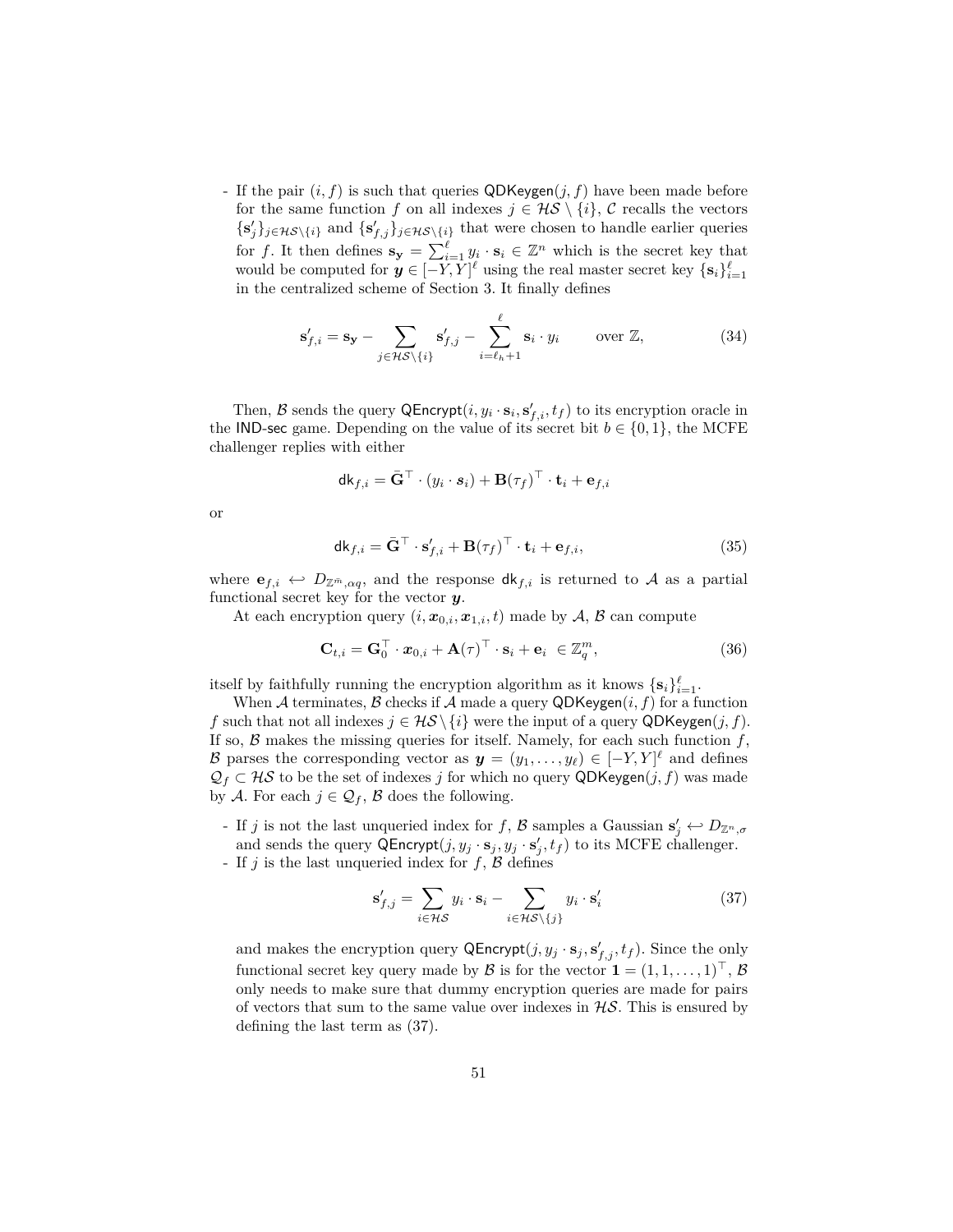In both cases,  $\beta$  just ignores the responses of its challenger as these dummy encryption queries are only made to make sure that  $\mathcal{B}$ 's advantage will not be annihilated by Condition 2 in Definition 2.11.

Finally,  $\beta$  halts and outputs whatever  $\mathcal A$  outputs. We observe that  $\beta$  strictly complies with the rules of the IND-sec game at any time. In particular:

- It never makes a  $\mathsf{QProperty}(i, \cdot, \cdot, \cdot)$  query or a corrupted index  $i \in \mathcal{CS}$ .
- By construction,  $\mathcal{B}$ 's encryption queries  $\mathsf{QProperty}(i, y_i \cdot s_i, s'_{f,i}, t_f)$  are all made for message pairs  $(y_1 \cdot s_1, \ldots, y_\ell \cdot s_\ell)$  and  $(s'_{f,1}, \ldots, s'_{f,\ell_h}, y_{\ell_h+1} \cdot s_{\ell_h+1}, \ldots, y_\ell \cdot s_\ell)$ such that

$$
\sum_{i=1}^{\ell} y_i \cdot \mathbf{s}_i = \sum_{i=1}^{\ell_h} \mathbf{s}'_{f,i} + \sum_{i=\ell_h+1}^{\ell} y_i \cdot \mathbf{s}_i \qquad \text{(over } \mathbb{Z})
$$

The lemma's claim follows from the fact that, if the secret bit of  $\mathcal{B}$ 's MCFE challenger is  $b = 0$ , A's view is exactly the same as in Game<sub>0</sub>. If  $b = 1$ , the distribution of partial functional secret keys is given by (35), which corresponds to  $Game_1$ .

**Lemma D.2.** Game<sub>2</sub> and Game<sub>1</sub> are computationally indistinguishable assuming *that the MCFE scheme of Section 3 provides security in the* IND*-*sec *sense. Under the*  $LWE_{q,m,n_1,\alpha_1}$  *assumption, we have*  $|\Pr[W_2] - \Pr[W_1]| \in negl(\lambda)$ *.* 

*Proof.* Let  $A$  be an adversary that can distinguish between  $\mathsf{Game}_1$  and  $\mathsf{Game}_2$ with noticeable advantage  $\varepsilon$ . We build an adversary  $\beta$  against the centralized scheme that wins the IND-sec game (cf. Definition 2.11) with the same advantage.

The reduction  $\beta$  begins by obtaining from its challenger a master public key

$$
\widetilde{\mathsf{mpk}} := \Big(\mathsf{cp}, \mathbf{V}, \ \{\mathbf{A}_{i,0}, \mathbf{A}_{i,1}\ \in \mathbb{Z}_q^{n \times m} \ \}_{i=1}^L\Big),
$$

where the common public parameters

$$
\widetilde{\mathsf{cp}} := \Big(\begin{array}{cccccc}\lambda, \; \ell_{\max}, \; X, \; Y, \; n_0, \; n_1, \; n, \; m, \; \alpha, \; \sigma, \; \ell_t, \; L, \; q, \; \mathsf{AHF}_t\Big).\end{array}
$$

The adversary  $\mathcal A$  declares the set  $\mathcal{CS}$  of corrupted senders, as mandated by the static security game. Then,  $\beta$  makes the relevant queries  $\mathsf{QCorrupt}(i)$  for each *i* ∈ CS to its challenger and the latter replies with {**s**<sub>*i*</sub> ∈  $\mathbb{Z}^n$ }*i*∈CS.

Next, B chooses  $\bar{\mathbf{V}} \leftarrow U(\mathbb{Z}_{\bar{q}}^{n \times \bar{n}})$  and  $\mathbf{B}_{i,b} \leftarrow U(\mathbb{Z}_{\bar{q}}^{\bar{n} \times \bar{m}})$  for each  $i \in [L]$  and  $b \in \{0, 1\}$ . It also samples  $\mathbf{t}_i \leftrightarrow D_{\mathbb{Z}^{\bar{n}}, \bar{\sigma}}$  for  $i \in [\ell]$  and computes  $\mathbf{t} = \sum_{i=1}^{\ell} \mathbf{t}_i$ . This allows B to answer A's static corruption queries by revealing  $(\mathbf{s}_i, \mathbf{t}_i) \in \mathbb{Z}^n \times \mathbb{Z}^{\bar{n}}$ for all  $i \in \mathcal{CS}$ . In addition,  $\mathcal B$  can feed  $\mathcal A$  with the public parameters for the decentralized scheme, which consist of  $mpk := (mpk, mpk, t)$ , where

$$
\bar{{\sf cp}} := \Big(\; \lambda, \; \ell_{\max}, \; \bar{X}, \; \bar{Y}, n, \; \bar{n}_1, \; \bar{n}, \; \bar{m}, \; \bar{\alpha}, \; \bar{\sigma}, \; \ell_f, \; L, \; \bar{q}, \; {\sf AHF}_f\Big),
$$

where  $\bar{X} = 2\ell\beta Y$ , and

$$
\bar{\mathsf{mpk}} := \left(\bar{\mathsf{cp}}, \ \bar{\mathbf{V}}, \ \{\mathbf{B}_{i,0}, \ \mathbf{B}_{i,1} \in \mathbb{Z}^{\bar{n} \times \bar{m}}_{\bar{q}}\}_{i=1}^{L}\right)
$$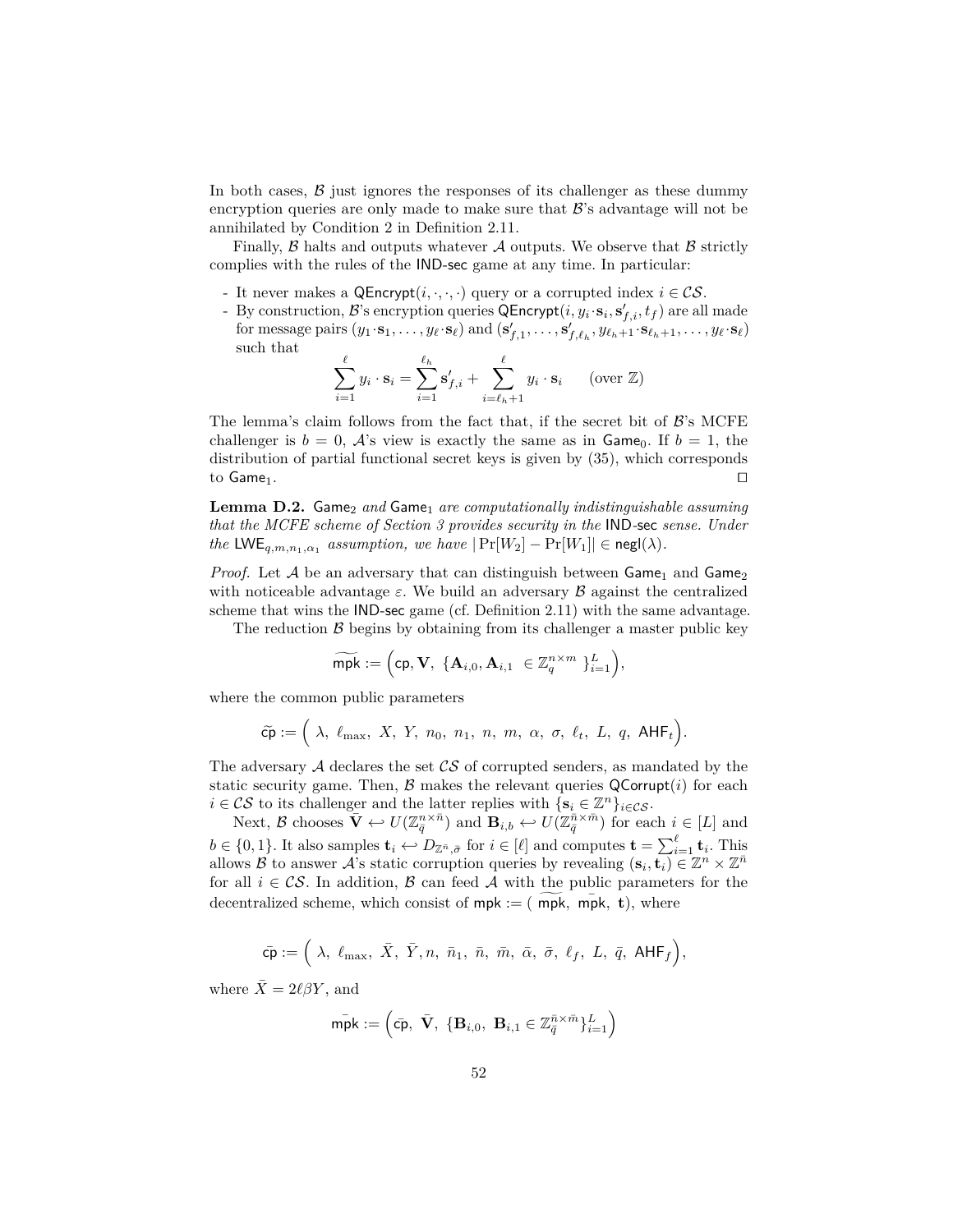For each encryption query  $\mathsf{QProperty}(i, \mathbf{x}_{0,i}, \mathbf{x}_{1,i}, t)$  made by A for some honest sender  $i \in \mathcal{HS}$ , B passes the same encryption query to its challenger and relays the response back to  $A$ . This response is of the form

$$
\mathbf{C}_{t,i} := \mathbf{G}_0^\top \cdot \mathbf{x}_{b,i} + \mathbf{A}(\tau)^\top \cdot \mathbf{s}_i + \mathbf{e}_i,\tag{38}
$$

where  $\mathbf{e}_i \leftarrow D_{\mathbb{Z}^m, \alpha q}$  and  $b \in \{0, 1\}$  is the MCFE challenger's random bit.

When A makes an functional decryption query QDKeygen $(i, f_y)$ , B parses the corresponding vector as  $y = (y_1, \ldots, y_\ell) \in [-Y, Y]^\ell$  and does the following:

**−** If there exists  $j \in \mathcal{HS} \setminus \{i\}$  such that QDKeygen $(j, f_y)$  has not been asked yet, then B samples  $\mathbf{s}'_i \leftarrow D_{\mathbb{Z}^n, \sigma}$  and returns

$$
\mathsf{dk}_{f,i} := \bar{\mathbf{G}}^\top \cdot (y_i \cdot \mathbf{s}_i') + \mathbf{B}(\tau_f)^\top \cdot \mathbf{t}_i + \mathbf{e}_{f,i}
$$

with  $\mathbf{e}_{f,i} \leftarrow D_{\mathbb{Z}^{\bar{m}}, \bar{\alpha}\bar{q}}$ .

**–** If QDKeygen(*j, fy*) queries have been made for all *j* ∈ HS \ {*i*}, B makes the functional decryption query  $QDKeygen(f_y)$  to its centralized MCFE challenger. The challenger replies with  $\mathbf{s}_y \in \mathbb{Z}^n$ . Using the  $\mathbf{s}'_j \in \mathbb{Z}^n$  that were previously chosen for the function  $f$ ,  $\beta$  computes

$$
\mathbf{s}'_{f,i} = \mathbf{s}_{\mathbf{y}} - \sum_{j \in \mathcal{H} \mathcal{S} \setminus \{i\}} y_j \cdot \mathbf{s}'_j - \sum_{i=\ell_h+1}^{\ell} y_i \cdot \mathbf{s}_i \quad \in \mathbb{Z}^n,
$$

and returns

$$
\mathsf{dk}_{f,i} := \bar{\mathbf{G}}^\top \cdot \mathbf{s}'_{f,i} + \mathbf{B}(\tau_f)^\top \cdot \mathbf{t}_i + \mathbf{e}_{f,i}
$$

with  $\mathbf{e}_{f,i} \leftarrow D_{\mathbb{Z}^{\bar{m}}, \bar{\alpha}\bar{q}}$ 

When  $A$  halts,  $B$  outputs whatever  $A$  outputs. We observe that we have  $y_j \cdot s'_j \in [-\bar{X}, \bar{X}]^n$ ,  $\bar{X} = 2\ell Y\beta$ , for all  $j \in \mathcal{HS}$ . We also observe that, if A makes all encryption queries  $\mathsf{QProperty}(j, \mathbf{x}_{0,j}, \mathbf{x}_{1,j}, t)$  for all indexes  $j \in \mathcal{HS}$  for a given tag  $t$ , so does  $\beta$  for the same tag  $t$ .

By construction,  $\beta$  only makes a functional decryption query QDKeygen( $f_{\mathbf{v}}$ ) for a function  $f_{\mathbf{y}}$  when A makes a partial functional key query QDKeygen $(j, f_{\mathbf{y}})$ for the last honest sender's index  $j \in \mathcal{HS}$ . In the Finalize step of Definition 2.14, Condition 3 requires that, for any function  $f_{\mathbf{y}}$  involved in queries QDKeygen $(i, f_{\mathbf{y}})$ for all honest senders' indexes  $i \in \mathcal{H}S$ , the condition  $f_{\mathbf{y}}(\mathbf{X}_0) = f_{\mathbf{y}}(\mathbf{X}_1)$  be satisfied for any pair of messages  $\mathbf{X}_0 = [\mathbf{x}_{0,1} | \cdots | \mathbf{x}_{0,\ell}]$  and  $\mathbf{X}_1 = [\mathbf{x}_{1,1} | \cdots | \mathbf{x}_{1,\ell}]$  satisfying the two sub-conditions of Condition 3. This ensures that  $\mathcal{B}$ 's functional key queries never break the rules imposed by Condition 3 of the Finalize step of the game described by Definition 2.11.

From (38), it follows that, if secret bit of  $\mathcal{B}$ 's challenger is  $b = 0$ ,  $\mathcal{B}$  is playing Game<sub>1</sub> with A. Similarly, they are playing Game<sub>2</sub> if  $b = 1$ .

**Lemma D.3.** Game<sub>3</sub> and Game<sub>2</sub> are computationally indistinguishable as long *as that the MCFE scheme of Section 3 provides* IND*-*sec *security. Under the* LWE<sub>q,m,n<sub>1</sub>, $\alpha_1$  *assumption, we have*  $|\Pr[W_3] - \Pr[W_2]| \in \text{negl}(\lambda)$ *.*</sub>